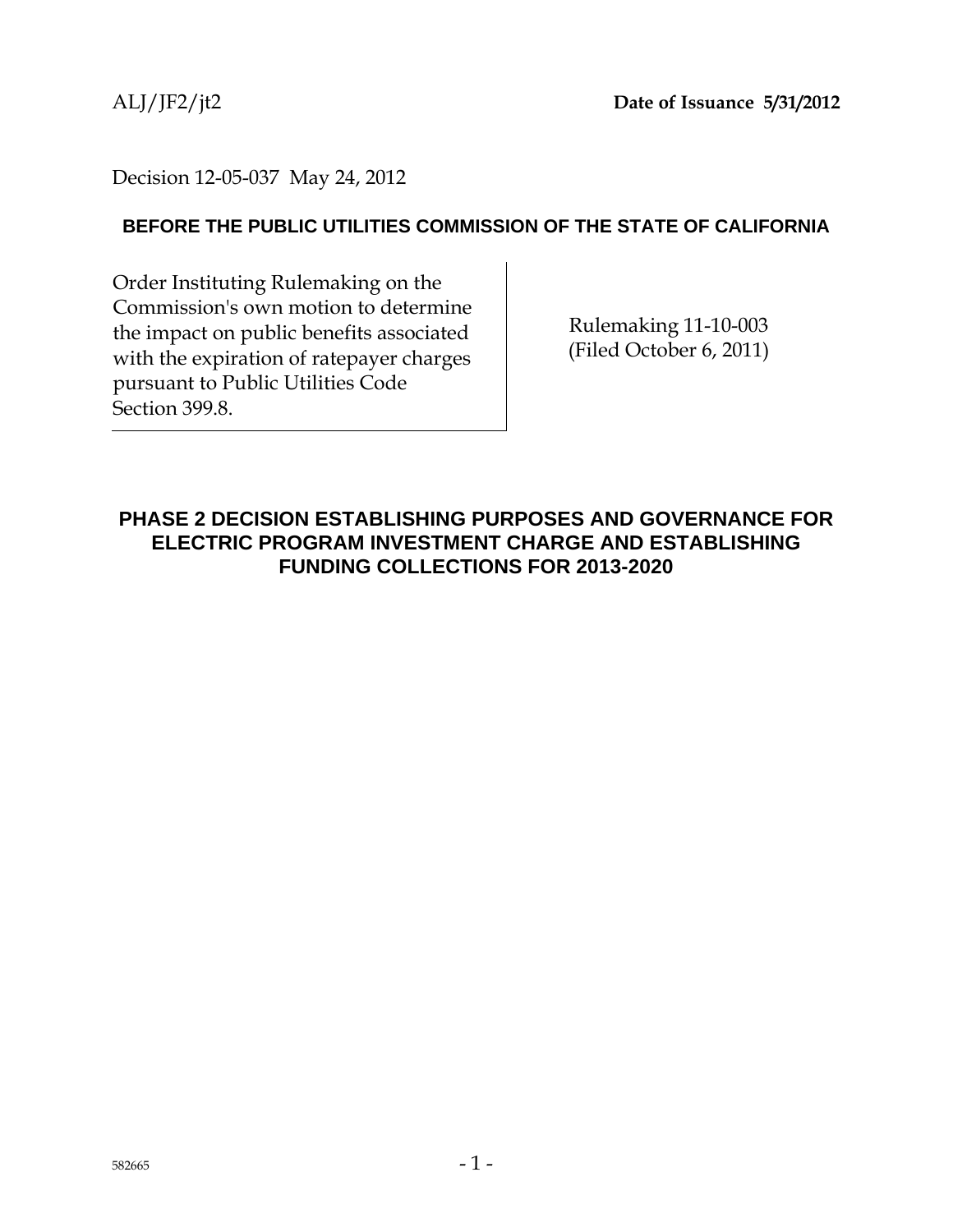## **Table of Contents**

# Title

| 1.       |        |          |  |                                                                                                                  |  |  |  |  |  |
|----------|--------|----------|--|------------------------------------------------------------------------------------------------------------------|--|--|--|--|--|
|          |        |          |  |                                                                                                                  |  |  |  |  |  |
|          |        |          |  |                                                                                                                  |  |  |  |  |  |
|          |        |          |  |                                                                                                                  |  |  |  |  |  |
| 4.<br>5. |        |          |  |                                                                                                                  |  |  |  |  |  |
|          |        |          |  |                                                                                                                  |  |  |  |  |  |
|          |        |          |  |                                                                                                                  |  |  |  |  |  |
|          |        |          |  |                                                                                                                  |  |  |  |  |  |
|          |        |          |  |                                                                                                                  |  |  |  |  |  |
|          |        |          |  |                                                                                                                  |  |  |  |  |  |
| 7.       |        |          |  |                                                                                                                  |  |  |  |  |  |
|          |        |          |  |                                                                                                                  |  |  |  |  |  |
|          |        |          |  |                                                                                                                  |  |  |  |  |  |
|          |        |          |  |                                                                                                                  |  |  |  |  |  |
|          |        |          |  |                                                                                                                  |  |  |  |  |  |
|          |        |          |  |                                                                                                                  |  |  |  |  |  |
|          |        |          |  |                                                                                                                  |  |  |  |  |  |
|          |        |          |  |                                                                                                                  |  |  |  |  |  |
|          | 7.2.2. |          |  |                                                                                                                  |  |  |  |  |  |
|          |        |          |  |                                                                                                                  |  |  |  |  |  |
|          |        |          |  |                                                                                                                  |  |  |  |  |  |
| 7.3.     |        |          |  |                                                                                                                  |  |  |  |  |  |
|          |        |          |  |                                                                                                                  |  |  |  |  |  |
|          |        |          |  |                                                                                                                  |  |  |  |  |  |
|          |        |          |  |                                                                                                                  |  |  |  |  |  |
|          | 7.3.2. |          |  |                                                                                                                  |  |  |  |  |  |
|          |        |          |  |                                                                                                                  |  |  |  |  |  |
|          |        | 7.3.2.2. |  |                                                                                                                  |  |  |  |  |  |
|          | 7.3.3. |          |  |                                                                                                                  |  |  |  |  |  |
|          |        |          |  |                                                                                                                  |  |  |  |  |  |
|          |        |          |  |                                                                                                                  |  |  |  |  |  |
|          |        |          |  | PHASE 2 DECISION ESTABLISHING PURPOSES AND GOVERNANCE FOR<br>ELECTRIC PROGRAM INVESTMENT CHARGE AND ESTABLISHING |  |  |  |  |  |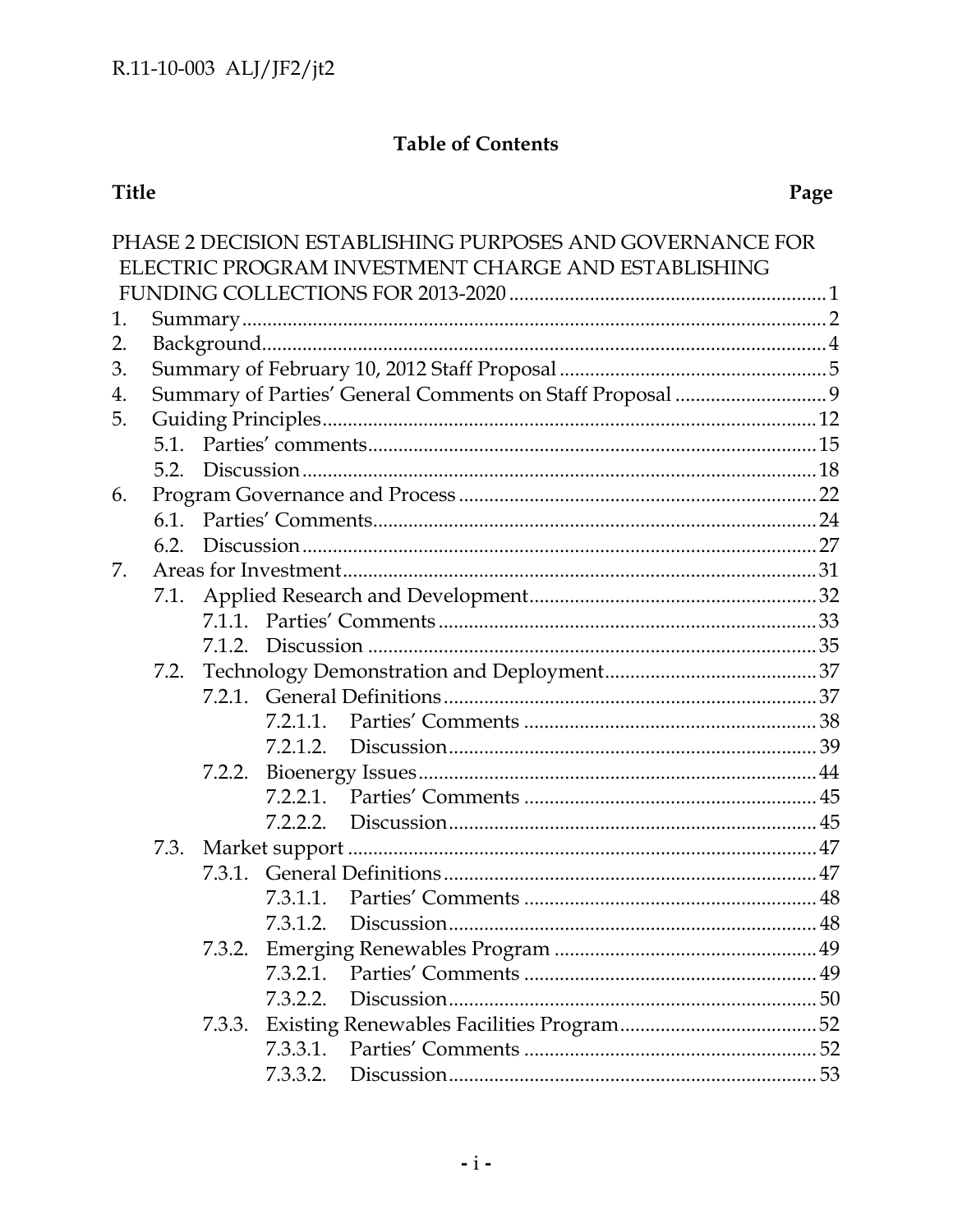# Table of Contents (cont.)

# Title

# Page

|     |      |        | 7.3.4.1. |  |  |  |  |
|-----|------|--------|----------|--|--|--|--|
|     |      |        | 7.3.4.2. |  |  |  |  |
|     |      |        |          |  |  |  |  |
|     |      |        |          |  |  |  |  |
|     |      |        |          |  |  |  |  |
| 8.  |      |        |          |  |  |  |  |
|     |      |        |          |  |  |  |  |
|     |      |        |          |  |  |  |  |
|     |      |        |          |  |  |  |  |
|     | 8.2. |        |          |  |  |  |  |
|     |      | 8.2.1. |          |  |  |  |  |
|     |      |        |          |  |  |  |  |
|     | 8.3. |        |          |  |  |  |  |
|     |      |        |          |  |  |  |  |
|     |      |        |          |  |  |  |  |
|     | 8.4. |        |          |  |  |  |  |
|     |      |        |          |  |  |  |  |
|     |      |        |          |  |  |  |  |
|     |      |        |          |  |  |  |  |
|     |      |        |          |  |  |  |  |
|     |      |        |          |  |  |  |  |
|     | 8.6. |        |          |  |  |  |  |
| 9.  |      |        |          |  |  |  |  |
|     |      |        |          |  |  |  |  |
|     |      |        |          |  |  |  |  |
|     |      |        |          |  |  |  |  |
|     | 9.2. |        |          |  |  |  |  |
|     |      | 9.2.1. |          |  |  |  |  |
|     |      |        |          |  |  |  |  |
| 10. |      |        |          |  |  |  |  |
|     |      |        |          |  |  |  |  |
|     |      |        |          |  |  |  |  |
| 11. |      |        |          |  |  |  |  |
|     |      |        |          |  |  |  |  |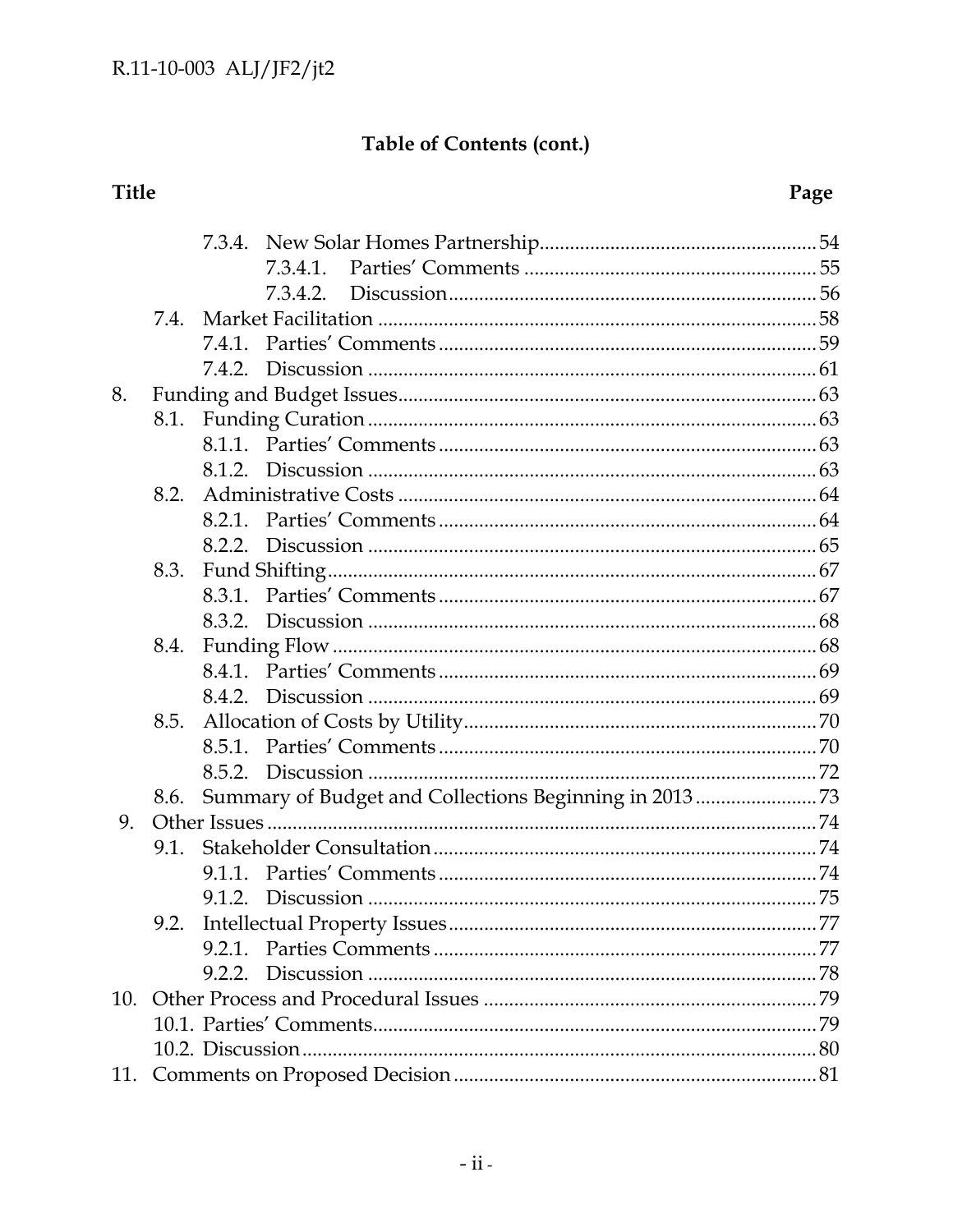## Table of Contents (cont.)

## Title Page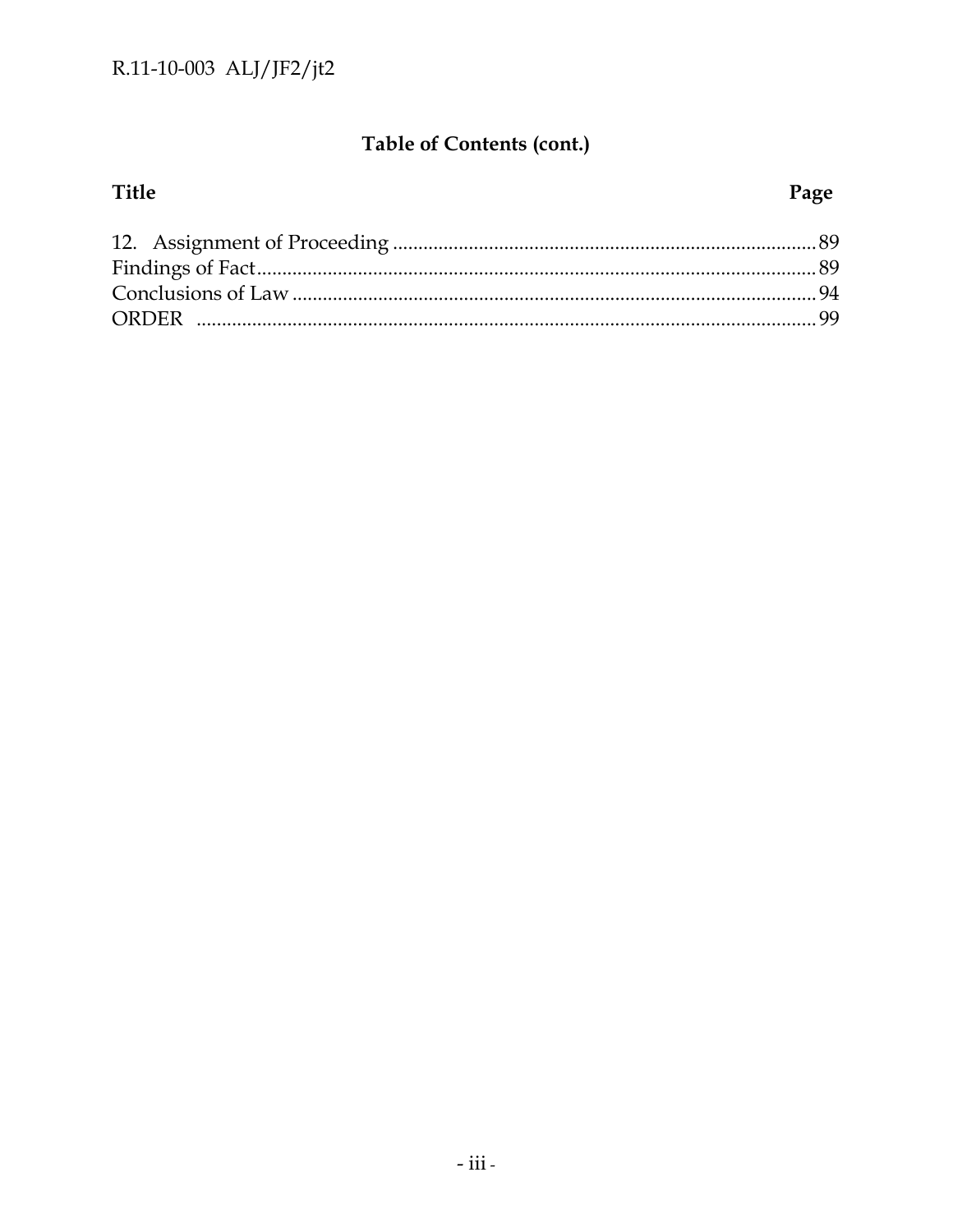## **PHASE 2 DECISION ESTABLISHING PURPOSES AND GOVERNANCE FOR ELECTRIC PROGRAM INVESTMENT CHARGE AND ESTABLISHING FUNDING COLLECTIONS FOR 2013-2020**

#### **1. Summary**

This decision sets up a framework for Commission oversight of the Electric Program Investment Charge (EPIC) established by Decision (D.) 11-12-035 in Phase 1 of this proceeding. The purpose of the funding is to provide public interest investments in applied research and development, technology demonstration and deployment, market support, and market facilitation, of clean energy technologies and approaches for the benefit of electricity ratepayers of Pacific Gas and Electric Company (PG&E), San Diego Gas & Electric Company (SDG&E), and Southern California Edison (SCE), the three large investor-owned utilities (IOUs).

EPIC funding is initially authorized in the areas of applied research and development, technology demonstration and deployment, and market facilitation, as further defined in this decision.

This decision establishes electricity ratepayer benefits as a mandatory guiding principle and adopts several other related and complementary principles designed to guide investment decisions.

The EPIC funds will be administered 80% by the California Energy Commission (CEC) and 20% by the three IOUs, with the IOU role limited to the area of technology demonstration and deployment. All funds will be administered under the oversight and control of the Commission, which will conduct a public proceeding every three years to consider investment plans presented by the administrators for coordinated public interest investment in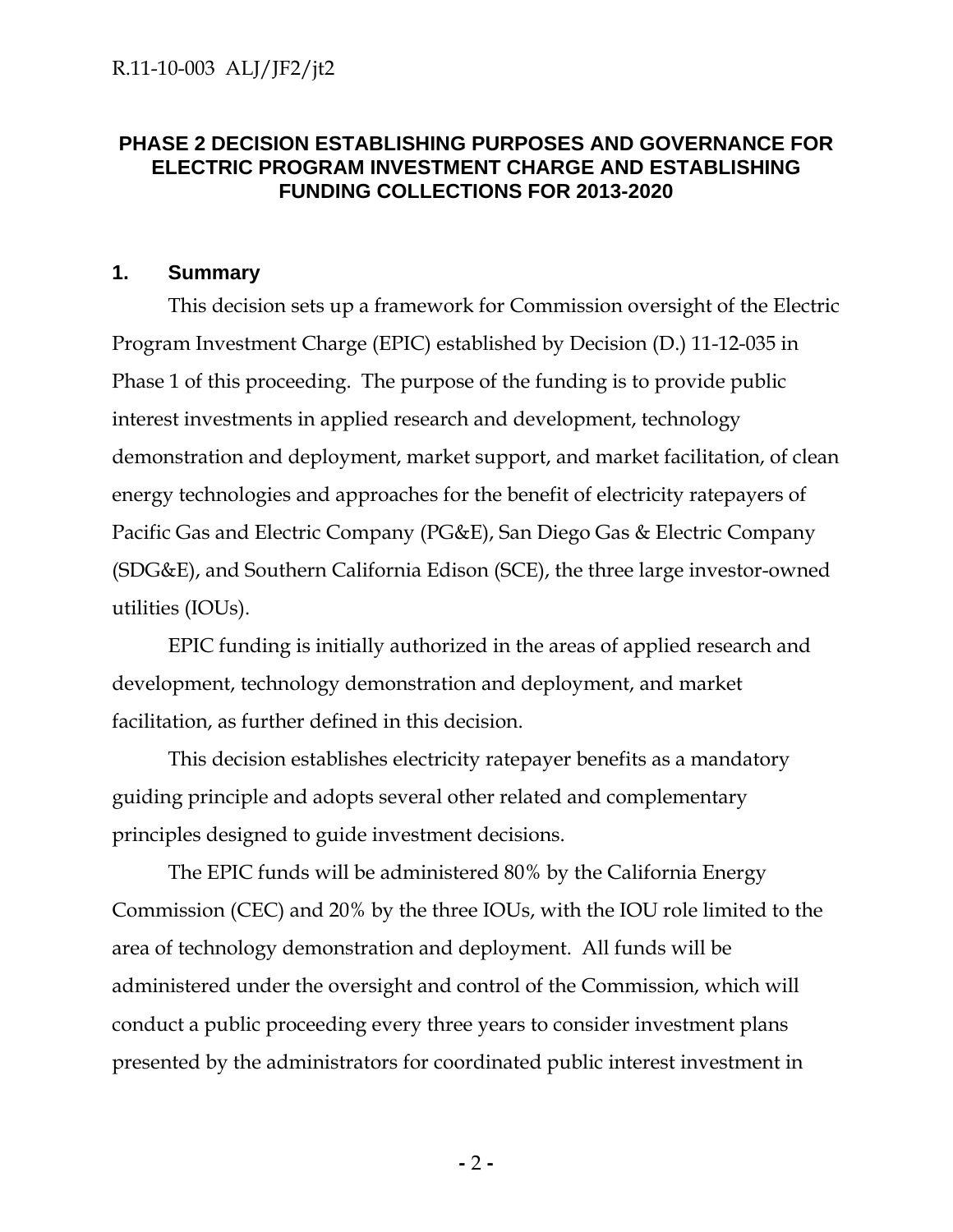clean energy technologies and approaches, including both the supply side and the demand side of electricity use.

All administrators of EPIC funds will be subject to the same requirements, including an administrative expenditure cap of 10%, annual reporting requirements, and at least one independent review conducted by a consultant hired by Commission staff in 2016.

This decision authorizes continued funding collections at the level of \$162.0 million per year beginning January 1, 2013 and ending December 31, 2020, to be divided as follows among the three IOUs: PG&E 50.1%; SDG&E 8.8%; and SCE 41.1%. Collections amounts shall rise on January 1, 2015 and again on January 1, 2018, at the rate of the consumer price index change over the previous three-year period. When considering the investment plans, the Commission may choose to alter these collection amounts for a specific three-year period based on the contents of those plans.

Funding already authorized in D.11-12-035 for the year 2012 shall be included in the budget for the first triennial investment plans for the administrators in the same proportion as the budget authorized in this decision.

This decision also sets limits on fund shifting and requires the utilities to remit funding to the CEC for its portion of the administrative budget on a quarterly basis beginning July 1, 2012 and at the time funding is encumbered for programmatic funding.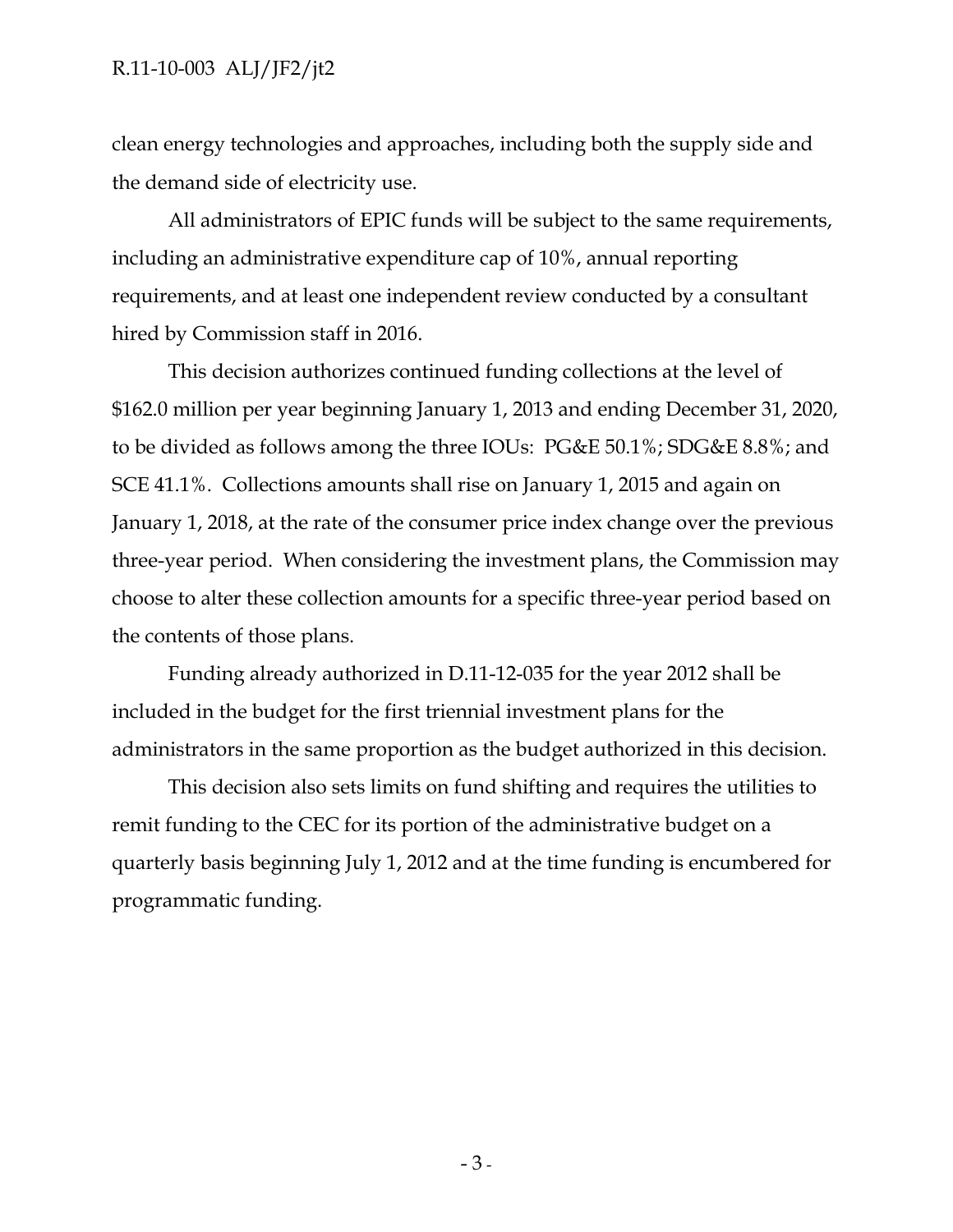## **2. Background**

-

The funding provisions of the system benefits charge (commonly known as the public goods charge or PGC) under Pub. Util. Code § 399.81 sunset by law on January 1, 2012.2 Several proposals were considered by the Legislature in 2011 to extend funding collections and make various modifications to the program oversight structure. However, by the end of the legislative session on September 9, 2011, no new law was passed to renew collection and disbursement of the system benefits charges for energy efficiency, renewables, or research development, and demonstration (RD&D) under § 399.8.

On September 23, 2011, Governor Jerry Brown sent a letter to Commission President Michael Peevey requesting that we "take action under the Commission's authority to ensure that programs like those supported by the Public Goods Charge are instituted – and hopefully at their current levels. As the Commission goes forward, please take into account the constructive ideas for program reform that were identified during the legislative process as well as ways to create jobs swiftly through investment in energy savings retrofits. We cannot afford to let any of these job-creating programs lapse."

In response, the Commission opened this Rulemaking on October 6, 2011, to determine whether and how the Commission should act to preserve funding for the public and ratepayer benefits associated with renewables and RD&D activities provided by the electric PGC that expired on January 1, 2012.

<sup>1</sup> All references to Code are to the Public Utilities Code unless otherwise noted.

<sup>2</sup> While authorization in § 399.8 to collect the PGC ended on January 1, 2012, the statute did not sunset, and all of its provisions remain law.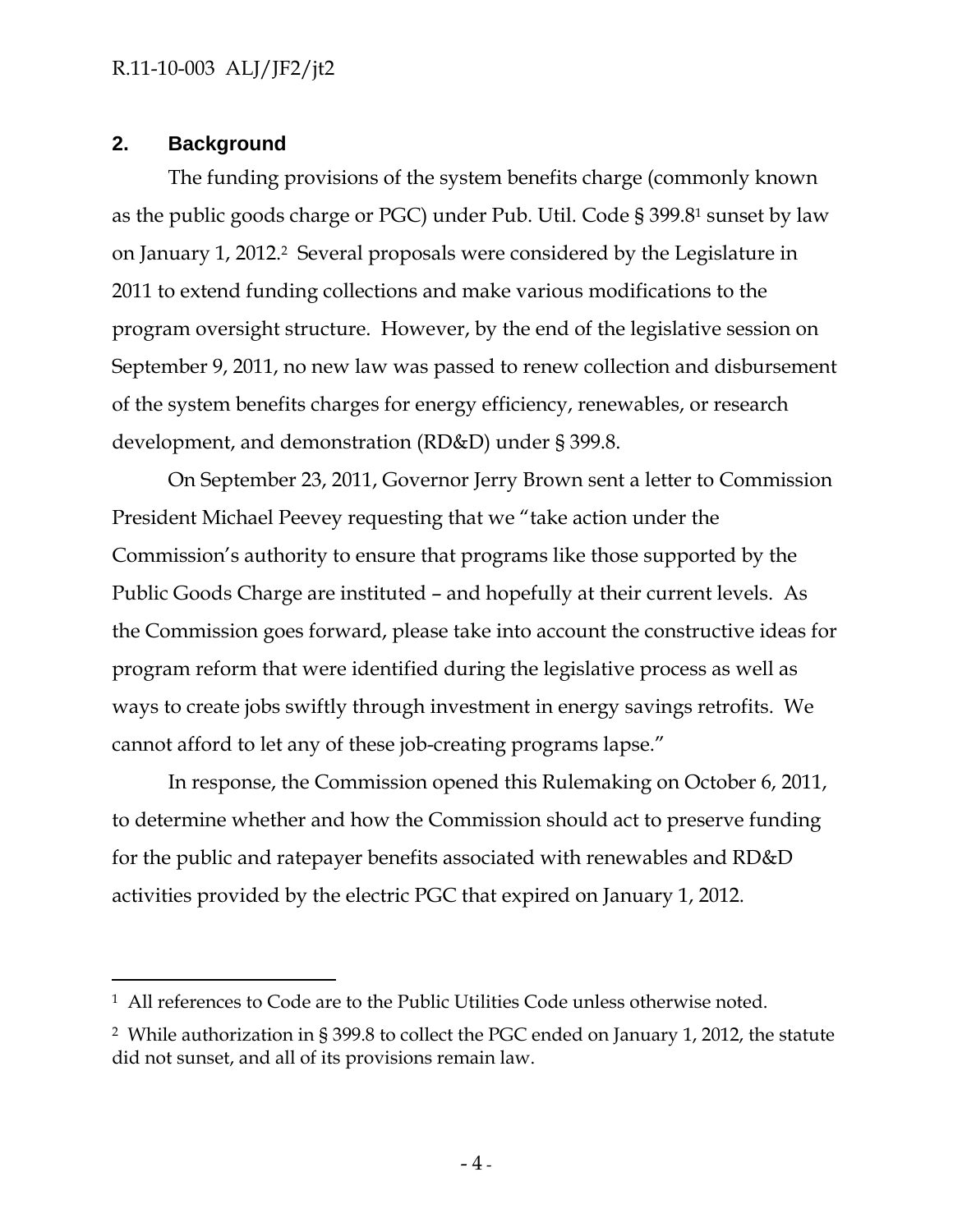A Scoping Memo was issued by the assigned Commissioner on November 8, 2011. The Scoping Memo determined that Phase 1 of this proceeding would address the Commission's authority for the continued collection of system benefits charges for the renewables and RD&D purposes, and provide limited guidance as to programmatic objectives and details about how the funds should be used. Decision (D.) 11-12-035 addressing these issues and continuing funding through the end of 2012, pending addressing more detailed program and governance issues in Phase 2, was adopted by the Commission on December 15, 2011. D.11-12-035 adopted the new Electric Program Investment Charge (EPIC).

Rulemaking (R.) 11-10-003 posited a number of questions to parties regarding funding levels, programmatic issues and governance structures for renewables and RD&D programs previously funded by the PGC. The Scoping Memo assigned these issues to be handled in Phase 2. On February 10, 2012, a Phase 2 Scoping Memo was issued by the assigned Commissioner, along with a staff proposal outlining a potential approach to EPIC governance and programmatic activities. Comments and reply comments from parties were requested on any and all elements of the staff proposal.

## **3. Summary of February 10, 2012 Staff Proposal**

The staff proposal issued February 10, 2012 included a policy rationale for continuing public interest funding in the energy area where private capital is unlikely to provide adequate support. The staff proposal noted that public funding at the federal level has been in decline since the 1980s, and that continued ratepayer funding in California for development and deployment of clean energy technologies, specifically for electricity, can help: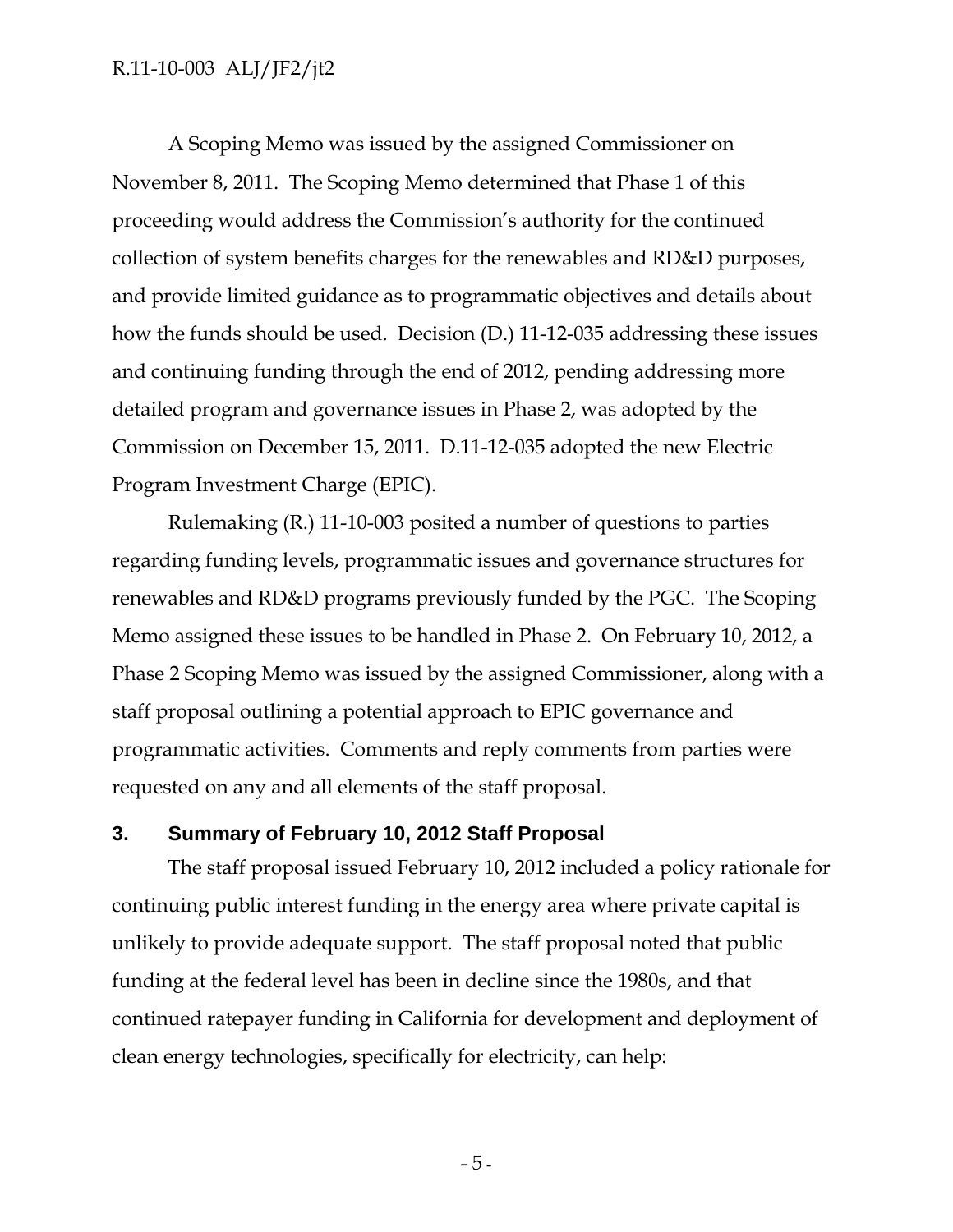- Meet greenhouse gas (GHG) emissions reductions goals under Assembly Bill (AB) 32;3
- Support the move toward a cleaner energy economy overall;
- Continue California's leadership position as a clean technology innovator;
- Provide energy security and independence;
- Leverage private and federal funding for California;
- Continue to bring state and local environmental benefits;
- Promote job development and economic growth; and
- Ensure that investment results are transparent, open, and publicly available to promote public purposes.

The staff proposal cited to a number of studies and reports that support continued and augmented public interest energy funding, including the California Legislative Analyst's Office (LAO), the American Energy Innovation Council, and several others. In general, studies show that energy RD&D funding has fallen steadily since 1978 up until the American Recovery and Reinvestment Act in 2008. Many other countries also have much higher RD&D expenditure levels than the United States.

The staff proposal recommended continuing ratepayer funding for activities with a clear nexus in ratepayer benefits for the electricity industry. Staff recommended that the investments should support:

• Ratepayer and societal benefits;

-

• AB 32 and Executive Order S-3-05 goals;

<sup>3</sup> AB 32 (Nunez, Stats. 2006, Ch. 488), signed into law in 2006, established the California Global Warming Solutions Act of 2006. Pursuant to this Act, the state must reduce its greenhouse gas emissions to 1990 levels statewide by 2020.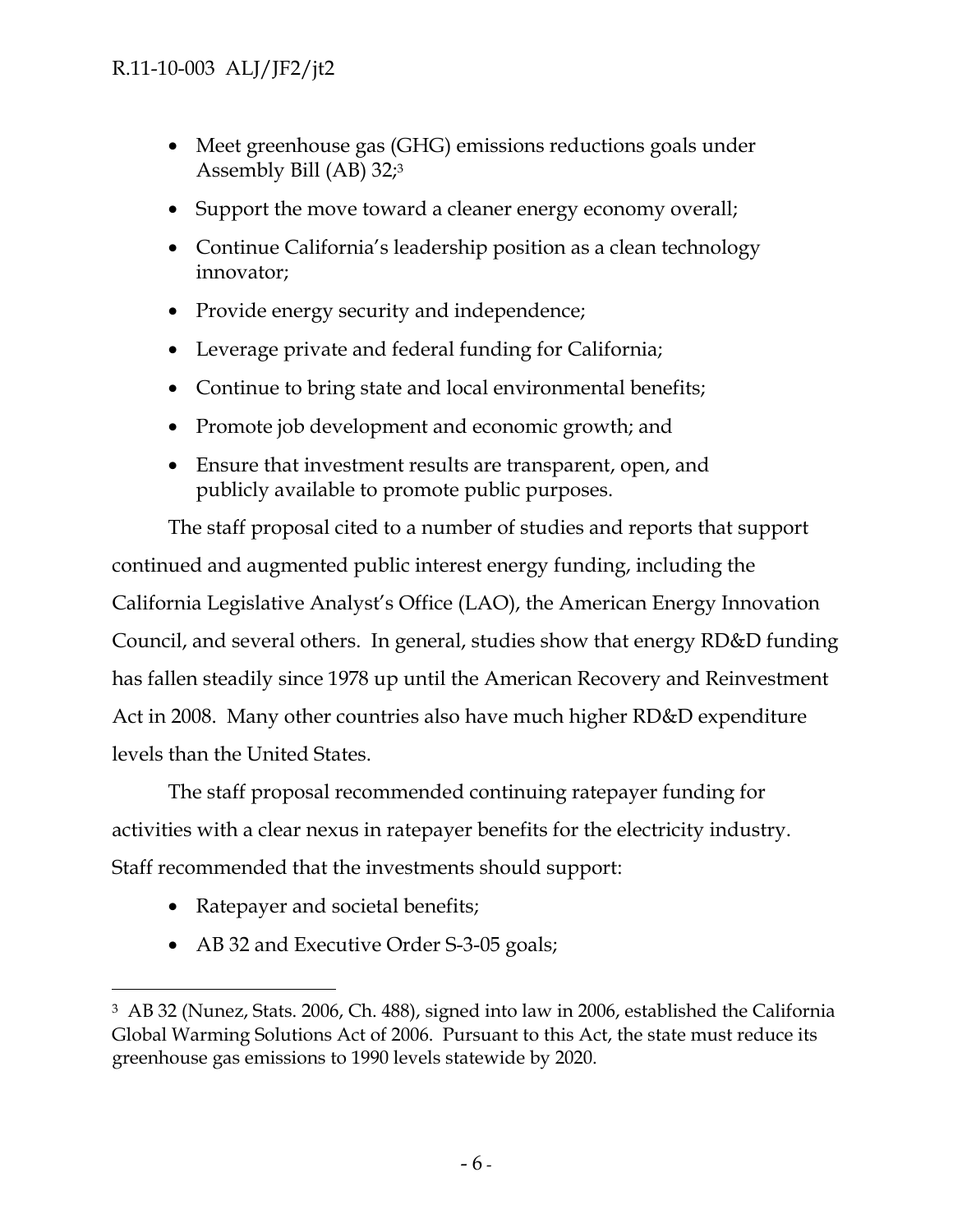- The "loading order" from the Energy Action Plans;
- Low-emission vehicles/transportation;
- Safe, reliable, and affordable energy services;
- Economic development; and
- Efficient use of ratepayer funds.

The staff proposal divided recommended activities into the following

areas, designed to correspond with the product development cycle:

- Applied research and development. This area supports investment in applied science and technology that provides public benefits but for which there is no current clear business case for deployment of private capital. Staff recommended funding at \$55 million per year;
- Technology demonstration. This area supports assisting technology development through the "valley of death" and toward commercialization. Staff recommended funding at \$50 million per year;
- Market support. This area involves supporting technologies that are commercially viable but still need public support to achieve economies of scale and be competitive with other more established technologies. No funding was recommended by staff in this area because some activities can be funded by other programs and/or because of legal constraints in the solar area;
- Market facilitation. This area involves activities to address non-price barriers to adoption of clean technologies, such as regulatory barriers and lack of information, as well as supporting market research and tracking of results. Staff recommended funding at \$15 million per year in this area; and
- Administrative costs. The staff proposal included allowing the EPIC administrator to charge up to 15% of the funding for administering the program, with an additional 0.5% reserved for Commission policy oversight and direction.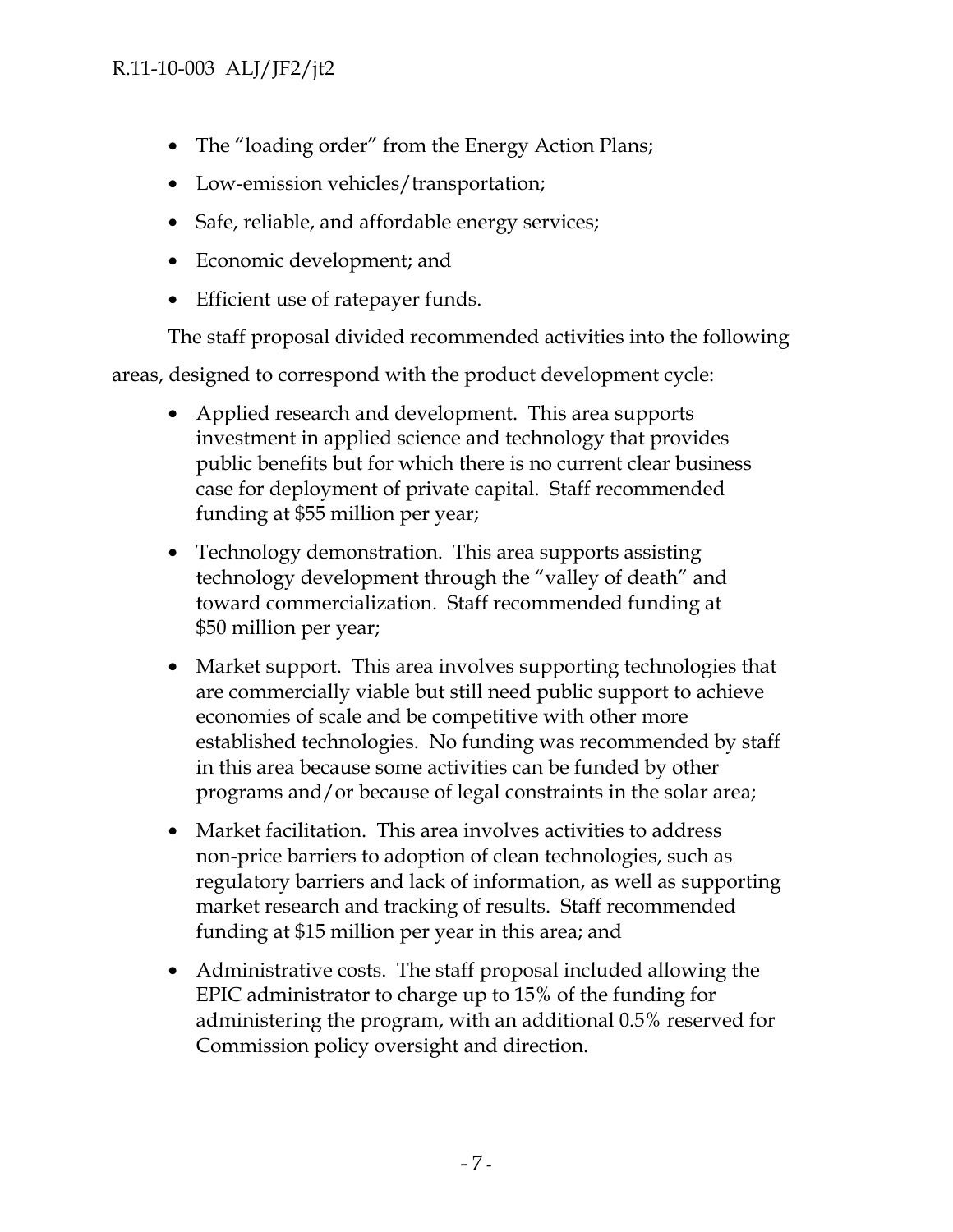The total annual budget recommended in the staff proposal was \$142 million, to be funded in the following percentages by the three large investor-owned utilities (IOUs):

- Pacific Gas and Electric Company (PG&E): 50.1%;
- San Diego Gas & Electric Company (SDG&E): 8.8%; and
- Southern California Edison Company (SCE): 41.1%.

The staff proposal included a recommendation that the administrator for the EPIC program be required to submit an investment plan to the Commission for approval every three years, covering the succeeding three-year program time frame, through 2020. Utilities would also be asked to submit triennial funding requests for technology demonstration and deployment activities, within an annual budget of \$40 million, to ensure coordination with the EPIC program. Each investment plan would be required to include targeted areas for investment, screening and scoring criteria for evaluating funding proposals, as well as metrics against which the program's success will be evaluated.

The administrator would also be required to submit an annual report detailing program activities. In 2016, staff recommended that Commission staff hire an independent evaluator to assess program success and identify areas for improvement prior to approval of the final investment plan through 2020.

Under the staff proposal, the Commission maintains overall policy oversight for the EPIC program, consistent with its general authority over collection and disbursement of ratepayer funds. The administrator of the EPIC funds would be authorized to operate within parameters set by the Commission, and further delineated in each investment plan approved by the Commission.

Staff recommended that the California Energy Commission (CEC) be chosen as the administrator for the EPIC funds. The CEC, in coordination with

 $-8-$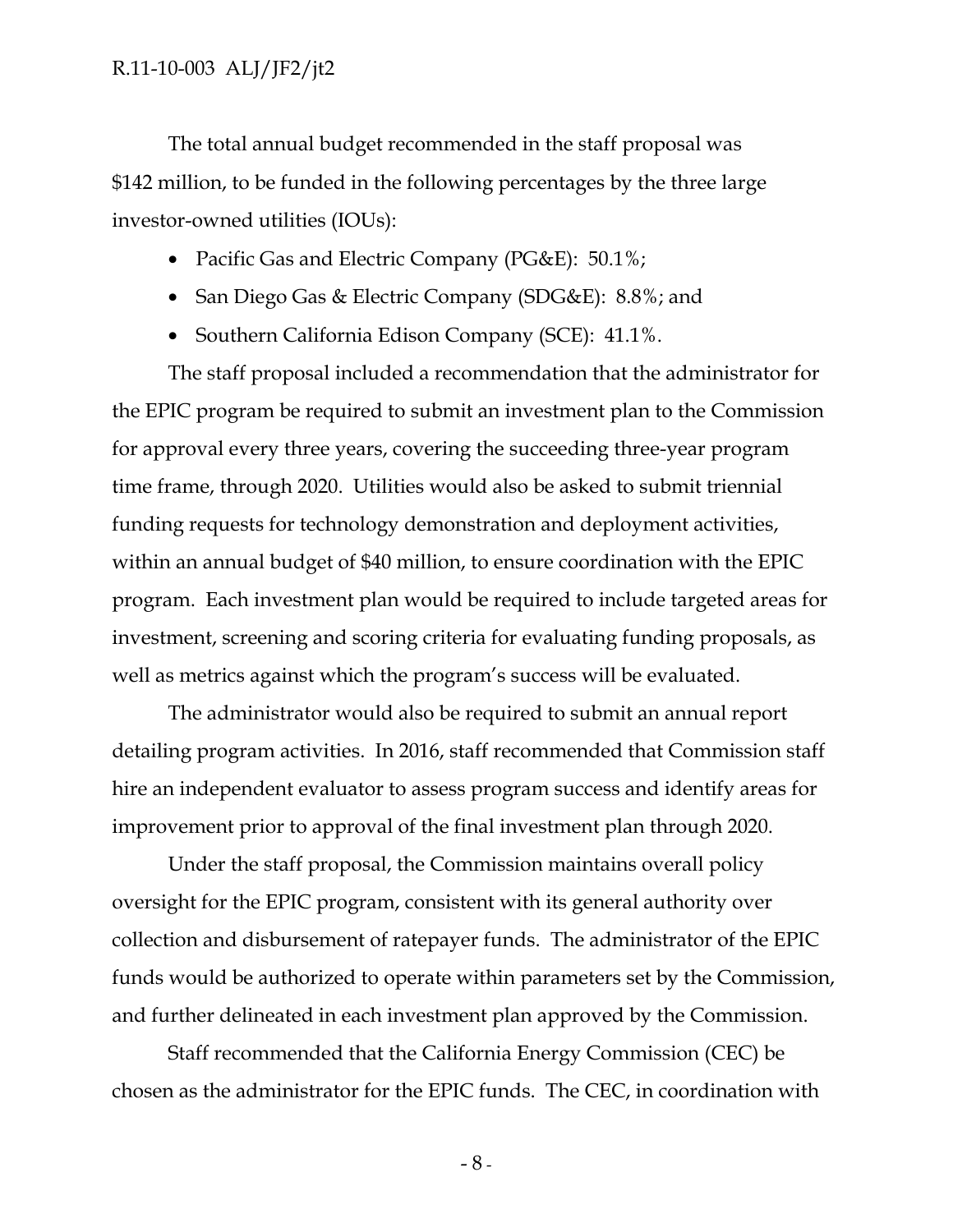Commission staff, would convene scoping workshops and stakeholder consultation and seek a wide variety of input and expertise.

Finally, staff recommended two options for transferring funds from the utilities to the CEC periodically, in order to minimize the potential for funding diversion to other purposes as part of the state budget process.

#### **4. Summary of Parties' General Comments on Staff Proposal**

Comments on the Staff Proposal were filed on March 7, 2012 by 27 sets of parties. They are: Advanced Energy Economy (AEE); Agricultural Energy Consumers Association (AECA) and Sustainable Conservation; Altergy Systems (Altergy); Bay Area Biosolids to Energy Coalition (BAB2E); California Building Industry Association (CBIA); California Clean Distributed Generation Coalition (CCDC); California Farm Bureau Federation (CFBF); California Energy Efficiency Industry Council (Efficiency Council); California Large Energy Consumers Association (CLECA); Californians for Clean Energy and Jobs (CCEJ); Coalition of Energy Users (CEU); CALSTART; Center for Biological Diversity (CBD); Consumer Federation of California (CFC); Division of Ratepayer Advocates (DRA); Joint comments of the Black Economic Council, National Asian American Coalition, and the Latin Business Chamber of Greater Los Angeles; Joint comments of the Green Power Institute, the California Biomass Energy Alliance, the California Forestry Association, and Wheelabrator Technologies (Joint Biomass Parties); Joint comments of the Natural Resources Defense Council, the Union of Concerned Scientists, the Vote Solar Initiative, Sierra Club California, The Nature Conservancy, and the Ella Baker Center for Human Rights (Joint Environmental Groups); Joint comments of the Pacific Forest Trust and Watershed Research & Training Center (PFT/WRTC); Marin Energy Authority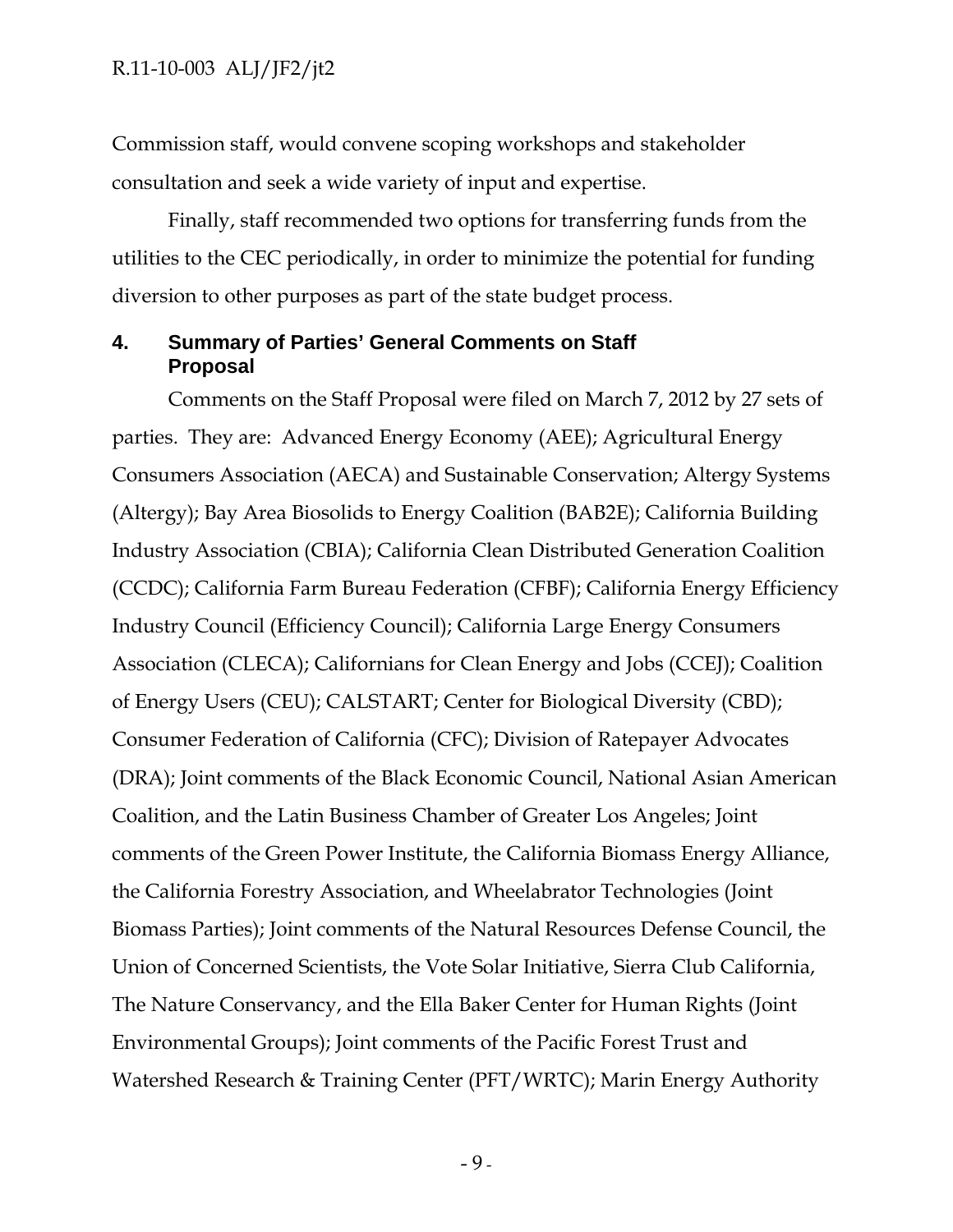(MEA); PG&E; SDG&E; Solar Energy Industries Association (SEIA); SCE; The Utility Reform Network (TURN); University of California; and Waste Management.

Reply comments were filed on March 16, 2012 by 16 sets of parties. They are: Joint reply comments of AECA and Sustainable Conservation; Altergy; Joint reply comments of the Black Economic Council, National Asian American Coalition, and the Latino Business Chamber of Greater Los Angeles; CBD; Center for Energy Efficiency and Renewable Technologies (CEERT); CFC; Joint reply comments of the Joint Biomass Parties; MEA; Joint reply comments of the Joint Environmental Groups; PFT; PG&E; Republic Solar Highways LLC (Solar Highways); SCE; SDG&E; SEIA; and TURN.

Many parties support the basic policy rationale for funding and supporting public purpose activities in the electricity industry. AEE, the Joint Environmental Groups, Efficiency Council, PFT/WRTC, TURN, University of California, and Waste Management all generally support the policy case for ratepayer support and the guiding principles laid out in the staff proposal. CALSTART commented that the Public Interest Energy Research (PIER) program has led to technological breakthroughs in the past and has had direct benefits to ratepayers, and thus similar work should be continued. CCEJ generally supports the staff proposal's treatment of early stage technology development, but suggests additional emphasis on later stages.

A number of other parties oppose the basic rationale for continuing to support public interest electricity investment. CEU opposes the proposed EPIC program in its entirety. They argue that support for renewable technology development is a poor use of funds as demonstrated by the high-profile failure of the U.S. Department of Energy (DOE) loan guarantee program, including

 $-10$  -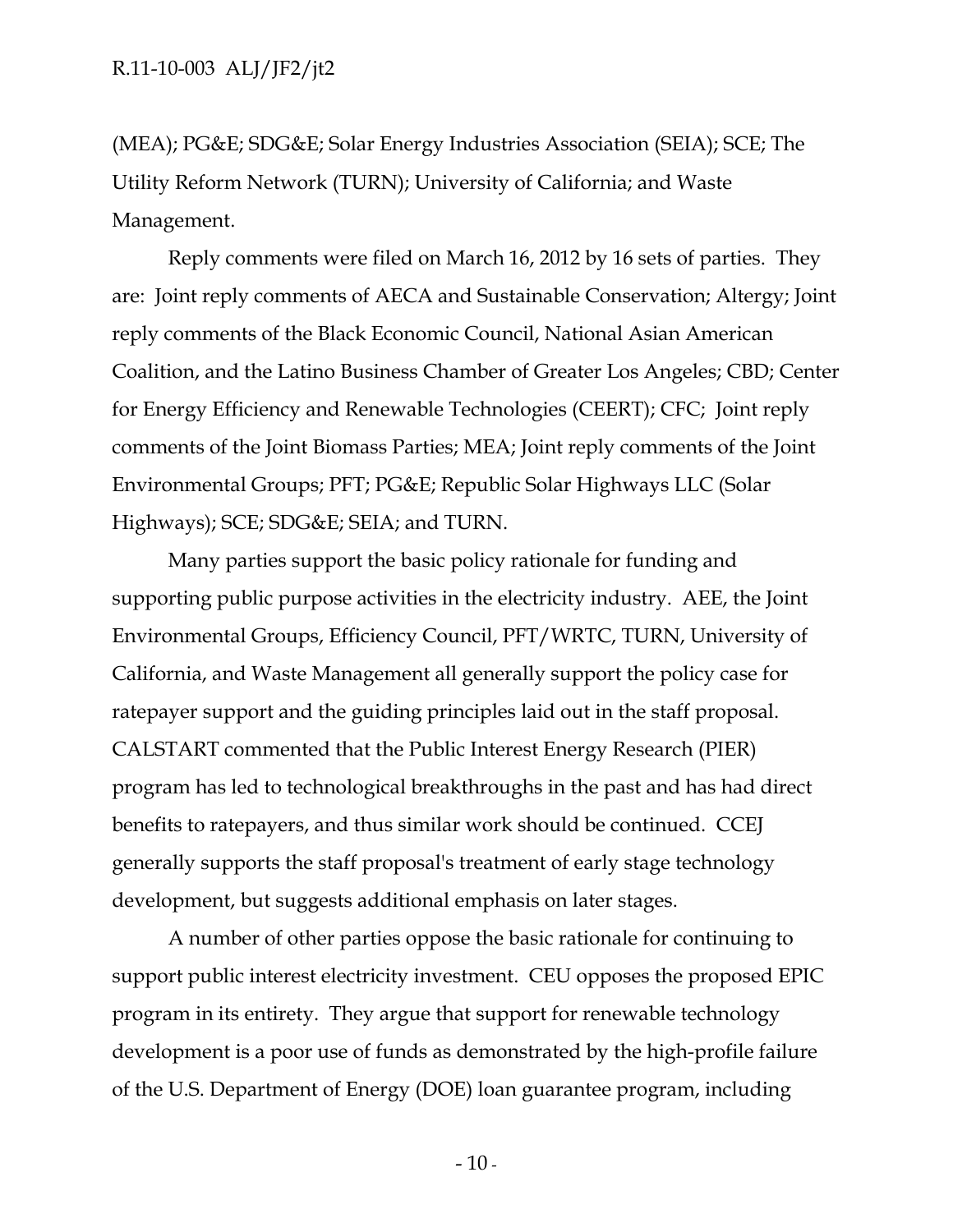-

funds that went to Solyndra. CEU also characterizes a 2011 letter to Senator Alex Padilla from the LAO<sup>4</sup> as criticizing the overall value of the PIER program. Further, CEU argues that the high electricity costs in California, to which programs like EPIC contribute, create a drag on the California economy, prevent businesses from opening, and have led to the loss of manufacturing jobs. Finally, CEU argues that while the renewables portfolio standard (RPS) program creates demand in a technology-agnostic manner, EPIC runs the risk of picking winners, which is at odds with technology neutrality.

CLECA opposes collecting EPIC funds and argues that programs like the RPS make EPIC "superfluous." They advocate funding be discontinued entirely or limited to 2012 only.

All of the electric utilities whose customers would fund the EPIC program also oppose aspects of the staff proposal to varying degrees. PG&E generally supports additional RD&D funding in California but disagrees with the policy construct offered in the staff proposal. Instead, PG&E believes that RD&D should be utility-specific and vary across utility territories, creating utility-specific customer benefits.

SCE goes further, arguing that the Commission may only allow utility-administered RD&D, at a funding level not exceeding the revenue requirement for the RD&D portion of the expired PGC. SCE argues the Commission should reject the staff proposal and refund the EPIC funds already collected.

<sup>4</sup> *See* http://www.lao.ca.gov/reports/2011/rsrc/cec\_pier/cec\_pier\_011811.pdf.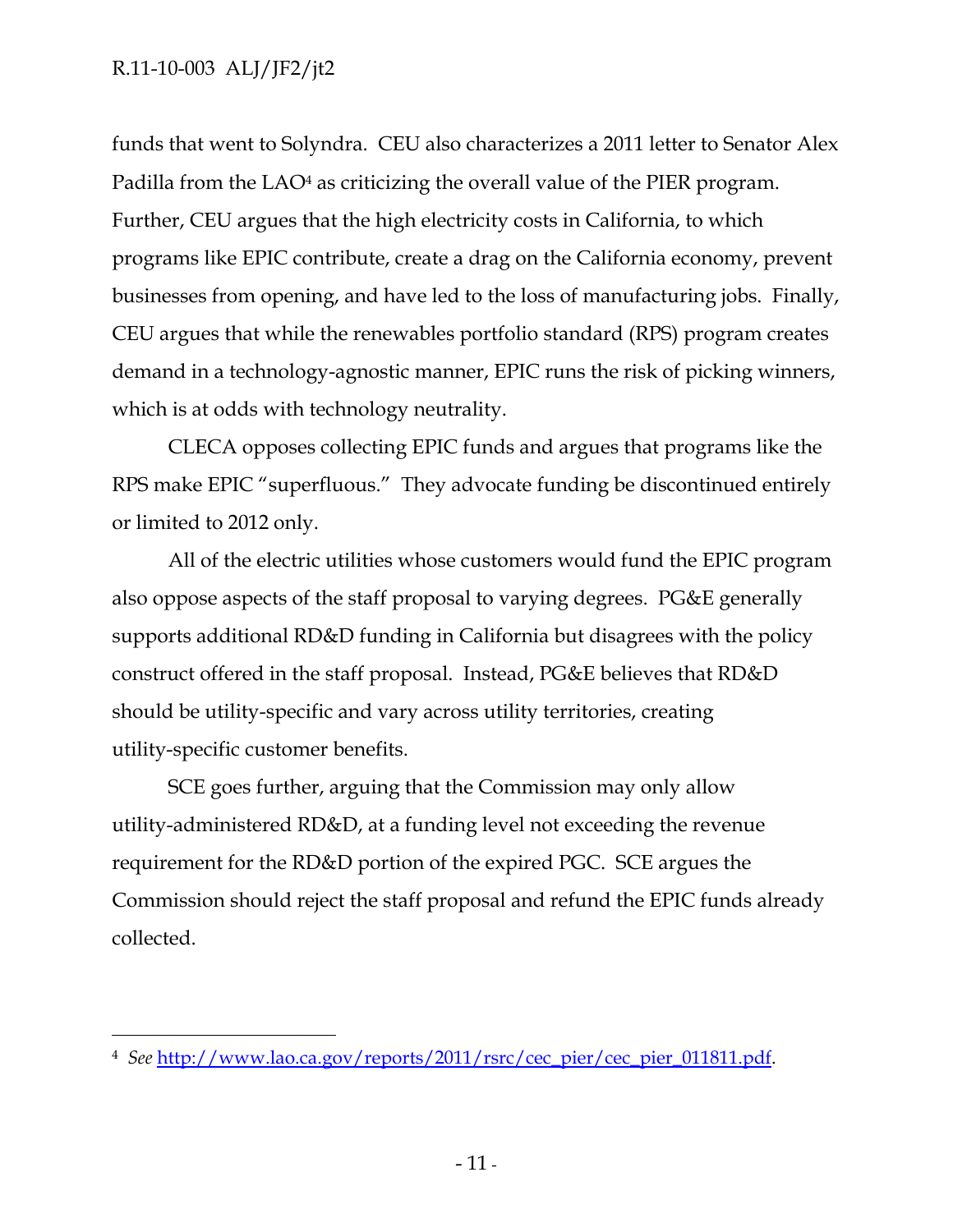SDG&E cites the 2011 LAO letter to Senator Padilla as a basis that the CEC programs were not effective. Thus, SDG&E argues that the expiration of the PGC funds does not constitute a gap in successful RD&D activities that needs to be backfilled by EPIC.

### **5. Guiding Principles**

This decision addresses the overall programmatic framework for the EPIC program, beginning with guiding principles. The staff proposal included a suggested set of guiding principles that would govern investment of EPIC funds. Those were as follows:

**Ratepayer and Societal Benefits** – Consistent with the Commission's legal authority to establish the EPIC, as further discussed in D.11-12-035, a key overarching principle governing the use of EPIC monies is that any supported activities must provide clear electricity ratepayer benefits and societal benefits, where we define benefits in terms of the extent to which the funded activities promote greater reliability, lower costs, increased safety, and/or enhanced environmental sustainability in the specific context of the provision of energy services. In general, staff suggested that activities should be able to be mapped to the different elements of the electricity system "value chain" which was characterized as consisting of:

- Grid operations/market design
- Generation
- Transmission
- Distribution
- Demand side management.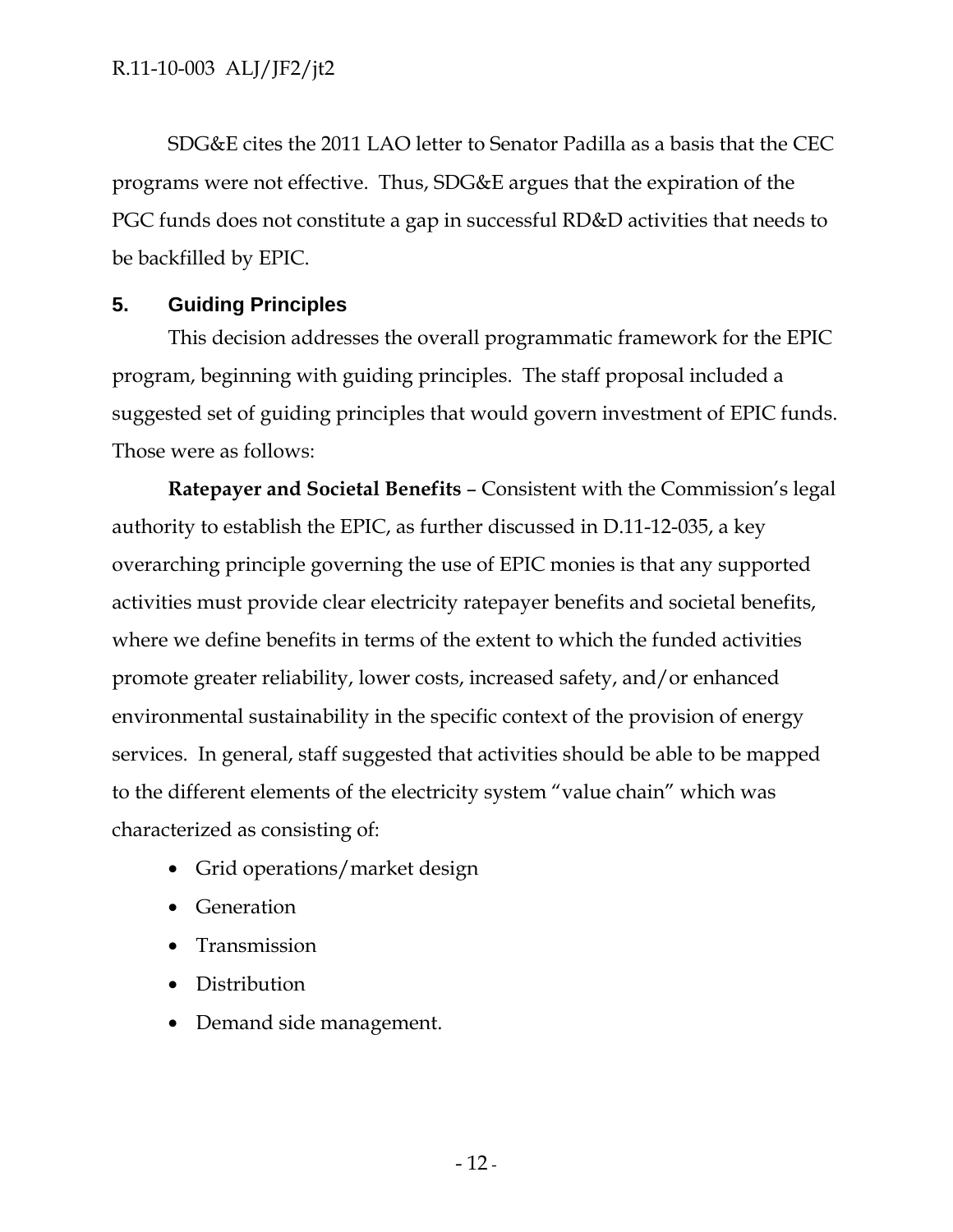**AB 325 and Executive Order S-3-05** *–* Supported activities should advance the objectives of AB 32 and/or also address medium- and longer-term emission reduction objectives as identified in Executive Order S-3-05, which established a goal of reducing emissions to 80% below 1990 levels by 2050. Pursuant to AB 32, the California Global Warming Solutions Act of 2006, the state is required to achieve emissions reductions such that total GHG emissions are at or below 1990 levels by the year 2020. In December 2008, California Air Resources Board adopted a scoping plan which identified a suite of measures that taken together would result in achievement of the 2020 emission reduction goal. Whereas AB 32 establishes goals through 2020, this goal represents only the initial set of steps down the path toward long-term sustainability, which involves the near complete de-carbonization of the energy system by 2050, as articulated in Executive Order S-3-05.

**The Loading Order** *–* Supported activities must be consistent with the state's "loading order." Adopted in the 2003 Energy Action Plan by the state energy agencies, the loading order establishes the preferred or priority set of resources and technologies on which the state should rely in the provision of energy services. The loading order identifies energy efficiency and demand response as the resources of first choice, followed by renewable energy, both distributed generation and utility scale, followed by clean fossil generation, if necessary. A number of state laws have codified or otherwise specified the loading order investments. For example, § 454.5(b)(9)(C) requires utilities prioritize demand-side resources in meeting unmet resource needs, and the

-

<sup>5</sup> AB 32 (Nunez, Stats. 2006, Ch. 488).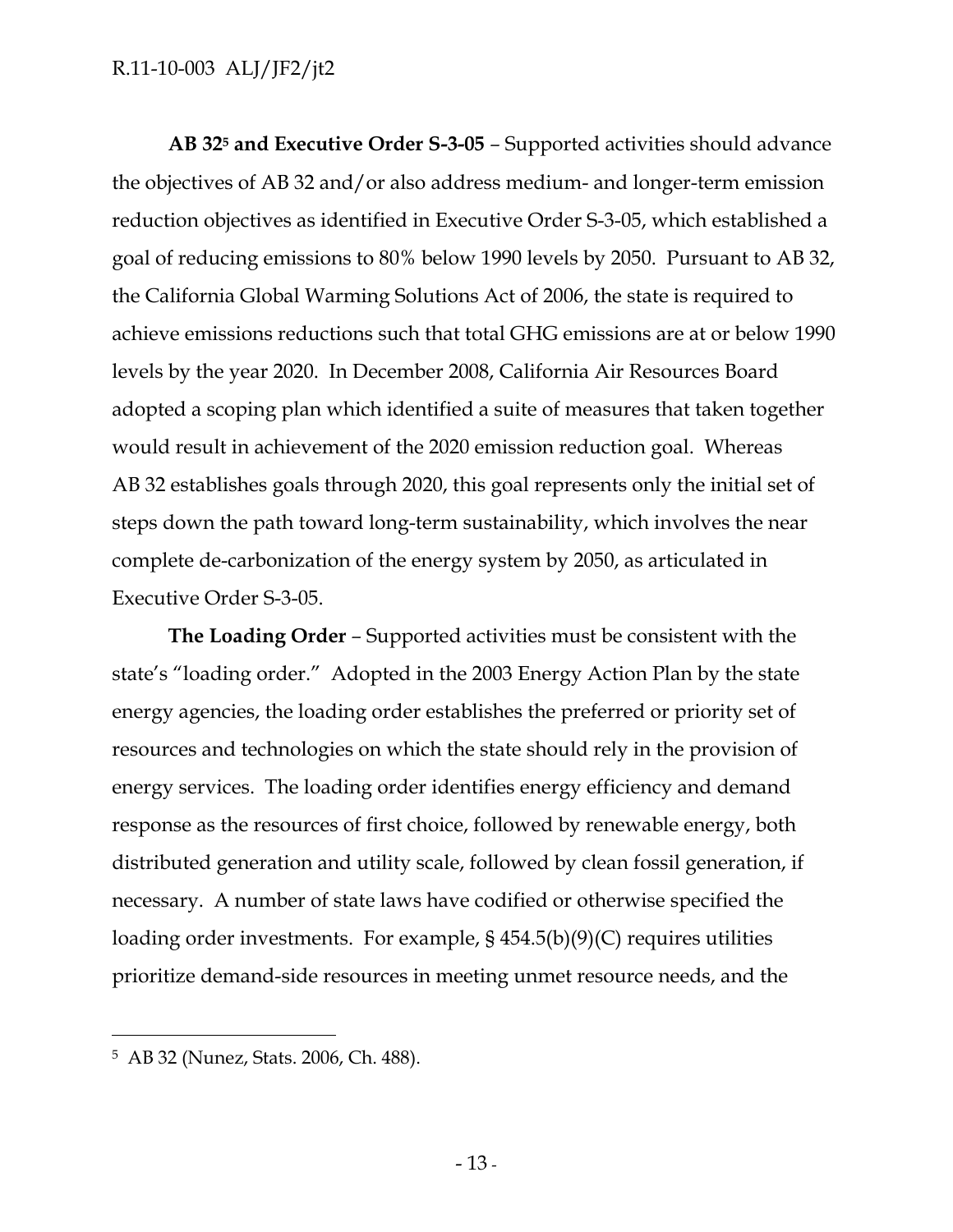-

recent Senate Bill (SB) 2 (1x) (Simitian, Stats. 2011, Ch. 1) required 33% of energy need be met by renewable resources by 2020.

**Low-Emission Vehicles/Transportation** *–* Supported activities should be consistent with and/or advance the objectives codified by SB 626 (Kehoe, Stats. 2009, Ch. 355) as § 740.2 which directs the Commission to adopt rules to "evaluate policies and develop infrastructure sufficient to overcome any barriers to the widespread deployment and use of plug-in hybrid and electric vehicles."6

**Safe, Reliable, and Affordable Energy Services** *–* Supported activities must be consistent with the objective of providing safe and reliable energy services at reasonable cost.

**Economic Development** – Supported activities should benefit the California economy to the greatest extent practicable. Given the profound economic challenges the state currently faces, it is incumbent upon the Commission to seek to maximize the economic benefits that accrue to California as a result of any ratepayer-funded activities.

**Efficient Use of Ratepayer Monies** *–* In addition to the above guiding principles, funding should not be used to support activities or efforts that are duplicative of efforts that are being undertaken elsewhere or that are more expensive than necessary to achieve the goals. Furthermore, administrative costs need to be minimized to the greatest extent practicable without compromising programmatic oversight functions and efficacy.

<sup>6</sup> SB 626, Kehoe, 2009. http://www.leginfo.ca.gov/pub/09-10/bill/sen/sb\_0601- 0650/sb\_626\_bill\_20091011\_chaptered.pdf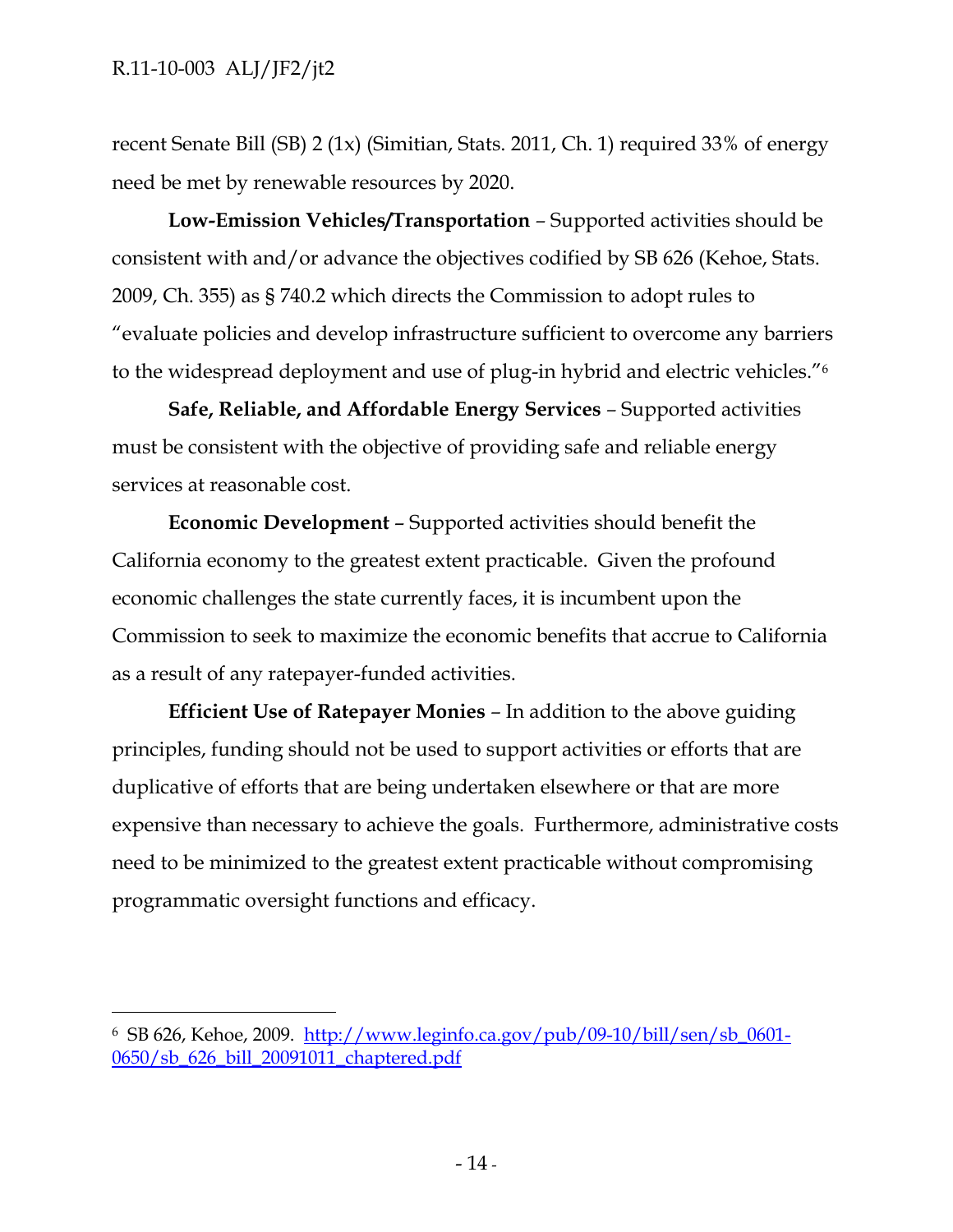#### **5.1. Parties' Comments**

A small number of parties provided comments on the above guiding principles proposed by staff. PFT/WRTC, as well as Waste Management, generally support the guiding principles laid out in the staff proposal. The Joint Environmental Groups also support the principles, with the linkage to providing ratepayer benefits, which they suggest should be broadly defined.

SDG&E also generally supports the "ratepayer nexus" principle and believes that it should be the primary goal of the EPIC program. Specifically, SDG&E states, "because IOU electric utility customers provide all EPIC funding, any benefits resulting from EPIC programs should directly benefit the IOUs' electric utility customers." SDG&E believes that AB 32 goals should only be part of EPIC's principles if EPIC activities directly benefit IOU customers by reducing the costs of GHG compliance obligations. For the principle related to the "loading order," SDG&E points out that  $\S$  454.5(b)(9)(C) requires that activities are "cost-effective, reliable, and feasible" and that the principle should be refined to include this requirement. Finally, SDG&E disagrees that economic and/or workforce development should be a key principle for EPIC, stating that "workforce and economic development will happen organically as part of RD&D and renewable programs…which should not take the focus away from the prime directive of ensuring direct benefits to our electric consumers."7

PG&E argues that the Commission should adopt the statutory criteria in § 740.1 and § 8360, which govern utility expenditures in the areas of RD&D and smart grid.<sup>8</sup>

-

<sup>7</sup> SDG&E comments, March 7, 2012, at 11.

<sup>8 § 740.1</sup> states: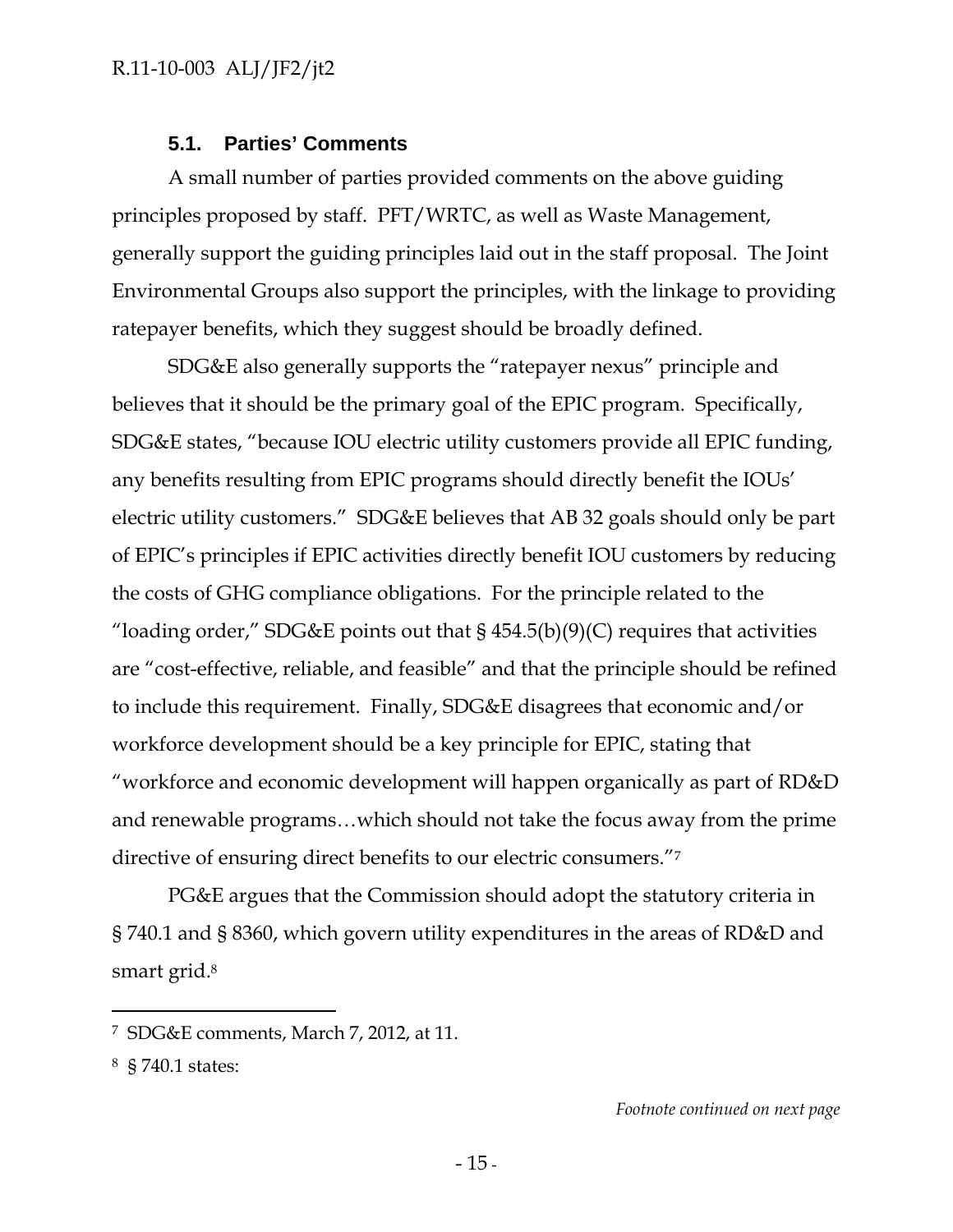$\overline{a}$ 

The commission shall consider the following guidelines in evaluating the research, development, and demonstration projects proposed by electrical and gas corporations:

- (a) Projects should offer a reasonable probability of providing benefits to ratepayers.
- (b) Expenditures on projects which have a low probability for success should be minimized.
- (c) Projects should be consistent with the corporation's resource plan.
- (d) Projects should not unnecessarily duplicate research currently, previously, or imminently undertaken by other electrical or gas corporations or research organizations.
- (e) Each project should also support one or more of the following objectives:
	- 1. Environmental improvement.
	- 2. Public and employee safety.
	- 3. Conservation by efficient resource use or by reducing or shifting system load.
	- 4. Development of new resources and processes, particularly renewables resources and processes which further supply technologies.
	- 5. Improve operating efficiency and reliability or otherwise reduce operating costs.
- § 8360 states:

It is the policy of the state to modernize the state's electrical transmission and distribution system to maintain safe, reliable, efficient, and secure electrical service, with infrastructure that can meet future growth in demand and achieve all of the following, which together characterize a smart grid:

(a) Increased use of cost-effective digital information and control technology to improve reliability, security, and efficiency of the electric grid.

*Footnote continued on next page*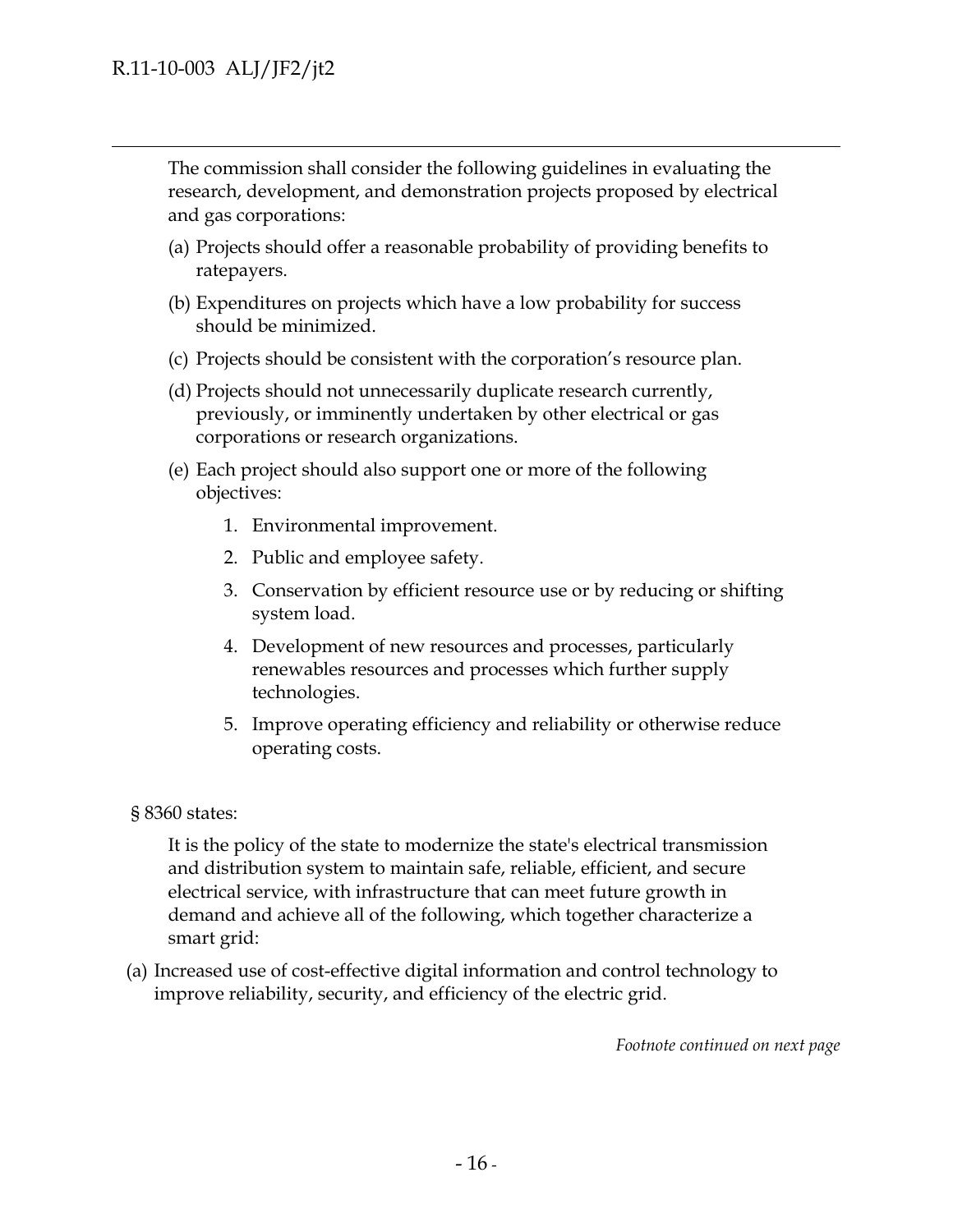-

Both CFC and SDG&E suggest that the principles need further refinements and mapping between activities and electricity ratepayer benefits, as well as auditing to ensure that the principles are being adhered to.

MEA suggests one additional principle of "fair and equitable allocation of benefits" to ensure that use of EPIC monies does not benefit IOU customers exclusively or tilt the playing field toward the IOUs in competition for retail customers.

SCE generally argues that these principles do not substitute for Commission authority to establish the EPIC program. Further, SCE argues that

- (b) Dynamic optimization of grid operations and resources, including appropriate consideration for asset management and utilization of related grid operations and resources, with cost-effective full cyber security.
- (c) Deployment and integration of cost-effective distributed resources and generation, including renewable resources.
- (d) Development and incorporation of cost-effective demand response, demand-side resources, and energy-efficient resources.
- (e) Deployment of cost-effective smart technologies, including real time, automated, interactive technologies that optimize the physical operation of appliances and consumer devices for metering, communications concerning grid operations and status, and distribution automation.
- (f) Integration of cost-effective smart appliances and consumer devices.
- (g) Deployment and integration of cost-effective advanced electricity storage and peak-shaving technologies, including plug-in electric and hybrid electric vehicles, and thermal-storage air-conditioning.
- (h) Provide consumers with timely information and control options.
- (i) Develop standards for communication and interoperability of appliances and equipment connected to the electric grid, including the infrastructure serving the grid.
- (j) Identification and lowering of unreasonable or unnecessary barriers to adoption of smart grid technologies, practices, and services.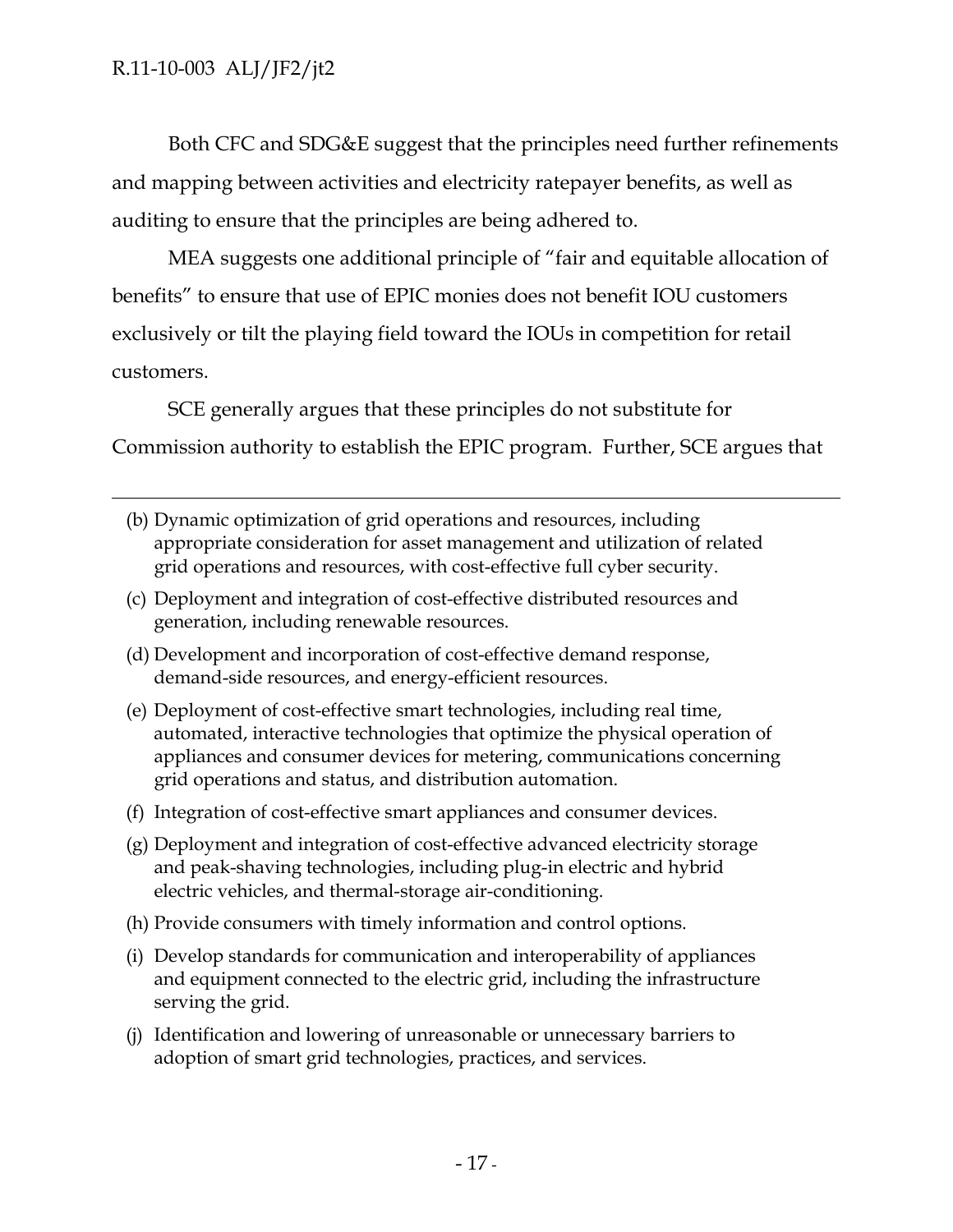AB 1338, a budget bill signed into law by the Governor on September 30, 2008, prohibits the Commission from authorizing funding for EPIC. The exact language of AB 1338 reads as follows:

The Commission shall not execute an order, or collect any rate revenues, in Rulemaking 07-09-008 (Order Instituting Rulemaking to establish the California Institute for Climate Solutions), and shall not adopt or execute any similar order or decision establishing a research program for climate change unless expressly authorized to do so by statute.9

AB 1338, § 27(b) goes on to state that passage of AB 1338 was not necessary because it did not "constitute a change in, but is declaratory of, existing law."

As a result of this language, SCE argues that EPIC would include research related to climate change (as evidenced by the staff proposal to include AB 32 as a guiding principle) and that the Commission cannot establish such a research program unless expressly authorized to do so by statute.

## **5.2. Discussion**

The guiding principles recommended by staff are consistent with Commission policy in general. As pointed out by several parties, providing electricity ratepayer benefits must be mandatory and the most important guiding principle of the EPIC program overall. We also agree with PG&E that § 740.1 and § 8360 provide useful guidance on expending ratepayer funding for RD&D. We will not formally adopt these criteria to apply to EPIC, but we will require that the administrators address the applicability of this statutory guidance in each investment plan. Consideration of specific investment plans in the future is the best time for further refinements to these principles as suggested by CFC and

-

<sup>9</sup> AB 1338, § 27(a).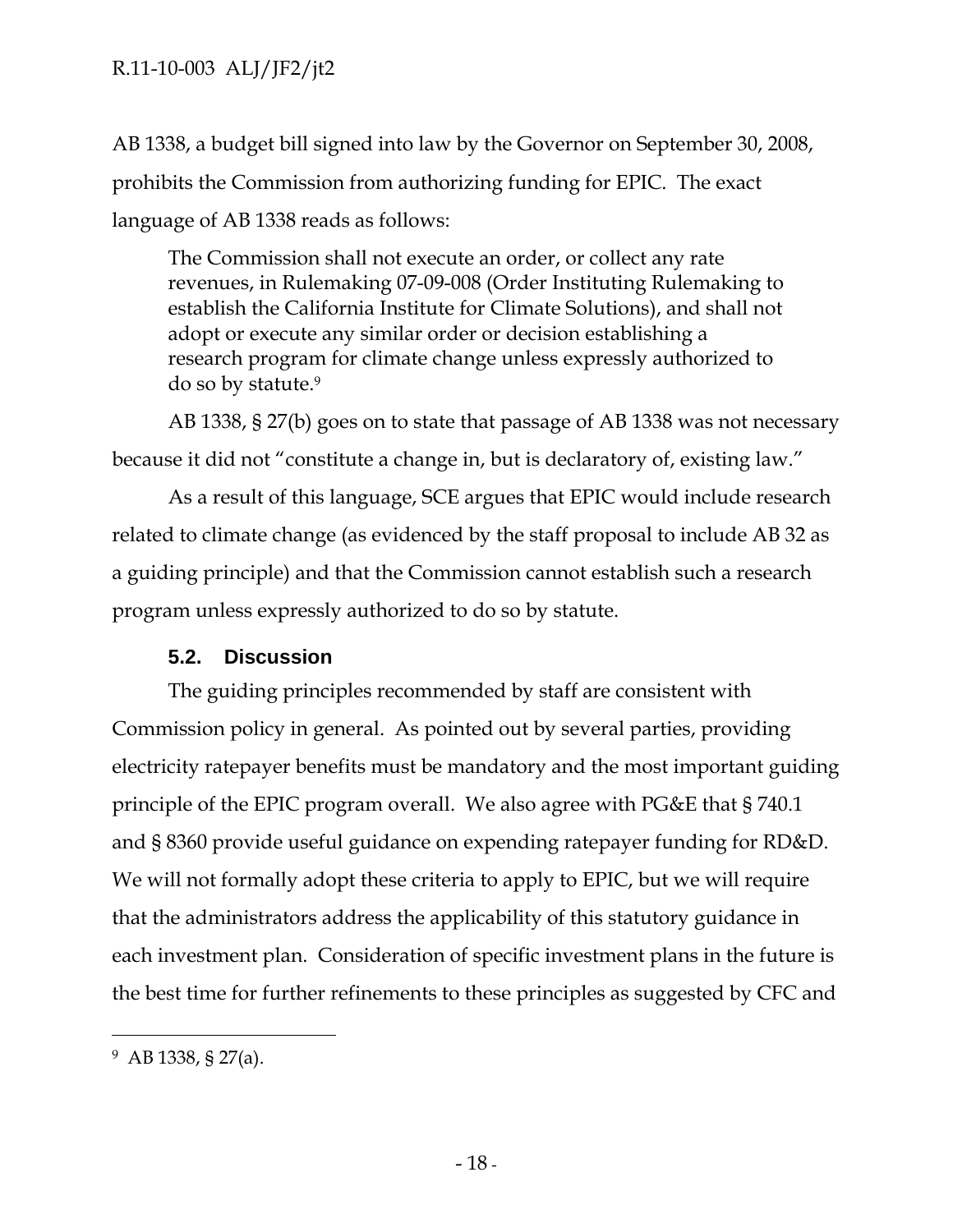SDG&E. We will require that the administrator(s) map planned investments to the electricity system value chain described above, including the following categories:

- Grid operations/market design
- Generation
- Transmission
- Distribution

-

• Demand side management.

We will address MEA's concern about a level playing field among retail providers further below, but do not find that this issue rises to the level of creating an additional guiding principle for the EPIC program overall.

In summary, we will operate the EPIC program under the mandatory principle of providing electricity ratepayer benefits. In comments on the proposed decision, CFC points out that it could be useful for the Commission to define what we mean by electricity ratepayer benefits, and suggests the following: "Promote greater reliability, lower costs, [and] increased safety."10 This is a useful clarification and we will adopt it. In addition, CFC and the Joint Environmental Groups, in comments on the proposed decision, point out that the additional principles articulated below, rather than being subordinate to electricity ratepayer benefits, are actually components of those benefits. We agree with this clarification as well.

The following guiding principles are adopted as complements to the key principle of electricity ratepayer benefits:

<sup>10</sup> CFC opening comments on proposed decision, May 14, 2012, at 5.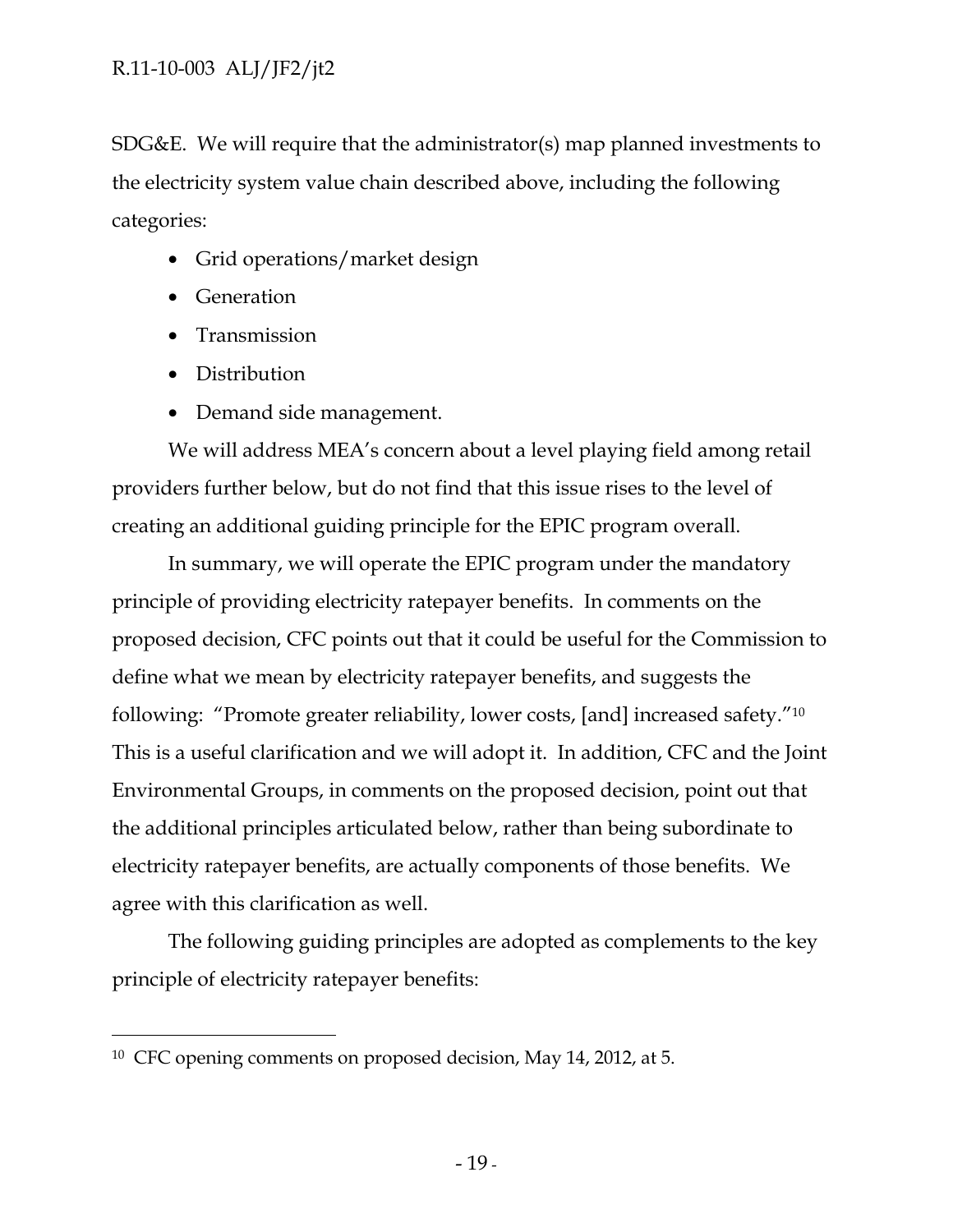- Societal benefits;
- GHG emissions mitigation and adaptation in the electricity sector at the lowest possible cost;
- The loading order;
- Low-emission vehicles/transportation;
- Economic development; and
- Efficient use of ratepayer monies.

The mandatory guiding principle of ratepayer benefits and the complementary principles will guide the EPIC program to ensure that it is just and reasonable to ratepayers

We disagree with SCE's argument that the 2008 budget bill, AB 1338, prohibits the EPIC program altogether. The plain language of AB 1338, as well as its legislative history, indicates that it was intended to apply only to Commission decisions or orders approving the California Institute for Climate Solutions (CICS) or a similar climate change program. The CICS, as approved by the Commission, was structured as a standalone institute with RD&D focused solely on solutions to address climate change and without a requirement for energy-ratepayer-specific benefits in all circumstances.

EPIC, on the other hand, was established by D.11-12-035, as a Commission program under long-standing Commission authority which is not being delegated. It is also not a standalone entity. Further, as we have already stated, providing electricity ratepayer benefits is a mandatory principle under which the EPIC program will operate.

In addition, a comparison between the EPIC program's ratepayer-focused RD&D and clean technology investment and the CICS is logically flawed. AB 1338 does not prohibit Commission programs for RD&D in the electricity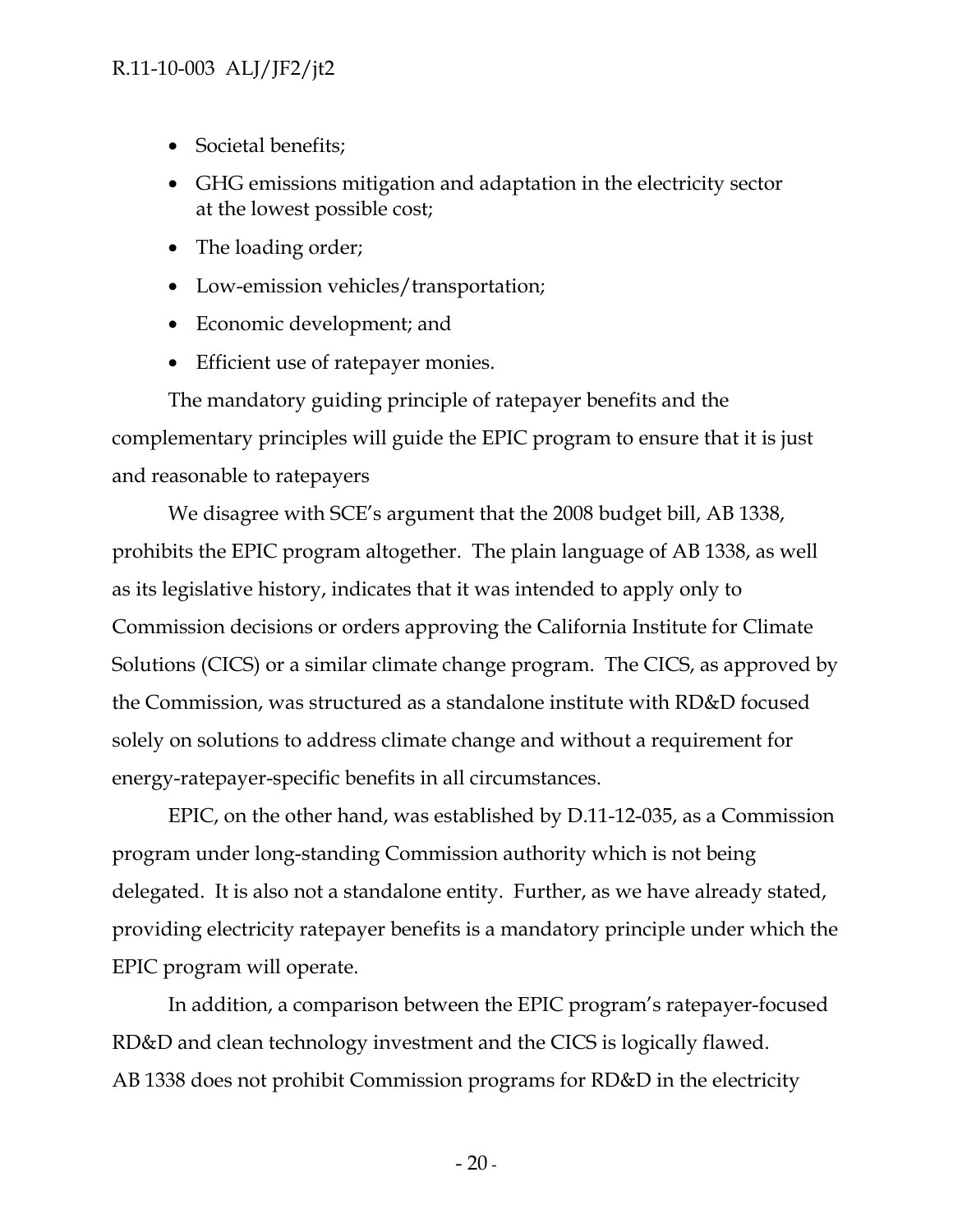sector, nor does it prevent the Commission authorizing funding for projects that provide a ratepayer benefit that is also related to electricity sector climate change mandates. AB 32's mandate for GHG emissions limits and reduction measures includes requirements that directly affect the provision of electricity services to IOU ratepayers and consequently the cost responsibility of ratepayers for GHG emissions caused by electricity consumption.11

One key consideration is that the EPIC activities provide a benefit to help the Commission-regulated electricity sector meet its compliance obligations for AB 32 in the form of reduced GHG at the lowest possible cost. This is consistent with the argument made by SDG&E that "any EPIC funds provided in support of AB 32 must fund technologies that help utility customers meet GHG obligations at a lower cost than other available options."12

The Commission has always had authority, and continues to have authority, to fund RD&D activities, unless expressly limited in particular areas by the Legislature. In the case of the CICS, in the order vacating the CICS decision,13 the Commission stated that AB 1338 "represents a new and explicit constraint on our authority"14 which was entirely related to the establishment of the CICS or a similar entity designed expressly and only to conduct climate change research. EPIC is not such a program or entity.

 $\overline{a}$ 

<sup>11</sup> *See* Health and Safety Code §28562(b), as well as Pub. Util. Code §8341(a), which require the establishment of GHG emissions performance standards for all baseload generation of load serving entities.

<sup>12</sup> SDG&E comments, March 7, 2012, at 10-11.

<sup>13</sup> D.08-11-060, which vacated D.08-04-039 and was corrected by D.08-04-054.

<sup>14</sup> D.08-11-060 at 5.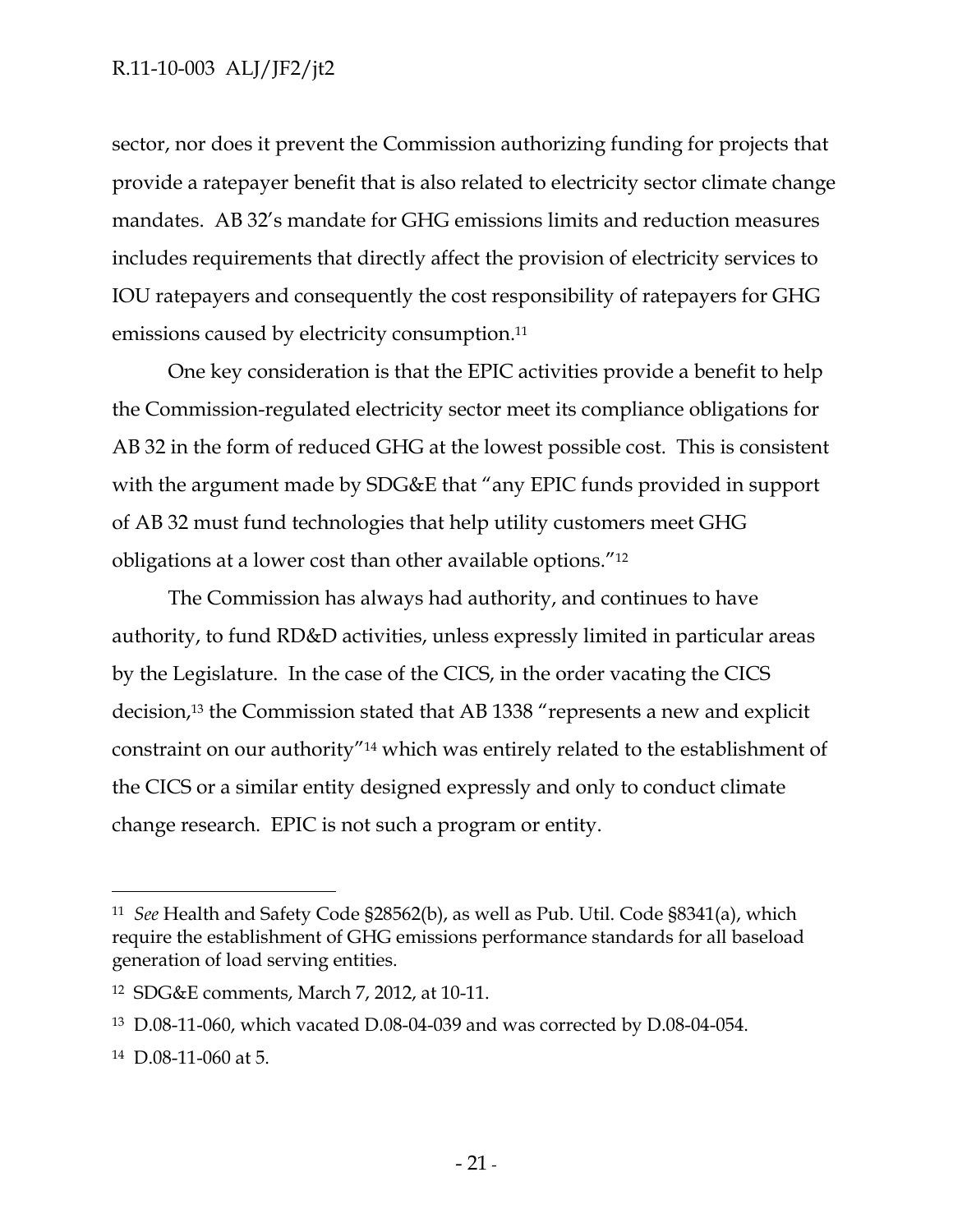#### **6. Program Governance and Process**

The staff proposal included a recommended governance structure for EPIC funds where the Commission would retain the policy and funding oversight role, consistent with our customary regulatory role where utility ratepayer funds are involved. The staff proposal suggested that the CEC be designated as the administrator for all of the EPIC funding, subject to Commission oversight.

The rationale suggested for selection of the CEC included:

- The CEC's status as a state agency created to develop and support state energy policy;
- The importance of continuity with similar existing efforts;
- Preference for public agency administration over a private entity; and
- Numerous continuing statutory obligations beyond the expired PGC for the CEC to provide analysis, support, and programs to support state clean energy goals.

The staff proposal recommended a triennial investment plan approval process by the Commission and submission of annual reports. The approved investment plan would, for all intents and purposes, be a grant to the CEC of ratepayer funds by the Commission, with rules adopted governing sub-grants by the CEC to other entities. Thus, the investment plans would be very detailed. In addition, the staff proposal recommended an independent evaluation by a third party hired by Commission staff during 2016, after completion of the first three-year investment plan period, to assess the effectiveness of the program and provide recommendations for improvement.

The staff proposal proposed that the administrator be required to address at least the following elements in each investment plan: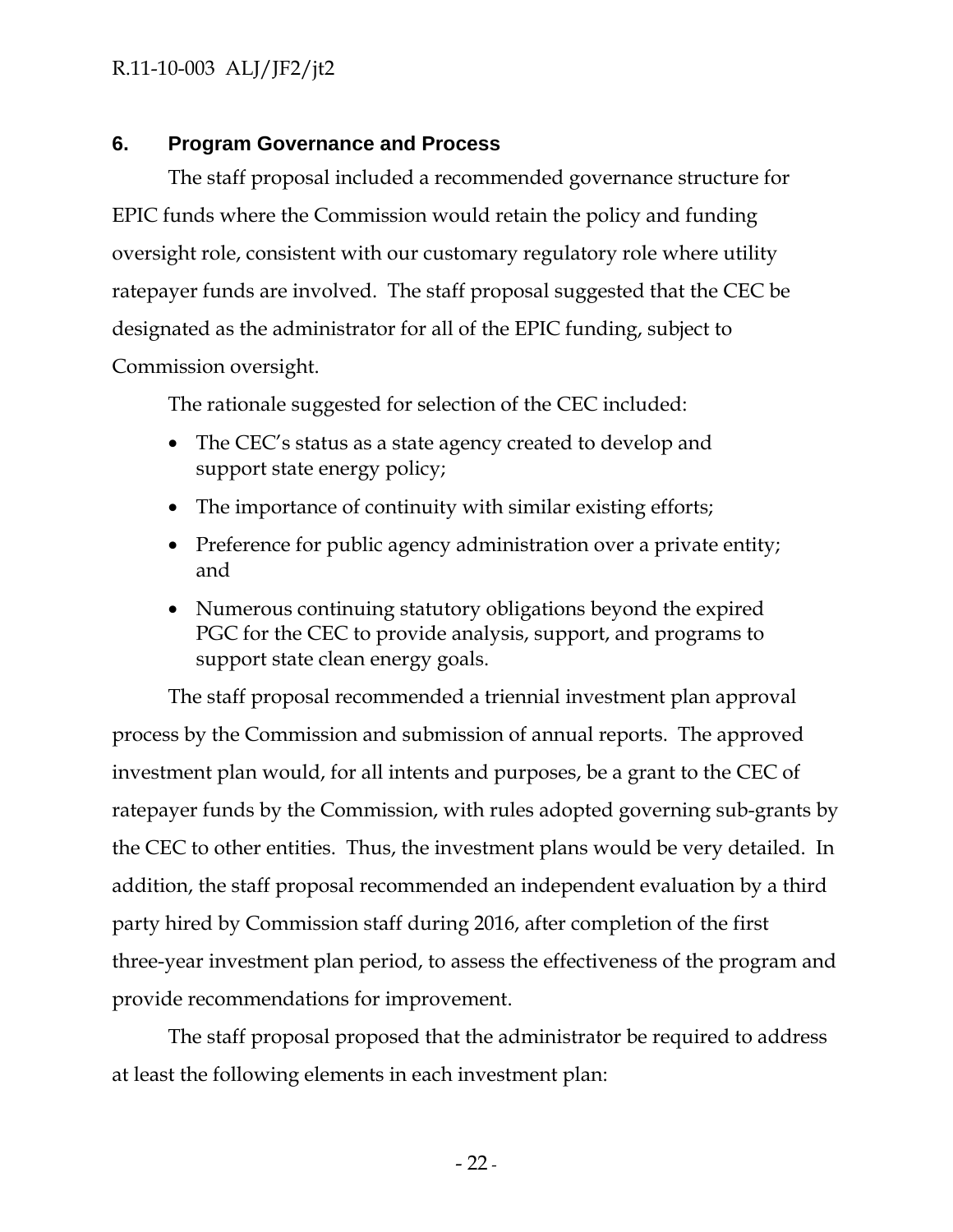- The amount of funds to be devoted to particular program areas (applied research and development, technology demonstration and deployment, market support and market facilitation);
- Policy justification for the funding allocation proposed;
- The type of funding mechanisms (grant, loan, pay-for-output, etc.) to be used for each program area;
- Eligibility criteria for award of funds in particular areas;
- Any suggested limitations for funding (per-project, per-awardee, matching funding requirements, etc.);
- Other eligibility requirements (technology, program area, etc.); and
- Summary of stakeholder comments received during the development of the investment plan and the administrator's response to them.

The staff proposal also suggested that the administrator propose specific

objectives for the program and metrics against which program success will be

evaluating. Staff suggested that the metrics should include at least the following:

- Quantification of estimated benefits to ratepayers and to the state, such as:
	- o Potential energy and cost savings
	- o Job creation
	- o Economic benefits
	- o Environmental benefits
	- o Other benefits
- Identification of barriers or issues resolved that prevented widespread deployment of technology or strategy. Examples include collecting baseline data, developing tools and methods, and research to overcome or address energy-related environmental barriers that could impact meeting state energy policy goals, and streamline permitting processes;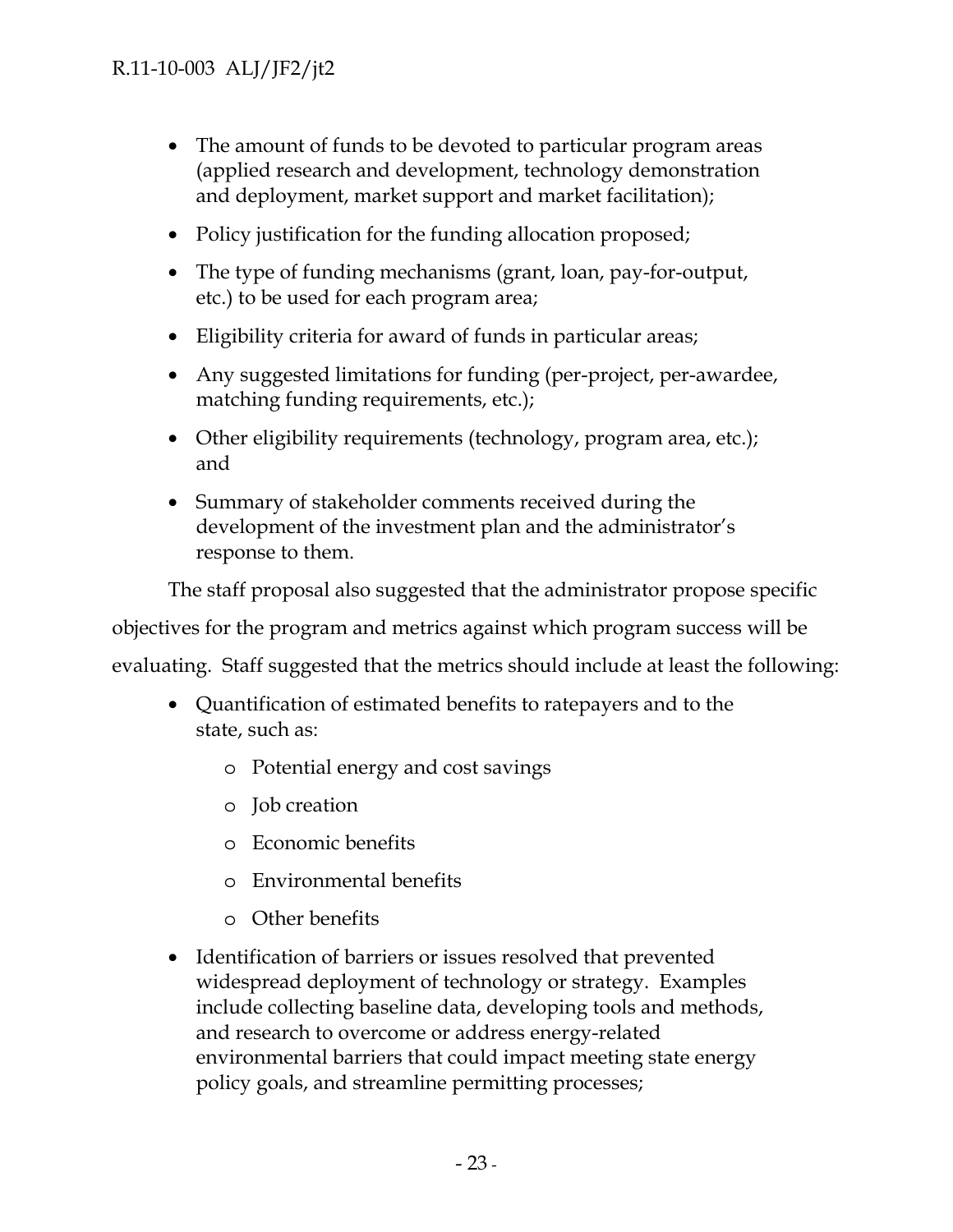- Effectiveness of information dissemination. To determine whether information about a technology or strategy has reached target audiences, by tracking quantity of research outputs and the extent to which research is cited in other publications;
- Adoption of technology, strategy, and research data by others including utility rebate programs, codes and standards, and other entities in the marketplace (e.g., residential, commercial, industrial, government sectors); and
- Funding support from venture capitalists or others for EPIC-funded research on technology or strategies.

The staff proposal also included the suggestion that a parallel three-year investment plan process be used to evaluate future utility RD&D funding plans alongside EPIC efforts administered by the CEC, to ensure coordination among the various programs and projects being funded by IOU ratepayers. The staff proposal suggested that this triennial process be the primary, and preferably only, venue for utility RD&D proposals, such that they would no longer be included in general rate case (GRC) applications in the future.

## **6.1. Parties' Comments**

CBIA generally supports the staff proposal and the designation of the CEC as overall EPIC administrator, given its institutional knowledge and existing relationships. The Joint Environmental Groups and TURN agree that the Commission should retain policy oversight with the CEC as administrator. CFC and the University of California specifically commented in support of the concept of an independent evaluation of the program after the first three-year period.

The utilities, on the other hand, universally oppose the designation of the CEC as the sole program administrator for EPIC funds, at least at this time. PG&E suggests that the Commission should consider alternative program or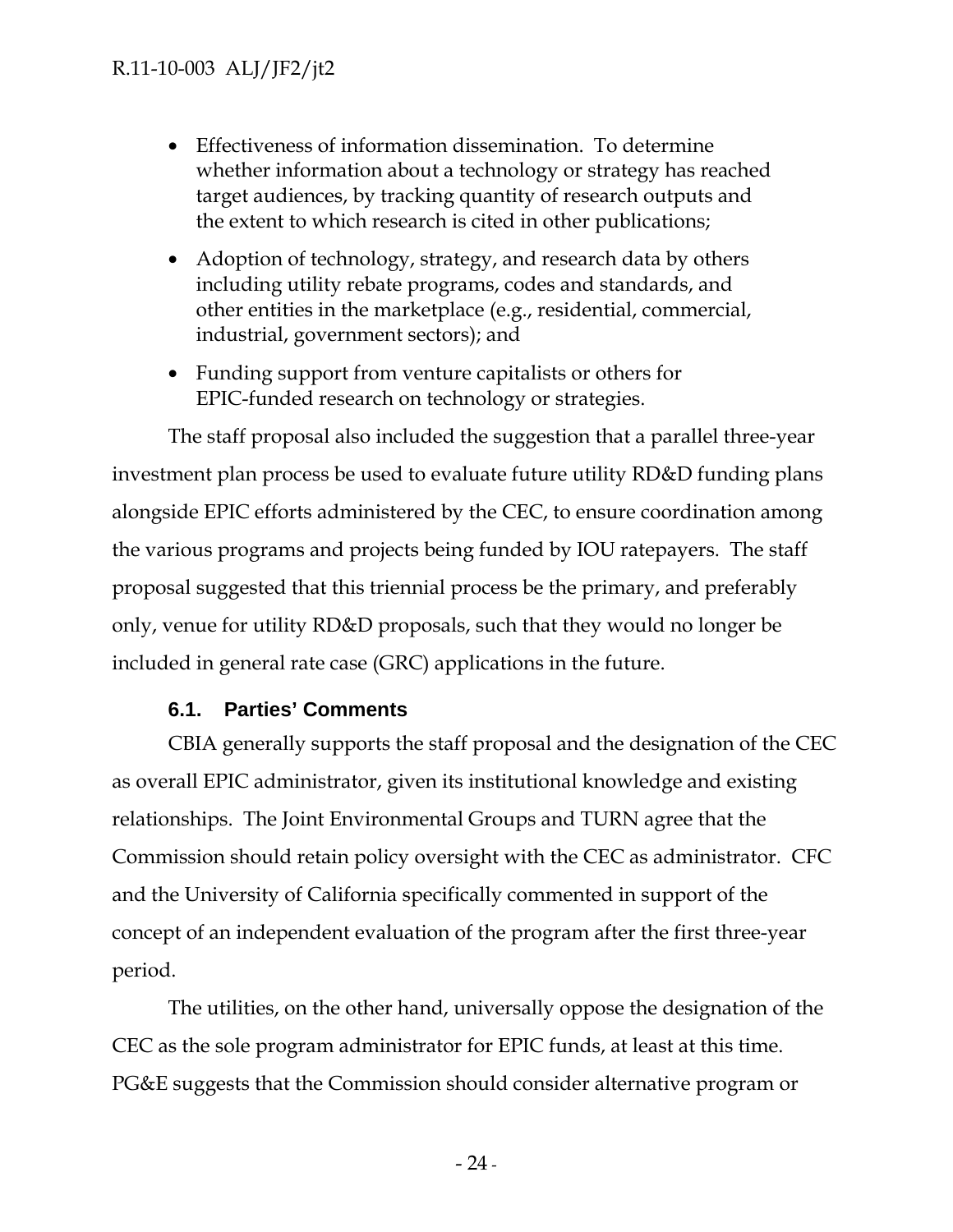governance structures and allow other interested entities to come forward to propose investment plans, prior to the Commission selecting any administrator, in the spirit of competitive selection. PG&E also cites the 2011 LAO letter to Senator Padilla, which recommends a larger role for utilities and consideration of alternative structures for RD&D funding.

SCE argues that the staff proposal grants considerable discretionary power to the CEC, limits the Commission's regulatory oversight, requires infrequent evaluation, and fails to institute an authoritative governing advisory board.

SDG&E, similar to SCE, believes that the proposal gives too much discretion to the CEC to set EPIC policy, and suggests that the triennial investment plan process will be little more than a rubber stamp of the CEC's proposals. SDG&E therefore recommends that the tasks given to the CEC be strictly administrative, such as executing contracts.

Finally SDG&E argues that the one-time independent evaluation in 2016 proposed by staff is too infrequent and the budget is unjustifiably large. SDG&E feels that the evaluation will come too late to influence any changes before 2020. SDG&E recommends that evaluations be conducted every two years until the program is fully established, and should be considered for termination each time an evaluation is conducted.

In terms of the staff proposal elements devoted to coordination of utility RD&D with EPIC and suggesting a similar triennial application process by utilities for RD&D expenditures, several parties support these ideas. The Efficiency Council and CFBF generally support the notion of greater coordination of IOU RD&D activities with those of the CEC. CFBF also objects to the staff report's segregation of utility RD&D efforts from the rest of the EPIC program, and suggests that there may be no need for utility RD&D outside of

 $- 25$  -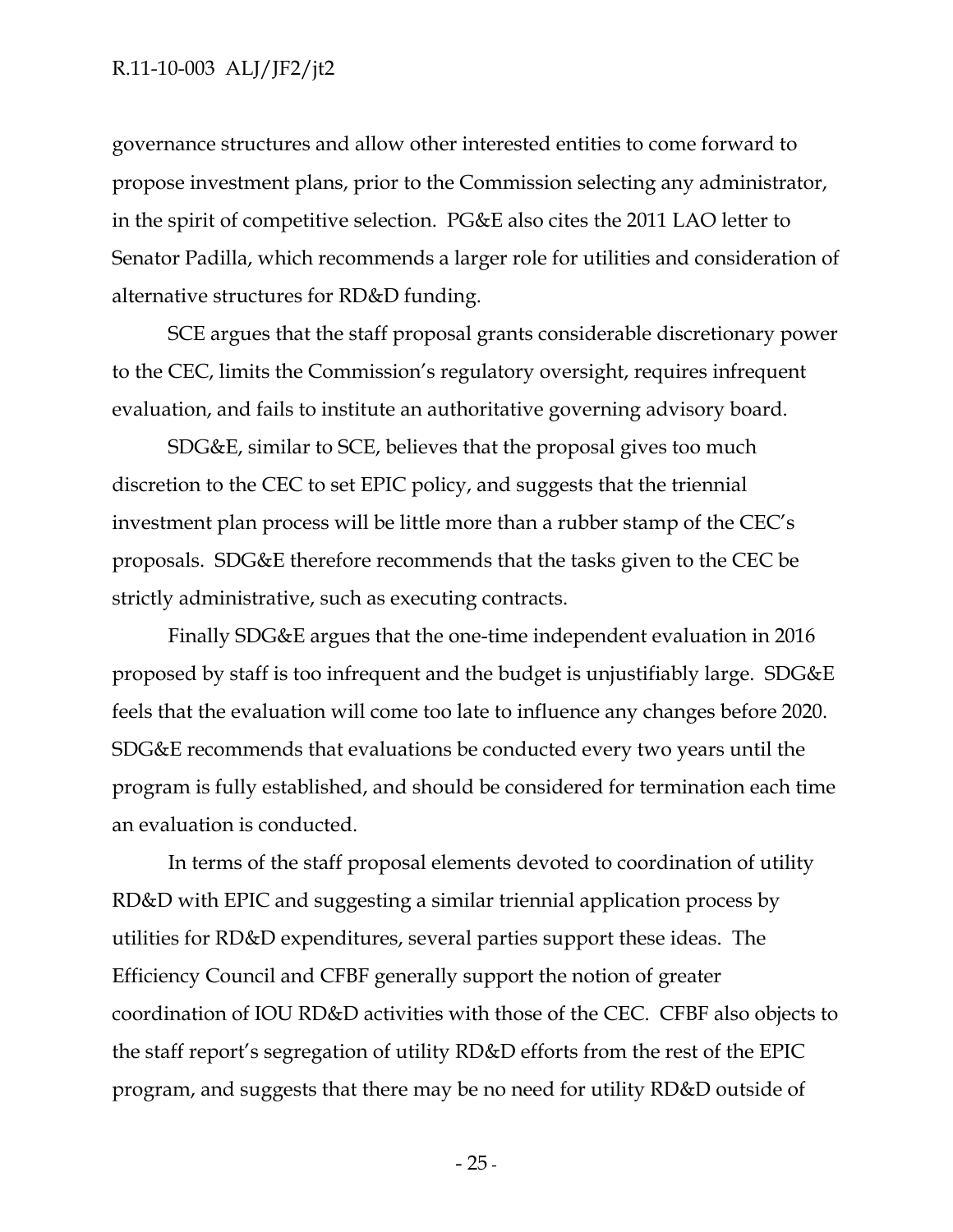EPIC. CFBF argues that only in considering both CEC and utility efforts "jointly in some manner will ratepayer interests be protected and programs delivered most effectively."15 The Joint Environmental Groups suggest that the CEC EPIC program should not supplant all utility RD&D, but support staff's proposals to consider the review and approval of all utility RD&D activities into one proceeding. CFC also supports having one procedural vehicle to evaluate all utility RD&D.

TURN takes it a step further, supporting a consolidated review process and suggesting that the Commission should "explicitly prohibit IOUs from submitting stand-alone applications for R&D funding outside of the process outlined in the staff proposal … When individual proposals are considered in a vacuum, there is little hope that the outcomes will be rational, consistent and unbiased."16 TURN recommends that we adopt a presumption against utility-specific programs and focus all stakeholders on refinements to independently administered statewide programs.

The utilities all argue that consolidating utility RD&D activities is outside the scope of Phase 2 of this proceeding. PG&E, however, supports the general intent of coordination, though they oppose the creation of a separate application process for utility RD&D, and suggest that this issue be taken up in this proceeding after Phase 2. SCE argues that the staff proposal for a consolidated triennial review of utility RD&D departs from existing processes and could lead to duplicative work. SDG&E suggests that conducting some type of RD&D

 $\overline{a}$ 

<sup>15</sup> CFBF comments, March 7, 2012, at 4.

<sup>16</sup> TURN comments, March 7, 2012, at 3.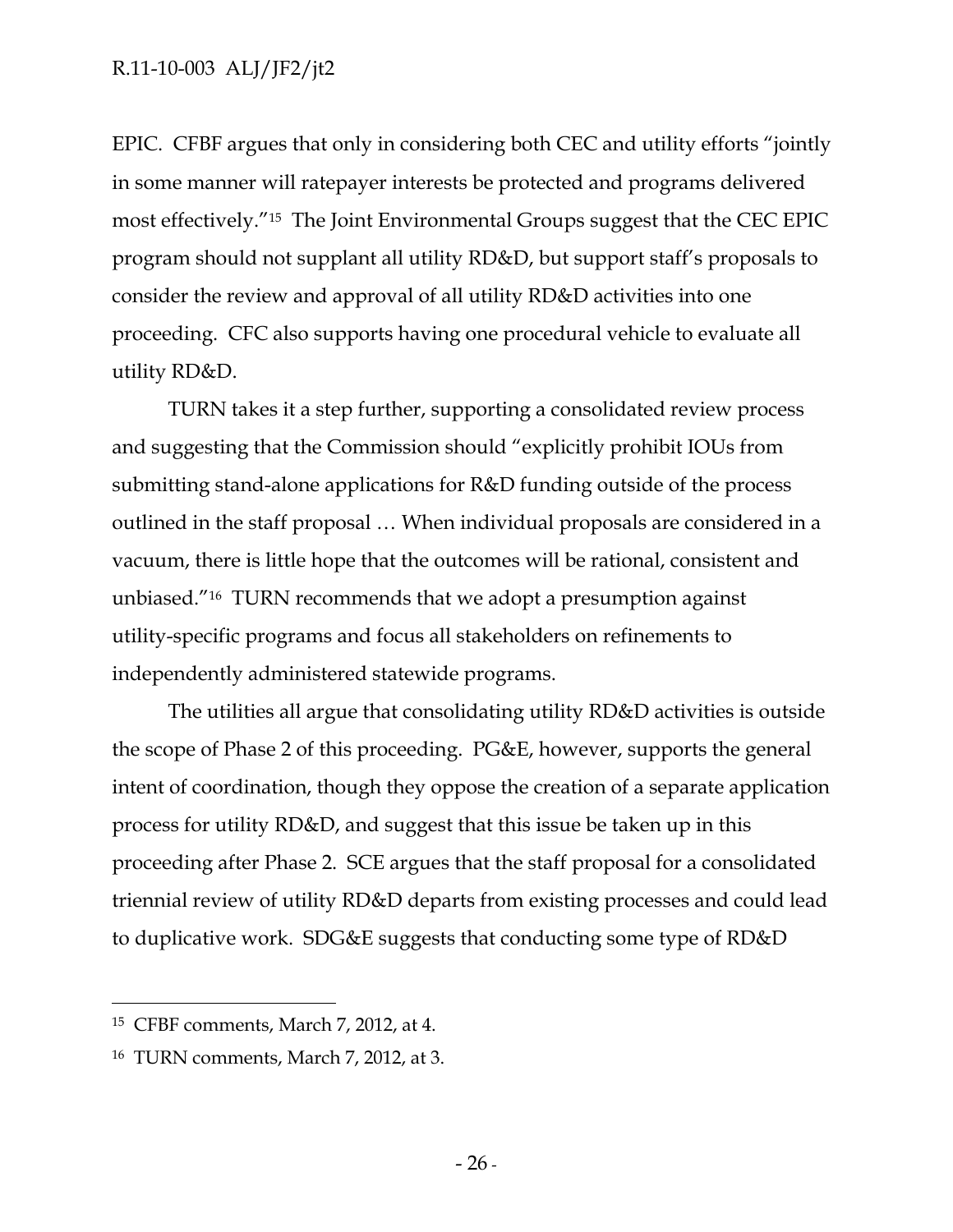informational exchange along with a regular reporting process would alleviate concerns about coordination.

Several parties including the utilities also raise concerns about the impact of the staff proposal on pending proceedings before the Commission or projects already approved for funding during GRC proceedings or via other proceedings already completed.

Parties did not comment specifically on the program metrics suggested by staff or on what elements should be included in each investment plan.

#### **6.2. Discussion**

As written, the staff proposal conceived of the entire EPIC program as a set of activities to be administered by the CEC, under Commission oversight, for the benefit of electric ratepayers. IOU RD&D projects and expenditures were proposed to be considered in parallel, with the objective of close coordination.

After consideration of comments from parties, we believe it makes more sense to conceive of the EPIC program as a set of coordinated public interest activities with two sets of administrators: the CEC and the utilities.

For activities that are completely pre-commercial in nature, including applied research and technology development, a state agency with public interest objectives is ideally suited to administer those activities. For activities that are more related to technology demonstration and deployment on the grid, as technologies and approaches move toward commercialization, utilities may be better suited to administer the funding, as they point out, since they own the infrastructure on which or through which the technologies are being tested. They also may ultimately become the consumers of technologies or processes that are designed to improve utility systems, so it will behoove them to invest in and test some new ideas.

- 27 -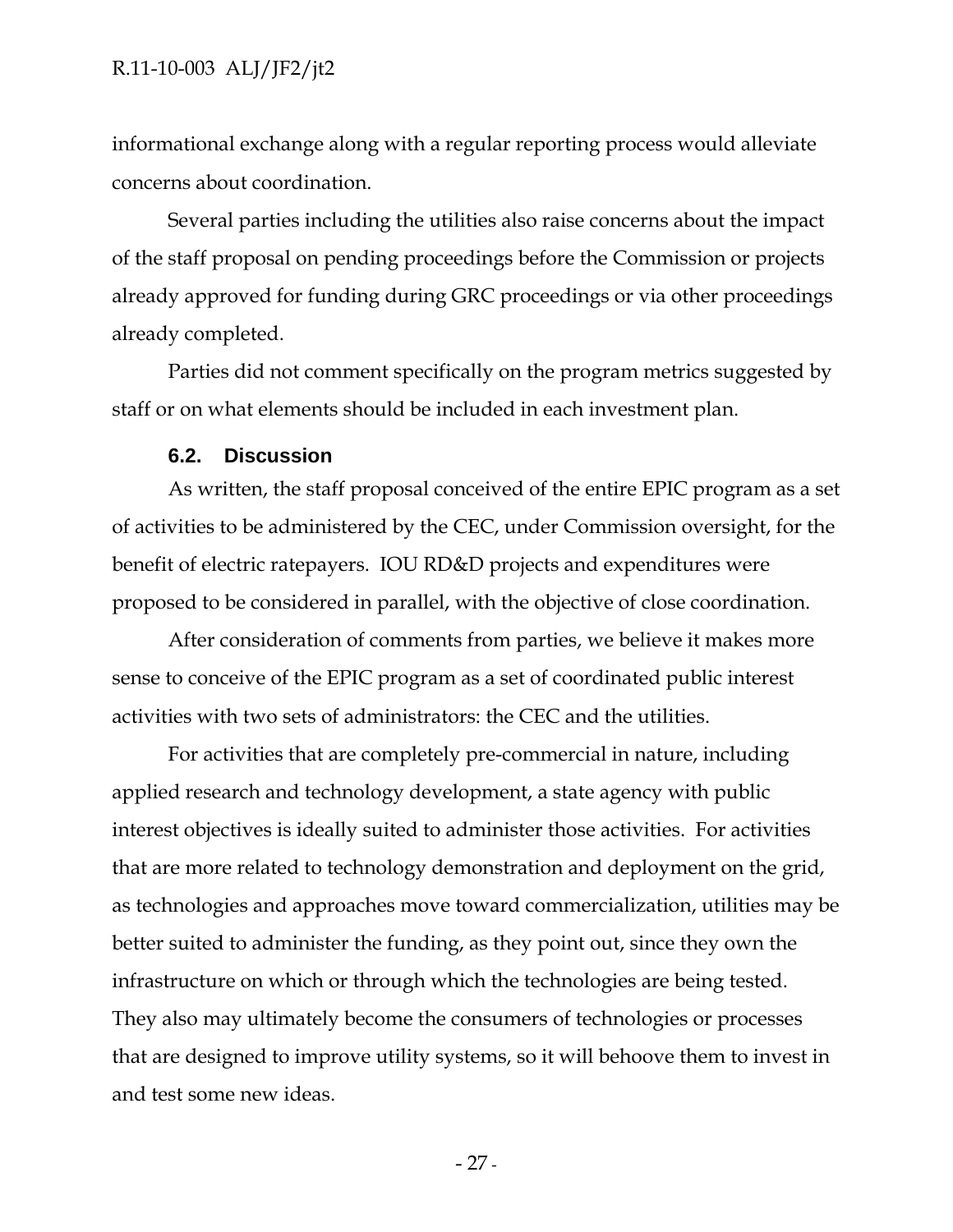Other technology demonstration and deployment activities may be best suited to a state agency that does not have a business interest in any particular company or solution.

Depending on the type of process or technology, during the early stages of technology demonstration and deployment activities, there is still also a role for public interest investment and administration by the CEC. The precise definitions of the various areas for investment are discussed in more detail later in this decision.

Therefore, instead of considering the EPIC program in parallel with utility RD&D investments, we will instead consider utility RD&D investments as part of the EPIC program, and designate the utilities to administer 20% of the EPIC budget in the areas related to technology demonstration and deployment, which constitutes about 40% of the budget devoted to this activity area. The remainder of the activity areas approved for funding should be administered by the CEC for the reasons set forth by staff.

The result will be a process similar to the one proposed in the staff proposal, except that instead of having the utilities propose RD&D investments in parallel with the EPIC process, we will have both the CEC and utilities present their investment plans as part of EPIC at the same time, for joint consideration by the Commission. Once adopted, the CEC's investment plan must be sufficiently detailed to constitute a grant to the CEC by this Commission of ratepayer funds, and must lay out all of the rules under which the CEC will make further grants and awards of funds.

All of the requirements the CEC recommended in the staff proposal, such as annual reports, a triennial investment plan, administrative budget limits, and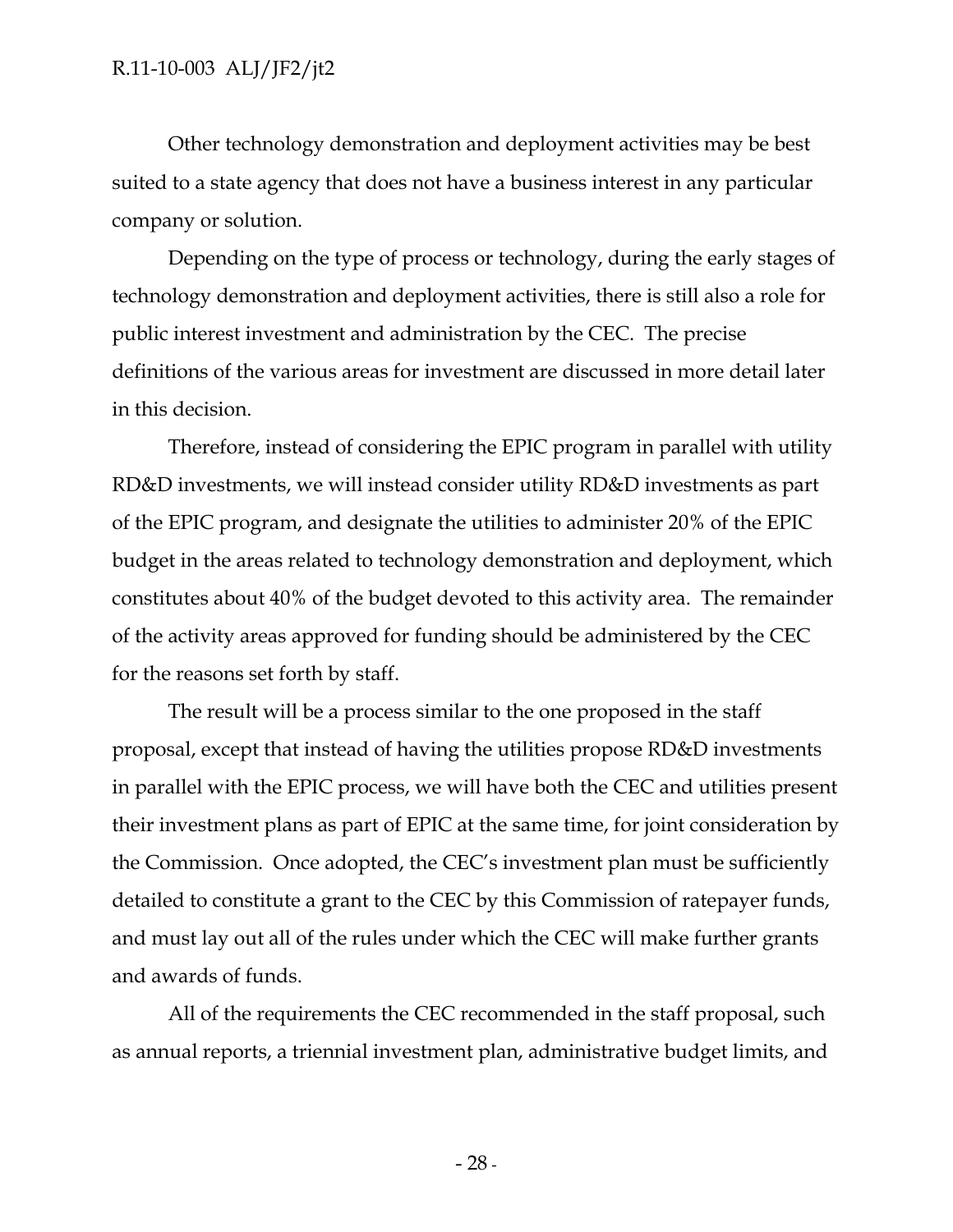an independent evaluation, will also now apply to the utilities' administration of the demonstration and deployment funds.

We also clarify that this EPIC triennial application process is intended to supplant the GRC RD&D proposals in the future, but does not affect any utility RD&D funding decisions already made by the Commission. In addition, it does not affect any investments for which there is already a pre-existing Commission proceeding considering whether to approve those investments, even if a decision in that proceeding has not yet been rendered.

Going forward, however, this approach will ensure a better process for RD&D investments, as described by TURN, that allows for consideration of trade-offs among investments in a comprehensive manner by the Commission. The utilities shall no longer make RD&D proposals in their GRCs, and should make every effort to detail all of their planned RD&D investments in each triennial EPIC investment plan.

We will not go so far as to prohibit any separate RD&D applications by utilities, since it is impossible to completely anticipate future opportunities, but we put the utilities on notice that they will face a burden to show why a proposal outside of the EPIC process should be considered immediately and not simply included in the next cycle for EPIC funding consideration by the Commission. Should the utilities make any requests for RD&D funding outside of the EPIC process, we will require them to serve any such request on the service list for the relevant EPIC proceeding, whether an open docket or the most recent docket. In addition, as suggested by DRA in its reply comments on the proposed decision,<sup>17</sup>

-

<sup>17</sup> DRA reply comments on proposed decision, May 21, 2012, at 5.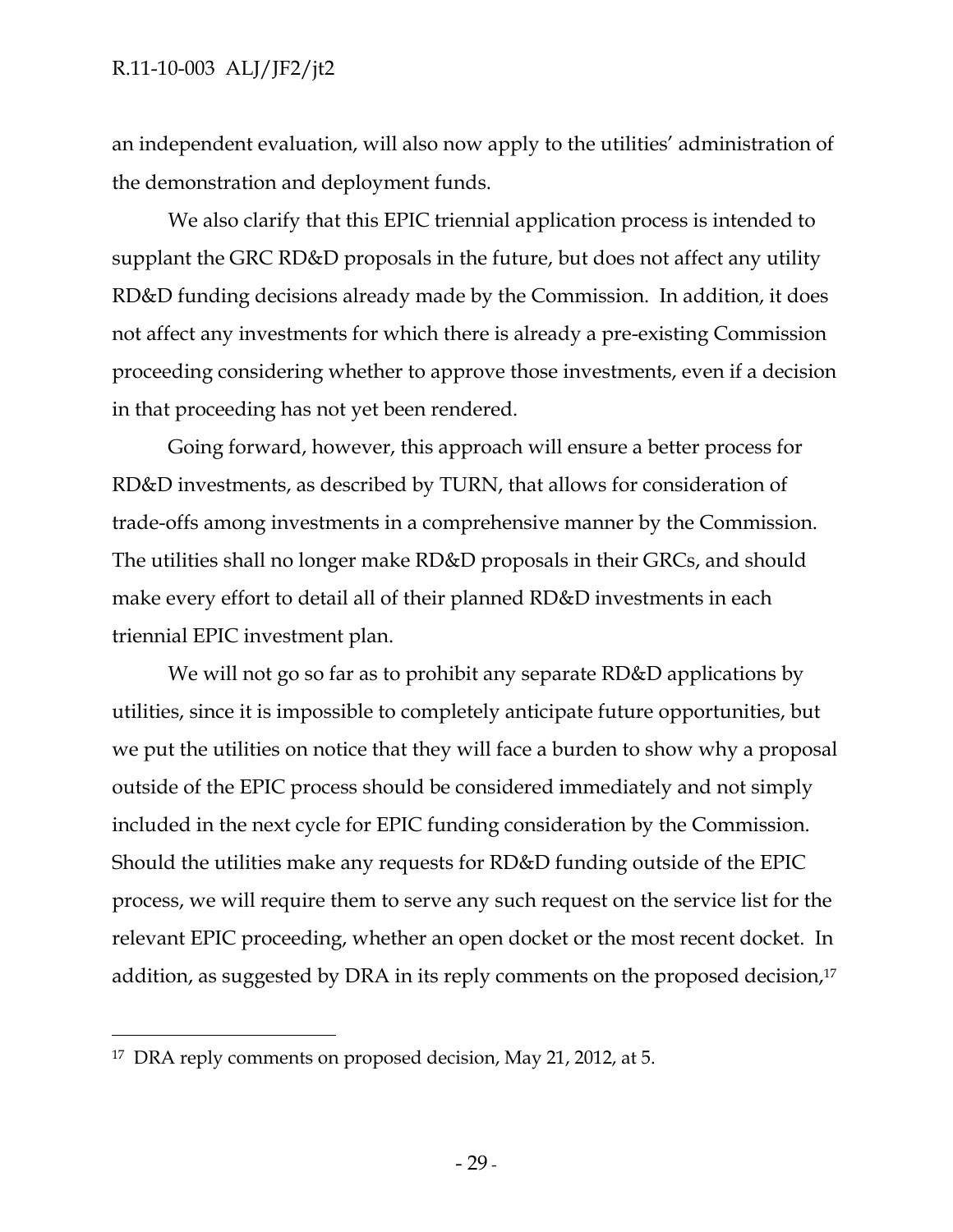we will require that any RD&D proposals outside of the EPIC triennial investment plan process address how it meets the objectives and metrics of the EPIC program.

We also find that the staff proposal for an independent evaluation of the EPIC program to be conducted in 2016 is reasonable. As discussed later in this decision, it is unlikely that any project investments will happen before mid-2013. Thus, 2016 seems to be a reasonable timeframe in which to assess how well the program is working. We leave open the possibility that more independent evaluations may be conducted after 2016 but prior to 2020.

We also find the requirements in the staff proposal for the elements that the administrators should propose in each investment plan, as well as the metrics to be included, are reasonable and we will adopt them. In addition, as detailed in the staff proposal previously, the administrators are required to propose in detail, in each investment plan, the criteria that they will use to evaluate individual proposals for EPIC funding.

Table 1 below summarizes the investment plan process and schedule we anticipate. In comments on the proposed decision, PG&E recommended that it would be preferable to modify the schedule so that any rate changes in the context of EPIC could be consolidated annually with any other electricity annual rate adjustments. This is logical and we have adjusted the table below accordingly, where possible. In addition, they request to delay the filing of annual reports to March 31 of each year. We compromise at February 28, since it would be preferable to have the annual reports available for consideration when the administrators are meeting with stakeholders in March of the years where investment plans will be considered. We also clarify that implicit in this

 $-30-$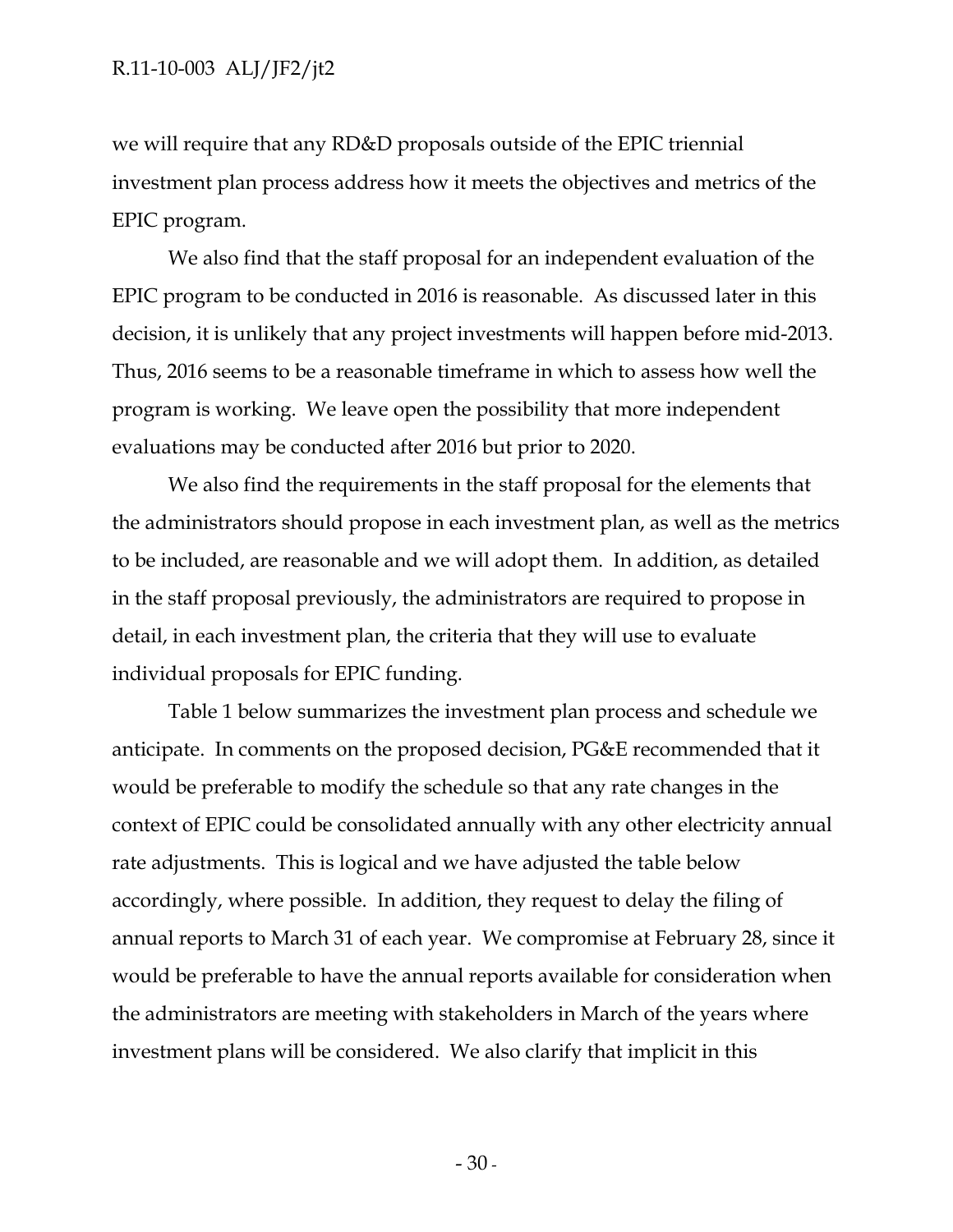schedule is review and evaluation of previous annual reports and

accomplishments during the consideration of each subsequent investment plan.

| Activity                                                             | <b>First Triennial</b><br>Investment<br>Plan (covering)<br>2012-2014) | Second<br>Triennial<br>Investment<br>Plan (covering<br>2015-2017) | <b>Third Triennial</b><br>Investment<br>Plan (covering)<br>2018-2020) |
|----------------------------------------------------------------------|-----------------------------------------------------------------------|-------------------------------------------------------------------|-----------------------------------------------------------------------|
| Administrators hold<br>scoping workshops                             | <b>July 2012</b>                                                      | January 2014                                                      | January 2017                                                          |
| Administrators propose<br><b>Investment Plans to</b><br>stakeholders | September 2012                                                        | March 2014                                                        | March 2017                                                            |
| Administrators submit<br>Investment Plans to<br>Commission           | November 1,<br>2012                                                   | May 1, 2014                                                       | May 1, 2017                                                           |
| Commission<br>proceeding                                             | December -<br>April 2013                                              | May 2014-<br>November 2014                                        | May 2017-<br>November<br>2017                                         |
| Decision adopting or<br>modifying Investment<br>Plans                | May 2013                                                              | December 2014                                                     | December 2017                                                         |
| <b>Annual Reports due</b>                                            | February 28,<br>2014; February<br>28, 2015                            | February 28,<br>2016; February<br>28, 2017                        | February 28,<br>2018; February<br>28, 2019                            |

**Table 1: Anticipated Schedule for EPIC Program Approval Activities** 

As we have discussed here, the investment plans will require a high level of detail sufficient to support a grant to the CEC overseen by the Commission; the CEC's and IOUs' investment plans are to be coordinated to ensure effective comparisons of the numerous programs for RD&D and clean technology support; and the record supports the 80%/20% general division of EPIC-related activities between the CEC and IOUs based on institutional objectives and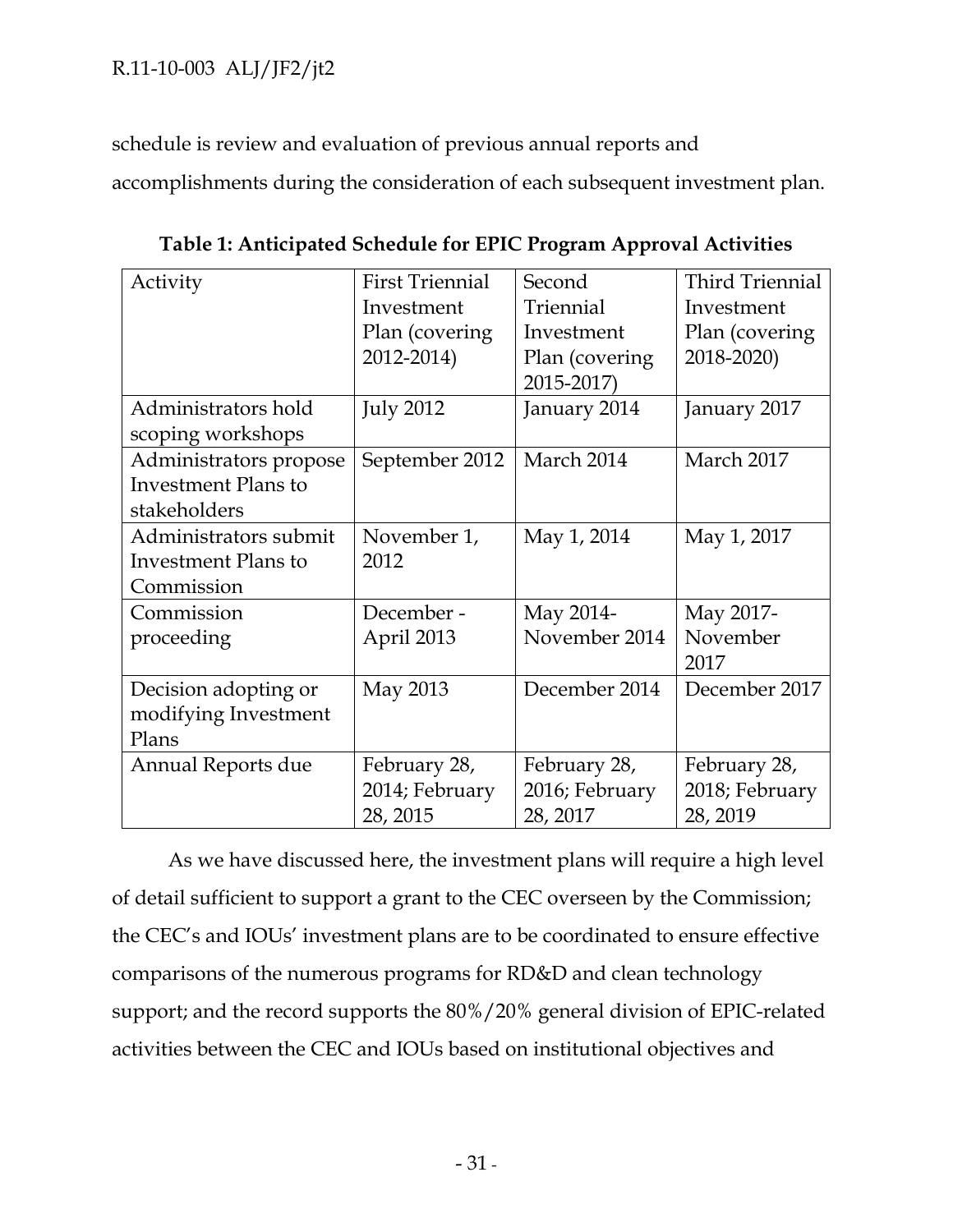operational responsibilities. For these reasons, the EPIC program's structure and governance are just and reasonable in light of the whole record.

## **7. Areas for Investment**

In this section, we address the definitions of each of the areas approved, or not approved, for investment of EPIC funds, as well as the authorized budget levels. The staff proposal described four different areas suggested as appropriate for EPIC funding that correspond roughly to the product development cycle. Those are:

- **Applied research and development.** This area supports investment in applied science and technology that provides public benefits but for which there is no current clear business case for deployment of private capital. Staff proposed to fund this area at \$55 million per year.
- **Technology demonstration.** This area supports assisting technology development through the "valley of death" and toward commercialization. This area was proposed for \$50 million per year of funding in the staff proposal.
- **Market support.** This area involves supporting technologies that are commercially viable but still need public support to achieve economies of scale and be competitive with other more established technologies. This area was not proposed to be funded in the staff proposal.
- **Market facilitation.** This area involves activities to address nonprice barriers to adoption of clean technologies, such as regulatory barriers and lack of information, as well as supporting market research and tracking of results. Staff proposed to fund this area at \$15 million per year.

## **7.1. Applied Research and Development**

As summarized above, staff proposed applied research and development activities that provide electricity sector benefits for pre-commercial activities and technologies. Examples from past investments include: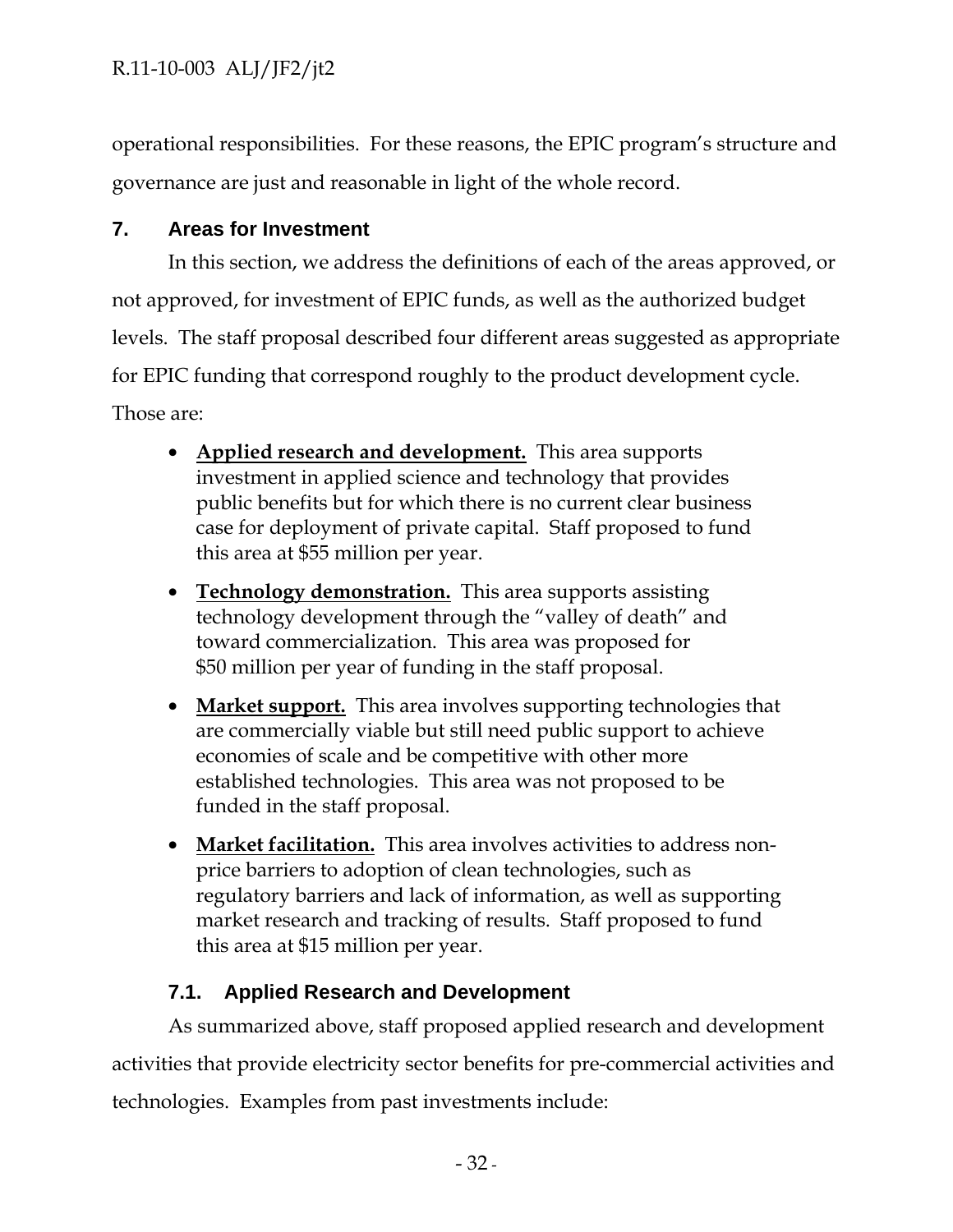- Appliance and building standards;
- Efficiency of energy use from industrial, agricultural, and water end users;
- Efforts to understand the implications of, and approaches to, integrating ever-increasing amounts of intermittent renewable generation;
- Evaluating the implications of electric vehicle (EV) adoption on the grid;
- Pioneering efforts to increase the visibility of transmission system operations through the use of advanced information technologies; and
- Reducing environmental barriers to energy deployment.

Staff did not propose to specify the exact areas of applied research and development, but expected that the administrator would propose those in each investment plan for consideration. Also in the investment plan, the criteria for evaluating proposals would be detailed. Staff also proposed that research projects should generally be selected on a competitive basis with an allowance for some exceptions and that there should be a pre-project funding limit, to be proposed in the investment plan.

#### **7.1.1. Parties' Comments**

A number of parties are generally supportive of the staff proposal. AEE agrees with the definitions and supports the funding level suggested. CFC supports the definition of applied research, as distinguished from basic research, and agrees that basic research should not be funded through this mechanism. The Black Economic Council et al. supports the funding allocation, but recommends specific attention be given to Light Emitting Diodes (LEDs) as they believe this technology can provide significant benefits to the low income community if its initial costs can be reduced. The Efficiency Council is also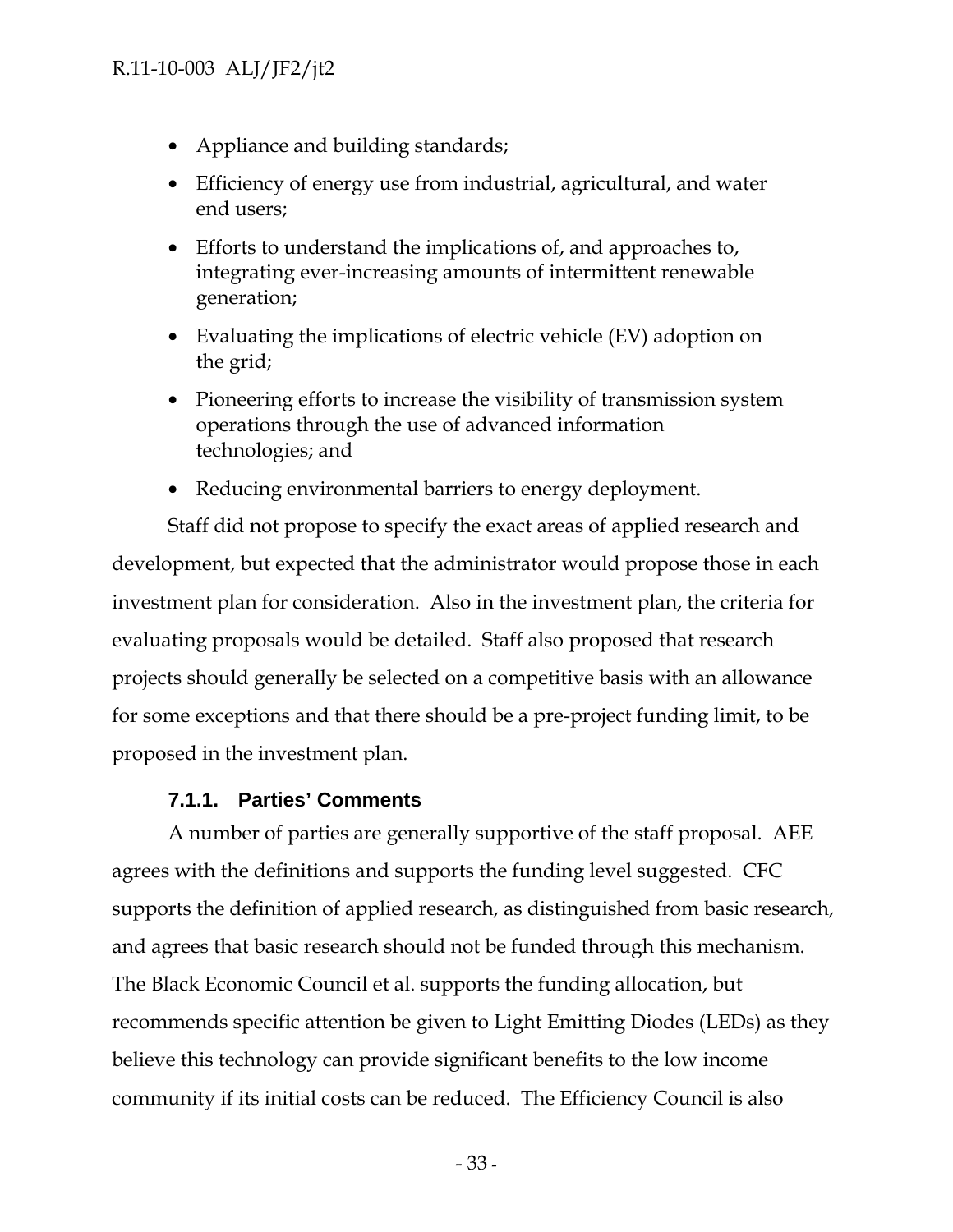generally supportive, but requests that it be made clear that all types of energy efficiency innovations be eligible for funding, including technologies, but also strategies and "methods of approach."

Several parties commented that the definitions in the staff proposal are vague and should be further clarified. PG&E suggests that the Commission adopt the definitions of RD&D terms used by the federal Office of Management and Budget, such as basic research, applied research, and deployment. CALSTART recommends that the research types be specifically defined and identified as an acceptable usage of EPIC funds. The Joint Environmental Groups also believe that the scope of applied research should be expanded to include research on the impact of electricity sector on the environment and public health. CEU argues that research should be expanded to include improving the affordability and achieving environmental benefits using conventional energy technologies.

CBD believes funding should be set aside for research into relative carbon emissions and potential forest impacts of bioenergy facilities over policy-relevant time scales to ensure that ratepayers and the environment achieve real benefits from the EPIC program.

CCEJ believes the intent of the staff proposal was and should be to support the next generation "clean energy technologies," which CCEJ defines as zeroand low-emission technologies, not just renewables. They also argue that clean transportation technologies should be included. PG&E argues that renewablesrelated research should be focused on integration of renewables and not new technologies per se. For transportation-related expenditures, PG&E recommends that those be limited to utility services "up to the meter" and not "beyond the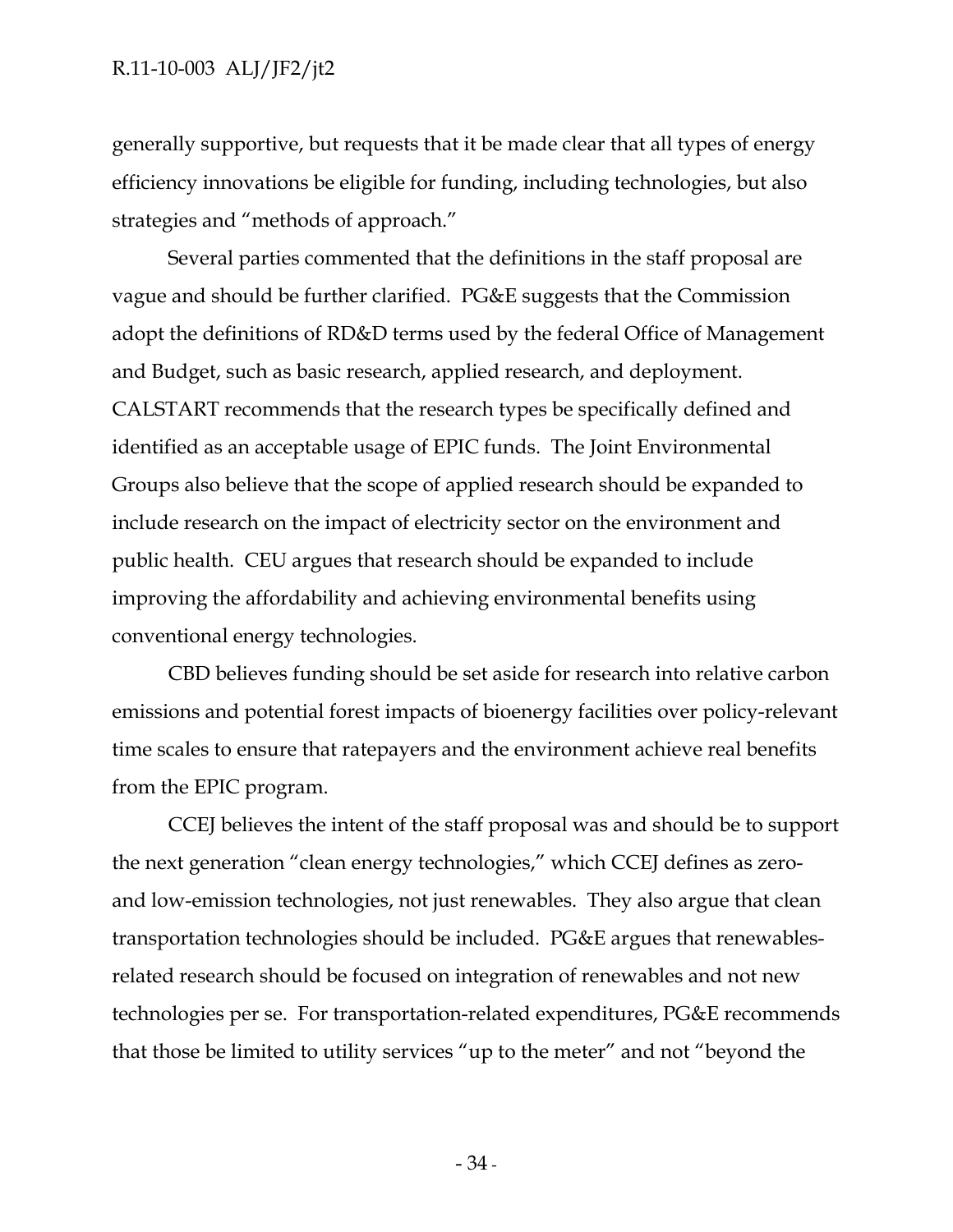meter" to maintain consistency with established Commission policy in the EV proceeding per D.11-07-029 and D.10-07-044.

The utilities also all generally argue that applied research and development activities should be more precisely defined to avoid overlap and duplication with existing utility-administered RD&D efforts. SDG&E and SCE also argue that vague definitions of research areas would give too much discretion to the CEC to set policy in the EPIC program.

All three utilities also argue that the funding level for applied research is too high. SDG&E proposes that the CEC should use 50% of the funds for longer-term, applied research and early product development. Finally SDG&E disagrees with the staff proposal's suggestion to allow noncompetitive bids in some circumstances, such as "when contracting with universities." SDG&E believes that this would allow a loophole for universities to siphon EPIC money for overhead expenses. SDG&E also clarified in comments on the proposed decision that their objection on the staff proposal was about the lack of transparency of CEC PGC RD&D program administration and non-competitive bids in general, not necessarily aimed specifically at universities.

#### **7.1.2. Discussion**

To demonstrate the reasonableness of the funding level of \$55 million proposed in this area, the staff proposal presented a comparison of applied research funding at the federal level and historically. No party presented any compelling argument or contrary evidence that this level is unreasonable. It is very similar to applied research and development funding levels authorized in the past and is smaller than the budget levels prior to electricity restructuring. Therefore, we will approve this budget amount beginning in 2013.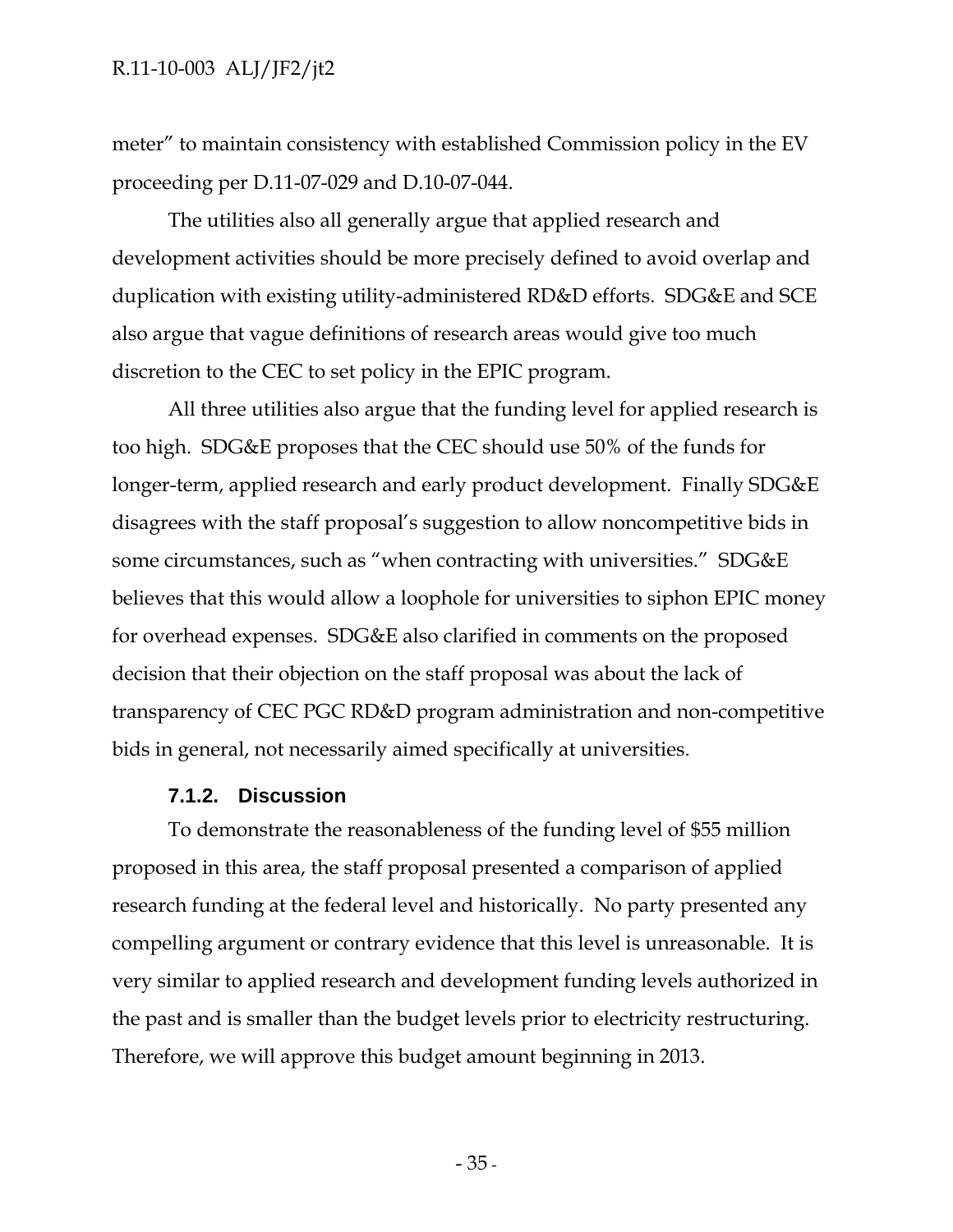Many parties offered thoughtful comments on more precisely defining applied research and development and/or specific areas that should be funded with EPIC. We do not wish to be too precise at this stage with defining potential funding areas because of the risk that we will unintentionally exclude a worthy investment area. Therefore, we adopt a definition of applied research and development that includes activities that are intended to address specific practical problems in the electricity industry. Applied research and development includes activities that are generally before the commercial stages of technology development. It does not include basic research that is seeking to expand scientific knowledge for its own sake.

We also specifically include in this definition several areas suggested by parties. Consistent with the suggestion of CCEJ, technologies included in this area are any clean energy technologies, not just renewables and not just supply-side options, as requested by the Efficiency Council. Demand-side technologies, as well as non-technology elements such as strategies and methods to enhance adoption of clean energy technologies, are also included. In addition, applied research and development that addresses the environmental and public health impacts of electricity-related activities is also included. Clean transportation is also an acceptable funding area, as long as there is a linkage to the electricity sector and ratepayer benefits. Building codes and appliance standards are also potential areas for investment, as suggested by the Efficiency Council in their comments on the proposed decision.

Finally, on the issue of competitive bidding, this is generally our selection process of choice in all areas. However, there may be limited and unique circumstances where it is not possible or desirable. In each investment plan, the administrators may propose a limited authorization for non-competitive bidding

 $-36$  -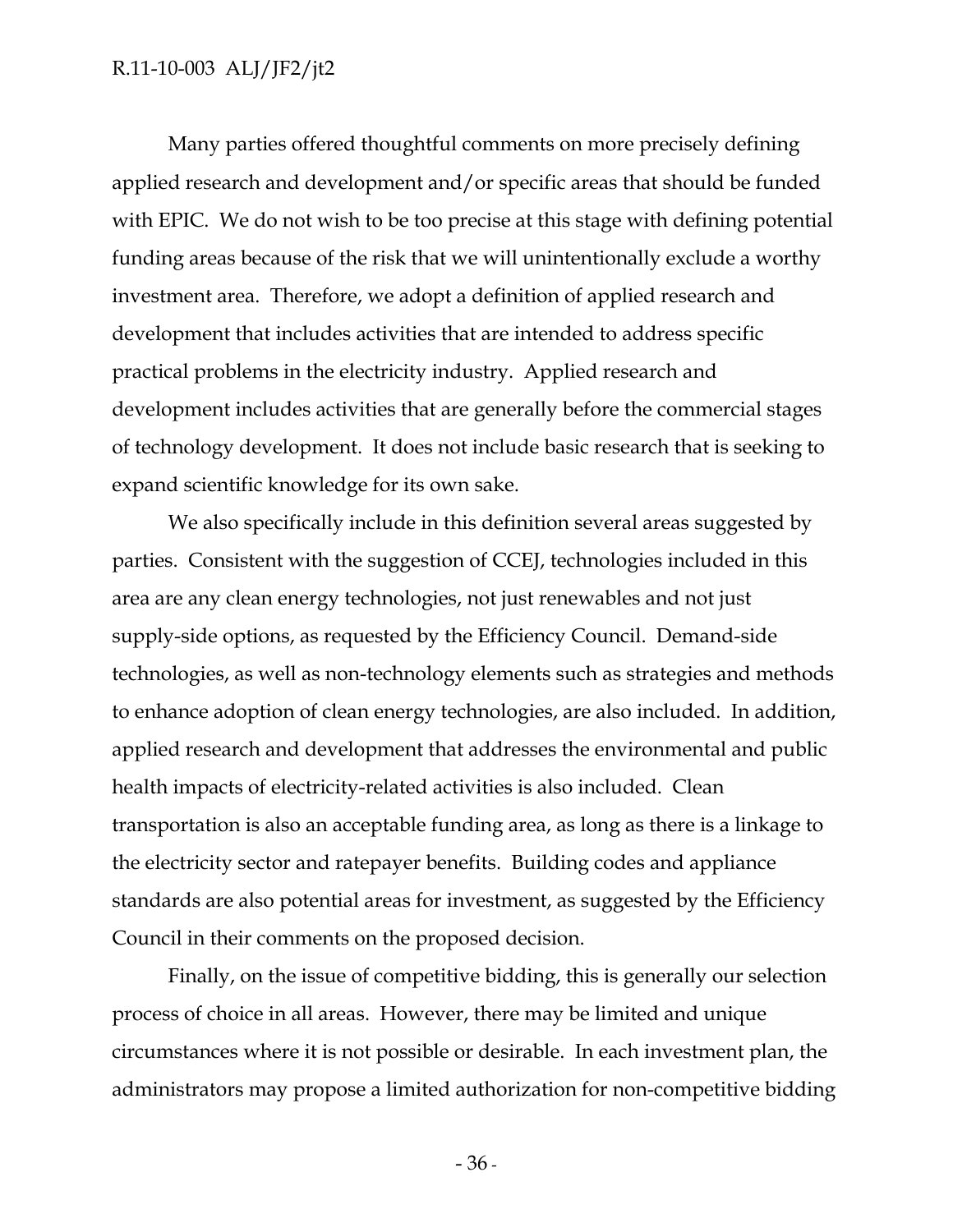for particular purposes. An example, as suggested by the Efficiency Council in their comments on the proposed decision, could be continuation of funding for successful projects. These exceptions to competitive bidding should be justified separately and clearly for a specific purpose. During consideration of the first set of investment plans, we will also consider whether there should be a separate approval process required for any contract or grant not awarded through a competitive bidding process, to set a higher standard for the use of a non-competitive process.

In addition, in each investment plan, the administrators should include a detailed set of criteria upon which competitive bids will be evaluated.

## **7.2. Technology Demonstration and Deployment**

## **7.2.1. General Definitions**

The staff proposal generally defined technology demonstration as the installation and operation of pre-commercial technologies at a scale sufficiently large and in conditions sufficiently reflective of anticipated actual operating environments, to enable the financial community to effectively appraise the operational and performance characteristics of a given technology and the financial risks it presents. Staff proposed that \$50 million in annual funding be directed towards these types of activities.

In addition, the staff proposal suggested that 20% of the technology demonstration funding be set aside for funding bioenergy projects. Staff also recommended that half of the funding be committed through grants, while the other half be deployed through pay-for-performance contracts designed to encourage actual energy production from the installations with compensation based on that energy output. Conceptually, the pay-for-performance approach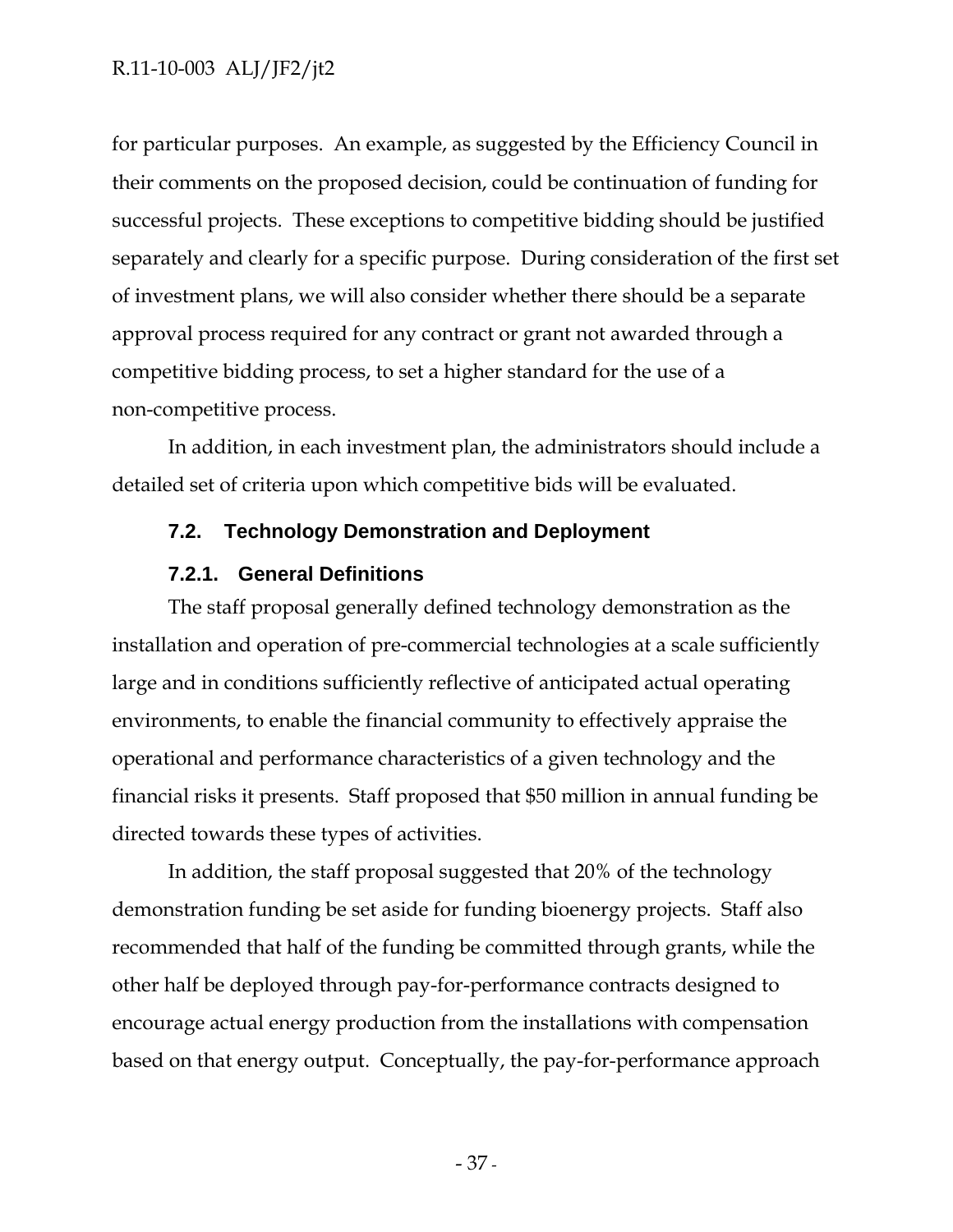was designed to help bridge the gap between demonstration and deployment by demonstrating the viability of technologies in the real world.

Finally, the staff proposal suggested that the investment plans propose an approach to requiring some amount of matching funds from other funding sources.

# **7.2.1.1. Parties' Comments**

Parties' comments in the area of the definition of technology demonstration were not extensive. The Black Economic Council et al. repeats their emphasis on LEDs summarized above, suggesting funding for start-ups and manufacturing of LEDs. The Joint Environmental Groups generally support using EPIC funds to support pre-commercial clean energy technologies and emphasize that "information about the funded demonstration projects should be made public to the greatest extent possible, to ensure market participants are able to learn from the experiences of previously-funded projects."18

CFC suggests continuing the emphasis on ratepayer benefits by requiring a selection criterion that there be a "reasonable probability the demonstration project will produce direct ratepayer benefits as defined in the Staff Proposal."

SDG&E recommends that the IOUs should retain control over 50% of the demonstration funding because only they can integrate new research to determine if new emerging products are compatible with existing power system infrastructure. In addition, SDG&E does not believe that EPIC funding should be used for RD&D efforts of independent power producers (IPPs), because this would create a possible double-payment by ratepayers: once through EPIC and

-

<sup>18</sup> Comments of Joint Environmental Groups, March 7, 2012, at 7-8.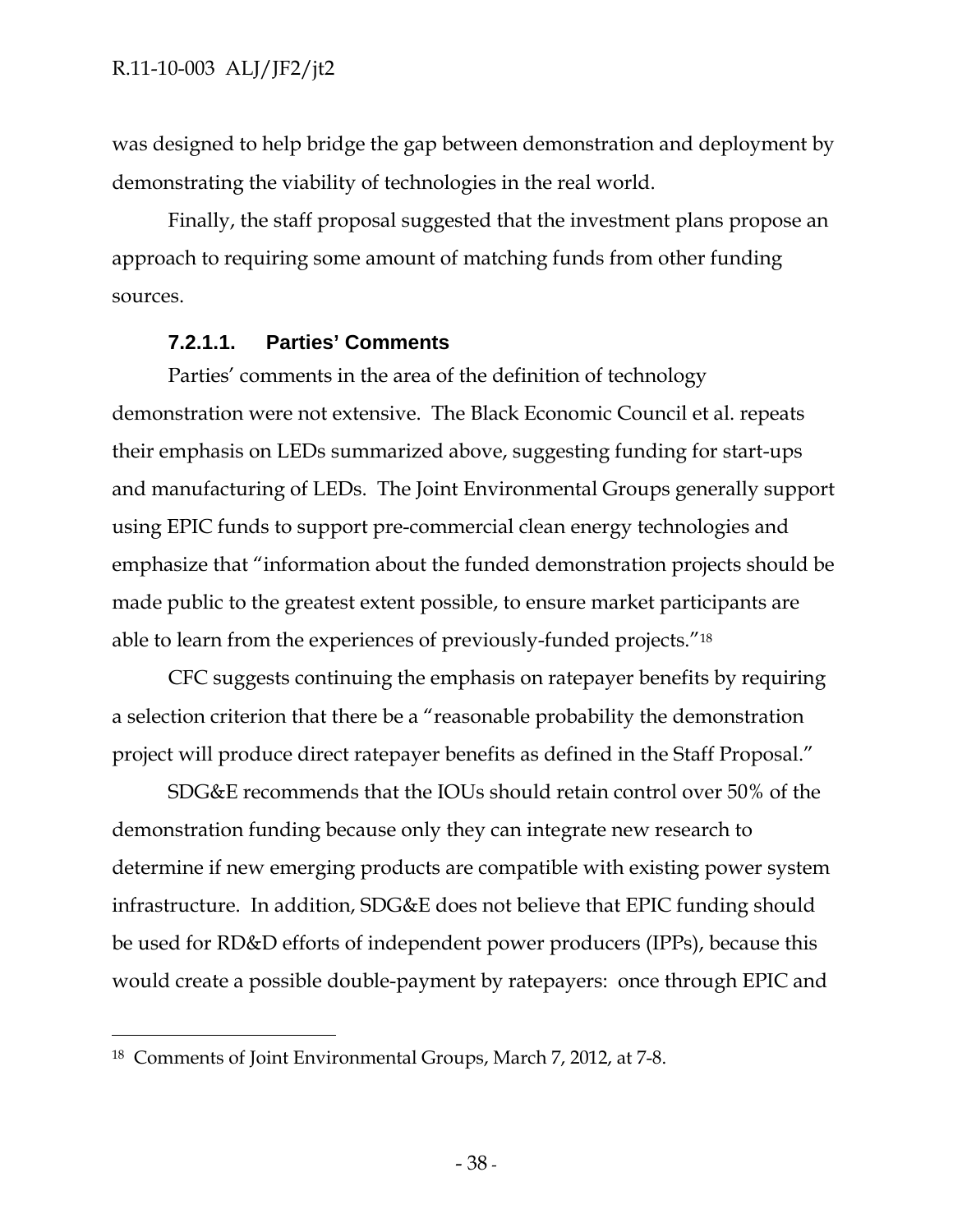a second time through a power purchase agreement for an IPP's unregulated profit.

Solar Highways suggests that the definition of technology demonstration should be broadened to capture not only technology, in the strictest sense, but also innovative strategies for deploying technology.

MEA argues that the use of EPIC funds to support IOU-run renewable energy programs would violate statutory requirements related to equitable treatment of community choice aggregator (CCA) customers in that they would be subsidizing bundled customer procurement and would also potentially violate the requirements of Code Sections 380(h)(5) and 366.2(a)(5) which require that funding be administered on a non-discriminatory basis for the benefit of all customers. MEA suggests that to avoid these issues, the IOUs should remit EPIC collections from CCA customers to the CCA for investment.

Finally, CCEJ suggests that the Commission develop a cost-share program with DOE and offer matching grants.

### **7.2.1.2. Discussion**

It does not appear that parties have any disagreement with the general definition of technology demonstration offered by the staff proposal. The staff proposal defines technology demonstration as the installation and operation of pre-commercial technologies at a scale sufficiently large and in conditions sufficiently reflective of anticipated actual operating environments, to enable the financial community to effectively appraise the operational and performance characteristics of a given technology and the financial risks it presents. This is a reasonable definition and we will adopt it. We also agree with Solar Highways that this definition can extend to innovative deployment strategies as well as the technologies themselves.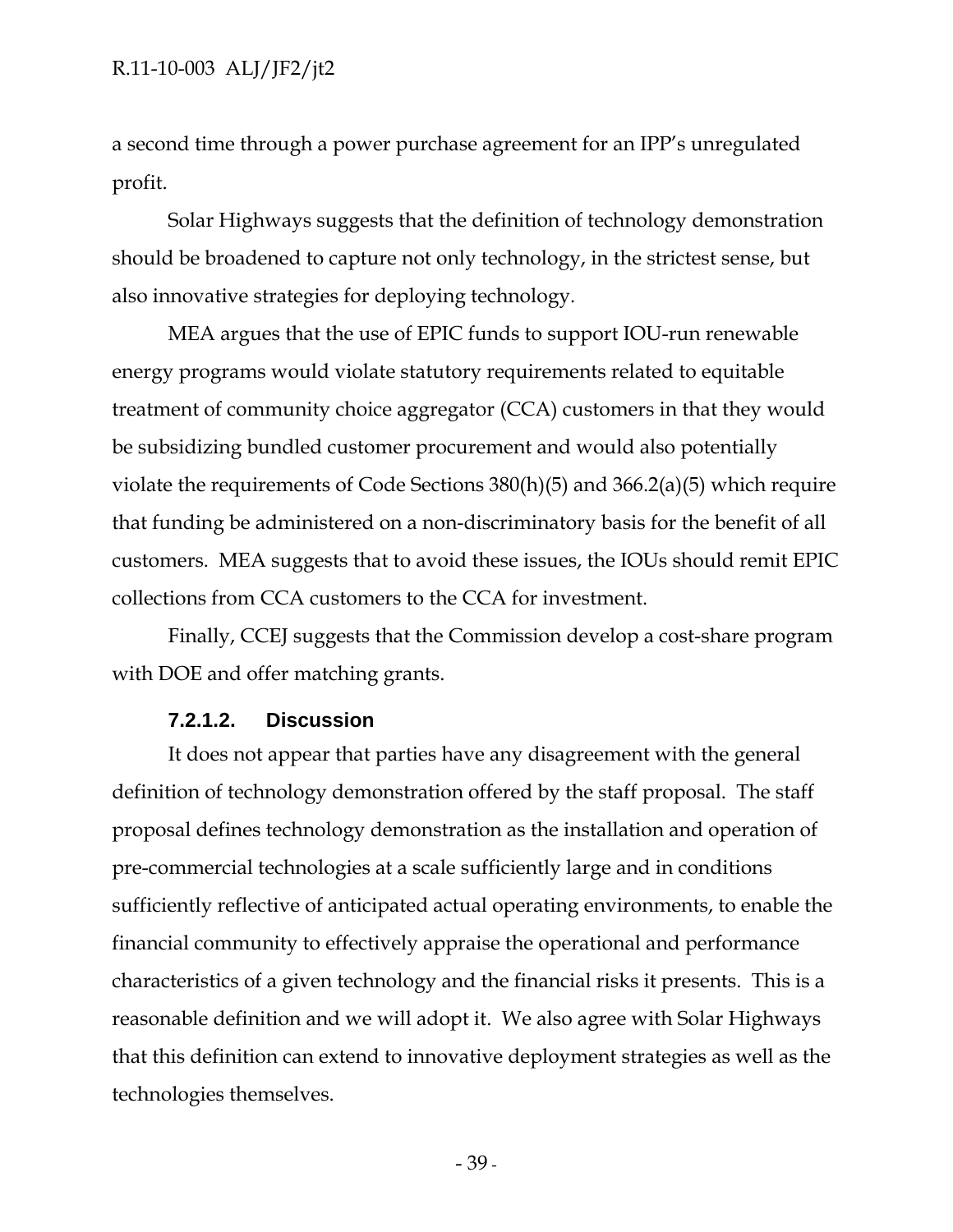As in the previous section addressing the definition of applied research and development, we do not offer specific funding areas in order to avoid being too prescriptive. Instead, the administrators should propose more specific funding areas in the investment plans.

As already discussed earlier in this decision, we are modifying the staff proposal which recommended designating the CEC as the sole EPIC administrator in favor of adding an explicit role for the utilities as administrators for some technology demonstration activities. More specifically, we find that there is an important role for utilities both in technology demonstration as well as deployment. By deployment, we mean installations that are directly interconnected or located on the electricity grid of the IOUs. Deployment may also include strategies and other activities that are not specifically about the deployment of a technology itself, but are designed to test successful ways of encouraging customer adoption of clean energy technologies, such as electric vehicles, energy efficiency, or renewable generation, for example.

In general, we do not draw a bright line between the activities that should be undertaken by the CEC and those that utilities should fund. However, in general, we expect that the utilities will fund more deployment-related activities while the CEC will fund more demonstration activities. Close coordination will be important to ensure there is no duplication of effort.

In comments on the proposed decision, SDG&E states that it is unclear what amount of funding will be available to each utility in this area.<sup>19</sup> We clarify

 $\overline{a}$ 

<sup>19</sup> SDG&E opening comments on proposed decision, May 14, 2012, at 9.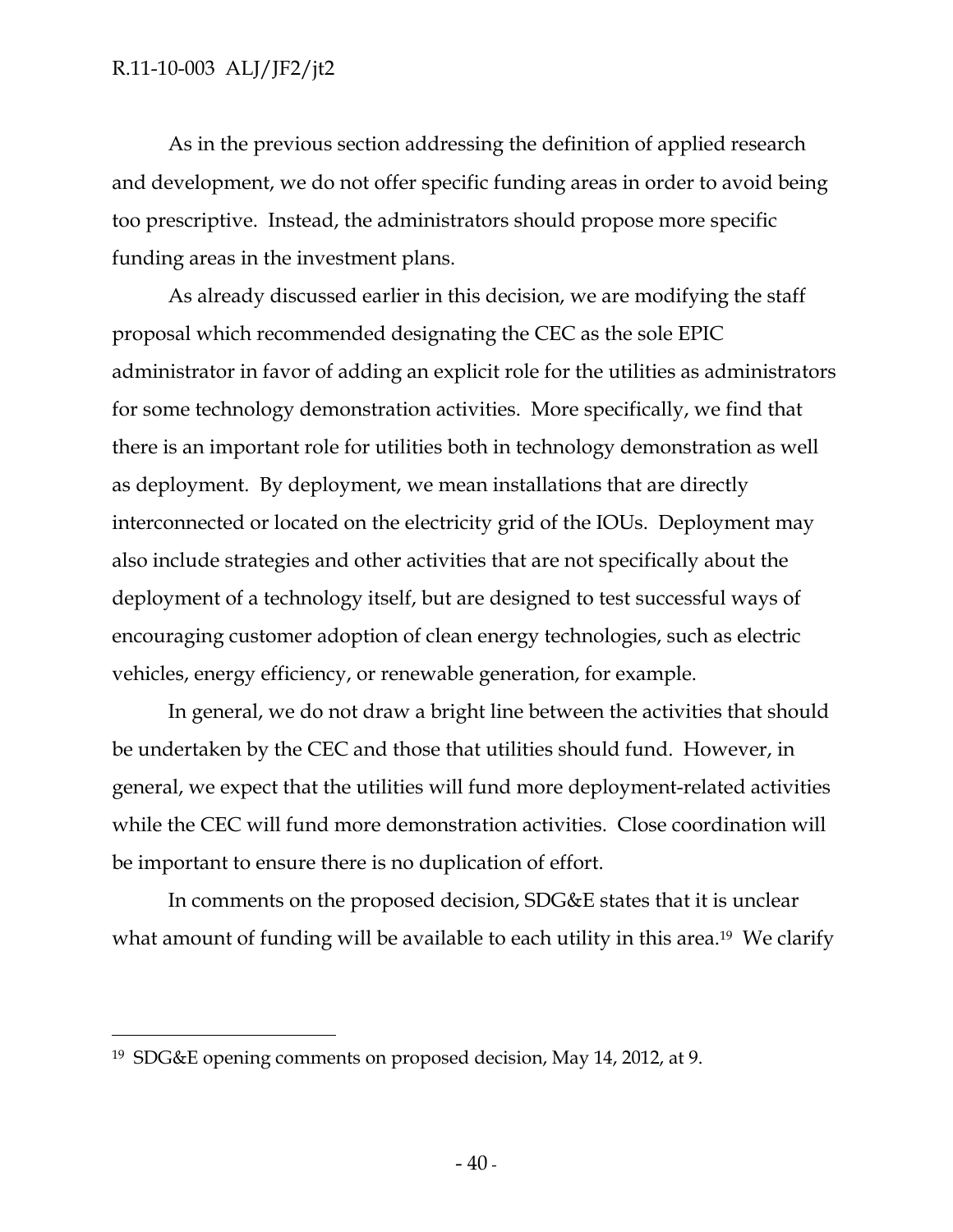that each utility will administer the portion of the funding that is actually collected from its ratepayers.

In addition, with respect to the competitiveness concerns raised by MEA as well as by SDG&E with respect to IPPs, we clarify that EPIC funds should not be used by the utilities to fund electricity generation-only demonstration or deployment projects. This is because this type of activity would give the IOUs an advantage over other competitive retail providers, such as CCAs and electric service providers.

A number of parties addressed the issue of utility funding of generationonly projects in their comments on the proposed decision. MEA continues to support a prohibition on utility funding of generation-only projects for competitiveness reasons.20 Several other parties, including TURN, PG&E, and the Joint Environmental Groups,21 oppose this prohibition as too restrictive, potentially defeating the purpose of some technology demonstration and deployment funding.

The prohibition was designed to address two separate competitiveness concerns. The first is the one identified by MEA, where because EPIC funds are being collected from utility distribution rates paid by all customers regardless of electric retail provider, the funds should not be used to advantage only IOU development of generation options, without allowing similar opportunities for other retail providers on behalf of their customers, since all customers contribute

 $\overline{a}$ 

<sup>20</sup> MEA opening comments on proposed decision, May 14, 2012, at 2.

<sup>21</sup> TURN opening comments on proposed decision, May 14, 2012, at 4; PG&E opening comments on proposed decision, May 14, 2012, at 4; and Joint Environmental Groups' opening comments on proposed decision, May 14, 2012, at 5.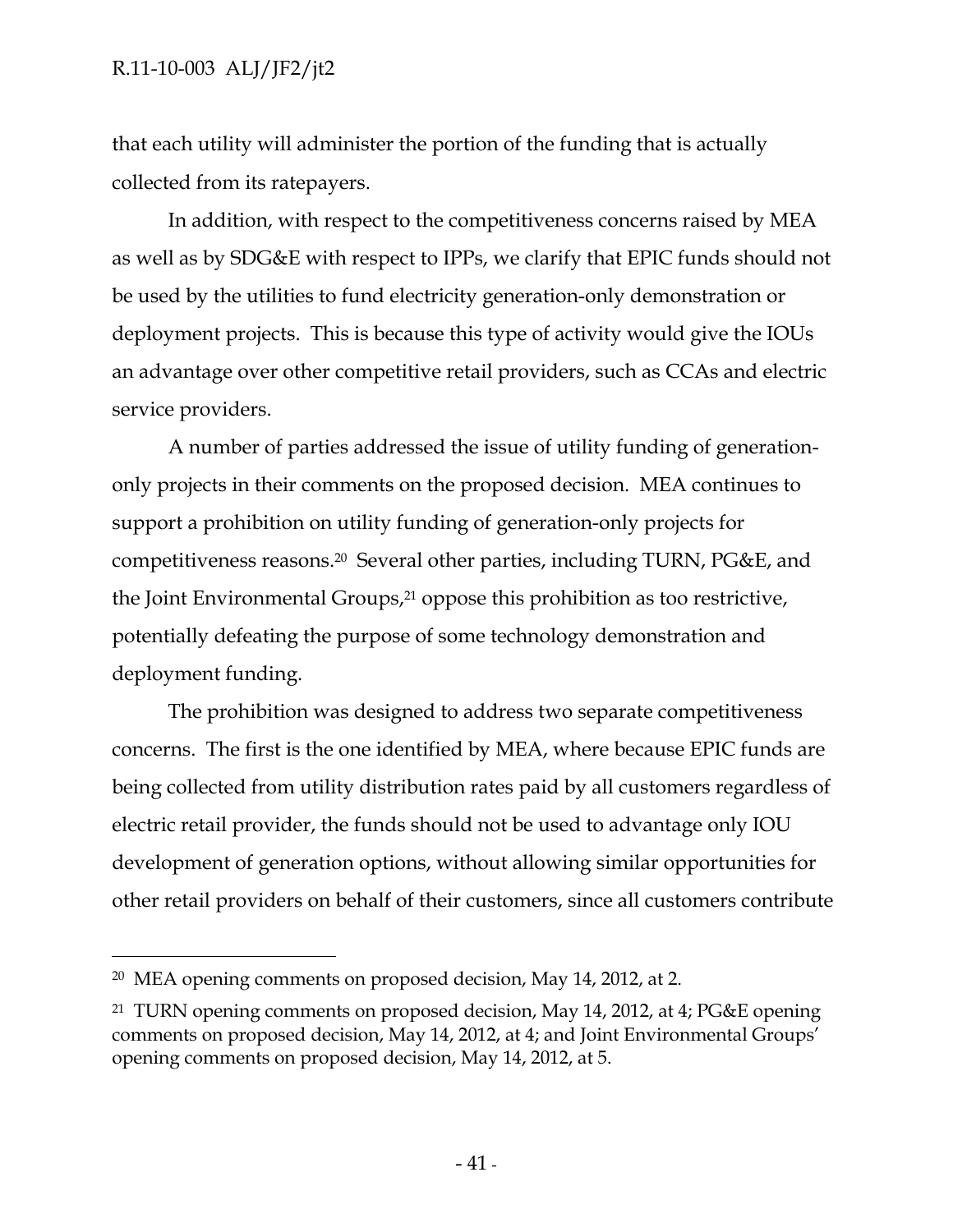to the funds. The second concern is related to competition in the development of new generation itself, which TURN points out could be alleviated by prohibiting only the investment of EPIC funds in utility-*owned* generation.

After considering parties' comments, we continue to find it appropriate to prohibit IOU investment in generation-only projects using EPIC funds. The EPIC utility funding is intended, as elaborated elsewhere in this decision, to address primarily utility electricity grid-related technology demonstration and deployment. However, there may be instances where utility investments in generation-only projects could be desirable and appropriate. We do not wish to create too many restrictions on the types of projects that the utilities may propose.

Thus, if the IOUs wish to propose generation-related projects, they may propose to do so utilizing other funding sources, not those collected from all distribution customers such as EPIC. Any such proposals should be included in the utilities' triennial investment plans ordered in this decision, but should propose to utilize another appropriate funding source other than EPIC, most likely generation revenues. Thus, any RD&D generation-related investments proposed by the utilities can be considered in the same venue alongside EPIC funding proposals by the CEC, but simply utilizing separate funding.

Since the CEC will be undertaking projects that should benefit electric ratepayers overall and is acting on behalf of all ratepayers as administrator of funds, the CEC does not have an inherent incentive to bias its investments to favor itself over competitors. Customers of MEA, as well as other competitive providers, will have access to and benefit from the results of the research and investments handled by the CEC, just as IOU customers will. Thus, the

 $-42$  -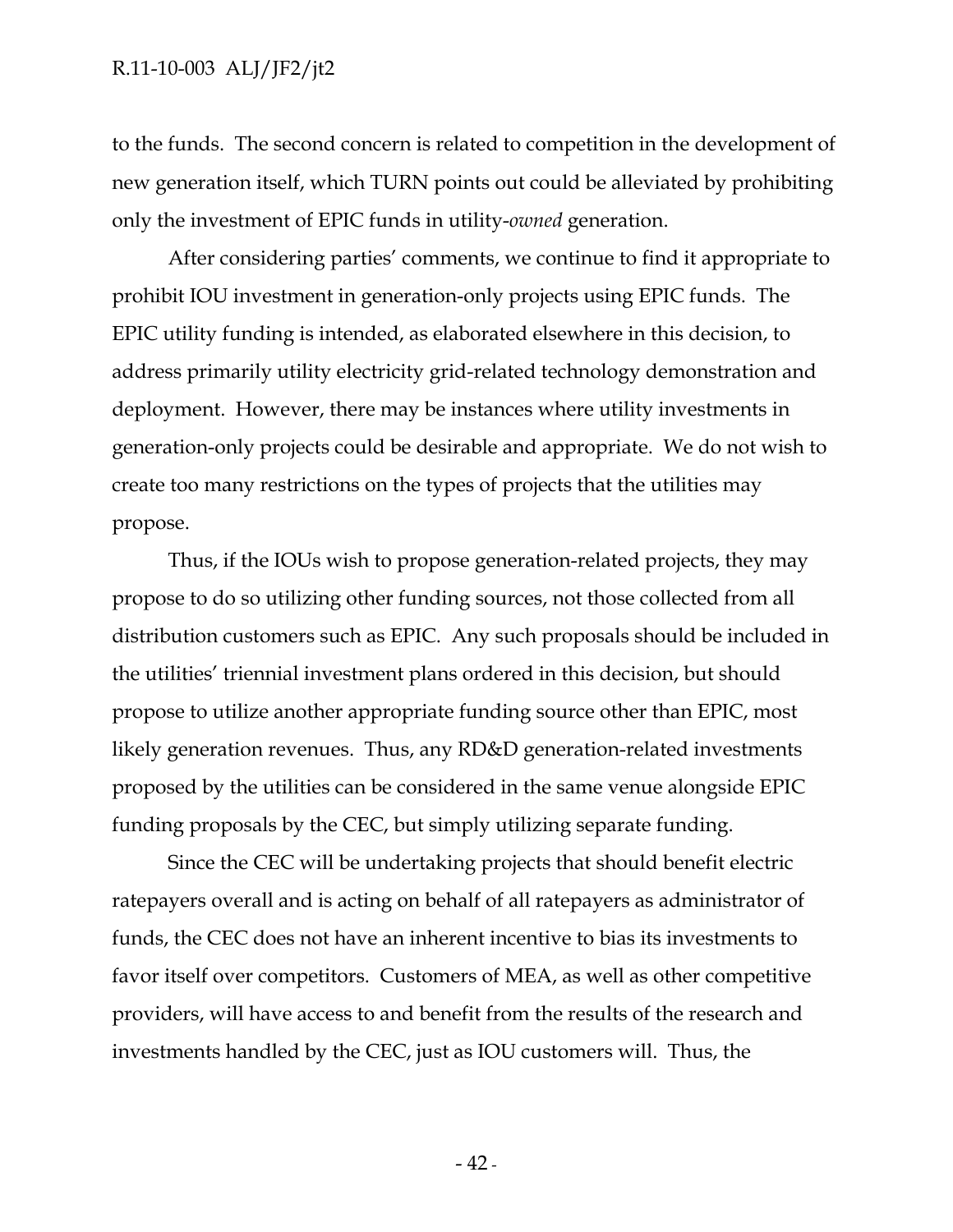prohibition on funding generation-related demonstration and deployment projects with EPIC funds does not apply to the CEC.

The staff proposal included a budget of \$50 million for technology demonstration activities. No party specifically objected to this amount, except those that generally oppose EPIC overall. Since we are adding utilities as administrators and further emphasizing deployment activities relative to the staff proposal, we will increase the budget for technology demonstration and deployment to \$75 million annually, which reflects the historical level of public interest investment while also taking into consideration utility RD&D expenditures.

A budget of \$30 million per year will be reserved for utility administration, with \$45 million reserved for CEC administration. This achieves a reasonable balance between truly public interest investments that are more appropriate for the CEC to administer and those that are closer to commercialization and deployment stage and more appropriately handled by the utilities.

When combined with the other areas to be administered by the CEC, this equates to approximately 20% of the EPIC budget to be administered by the IOUs, with 80% to be administered on behalf of electricity ratepayers by the CEC.

We also eliminate the requirement in the staff proposal that at least half of the technology demonstration funding should be expended as grants with the other half devoted to pay-for-performance projects. Both mechanisms may be worthwhile, depending on the project, but we leave it to the discretion of the administrators to propose the payment mechanism best suited to the investments they propose in each investment plan.

- 43 -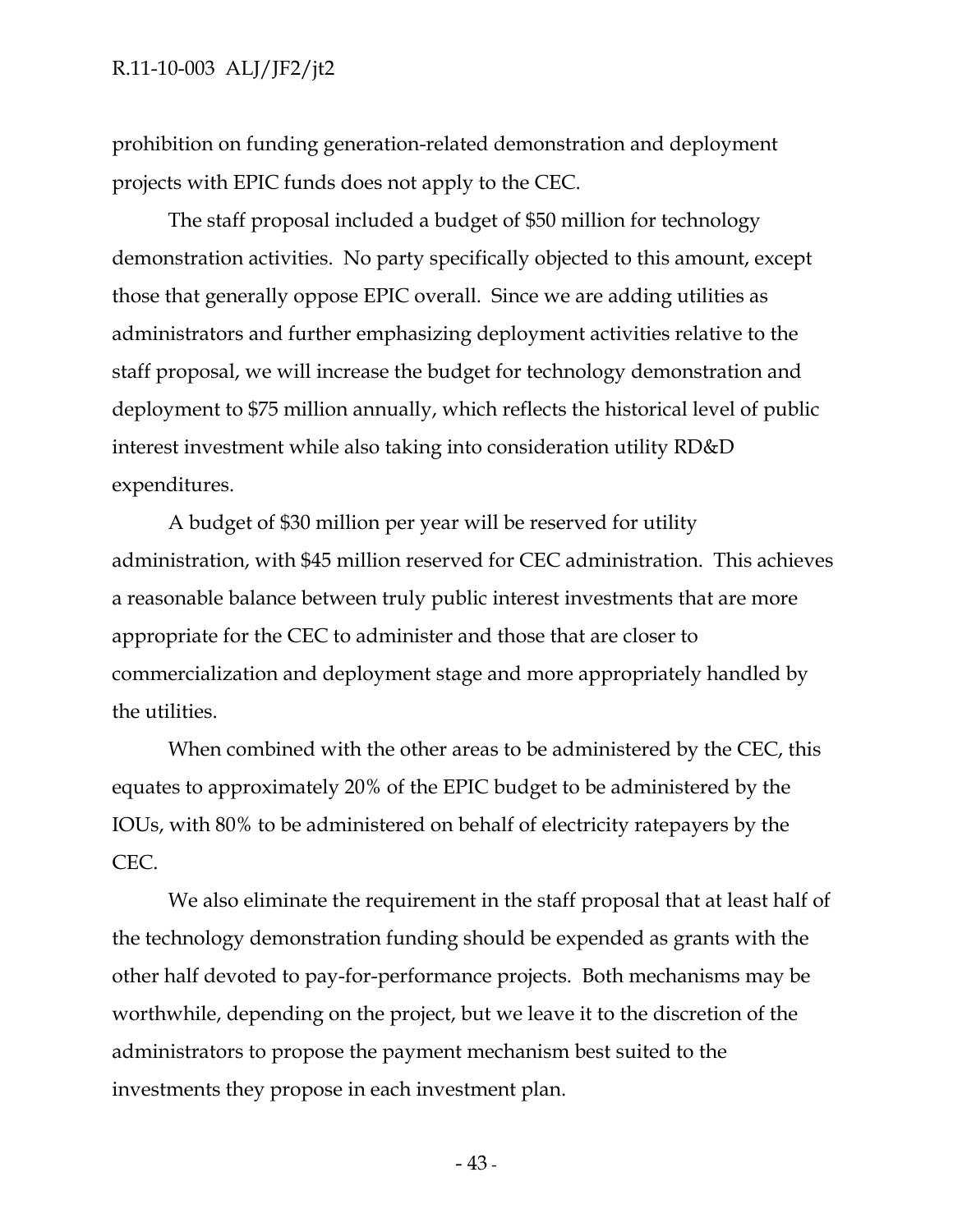Finally, we ask the administrators to propose in their investment plans any requirements to seek or obtain matching funds from other sources. In general, consistent with the comments on the proposed decision from several parties including Silicon Valley Leadership Group (SVLG) and the Efficiency Council, we encourage the use and leveraging of matching funds whenever possible.

Also in comments on the proposed decision, several parties, including PG&E and SVLG, raise the issue of how this category of EPIC investments does or does not include or impact the utilities' ongoing support for emerging technologies in the context of their energy efficiency and demand response programs. We clarify that it was not our intent to disturb ongoing programmatic support for demand-side technologies that occurs regularly in other contexts. Thus, this EPIC budget authorization for technology demonstration and deployment is in addition to the budgets authorized separately in the utilities' energy efficiency and demand response portfolios.

However, to ensure closer coordination in the future, we will require that the utilities include in their EPIC investment plans an informational discussion of the related demand-side emerging technology activities that are occurring outside of the EPIC funding process. We also clarify that the EPIC process should not become a venue for consideration of proposals for demand-side emerging technologies that were otherwise rejected in the energy efficiency or demand response proceedings.

#### **7.2.2. Bioenergy Issues**

As summarized above, the staff proposal recommended that 20% of the technology demonstration funding be set aside for bioenergy projects, without distinguishing between the various types of bioenergy technologies.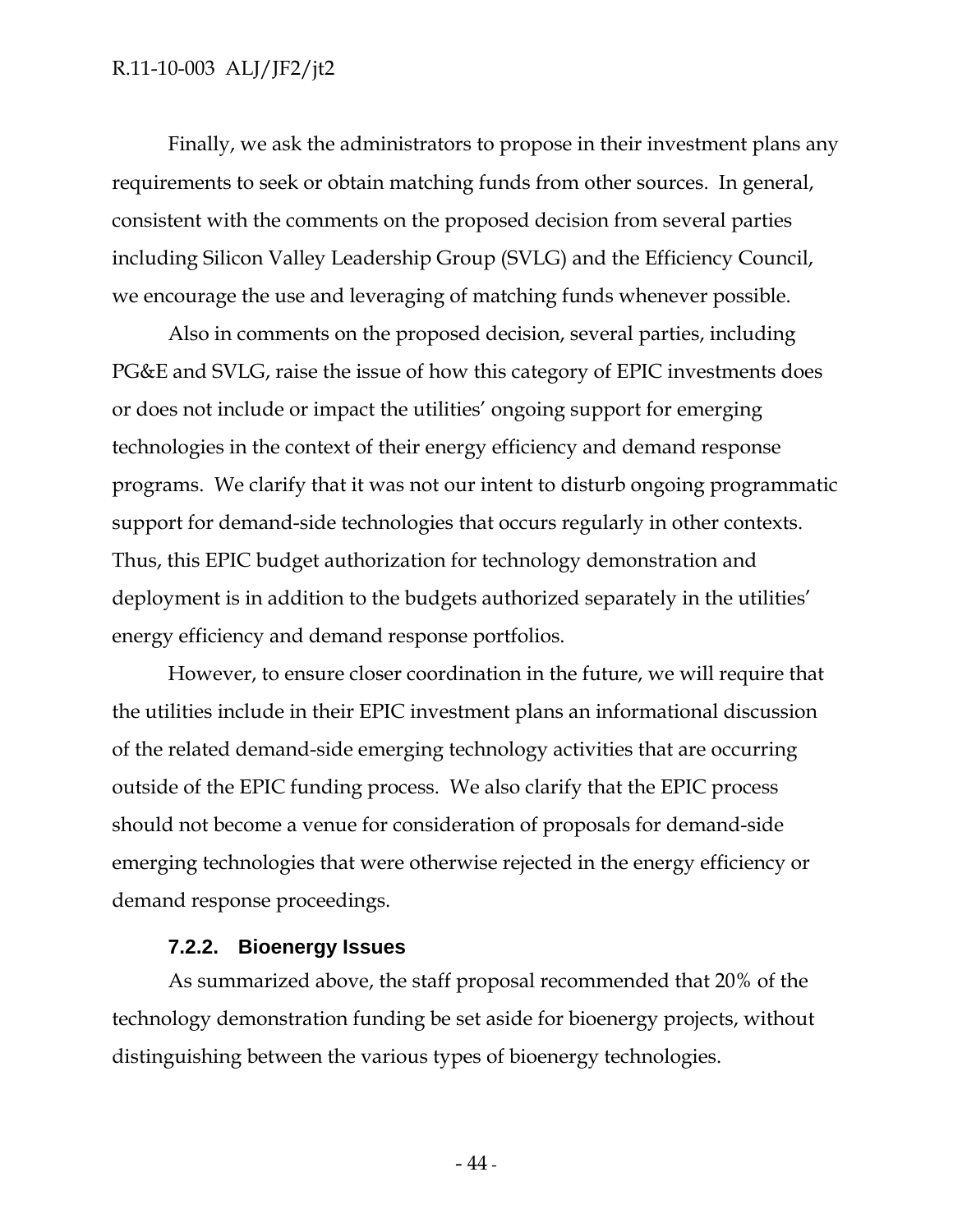### **7.2.2.1. Parties' Comments**

A number of parties support the staff proposal, some with modifications. TURN supports the 20% set-aside, and believes that the effort should be coordinated with utility renewable procurement mechanisms. PFT/WRTC are also supportive, and suggest that guidelines be established within this funding category, including incentives for distributed biomass facilities. The Joint Environmental Groups and the University of California conceptually support dedicating funding toward bioenergy projects, but suggest that 20% may be too high. Both suggest reevaluating the funding amount during each investment plan process. AECA and Sustainable Conservation also support emphasis on biomass but believe that the 20% budget may be too small and should be more specific about the various types of bioenergy technologies and their potential.

SDG&E believes that incentives for biogas and biomethane may be appropriate and offers some programmatic suggestions. However, they feel that the carve-out definition is too vague, and that EPIC funding should not be used to incentivize additional baseload power production which the state does not need.

SCE argues that setting aside funding for bioenergy interferes with the market and artificially picks winners. They argue that there is no record demonstrating that this technology should be favored over any other.

CBD also argues that the 20% carve-out for bioenergy is unjustified given serious scientific questions as to whether biomass energy projects actually deliver environmental, sustainability, or ratepayer benefits.

### **7.2.2.2. Discussion**

There are many different types of bioenergy technologies and fuels, each with different electricity production, environmental protection, public safety,

 $-45$  -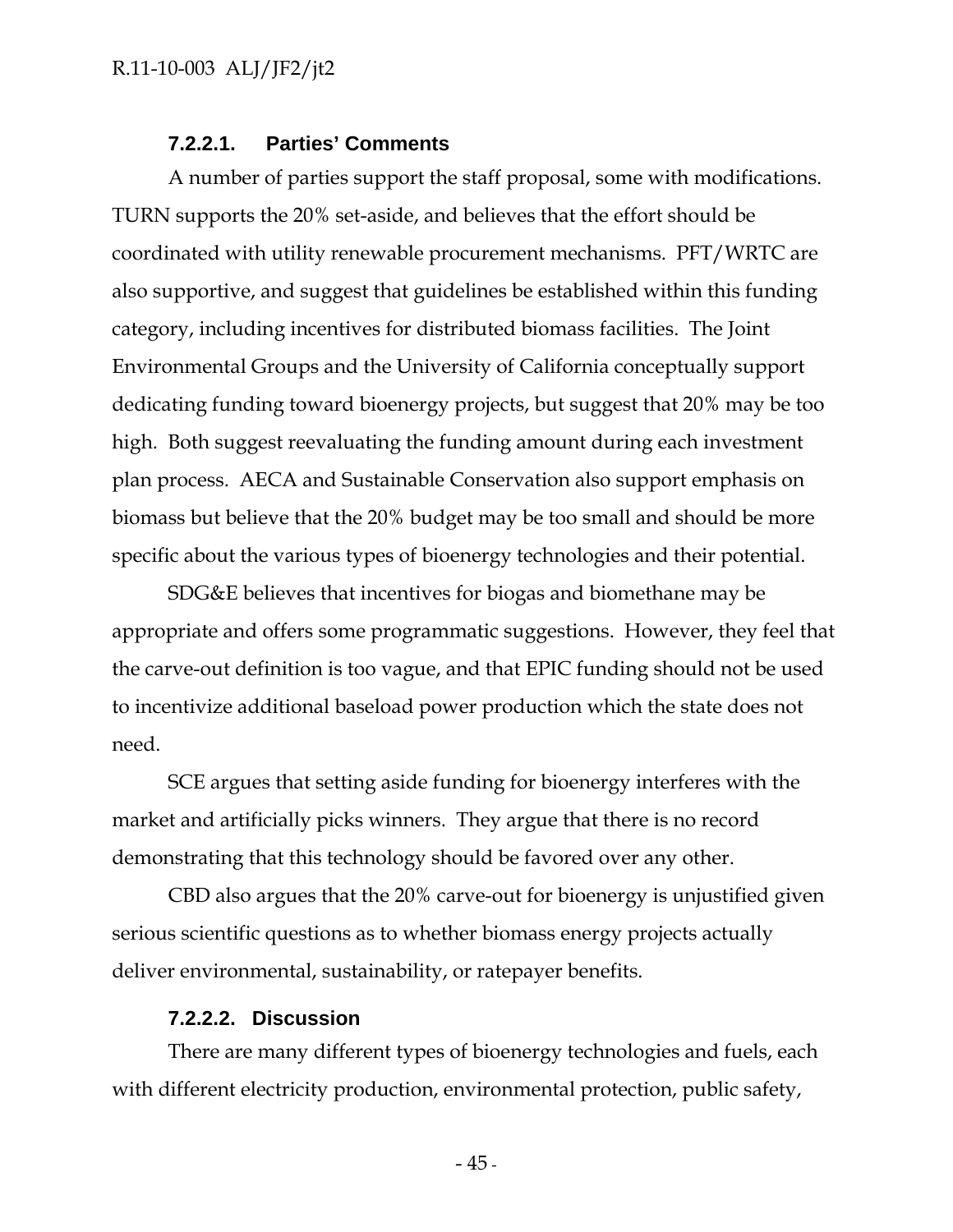-

and other benefit profiles. While biomass, specifically at community-scale, has potential forestry and fire prevention benefits, dairy digesters and other anaerobic digesters offer other potential environmental benefits for cleaner water, decreased GHG emissions, and onsite electricity production. Biomethane production for pipeline injection and landfill gas electricity production also reduce GHG emissions.

Given these varied potential benefits, we believe that setting aside 20% of the technology demonstration and deployment funding, during the three-year period of the first investment plan, to fund bioenergy projects is just and reasonable. For subsequent investment plan cycles, we will reevaluate this setaside, depending on the results during 2012-2014.

The proposed decision applied the 20% set-aside for bioenergy from both the utility and CEC budgets for technology demonstration and deployment. In comments on the proposed decision, both the Joint Environmental Groups<sup>22</sup> and PG&E23 argue that a 20% set-aside only makes sense in the context of the CEC's portion of the EPIC program, especially when the utility funds are divided across utilities. We agree and clarify that the 20% set-aside for bioenergy for the first investment plan cycle should only apply to the CEC's funding for technology demonstration and deployment.

This does not mean, however, that utilities cannot propose bioenergyrelated initiatives, should they wish to. For example, SDG&E suggests that a

<sup>22</sup> Joint Environmental Groups' opening comments on proposed decision, May 14, 2012, at 9-10.

<sup>23</sup> PG&E opening comments on proposed decision, May 14, 2012, at 7-8.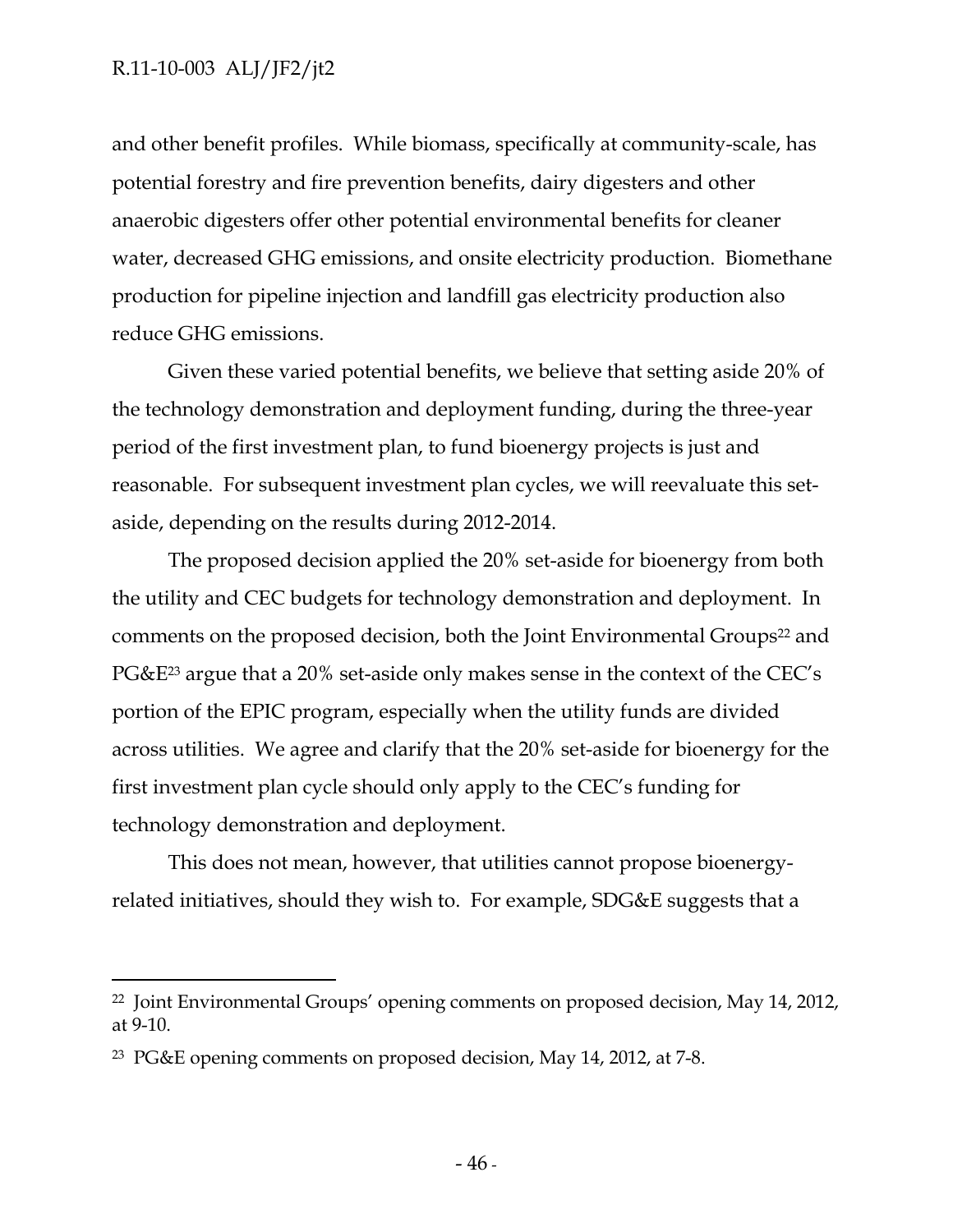CSI-like program should be developed for biogas.24 While we do not adopt this proposal explicitly in this decision, SDG&E is free to propose this in its investment plan, to the extent that it complies with the other requirements we impose in this decision.

# **7.3. Market Support**

-

# **7.3.1. General Definitions**

The staff proposal generally described market support as those programs that seek to enhance the competitive position of certain preferred, commerciallyproven technologies relative to the incumbent technologies. In California in the renewables area, these have largely consisted of targeted rebate programs or procurement mandates imposed on the IOUs, including the RPS, the California Solar Initiative (CSI), and the Self Generation Incentive Program (SGIP). In addition, the CEC has overseen the emerging renewables program (ERP), the Existing Renewables Facilities Program (ERFP), and the New Solar Homes Partnership (NSHP).

The staff proposal generally described support for these types of programs and activities, but declined to recommend additional funding from EPIC at this time. The reasons were various. In the case of the NSHP, funding would have been recommended on a policy basis, but legal constraints capping the CSI budget limit staff's ability to recommend additional funding without legislative change. Similarly, staff recommended consolidating the ERP into the SGIP since the technologies supported are similar, but additional funding is also problematic due to a statutory cap on the SGIP budget. In the case of the ERFP,

<sup>24</sup> SDG&E opening comments on proposed decision, May 15, 2012, at 20.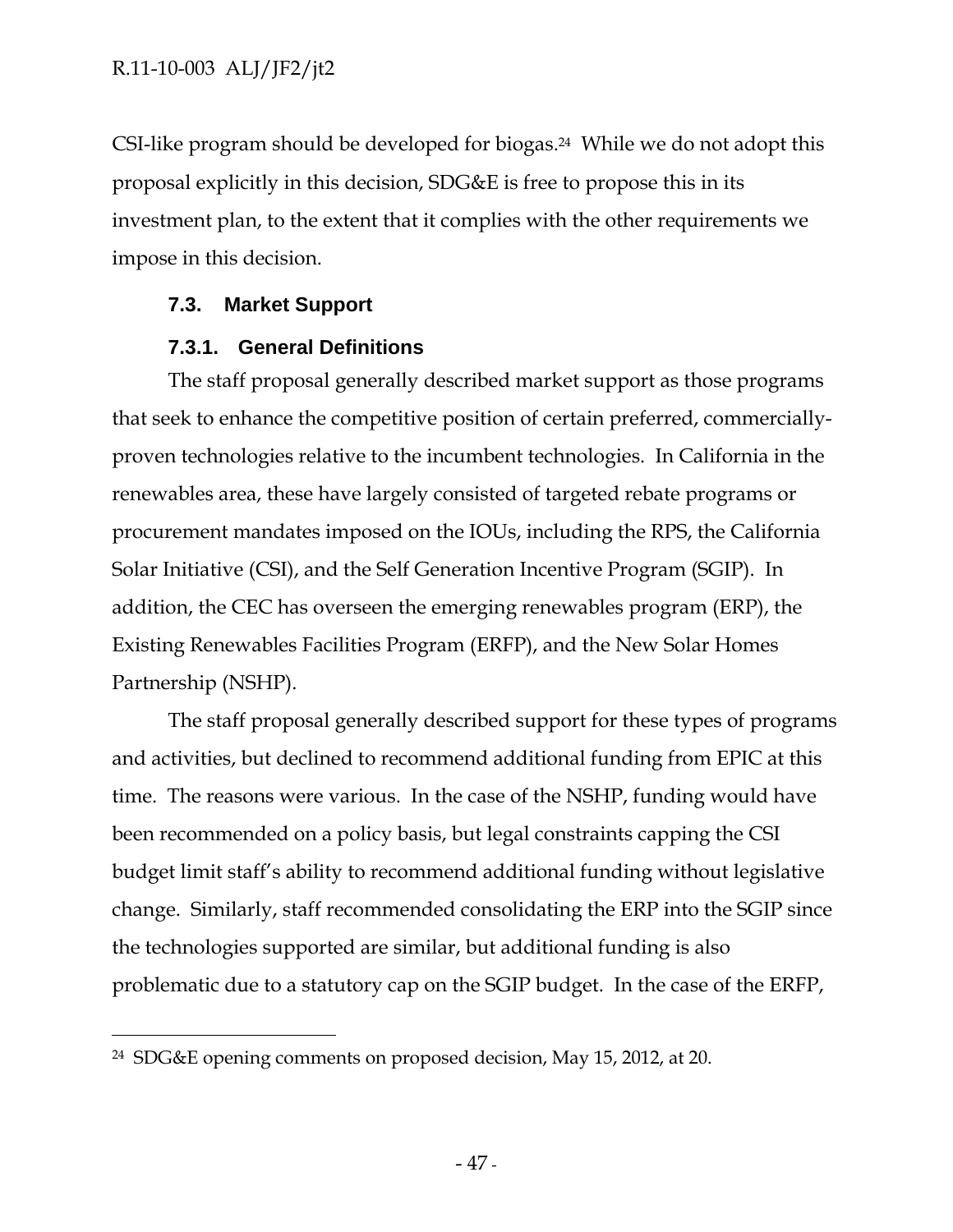staff did not recommend continuing the program at all, since it would represent offering a continuing subsidy to a set of established and commercialized technologies with no strategy for ending the subsidy in the future or moving the technologies toward competitiveness.

### **7.3.1.1. Parties' Comments**

Most parties' comments were devoted to a specific program under the market support category, as discussed further below. Only a few parties commented generally on the staff recommendation not to fund any market support activities at this time.

AEE would like to see attractive financial incentives for in-state manufacturing of clean energy technologies, though it is unclear whether this would merit a market support program or market facilitation activities.

AECA and Sustainable Conservation, BAB2E, the Joint Biomass Parties, and Waste Management all would support various types of market support programs for bioenergy. AECA and Sustainable Conservation propose a program for biogas funded at \$20 million annually. BAB2E would like to see biosolids and biogas included as technologies worthy of market support funding. The Black Economic Council et al. continues to suggest an LED program.

All of the IOUs, along with CFC and CLECA, agree with the staff proposal not to fund additional market support activities at this time.

## **7.3.1.2. Discussion**

We defer discussion of market support issues and funding in general to the more specific categories of programs discussed below. However, we decline to fund any of the specific areas suggested by parties' comments above, because they are either too technology-specific and/or not sufficiently well developed to

 $-48$  -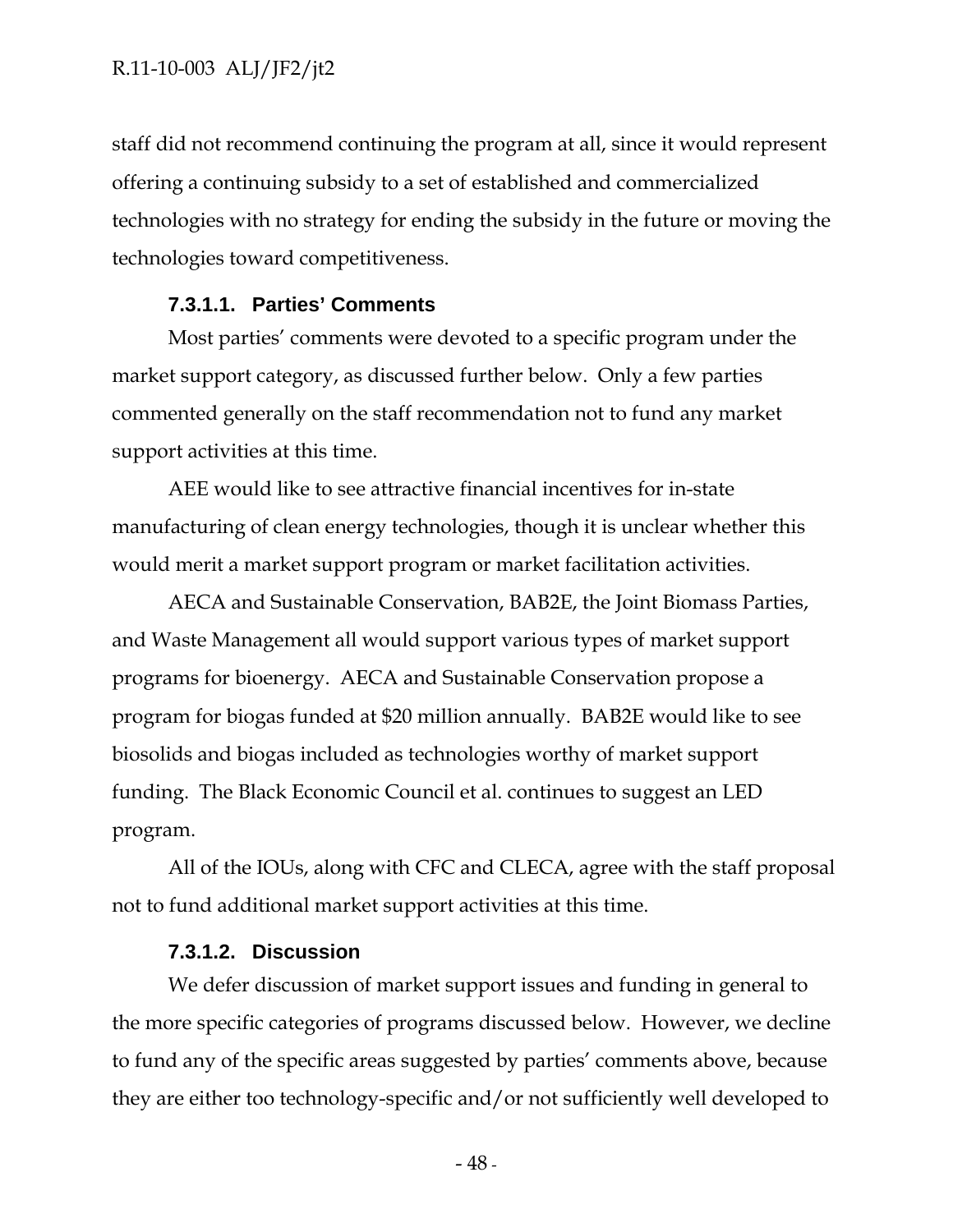be a program that we could easily adopt immediately. Some areas are worthy of further consideration, as further discussed below.

# **7.3.2. Emerging Renewables Program**

The staff proposal suggested that technologies previously eligible for ERP funding could be transferred into the SGIP, since it is a similar program designed to address similar technologies. This would streamline programs and, in time, reduce market confusion by offering one program instead of two. The eligibility rules for project size in the SGIP would need to be reduced, which was already contemplated in D.11-09-015, a decision which made several modifications to the SGIP and allowed that ERP technologies could participate in SGIP if the PGC was not renewed. However, the staff proposal did note that the SGIP program budget is currently capped pursuant to § 379.6(a)(1). Finally, the staff proposal recommended that the SGIP continue the eligibility requirements recently adopted by the CEC.25

# **7.3.2.1. Parties' Comments**

-

A number of parties support the logic of the staff proposal to consolidate programs. However, many are concerned about ensuring adequate funding in the SGIP to support the migrating ERP technologies. AEE and CCEJ both recommend allocating EPIC funds until the SGIP budget is augmented by the Legislature. CCEJ also expresses skepticism that the Legislature will augment the SGIP budget.

<sup>25</sup> http://www.energy.ca.gov/2011publications/CEC-300-2011-004/CEC-300-2011- 004-ED12-CMF.pdf.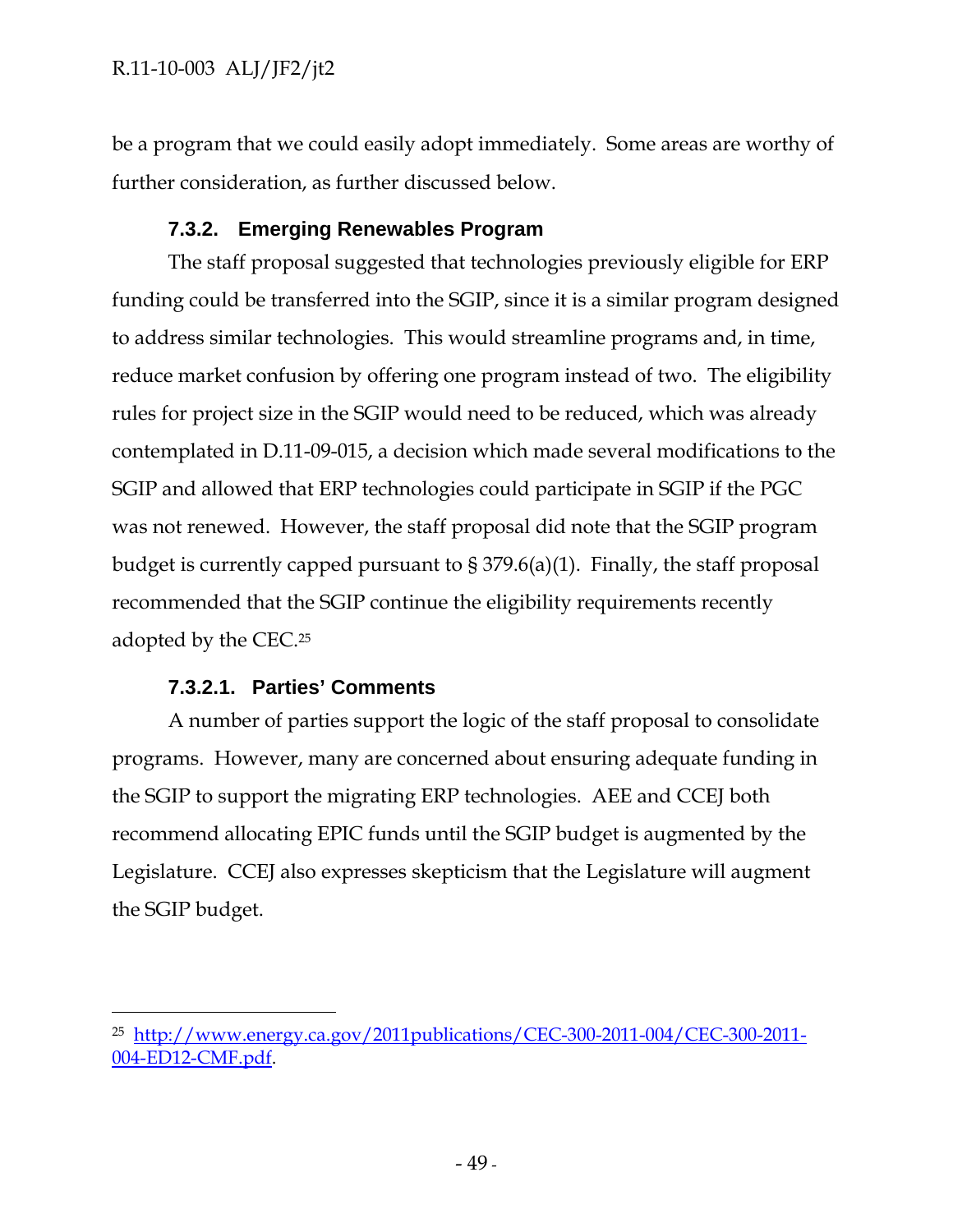Altergy presents its own ERP experience as a case study for why additional SGIP funding and program changes should be done before transferring ERP technologies into the SGIP. Altergy states that it submitted approximately \$60 million worth of rebate applications to the ERP in late 2011 for renewable fuel cells, but the program ran out of funding reservations around the same time, potentially jeopardizing a large order which Altergy had already secured with its customers. Altergy also argues that discontinuing funding for the ERP would effectively end market support for deployment of commercial technologies such as theirs.

CCDC supports the staff proposal in concept and would like to see an increase in the SGIP budget to ensure that all eligible technologies, including combined heat and power (CHP), are adequately funded. CCDC also suggests that any funds used to support technologies formerly eligible for the ERP should come out of the SGIP budget for renewables and not for clean CHP.

CEERT comments that merely reconsidering funding levels and eligibility rules for SGIP is not sufficient to support this program area.

PG&E, SDG&E, and TURN all support moving the ERP into the SGIP. SDG&E also points out that the venue for any changes to the SGIP should be the CSI/SGIP rulemaking and not this proceeding. TURN argues that the budget cap situation for the SGIP may not be as dire as some parties' comments suggest, and that there may be adequate funding to support ERP projects already within SGIP.

## **7.3.2.2. Discussion**

The staff proposal for consolidating the technologies funded by the ERP into the SGIP is logical and should serve to streamline programs and reduce program duplication and confusion over time. Program consolidation was

 $-50$  -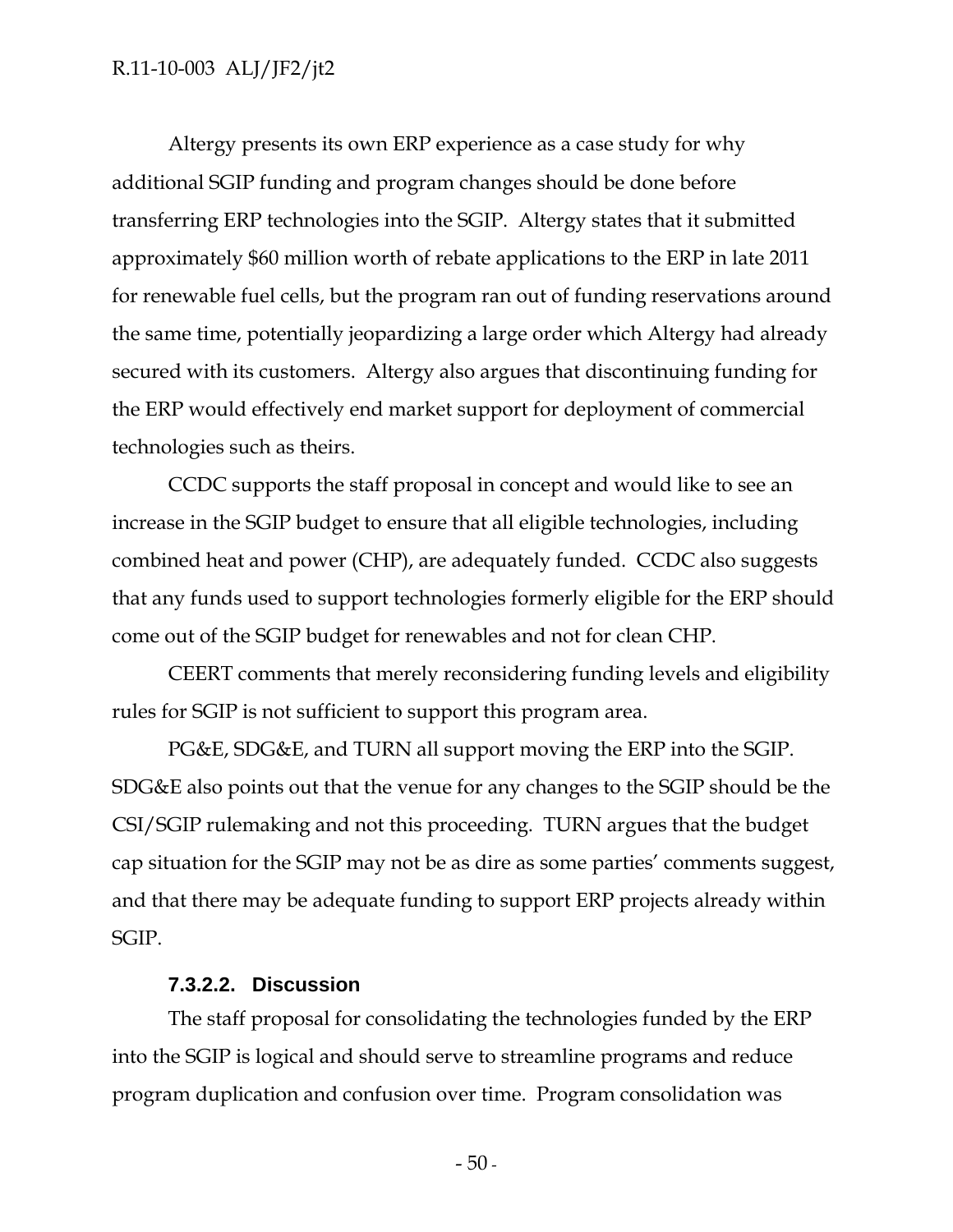already contemplated by the Commission in D.11-09-015, which modified the SGIP program to comply with SB 412 (Kehoe, Stats. 2009, Ch. 182).

The proposal by AEE, Altergy, and CCEJ to fund additional ERP projects via EPIC until such time as the SGIP changes are made by the Legislature or the Commission, while superficially appealing, may actually perpetuate the continuing problem of lack of funding for these types of programs. While the SGIP now includes a declining rebate schedule similar to the CSI program that aims toward market transformation for participating technologies, the ERP did not include such provisions. Because the ERP and SGIP had different rebate levels and rules, continuing both programs would perpetuate inconsistent program support for similar technologies of different sizes and would not necessarily be positive for the long-term sustainability of these programs or technologies. Contrary to Altergy's assertions, ending the ERP will not end support for commercial technologies such as fuel cells; instead, the projects will still be eligible under the SGIP.

In addition, we agree with TURN that the SGIP budget situation may not be as insufficient as some parties suggest. Thus, we encourage entities with eligible technologies to explore applying for SGIP funding right away. We also clarify that the venue for Commission consideration of any additional SGIP changes will be R.10-05-004 or its successor proceeding and not the EPIC rulemaking. We will not be making any SGIP rule or budget modifications in this docket.

Longer term, the Commission would also support further augmenting the SGIP budget to allow additional opportunities for former ERP-eligible technologies to receive funding. We strongly encourage the Legislature to

 $-51$  -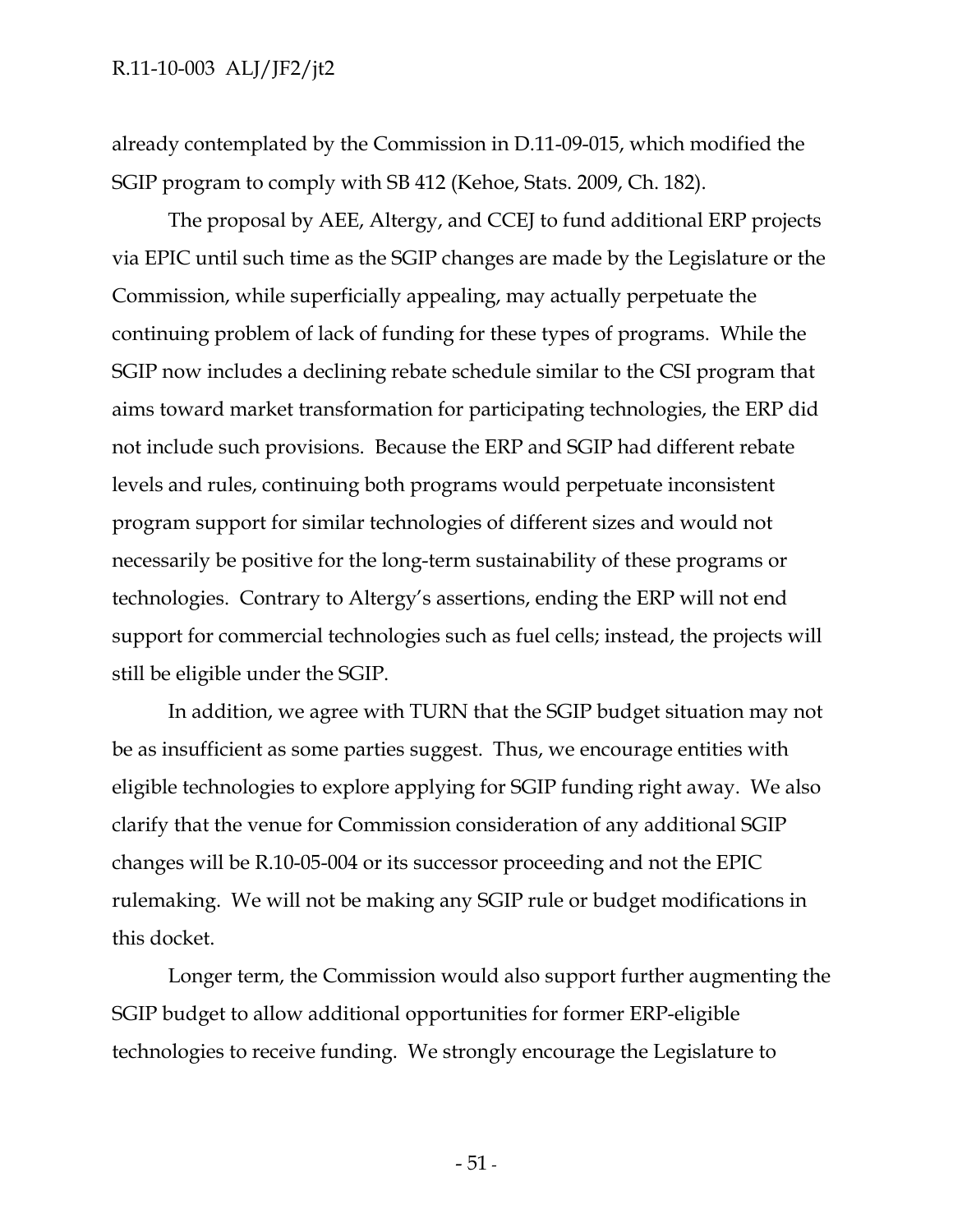consider this issue, approve additional funding during 2012, and return any funds borrowed for other purposes.

## **7.3.3. Existing Renewables Facilities Program**

As mentioned above, the staff proposal recommended discontinuing funding for this program since it represents an ongoing subsidy to existing and commercialized generation technologies.

## **7.3.3.1. Parties' Comments**

CBD specifically supports the staff proposal to eliminate the ERFP and suggests that any biomass activities funded under EPIC should be consistent with AB 32 and Executive Order S-3-05. The Joint Environmental Groups also support discontinuing funding for the ERFP, arguing that mature renewable technologies, including existing biomass facilities, can compete for contracts in the RPS solicitations. TURN also agrees with this reasoning. PG&E believes that the RPS and AB 32 policies already provide adequate support for existing renewables facilities. SDG&E suggests that current contracts under the ERFP should be phased out at the end of those contracts.

The Joint Biomass Parties disagree that funding for existing biomass facilities should be discontinued, arguing that the loss of the PGC creates a gap for those facilities and the biomass industry in general, given the high cost of transporting and processing biomass fuels. Waste Management agrees. The Joint Biomass Parties therefore propose a targeted fuel support program to address the challenges associated with biomass fuel, and argue that the ancillary benefits of waste diversion, cleaner air, healthier forests, and reduced GHG emissions need to be considered and viewed as electricity ratepayer benefits.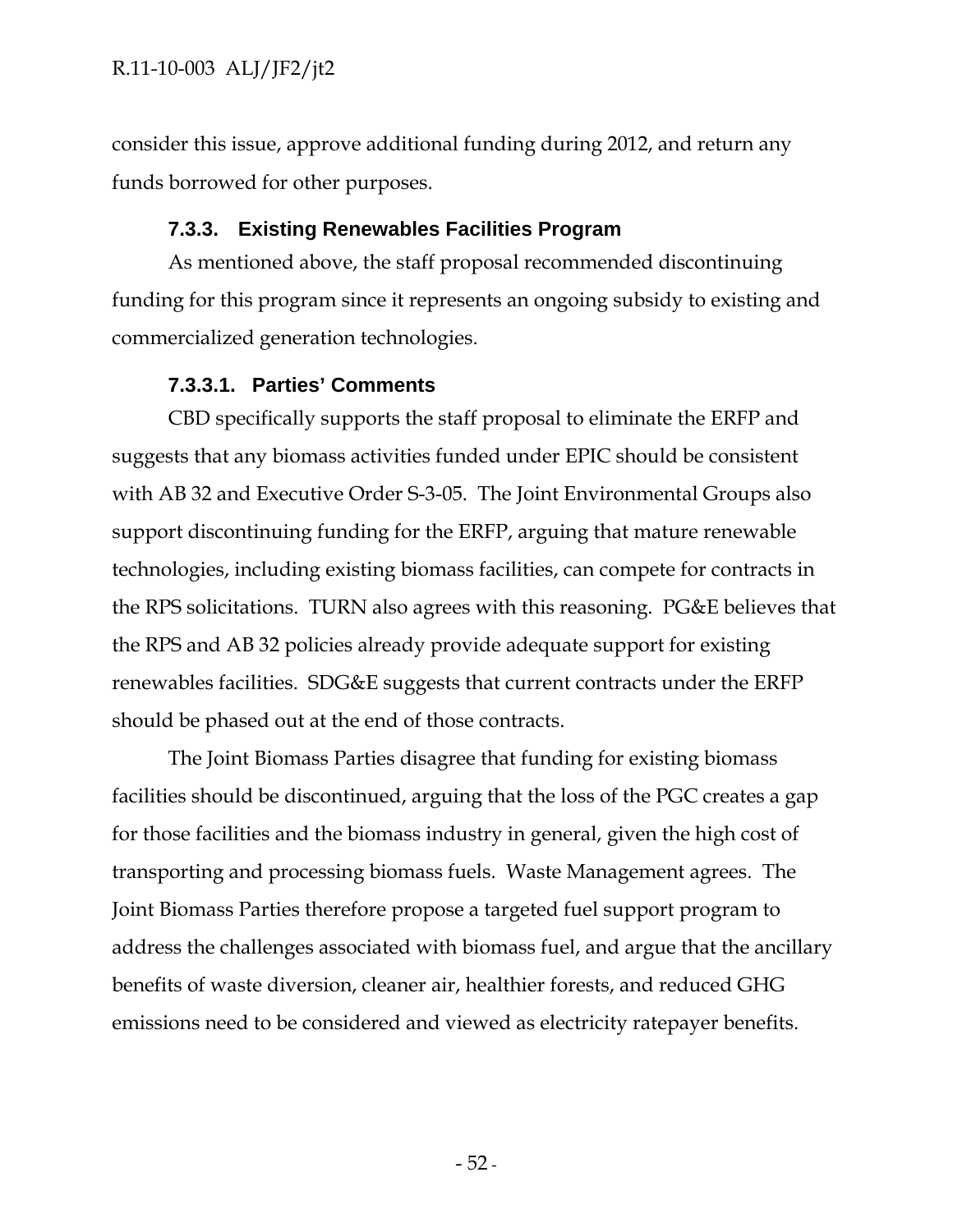BAB2E supports creating new programs similar to the ERFP, particularly to support commercialization of biosolids from wastewater treatment processes as a renewable energy resource.

AECA and Sustainable Conservation also would like to see at least \$20 million annually set aside for a biogas development program that falls into the market support category and not simply technology demonstration.

## **7.3.3.2. Discussion**

In general, we agree with many of the parties representing bioenergy interests in this proceeding that the bioenergy technologies have the potential to create win-win projects for the state. As stated earlier, biomass offers the potential for forestry and fire prevention benefits, biodigesters may help protect water quality and reduce GHG, and landfill gas and other biomethane production may also help reduce GHG.

Many of these potential benefits may be important for the state as a whole, but in many cases, they are not direct benefits to electricity ratepayers. Thus, it is unclear why electricity ratepayers should be the sole funding source, via EPIC, for subsidizing commercialized technologies using these fuels for their potential non-energy benefits.

While the PGC may have been an important funding source to spur the development and/or support continued operation of biomass facilities as part of the ERFP in the past, it is unclear why the Commission should continue indefinitely to offer electricity ratepayer subsidies to a particular type of facility or fuel that appears to continue to be expensive relative to other options. The RPS program in California is, by definition, technology neutral. Thus, biomass and other bioenergy facilities are free to compete in RPS solicitations and other related programs such as the feed in tariff. In addition, PG&E has signed a

- 53 -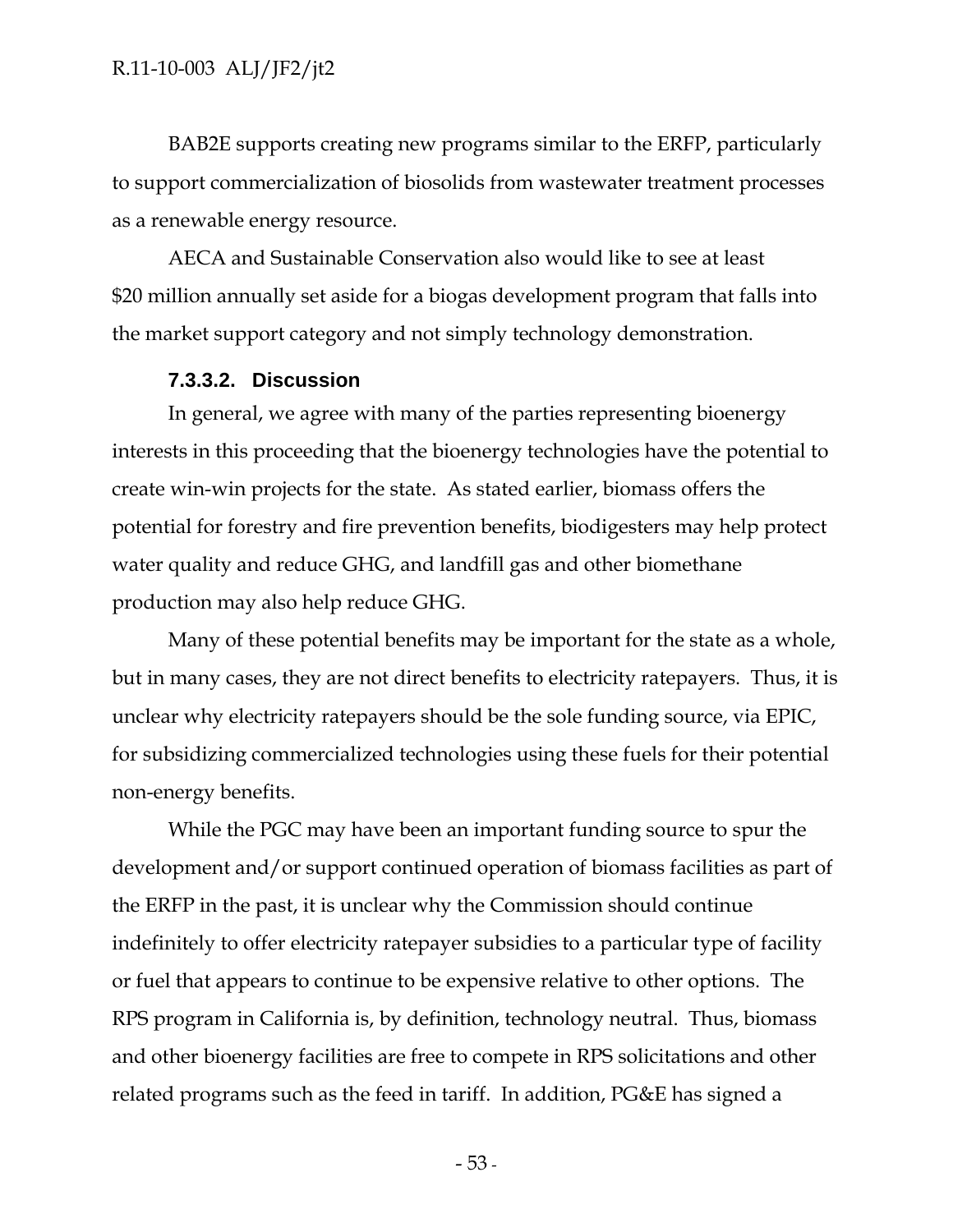number of power contracts that provide at least a temporary solution to allow continued production from existing biomass facilities.

If ongoing fuel or other subsidies are necessary, it may be wise for the state to consider a more diverse funding source beyond electricity ratepayers, such as the revenues anticipated from the cap and trade program of AB 32 or another source that more appropriately allocates costs and benefits beyond electricity ratepayer benefits. The Commission will continue to participate in and be supportive of multi-agency and/or multi-party discussions of bioenergy policy for the state, such as the Bioenergy Interagency Working Group. A coherent strategy and/or program for encouraging more bioenergy in the state, capturing not only the electricity benefits but also the non-energy benefits, should be a continuing priority. But EPIC funds alone are not the appropriate source for funding such a program.

We feel similarly about the introduction of any new market support programs for particular commercialized bioenergy (or any other commercialized) technologies or fuels.

# **7.3.4. New Solar Homes Partnership**

The staff proposal suggested that the NSHP should be eligible to be continued, as a matter of policy, because it is a vital piece of the CSI program targeting builders of new homes. However, according to the analysis in the staff proposal, the Commission would only have the authority to augment NSHP funding via EPIC, or by any other means, by reducing the budget for another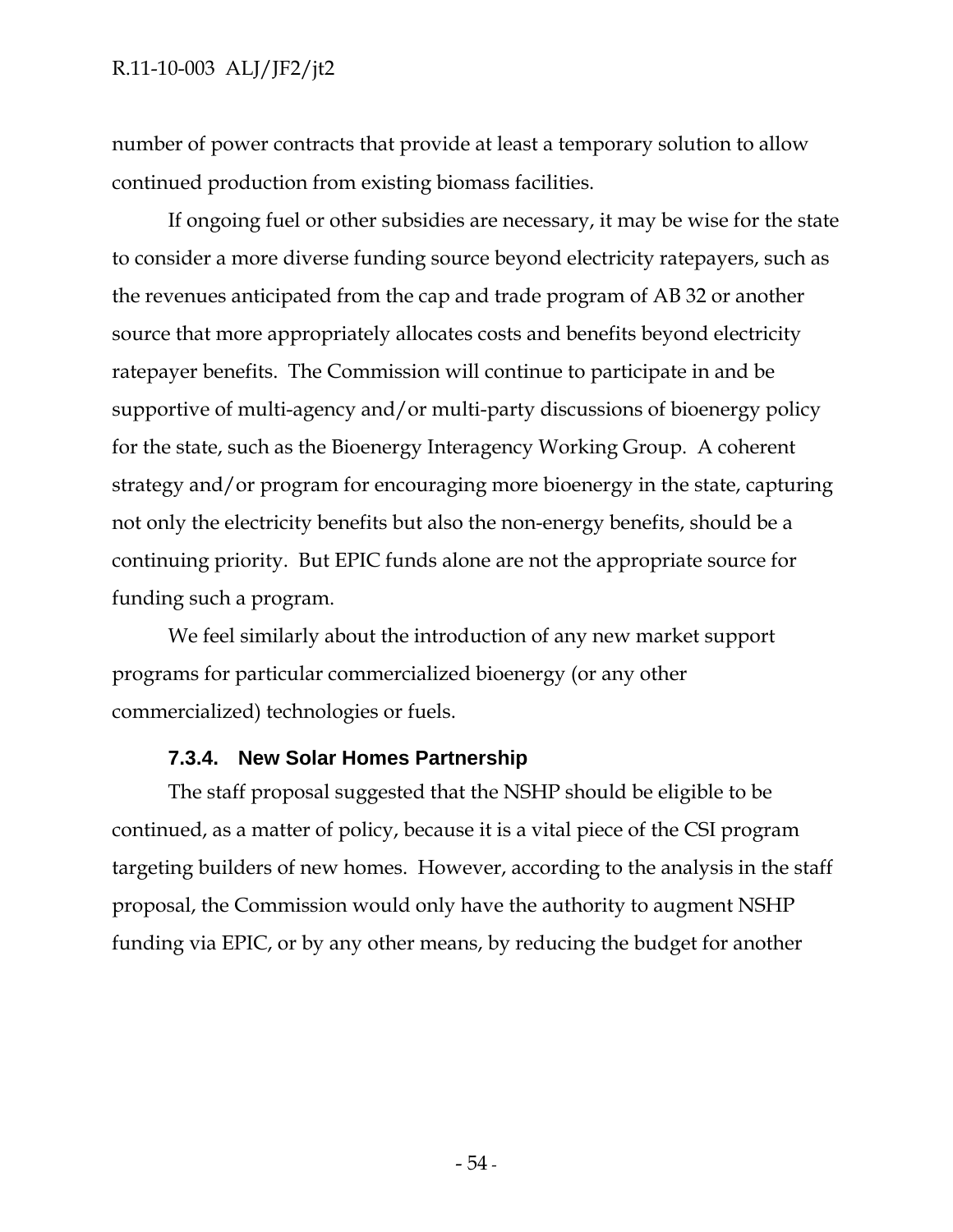element of the CSI program, since that program budget overall is capped pursuant to § 2851(e).26

# **7.3.4.1. Parties' Comments**

Most parties are in support of finding a way to continue funding for the NSHP. CBIA states that there are "other viable options for the continuation of NSHP that do not require taking funds from the general market program." CBIA suggests EPIC monies can be used for this purpose, but does not offer a statutory analysis or explain how this might be done.

SDG&E supports continuing the NSHP and disagrees with the staff analysis that the CSI cap prevents collecting additional funds to support the program. They also suggest that the program can continue until its statutory end date, as long as the IOUs continue to administer the program, the cash flow process is modified to protect the funds, and the NSHP incentives decline over time, consistent with the CSI. They argue that "the only difference would be that the CEC will not be a middleman, holding NSHP funds that may then be diverted to other uses."27

SEIA is also in support of continuing the NSHP, and argues that installation of distributed renewable generation on new homes is consistent with the guiding principles laid out in the staff proposal. In addition, SEIA requests

 $\overline{a}$ 

<sup>&</sup>lt;sup>26</sup> The operative language is in  $\S 2851(e)$  (1) which states: "Programs under the supervision of the commission…shall not exceed two billion one hundred sixty-six million eight hundred thousand dollars (\$2,166,800,000) and includes moneys collected directly into a tracking account for support of the California Solar Initiative and moneys collected into other accounts that are *used to further the goals of the California Solar Initiative*." (Emphasis added.)

<sup>27</sup> SDG&E comments, March 7, 2012, at 21.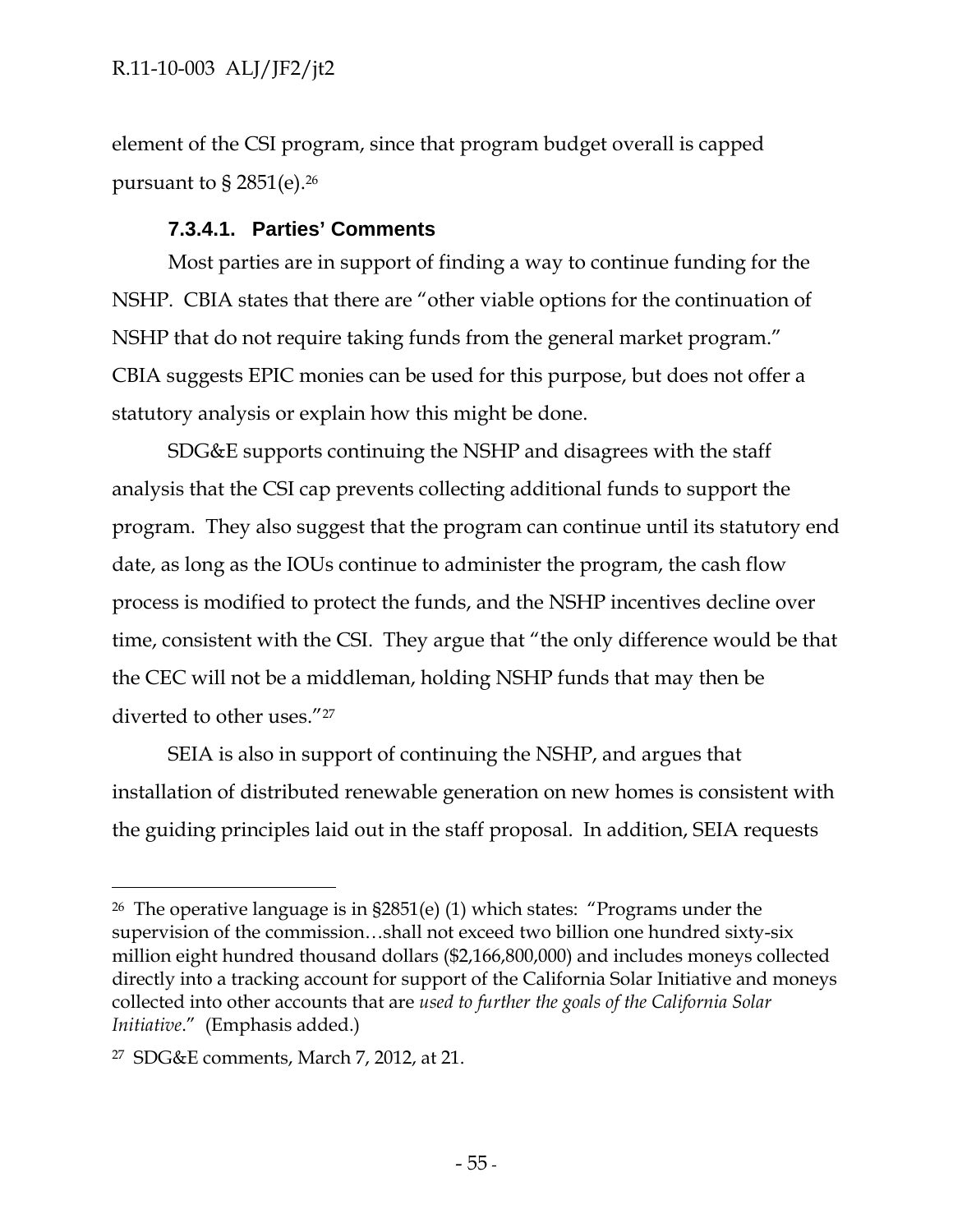that the Commission allocate contingency funding to the NSHP should the Legislature resolve statutory constraints.

The Joint Environmental Groups also support continuing the NSHP, but agree it must be done statutorily. PG&E seems to agree as well, stating: "If the overall EPIC funding level were modestly decreased compared to current EPIC collections and the Legislature increased the CSI funding cap similarly, the NSHP funding shortfall effectively could be transferred to the CSI program in order to provide room for extended NSHP funding based on forecast need, without an increase in overall electric rates."28

CEU opposes funding the NSHP altogether, arguing that solar is an expensive technology that primarily benefits the rich. Still, CEU also suggests that the Commission should plan ahead in the event that the Legislature acts to remove barriers to NSHP funding by building in some "headroom" into the EPIC budget.

# **7.3.4.2. Discussion**

We agree with the staff proposal that the NSHP is an important program as part of the CSI and we would like to see it continued. It encourages builders to help us move toward our goal of construction of all zero net energy new homes in California by 2020.29

-

<sup>28</sup> PG&E comments, March 7, 2012, at 10.

<sup>29</sup> *See* the September 2008 California Long Term Energy Efficiency Strategic Plan, available at: http://www.cpuc.ca.gov/NR/rdonlyres/D4321448-208C-48F9-9F62- 1BBB14A8D717/0/EEStrategicPlan.pdf and its 2011 update available at: http://www.cpuc.ca.gov/NR/rdonlyres/A54B59C2-D571-440D-9477- 3363726F573A/0/CAEnergyEfficiencyStrategicPlan\_Jan2011.pdf.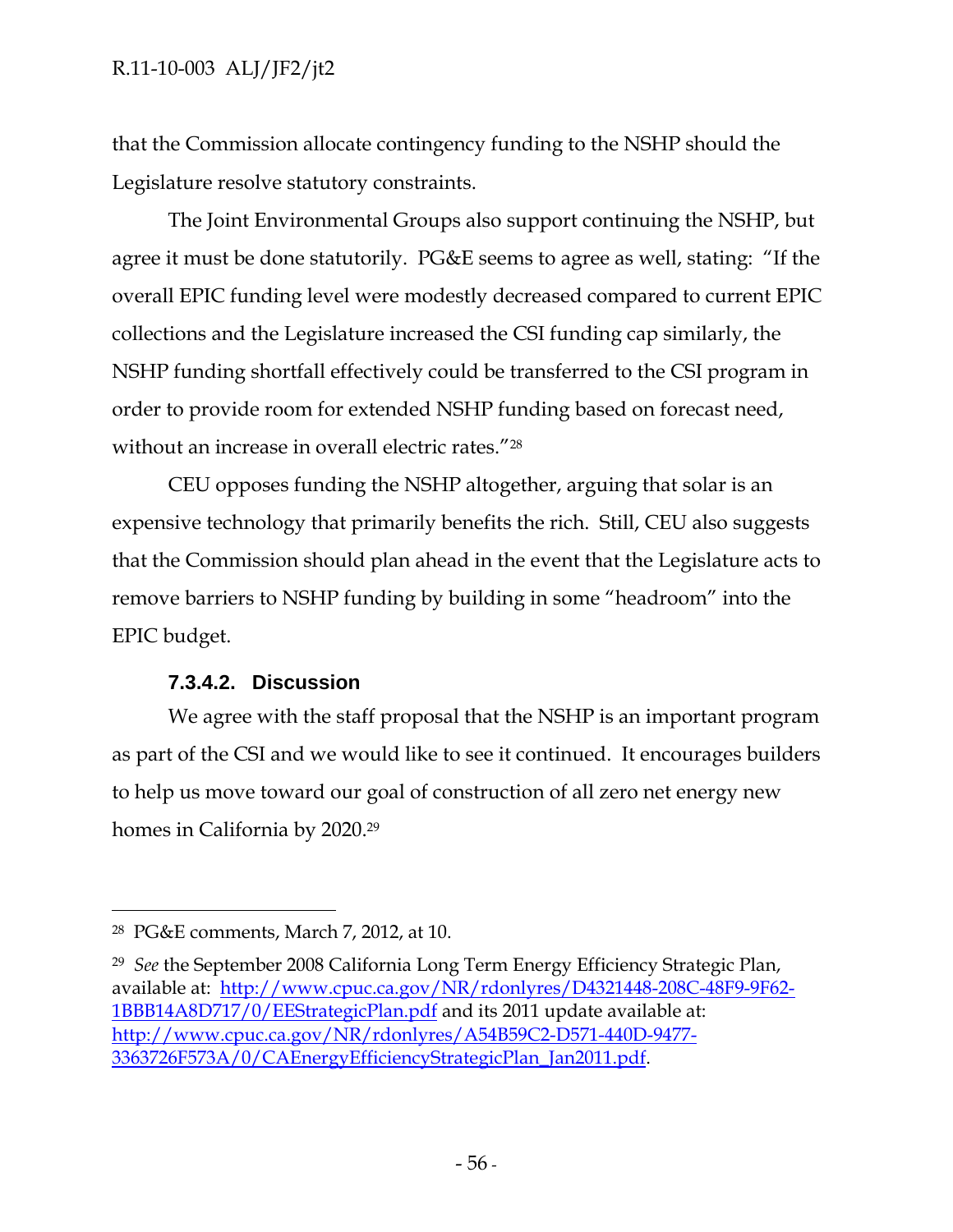Unfortunately, under § 2851(e)(1), funds supporting the NSHP program would count under the overall CSI budget cap. Because the NSHP is a named program under the suite of programs that is part of the CSI, and if we were to utilize EPIC funds to support continuation of the NSHP, it would become a program supervised by this Commission. According to the terms of § 2851(e)(1), the funding would count toward the overall budget cap, since it clearly would be used to "further the goals of the California Solar Initiative." Thus, although conceptually we would be willing to allocate EPIC funds to help continue the NSHP, we would have to reduce the budget of the CSI general market program in order to do so.

Last year, SB 585 (Kehoe, Stats. 2011, Ch. 312) authorized the Commission to add funding to the CSI general market program in order to ensure that it has sufficient budget to reach its goals. Thus, we are not inclined to borrow money from that program to continue to fund NSHP, creating a new shortfall after the previous shortfall was just recently remedied.

We also note that some of the \$400 million in funding allocated by statute to NSHP was already collected as part of the PGC funding before it expired last year. In addition, the additional funding collections necessary to reach the budget of \$400 million would be smaller had the Legislature not borrowed additional PGC funding for budget purposes, leaving the program further under-funded.

We do not believe it is appropriate to collect funding a second time (once from PGC and another time from EPIC) to replace NSHP program funding. However, it could be appropriate for EPIC funds to be used to cover the NSHP program funding that has not yet been collected from ratepayers.

- 57 -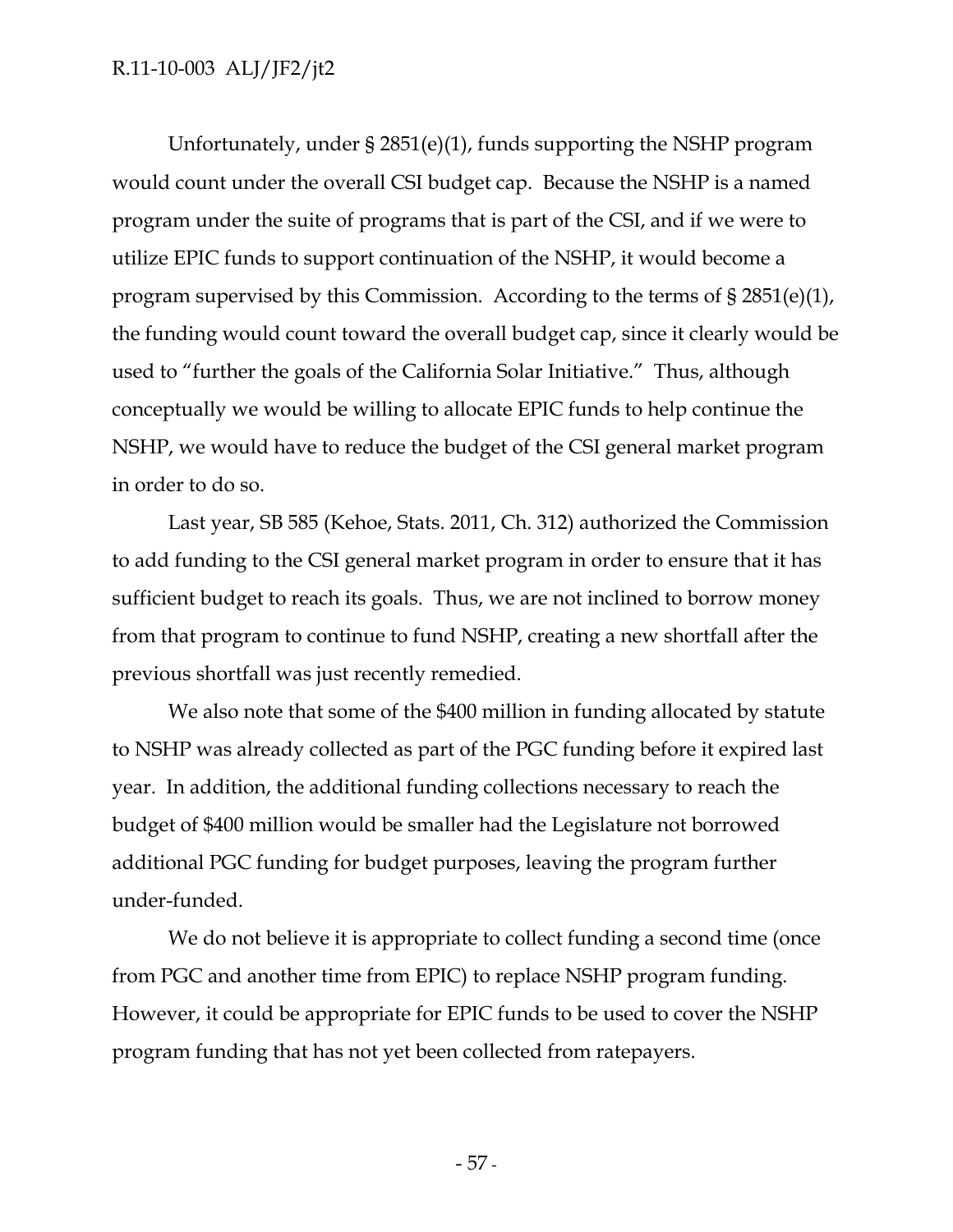To resolve this situation, we urge the Legislature, in 2012, to return the PGC funds to the CEC for NSHP use, as well as modify both the total CSI funding cap and/or the funding source for the NSHP to allow the Commission to continue to fund the NSHP without reducing the budget for the CSI general market program.

The Legislature could accomplish this by modifying the current provisions of § 2851(e) to allow EPIC funds to be used for the NSHP. It could also authorize us to collect additional funding for NSHP directly in rates, similar to other CSI expenditures. Should the Legislature act to provide either option, we would authorize funding for no more than the remainder of the \$400 million in NSHP funding that was not already collected as part of the PGC, which we understand to be approximately \$250 million. This would not constitute an overall increase in rates, because it would replace the collections that were previously part of the PGC.

Finally, similar to the SGIP discussion, the venue at this Commission for any changes to the CSI program or the NSHP program as a result of further legislative action in 2012 or in the future, would be R.10-05-004 or its successor proceeding and not this proceeding.

# **7.4. Market Facilitation**

The staff proposal defined market facilitation as a wide range of activities that includes program tracking, market research, education and outreach, regulatory assistance/streamlining, and workforce development to support clean energy technology deployment. Staff proposed that \$15 million annually be budgeted to support these activities by the CEC on behalf of IOU electric ratepayers, with \$5 million for program tracking and market research, \$8 million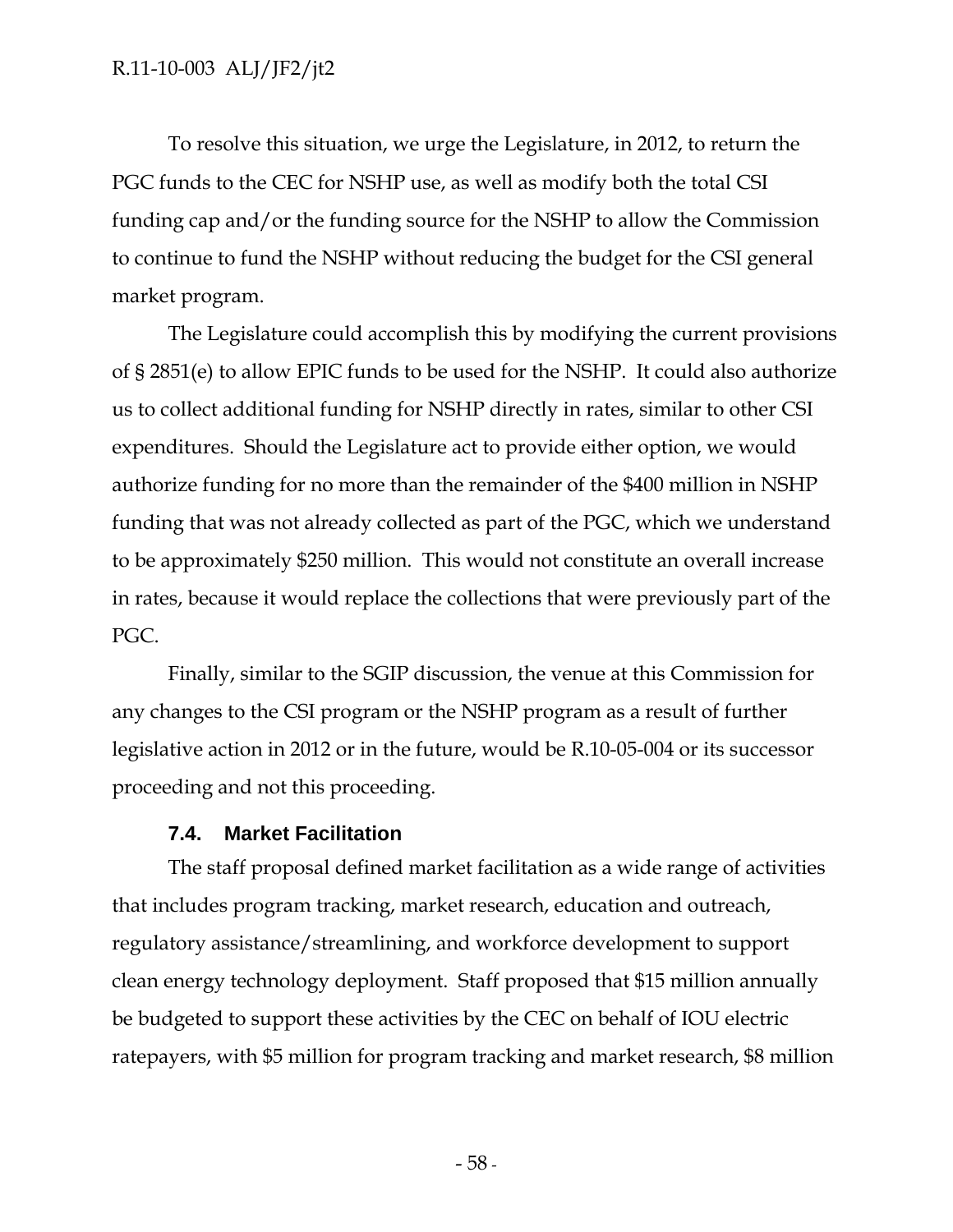for regulatory assistance and streamlining, and \$2 million for workforce development.

Staff proposed to discontinue funding for generalized education and outreach activities in the area of renewables.

### **7.4.1. Parties' Comments**

CEU made comments in support of efforts to streamline permitting and other regulatory barriers for both renewable and conventional technologies. Both AEE and CALSTART would like to see more emphasis on the manufacturing stage of technology development utilizing EPIC funding, specifically as part of the market facilitation area.

In the area of bioenergy, Waste Management recommends that the Commission expand the scope of the market facilitation category and/or include a new program to support biomass energy, while CBD argues that funding regulatory streamlining for biomass could obscure rather than help impacts on forests and climate. AECA and Sustainable Conservation believe that some funds should be used to support regulatory and permit streamlining efforts that impede deployment of biogas facilities.

The Efficiency Council comments that market facilitation efforts should include demand-side management activities and not just activities related to renewables.

CFBF suggests that the definition of market facilitation should be broadened to include facilitation of distributed generation, net metering, and local planning as it relates to the use of marginal agricultural lands, as well as electrification of remote irrigation pumps that currently rely on diesel motors. CFBF suggests that efforts should be made to address optimal deployment of distributed generation in local jurisdictions in a way that does not adversely

- 59 -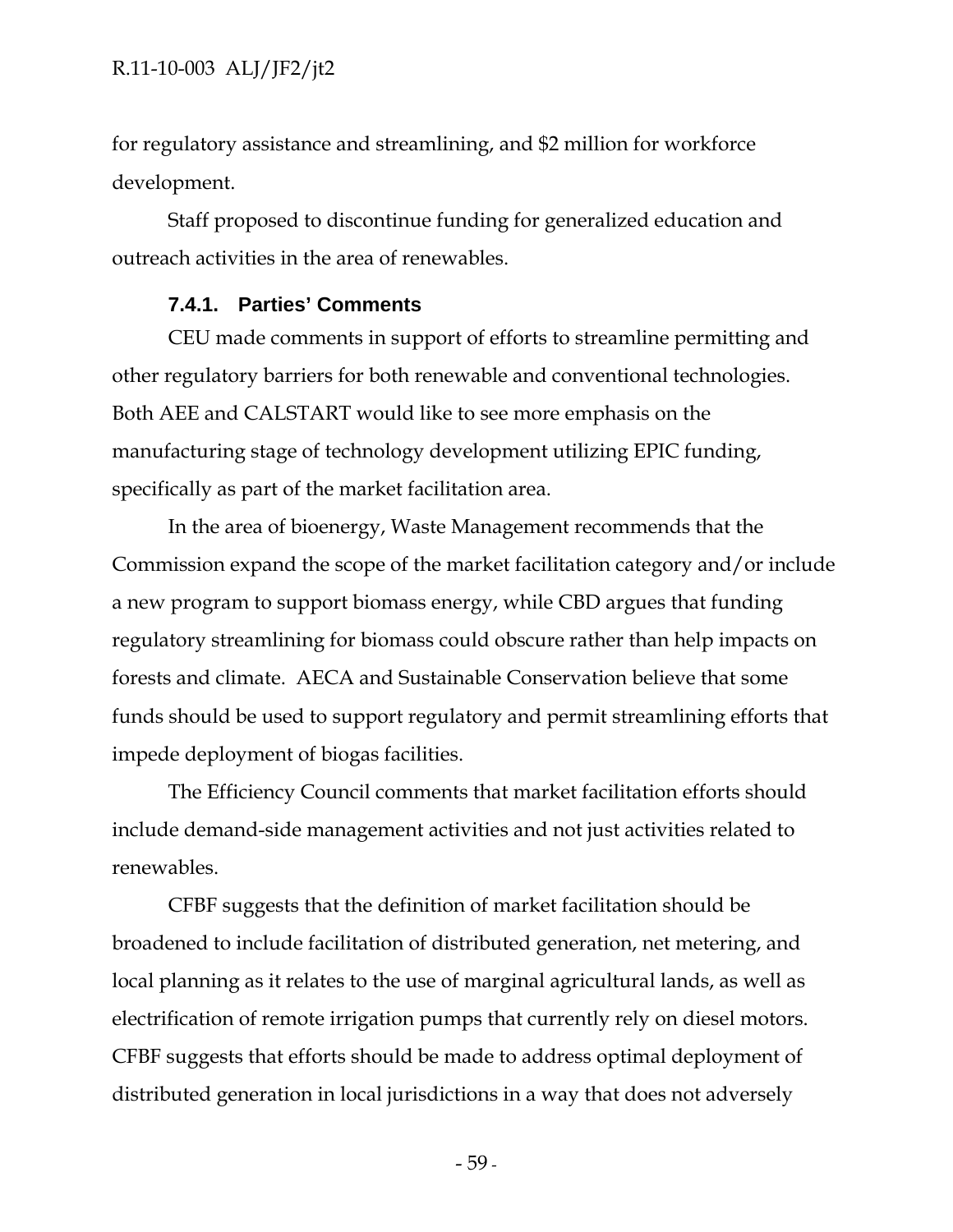impact or convert productive farmlands. EPIC funding could be used to support mapping efforts to identify unproductive lands for deployment. Regarding the diesel-fueled pumps, CFBF suggests that EPIC funds could be used to expand/continue a program to support conversion of diesel engines to electric.

CFC and SDG&E agree with the staff proposal not to provide funding toward generalized outreach and education on renewables. Meanwhile, the Black Economic Council et al. argues the opposite: that community outreach and education is essential to enable deployment of new technologies, especially in underserved communities. They also recommend that the workforce development funding amount be increased from \$2 million annually to at least \$14 million annually, citing a number of reports and articles highlighting the decline in funding and opportunities for low-income individuals to receive training to become qualified for green jobs.

PG&E opposes the use of \$15 million in market facilitation funds for the purposes described, stating: "However worthy these programs may be on their own merits, they are *not* energy RD&D, and they are largely duplicative of other programs that utility ratepayers are already funding."30 SDG&E agrees, arguing that market facilitation activities do not benefit utility customers.

In addition, SDG&E does not believe that EPIC funds should be used to fund such activities as the Desert Renewable Energy Conservation Plan or workforce development, arguing that there are other statutes, funding sources, or agencies that should govern these efforts. SDG&E also argues that use of EPIC funds to support AB x1 13 (M. Perez, Stats. 2011, Ch. 10, 1st Extraordinary

 $\overline{a}$ 

<sup>30</sup> PG&E comments, March 7, 2012, at 10.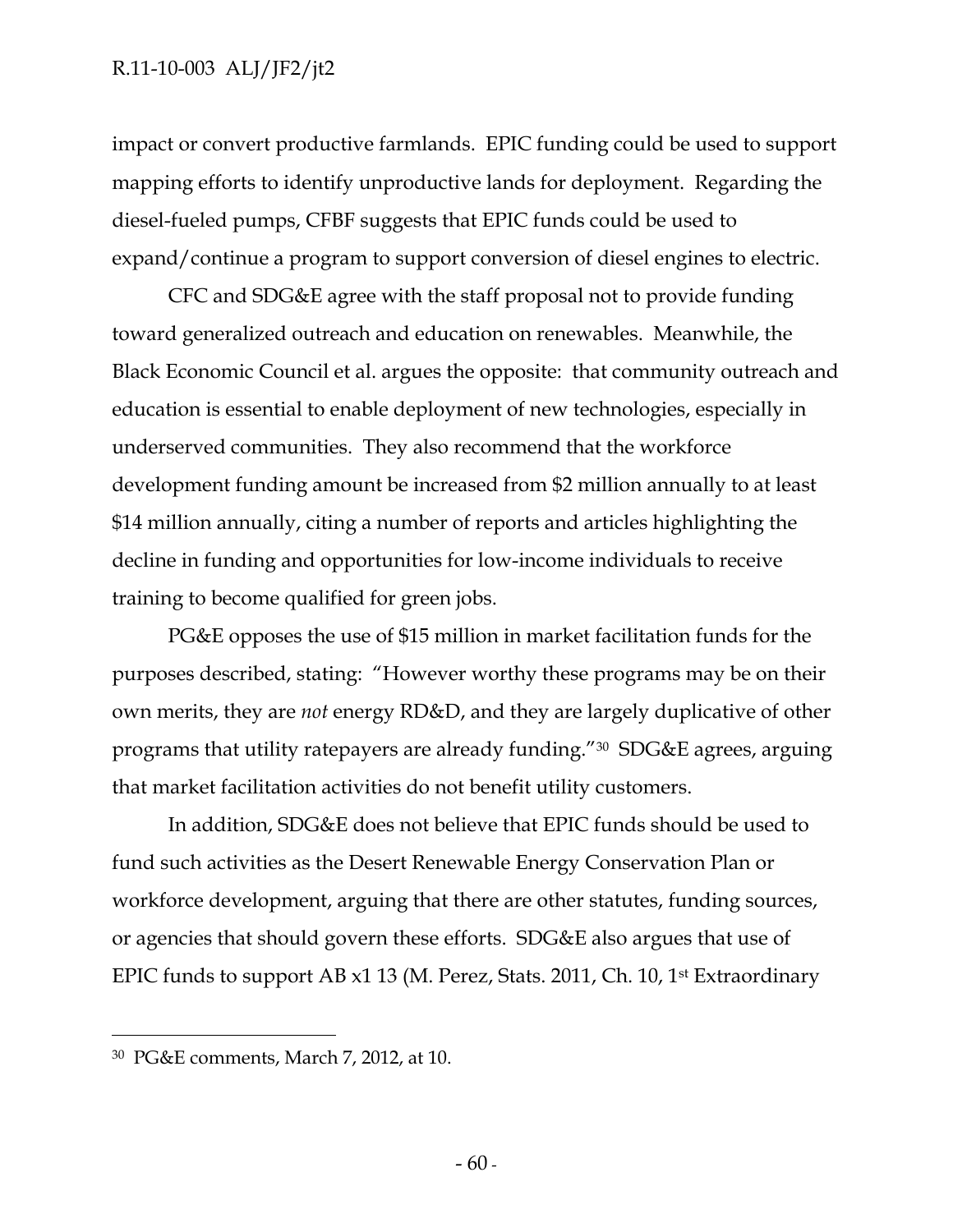Session) is specifically prohibited, because that statute specifically states that the CEC "shall only implement this section by the Legislature from the Renewable Resources Trust Fund or other funds from the Energy Resources Program Account."31

# **7.4.2. Discussion**

In general, we agree with the staff proposal that there are activities in the areas of market research, program tracking, education and outreach, regulatory assistance/streamlining, and workforce development that are consistent with the goals of EPIC and provide benefits to electric ratepayers by ensuring that other activities are successful. These market facilitation activities help ensure that products or strategies make it all the way through the technology development cycle and are delivering benefits to consumers. For the reasons discussed here, these market facilitation activities under the EPIC program are therefore just and reasonable. Similar to other areas, we expect the investment plans will be much more specific in terms of the activities proposed to be funded in each three-year period. However, we provide the following guidance.

First, generalized outreach and education on the basic value of renewables should not be funded. However, if the outreach and education is targeted toward specific populations or benefits, it may be worthy of funding. If the CEC wishes to propose targeted funding in this area, its investment plan should include details on the purpose and strategies for conducting specific outreach.

We also decline to designate funding to specific programs out of market facilitation funding, such as the diesel pump conversion suggested by CFBF. If

 $\overline{a}$ 

<sup>31</sup> SDG&E cites to Public Resources Code § 25619(d).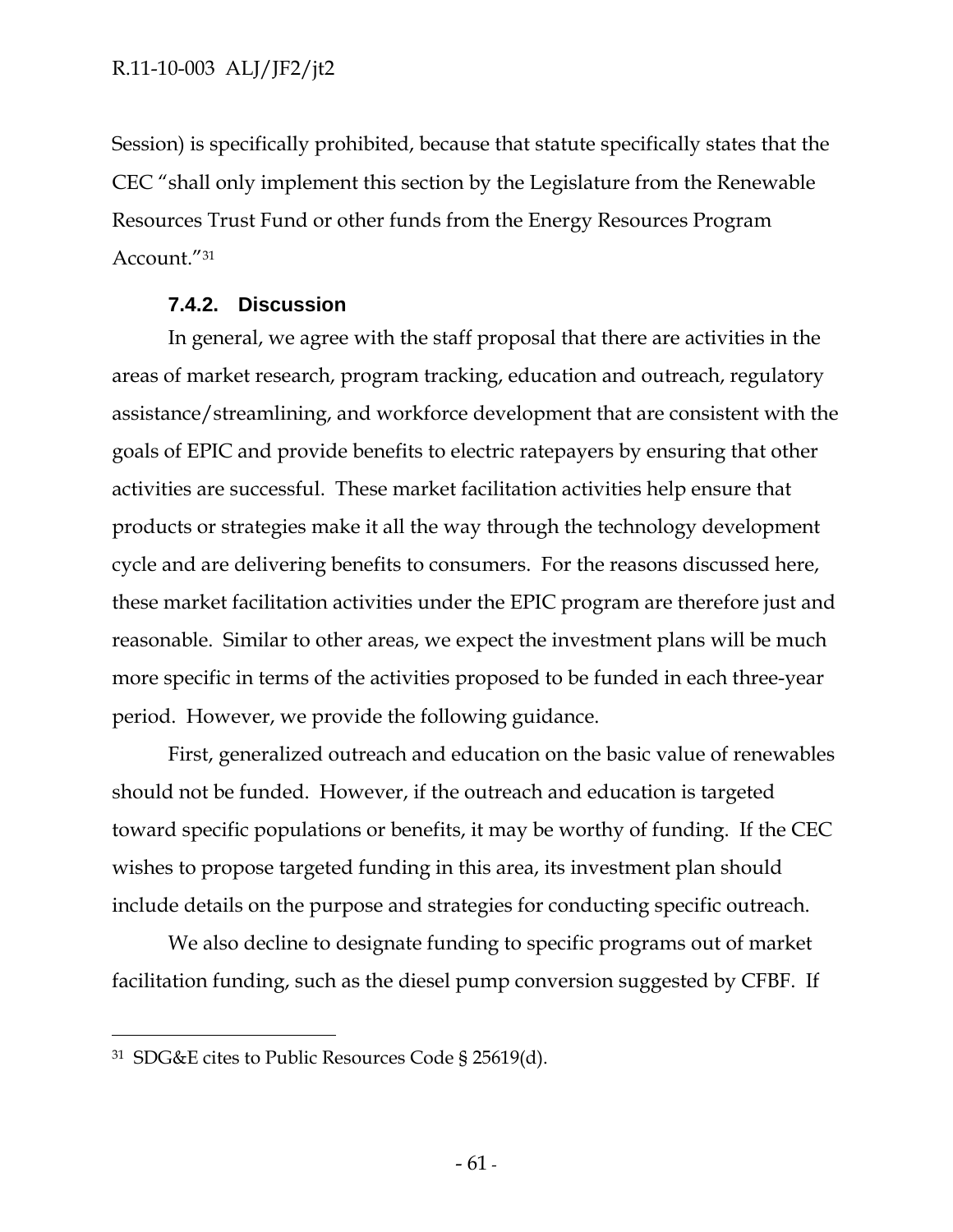-

they so desire, the administrators may propose a program of this type for our consideration in the investment plan evaluation process. However, as of this decision, it is unclear to us how diesel pump conversion to electricity would be developing, demonstrating, deploying or facilitating new technology adoption, since this proposal appears to utilize established technologies. Thus, it may be more appropriate to address this issue through rates, line extension rules, or other means than EPIC funding.32 The Commission is open to considering the benefits of this and other similar proposals either as part of EPIC, if appropriate, or in another proceeding.

We also agree with SDG&E that Public Resources Code section 25619(d) prevents us from authorizing EPIC funds specifically to implement AB x1 13. However, that does not mean that EPIC funds cannot be used for more general permit and regulatory streamlining purposes. The CEC should describe in its investment plan the more detailed purposes for which these funds will be used.

We generally support the other activities described in the comments or in the staff proposal and \$15 million is a reasonable sum annually to fund these combined activities. Market facilitation includes renewables, but may also include many other clean energy technologies. Demand-side activities should certainly be eligible for funding, as should permitting and streamlining activities associated with deployment of various forms of bioenergy. It is less clear how market facilitation funds would interact with supporting clean technology manufacturing in California, but this is also a possibility if the CEC has specific proposals in the investment plans.

<sup>32</sup> *See* D.05-06-016 for a previous program adopted by the Commission to facilitate conversion of diesel agricultural pumps to electricity.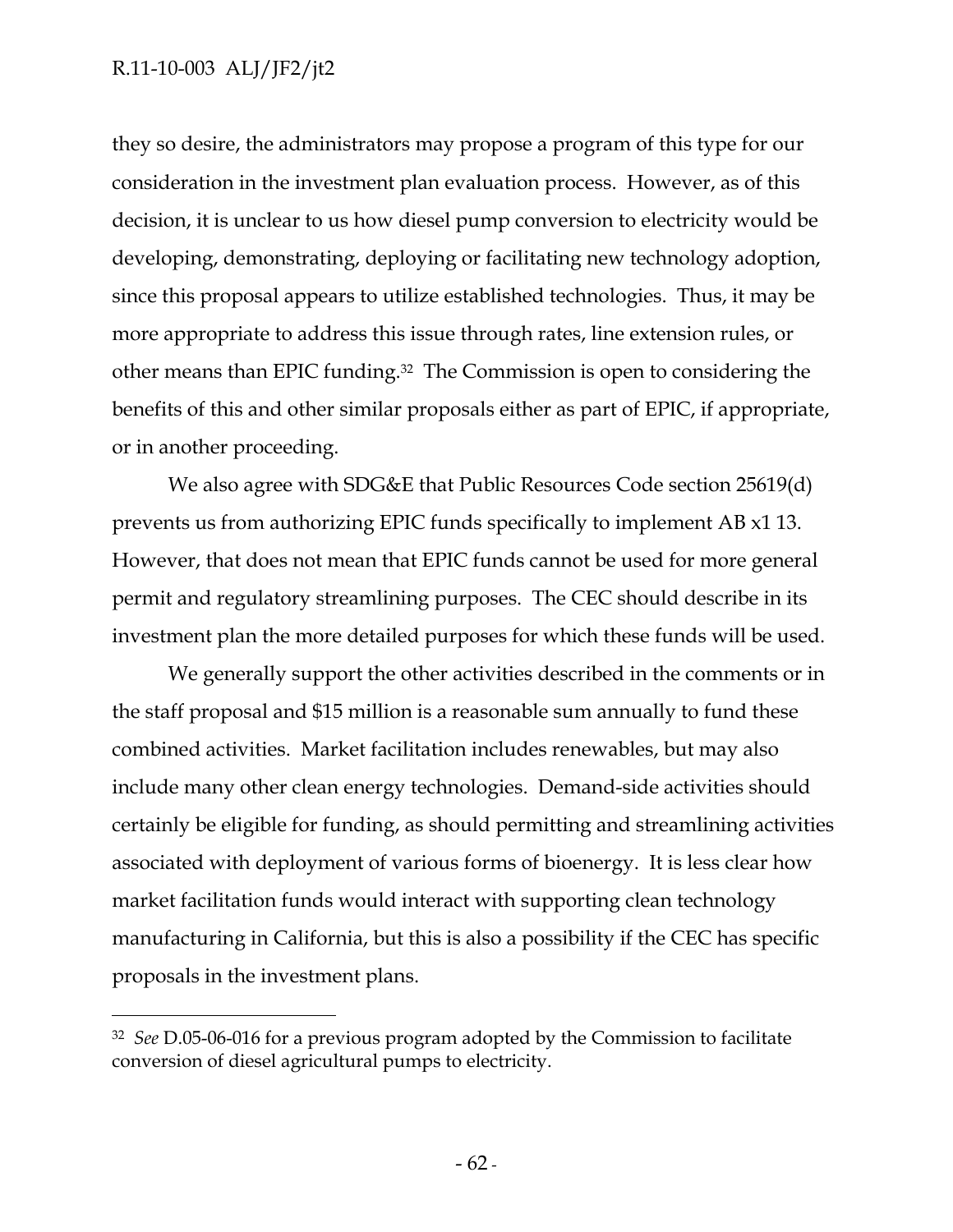# **8. Funding and Budget Issues**

## **8.1. Funding Duration**

The staff proposal suggested that funding collections should be continued through 2020 to coincide with the timing of the RPS and AB 32 legislative deadlines. In addition, staff recommended that the budget amounts be allowed to be adjusted for each three-year cycle based on the consumer price index change during the previous three years.

## **8.1.1. Parties' Comments**

In this area, several parties simply repeat their overall objections to funding the EPIC program at all. The utilities all argue that the funding levels should not be set in advance, but rather should be set when each investment plan is adopted, if it is adopted at all.

### **8.1.2. Discussion**

First, we address the issue of the appropriate amount of funding collections annually. Our purpose here is to ensure that EPIC collections continue in a regular manner unless the Commission changes the funding levels or the program. Consistent with earlier discussion, these collection amounts are default amounts that may be amended by the Commission with the adoption of each triennial investment plan. However, for ratemaking and planning purposes, it is useful to have a default expectation for annual funding levels.

Next, we agree with the rationale put forward in the staff proposal that collections of the EPIC funds should continue through 2020, and should be adjusted during each three-year investment plan cycle based on the average change in the consumer price index for the previous three years. In comments on the proposed decision, PG&E suggested using the Consumer Price Index for Urban Wage Earners and Clerical Workers (CPI-W) for the third quarter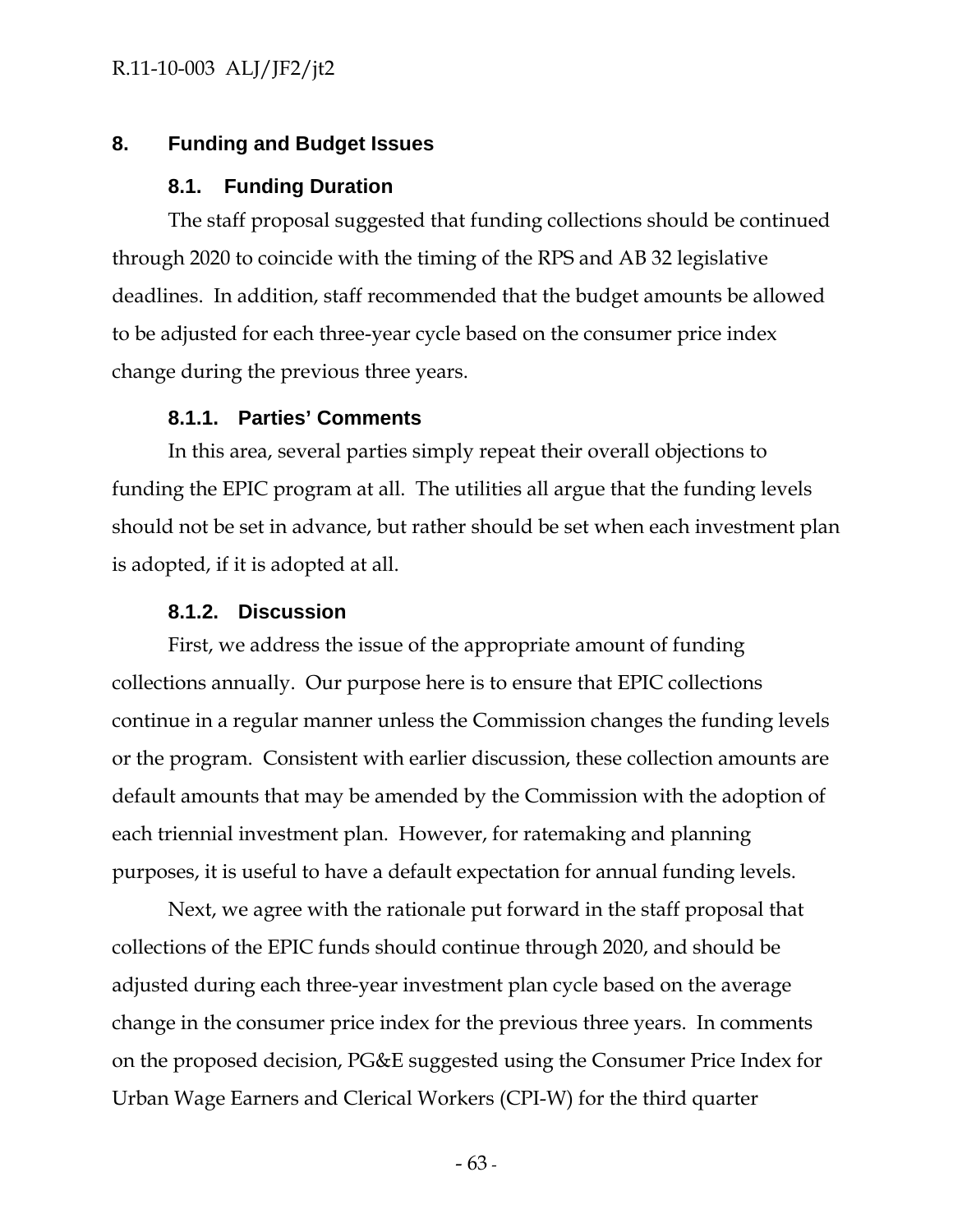specifically;<sup>33</sup> in reply comments, the Black Economic Council, Latino Business Chamber of Greater LA, and National Asian American Coalition concur.34 This recommendation is reasonable and is adopted. Collections through 2020 will ensure that this effort will be coordinated with the deadlines, which are also in 2020, for fulfilling the mandates of the 33% RPS program and AB 32. The Commission can reassess at that time whether the EPIC program and surcharge should be continued, modified, or eliminated. We also note that D.11-12-035 already established the EPIC collection levels for 2012, so the collections authorized in this decision shall begin January 1, 2013 and end on December 31, 2020.

# **8.2. Administrative Costs**

The staff proposal included a recommendation for a cap on administrative costs of no more than 15% of the total EPIC program budget. In addition, a 0.5% oversight budget for Commission staffing and oversight was recommended.

# **8.2.1. Parties' Comments**

-

The University of California was the only party to support the 15% administrative cost cap recommendation in the staff proposal. They further support excluding administrative costs of grant recipients from the definition of administrative costs that would be capped, though also refer to standard administrative cost terms being developed between the state, the University of California, and the California State University system pursuant to AB 20 (Solorio, Stats. 2009, Ch. 402).

<sup>33</sup> PG&E opening comments on proposed decision, May 14, 2012, at 11.

<sup>34</sup> Joint reply comments of the Black Economic Council, Latino Business Chamber of Greater LA, and National Asian American Coalition, May 21, 2012, at 2.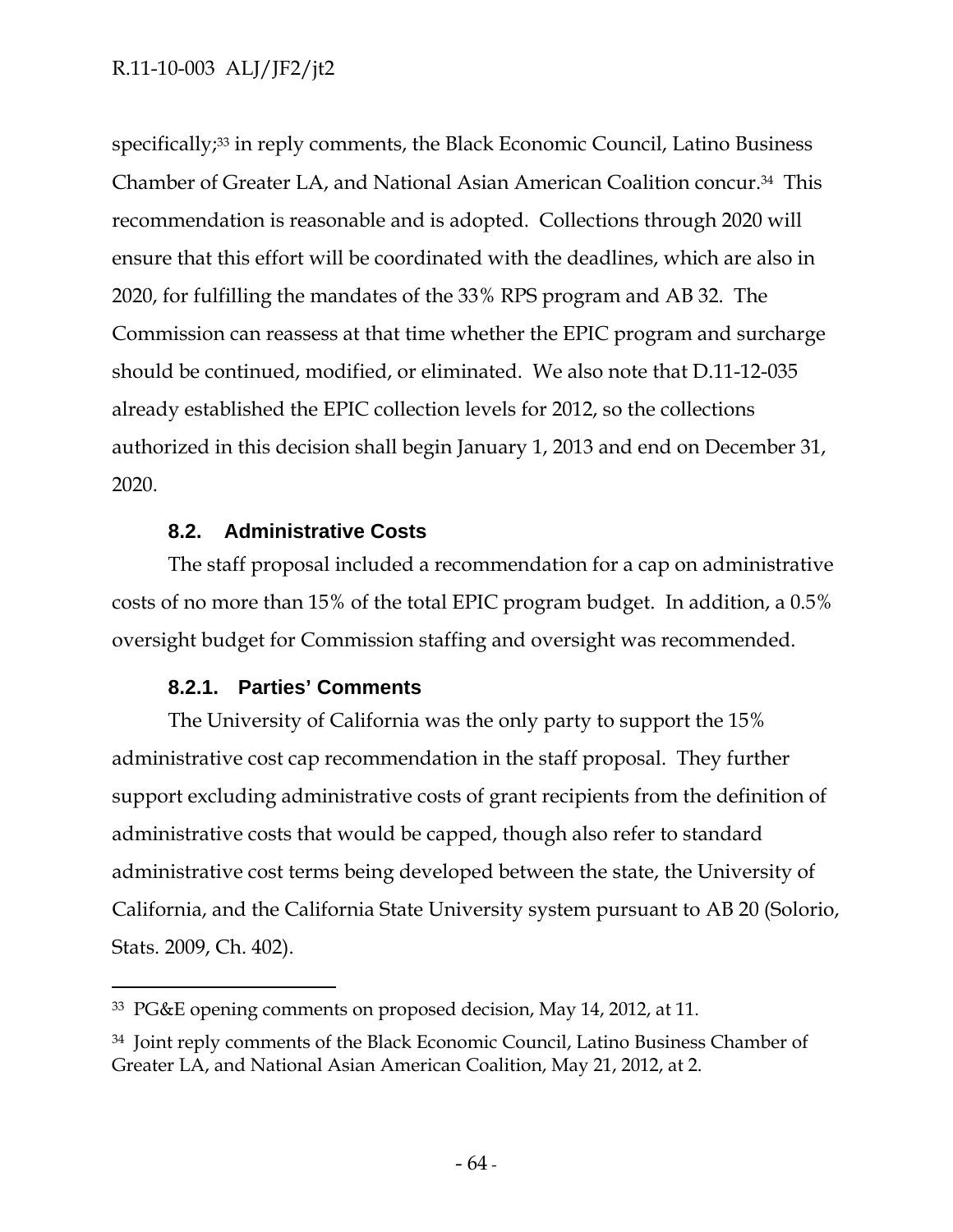The Joint Environmental Groups believe the Commission should not impose a hard cost cap, but instead should direct the CEC program administrator to minimize and explain administrative expenses to the fullest extent possible. PG&E and CFBF similarly argue that an administrative cost cap is premature until the overall investment plan is actually reviewed and approved under the governance process.

SDG&E does not believe that the Commission should approve administrative costs for EPIC that are higher than for the CSI or energy efficiency programs overseen by the utilities (those limits are currently set at 10%). In addition, SDG&E suggests looking closely at University of California administrative expenses and believes there are "loopholes" that existed under the PIER program that should be restructured under EPIC. In addition, SDG&E argues that the administrative budget for applied research should be kept separate from administrative costs of technology demonstration projects.

SCE agrees with SDG&E that a 15% administrative budget is inconsistent with other policy proceedings at the Commission (including energy efficiency, CSI, and SGIP) where the limits are 10%. In addition, SCE is concerned that "the disproportionate budget for the Commission's and CEC's respective roles suggests that the CEC will likely be engaging in judgment and decision making with respect to customer funds that properly resides with the Commission.<sup>"35</sup>

## **8.2.2. Discussion**

-

First, the staff proposal was not specific about the definition of administrative costs. We clarify that for EPIC purposes, administrative costs

<sup>35</sup> SCE comments, March 7, 2012, at 13-14.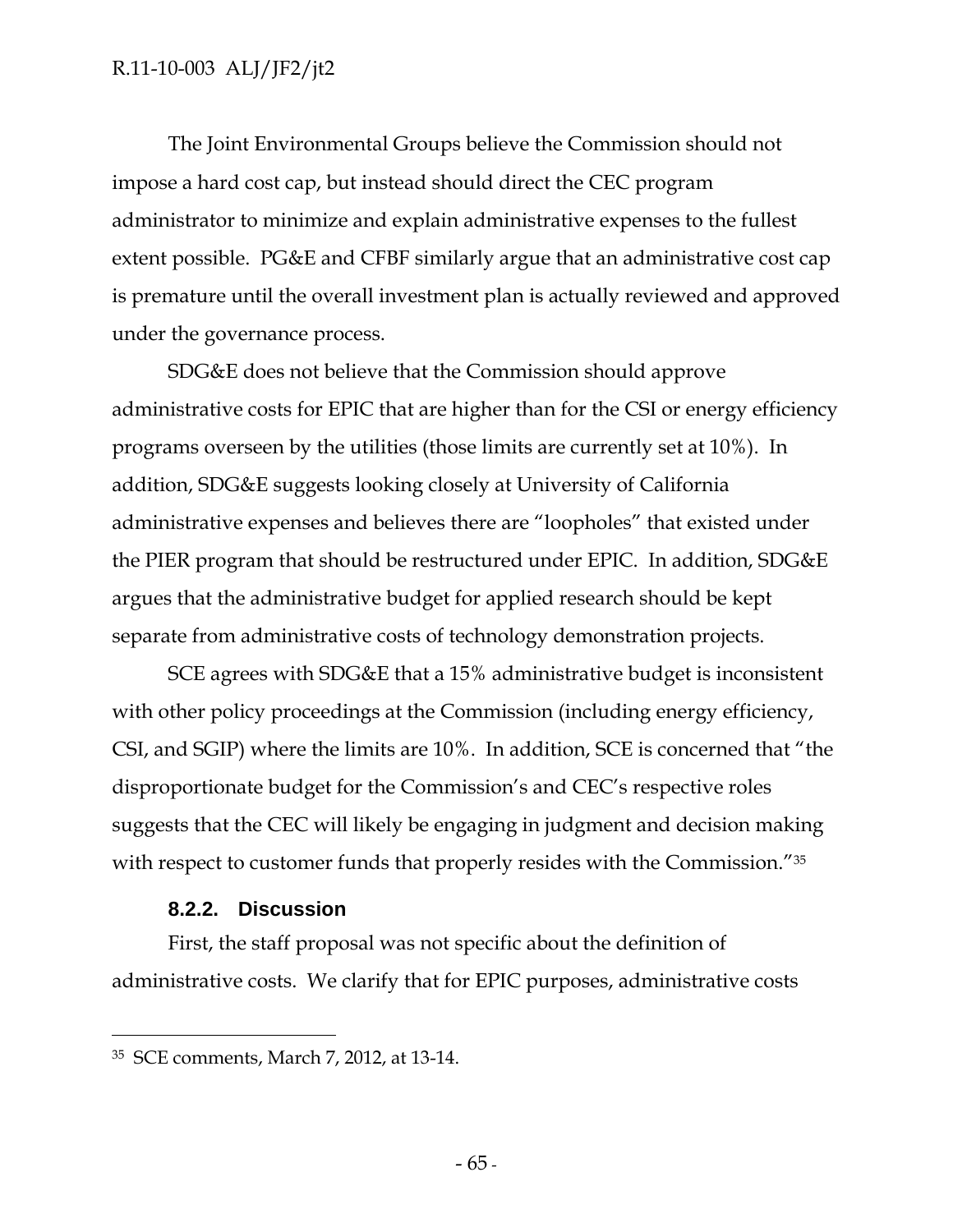include staffing costs of the administrators, associated general and administrative expenses and overhead, and related contracting costs to: prepare the investment plans, conduct solicitations, select funding recipients, and monitor and oversee the progress of projects and investments. Administrative costs do not include costs for program evaluation, should the administrators wish to conduct their own program evaluations from time to time. Any evaluation costs would come from other program funds and not count towards the administrative cost cap.

Second, as a general matter, it is important to minimize administrative costs for overseeing the EPIC funds to ensure that the greatest possible amount of funding can be used to support the policy purposes identified herein. While several parties raise a valid point that the exact administrative costs will depend on the nature of the particular activities included in each investment plan, we want to send a clear signal about the need to minimize these costs by setting an administrative cost cap.

This cap will be, like the overall program budget, a soft cap. If the administrators, in each triennial investment plan, can justify the need for a larger amount of administrative funding based on the exact nature of the investments proposed, we will consider it at that time. On the other hand, if administrative costs can be less than the cost cap, we expect the administrators to put those extra funds to good use for program purposes.

As to the level of the cost cap, it is difficult to identify a rationale that would justify departing from our general practice and precedent of a 10% administrative cost cap for the energy efficiency, CSI, and SGIP programs. As stated above, the administrators may propose a higher budget in each triennial investment plan if they can show that it is necessary to support the projects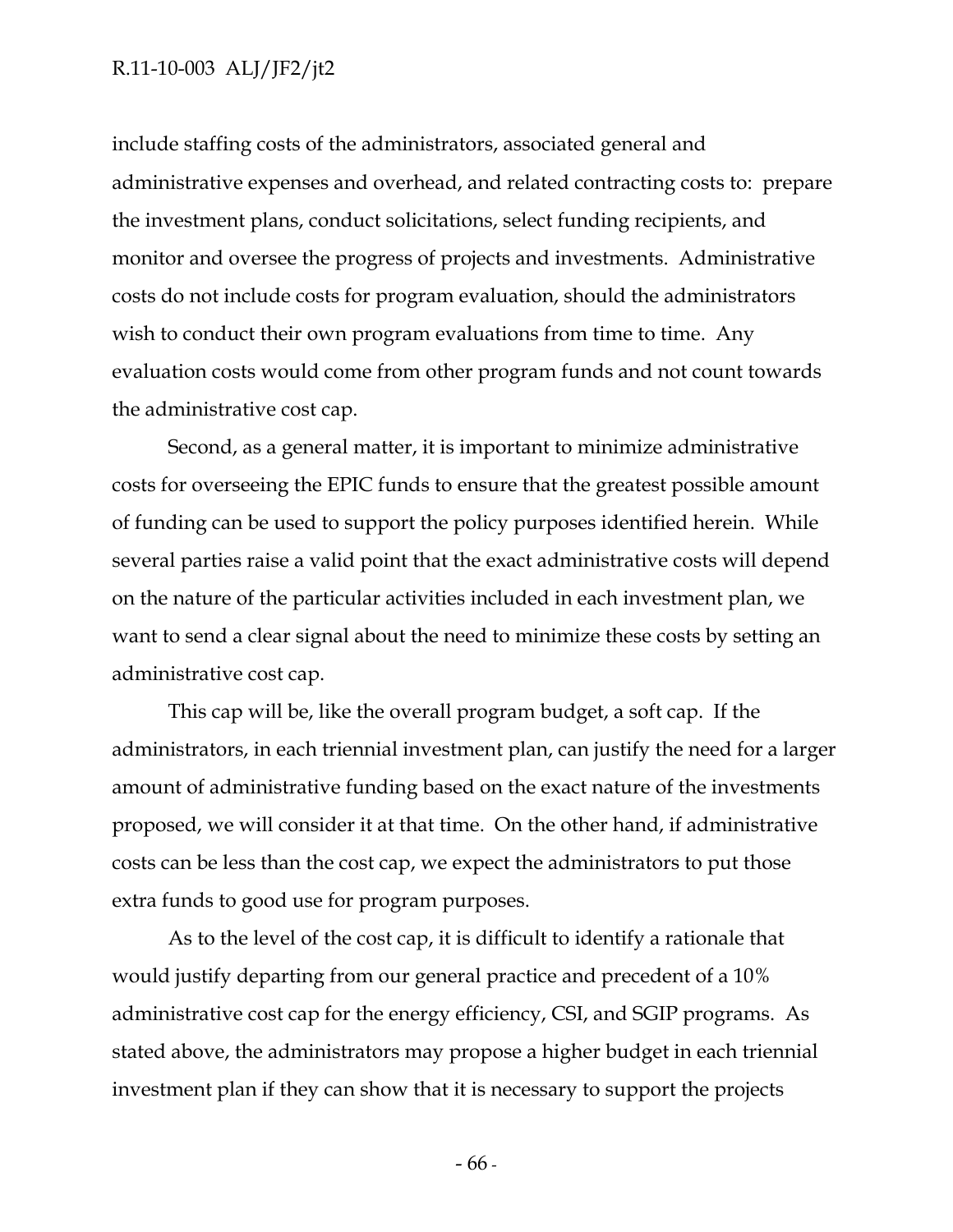proposed. Until then, for the reasons discussed here, the cap will be set at 10% and we find that this cap is just and reasonable.

Several parties brought up the 0.5% budget reserved for Commission oversight. This amount is necessary due to the ongoing oversight that will now regularly reside with the Commission and its staff, which is a new activity. We anticipate several ongoing proceedings to oversee the EPIC investments, analogous to Commission oversight of energy efficiency portfolios, the CSI, or the SGIP programs. This modest 0.5% budget amount should fund dedicated staff time to devote to EPIC oversight as well as the cost of the independent evaluator which will be hired in 2016. The 10% administrative cap for the EPIC administration should be compared to the 10% administrative costs that go to utilities for administering the energy efficiency, CSI, and SGIP programs.

### **8.3. Fund Shifting**

The staff proposal recommended that the EPIC administrator(s) be given discretion to shift up to 10% of program funds from one category to another category during each three-year investment plan cycle, after the initial investment plan is approved.

### **8.3.1. Parties' Comments**

The Efficiency Council supports the basic notion of flexibility and giving the administrator some discretion in case unexpected opportunities arise. SDG&E also supports some flexibility, but suggests that a 10% limit is too high. PG&E likewise believes some flexibility is warranted, but suggests that the fund shifting flexibility be reviewed as part of each investment plan approval process and determined at that time. CFC believes similarly, that there should be a formal review process of the program areas to be funded. SCE's view is the most restrictive, arguing that any flexibility for the CEC to shift funds constitutes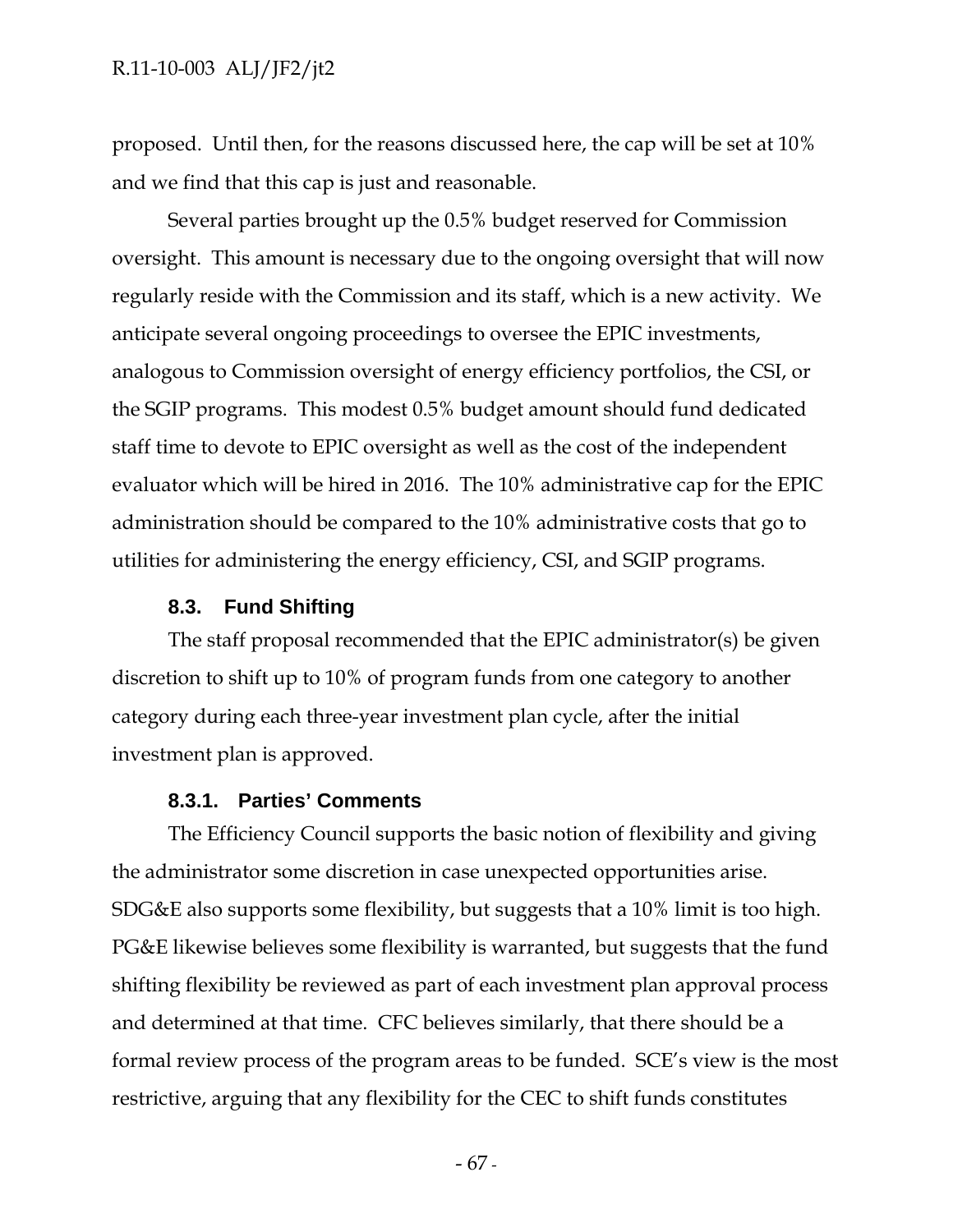unlawful delegation of judgment, discretion, and decision-making from the Commission to another governmental entity.

### **8.3.2. Discussion**

With the potential size of each three-year investment plan portfolio budget under the EPIC program, we believe it is necessary to allow the administrators some flexibility in the event that events during the three-year period do not exactly match the plans adopted in the investment plans. This is not a delegation of the Commission's discretionary authority; it is purely for administrative practicality. This type of fund-shifting flexibility is given to utilities routinely within their energy efficiency portfolios, for example. The consequence of not allowing any flexibility in fund shifting will be either unspent/idle funding or regulatory delay while a Commission proceeding is completed, even for relatively small changes.

SDG&E's suggested limit of 5% strikes a reasonable balance and we will adopt it. For the sake of clarity, this limit is for 5% of the adopted budget for each category of expenditures approved in each investment plan. If the administrator wishes to propose an entirely new category of expenditures between adopted investment plans, that would constitute a material change to the plan and would require further Commission review and consideration.

#### **8.4. Funding Flow**

The staff proposal offered two options for flow of funding from the utilities to the CEC, with the objective of protecting the funds, as much as possible, from potential diversion to other purposes unrelated to EPIC by the state budget process. The first option was to transfer funds periodically, either monthly or quarterly, to minimize buildup of funds in state accounts. The second option was to transfer funds only when funds are encumbered through

- 68 -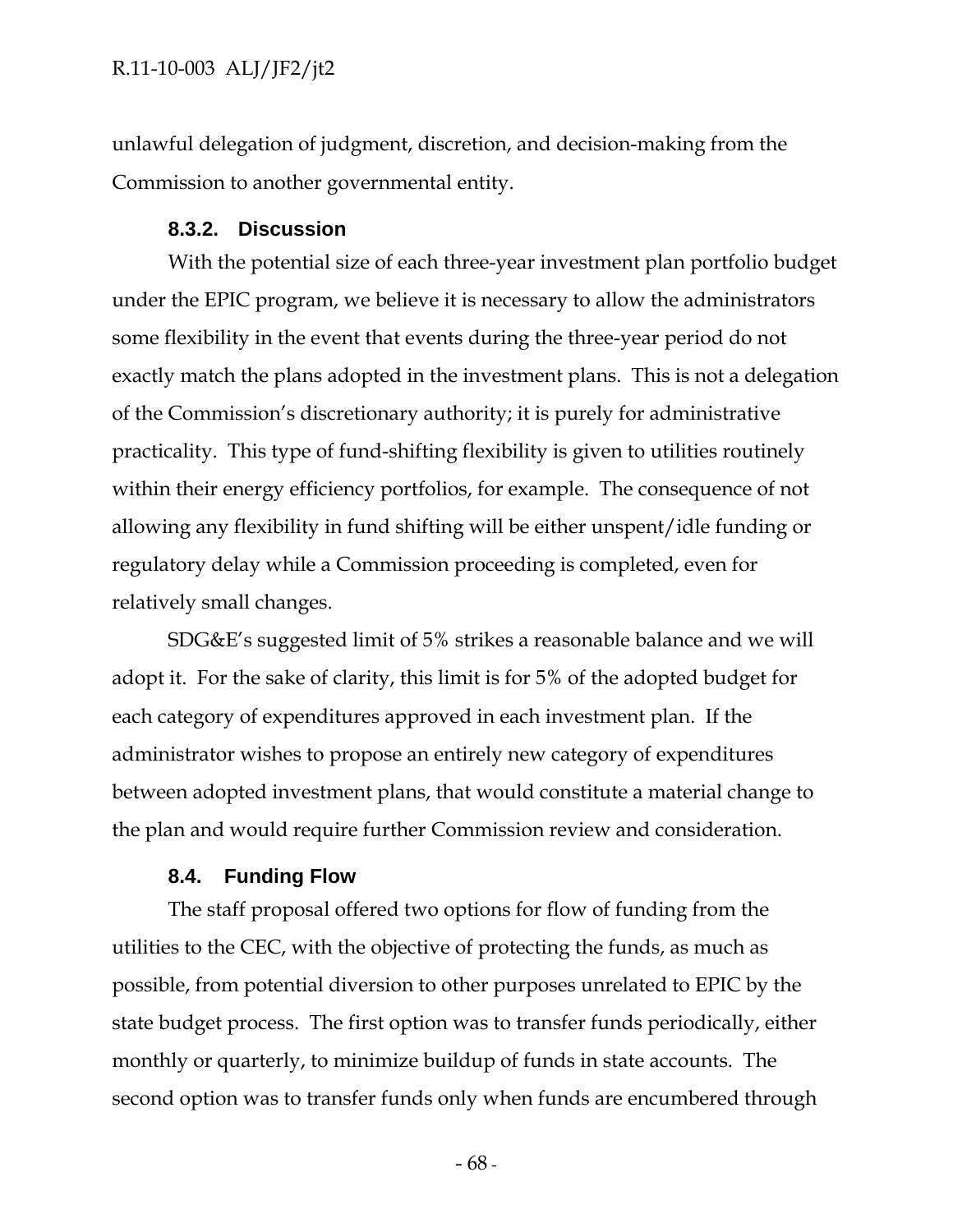executed contracts or grants. Staff also noted that these two options are not mutually exclusive. For example, option 1 could be used for administrative costs with option 2 for grants or contract expenditures.

## **8.4.1. Parties' Comments**

All parties who commented on this issue (Efficiency Council, all utilities, TURN, and the University of California) supported the goal of protecting the funds, as much as possible, from the potential for diversion to other purposes. PG&E suggests that neither option offered by staff completely protects the funds, and argues that the only way to protect the funds fully is to have the utilities administer all of the EPIC funds. SCE believes the second option put forward by staff provides the best available option for protecting the funds.

SDG&E states that they disagree with both funding flow options, but goes on constructively to describe an approach used between SDG&E and the California Center for Sustainable Energy for managing the CSI program, which sounds very similar to the combination of both approaches offered by staff here. Similarly, TURN supports funding transfer to the CEC on a quarterly basis to cover administrative and staffing costs, with transfer of funding for awards to third parties only once the funding has been encumbered by the CEC. Finally, SDG&E points out that the CEC should not be able to use the EPIC funds for purposes other than overseeing the EPIC program, such as publicly-owned utility (POU) RPS compliance determination.

### **8.4.2. Discussion**

Utilizing IOU ratepayer funds from EPIC only for the purposes described herein is an important consideration. The best way to accomplish this protection is a hybrid of the two options presented by staff. That is, funds devoted to administration and staffing costs should be transferred by the IOUs to the CEC

- 69 -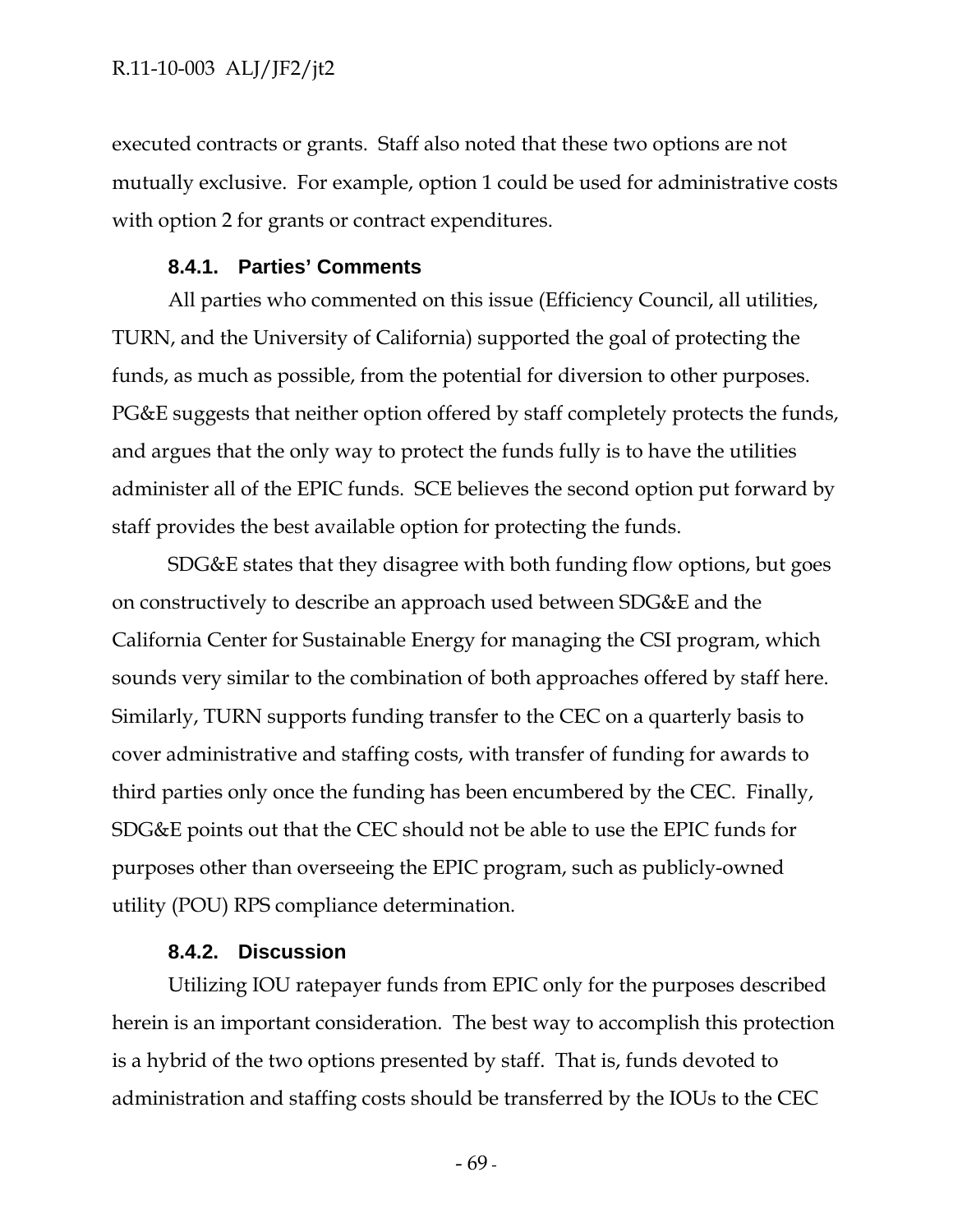on a quarterly basis. So that the CEC may begin administrative activities in 2012 in advance of the submission of their first investment plan, the IOUs shall begin forwarding administrative funding from their EPIC balancing accounts on July 1, 2012, and shall continue those payments quarterly thereafter until October 1, 2020. The payment amounts for the administrative budget shall be calculated as one-quarter of the total administrative budget for each year in which the Commission has established a total EPIC budget.

Program funds to be used for grants or contracts with third parties should be transferred from the IOU EPIC balancing accounts to the CEC only after contract or grant execution. We encourage the utilities and CEC to collaborate as soon as possible to work out specific logistical agreements that they can mutually agree upon for transfer of funding.

Finally, considering the source of EPIC funds and consistent with the key guiding principle of producing IOU electricity ratepayer benefits, funds administered by the CEC may not be used for any purposes associated with POU activities, including POU RPS compliance determinations.

### **8.5. Allocation of Costs by Utility**

The staff proposal included the following percentage allocation among the utilities for funding the EPIC program.

- PG&E: 50.1%
- SDG&E: 8.8%
- SCE:  $41.1\%$ .

### **8.5.1. Parties' Comments**

Very few parties commented specifically on the question of allocation of EPIC costs among the IOUs. However, several parties commented on related issues of cost allocation and eligibility for receipt of funding.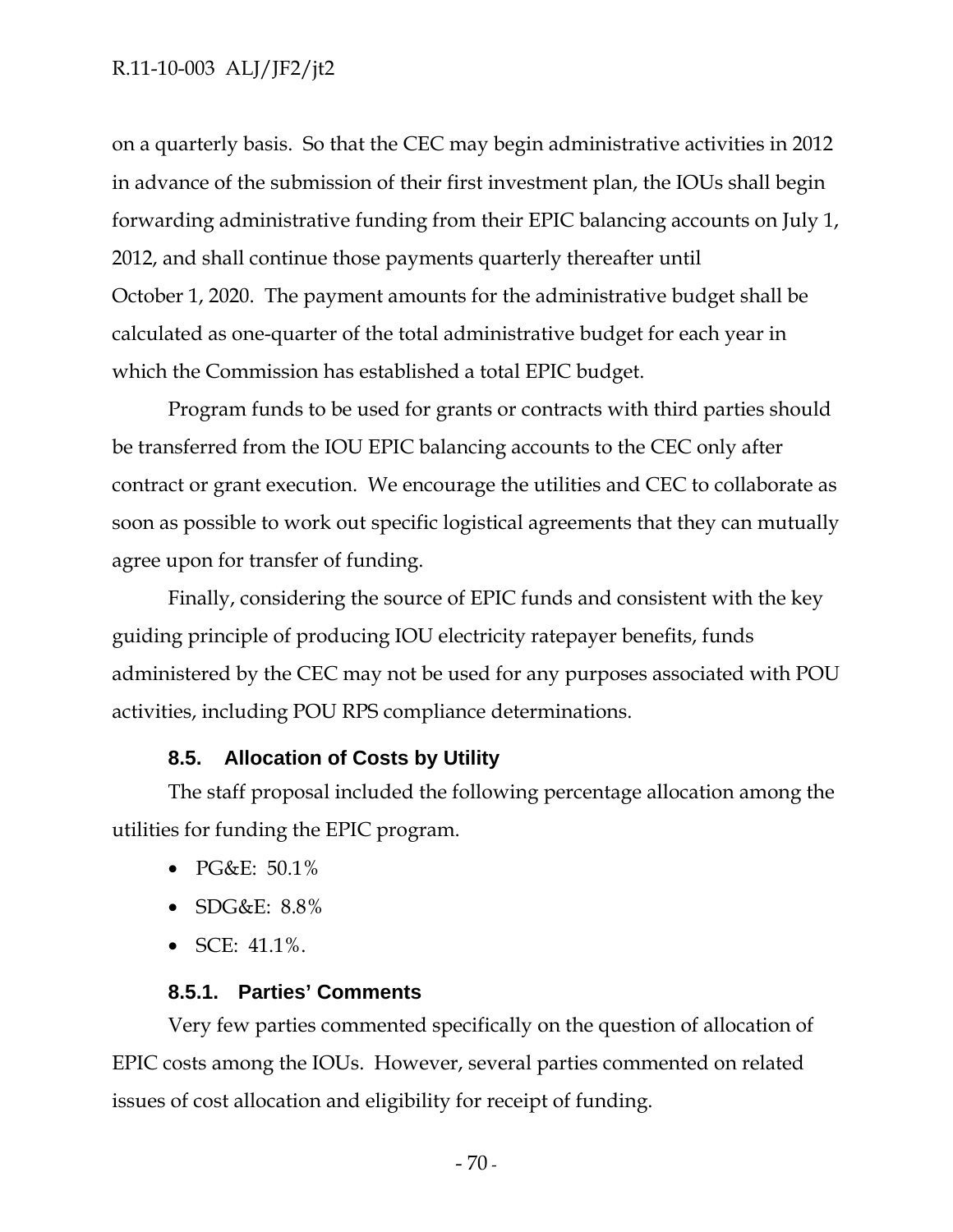PG&E and the Efficiency Council generally agreed that the cost responsibility for EPIC should be allocated in the same manner as the PGC in the past. PG&E suggests that the exact funding amounts by utility need not be determined until such time as each investment plan is approved.

CLECA, as in Phase 1, seeks clarification that the Commission is not contemplating changing the cost allocation for EPIC funds between or among customer classes.

With respect to eligibility in use of the funding, several parties raise issues about participation of POUs. TURN supports the staff proposal that EPIC funds should not be used by CEC staff for POU RPS compliance activities. TURN also proposes that EPIC funds should be prohibited from funding projects located in the service territory of POUs, reasoning that "there is no justification for allowing POUs to refrain from collecting R&D funds while POU customers are able to seek awards from IOU ratepayers."36

PG&E seems to agree, commenting that "POUs that wish to participate in a legislated statewide RD&D program should fund their participation in the program equitably."37

In reply comments, the Joint Environmental Groups agree that "ensuring that EPIC funds are not awarded to generation projects that plan to sign a power purchase agreement with a POU and serve POU electricity customers is appropriate and easy to implement. But categorically excluding major research institutions in POU service territories, including Stanford University and the

-

<sup>36</sup> TURN comments, March 7, 2012, at 5.

<sup>37</sup> PG&E comments, March 7, 2012, at 6.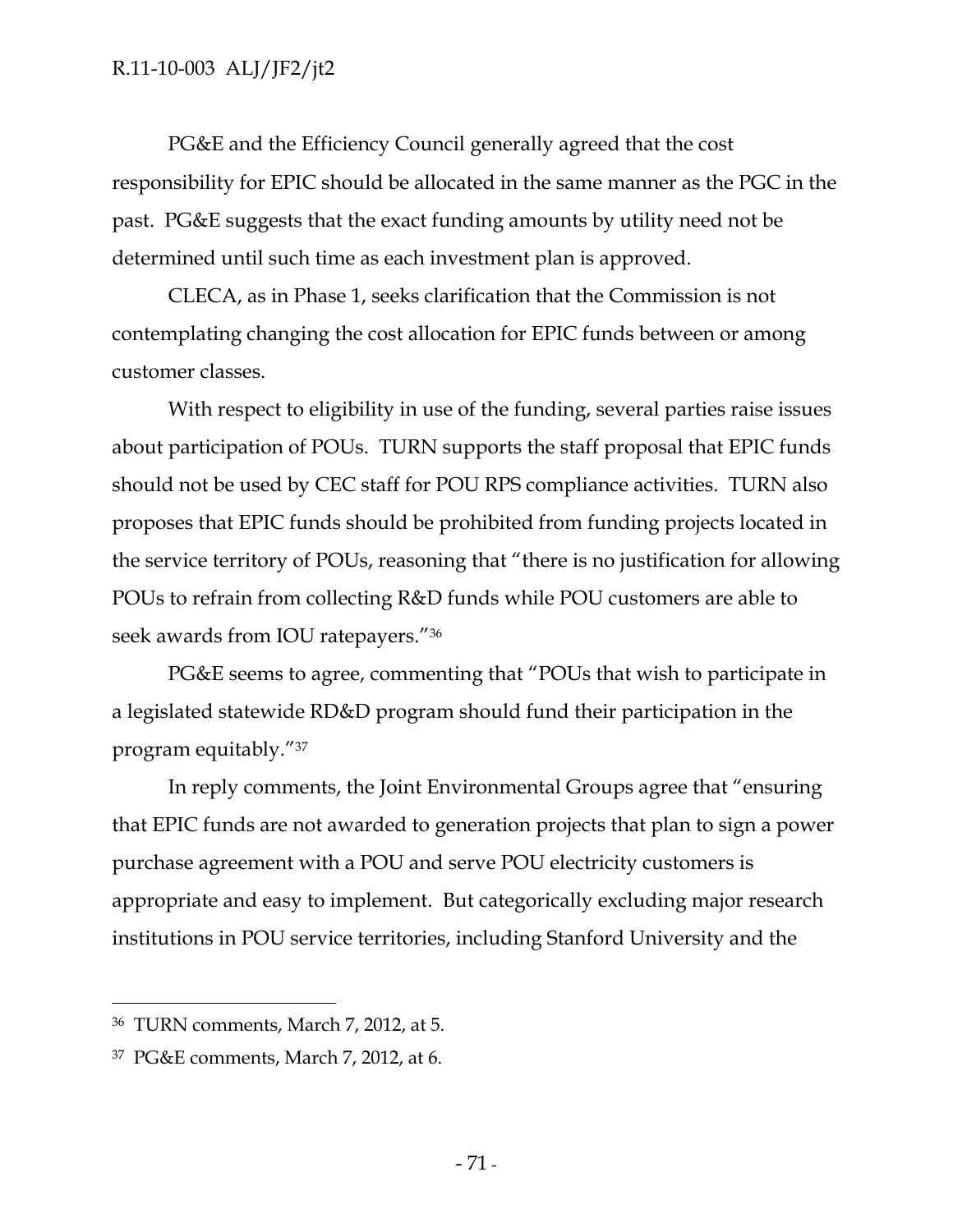University of California at Los Angeles, does not serve the public interest or IOU customers."38

### **8.5.2. Discussion**

No party disputed the reasonableness of the cost allocation among utilities suggested by the staff proposal. Thus, we adopt the cost allocation of 50.1% to PG&E, 8.8% to SDG&E, and 41.1% to SCE ratepayers.

To reassure and clarify for CLECA, nothing in the staff proposal was intended to modify the cost allocation among different classes of customers. D.11-12-035 already concluded that "this surcharge [EPIC] shall reflect the same allocation among classes as the rates for the system benefits charge..."39 This decision does not change that determination in any way.

Turning to the question of eligibility to receive funding, TURN and PG&E raise the question of whether entities within POU territories should be able to receive funding from EPIC that was paid for by IOU ratepayers. We generally agree that it would be ideal if the POUs voluntarily, or by requirement of the Legislature, co-funded the portion of the EPIC activities that will be overseen by the CEC. However, we have no authority to require this.

Contrary to the arguments of TURN and consistent with those of the Joint Environmental Groups, there is no evidence that a research or demonstration project undertaken by an entity that happens to be located within the service territory of a POU would necessarily produce fewer ratepayer benefits than the same activity by an entity located anywhere else. Technology breakthroughs

 $\overline{a}$ 

<sup>38</sup> Joint Environmental Groups reply comments, March 16, 2012, at 11.

<sup>39</sup> D.11-12-035, Ordering Paragraph 3 at 40.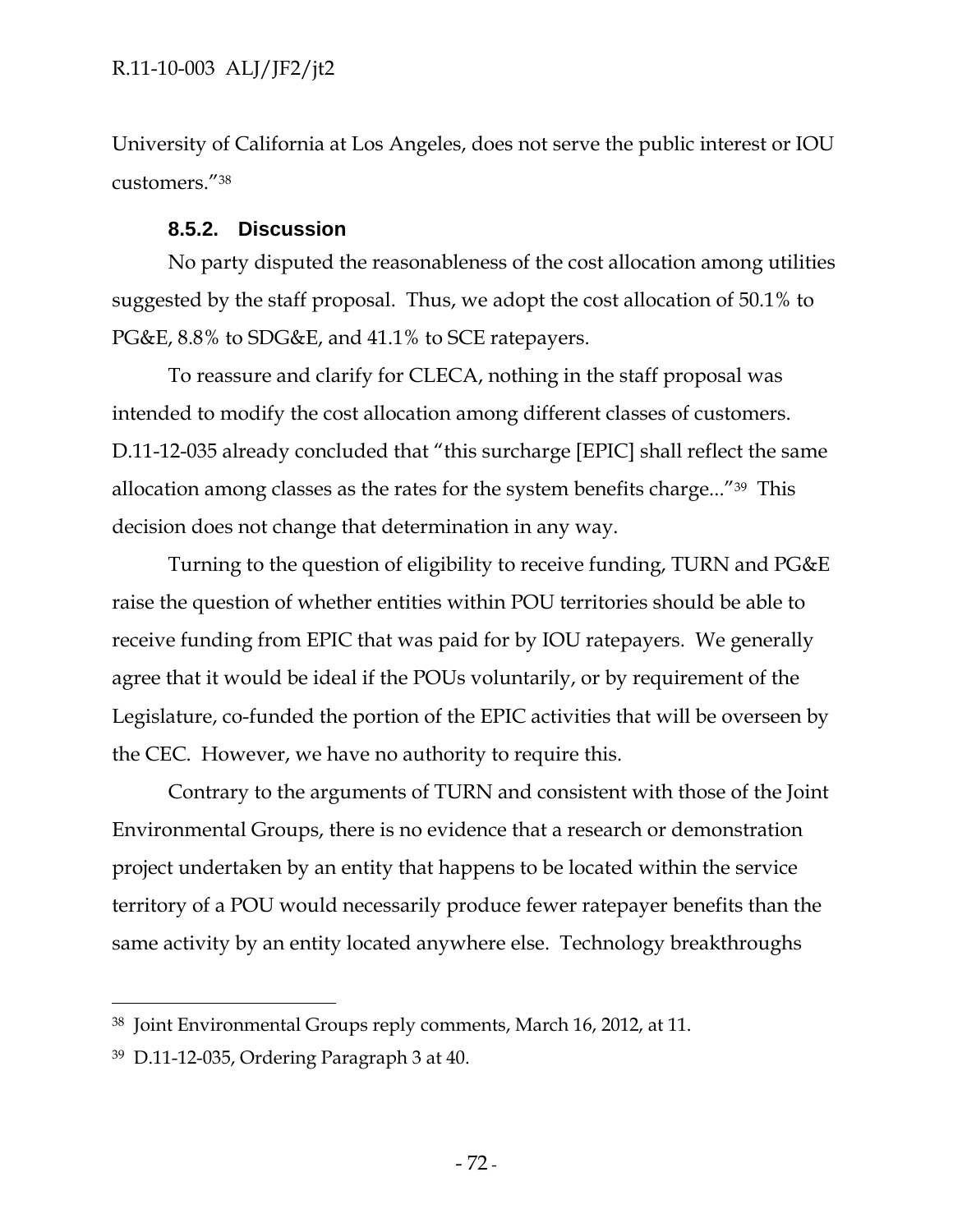and policy innovation that may benefit IOU ratepayers can occur anywhere, and funding should be awarded on a merit basis, not on the basis of geographic restrictions. For example, there are a number of world-class academic institutions in California that happen to be located within POU territories, and it seems potentially self-defeating to exclude them from the ability to compete for relevant research funds. Therefore, we decline to set any explicit limits on the geographic eligibility for funding, though still maintain delivering IOU electricity ratepayer benefits as the most important guiding principle. This should be taken into consideration by the administrators when awarding funding to individual projects proposed.

# **8.6. Summary of Budget and Collections Beginning in 2013**

The purpose of this section is simply to summarize the funding decisions discussed above into an overall budget for the EPIC program. Table 2 below summarizes the collections we order starting January 1, 2013, the relevant entity, and the purpose to which the funds will be allocated, as ordered in this decision.

| <b>Funding Element</b>                     | <b>CEC</b> | <b>Utilities</b> | <b>CPUC</b> | <b>Total</b> |
|--------------------------------------------|------------|------------------|-------------|--------------|
| <b>Applied Research</b>                    | \$55.0     |                  |             | \$55.0       |
| Technology Demonstration and<br>Deployment | \$45.0     | \$30.0           |             | \$75.0       |
| <b>Market Facilitation</b>                 | \$15.0     |                  |             | \$15.0       |
| Program Administration                     | \$12.8     | \$3.3            |             | \$16.2       |
| Program Oversight                          | -          | $\qquad \qquad$  | \$0.8       | \$0.8        |
| <b>Total</b>                               | \$127.8    | \$33.3           | \$0.8       | \$162.0      |

**Table 2. Annual EPIC Funding Collections and Allocation Beginning January 1, 2013 (in \$ Millions)**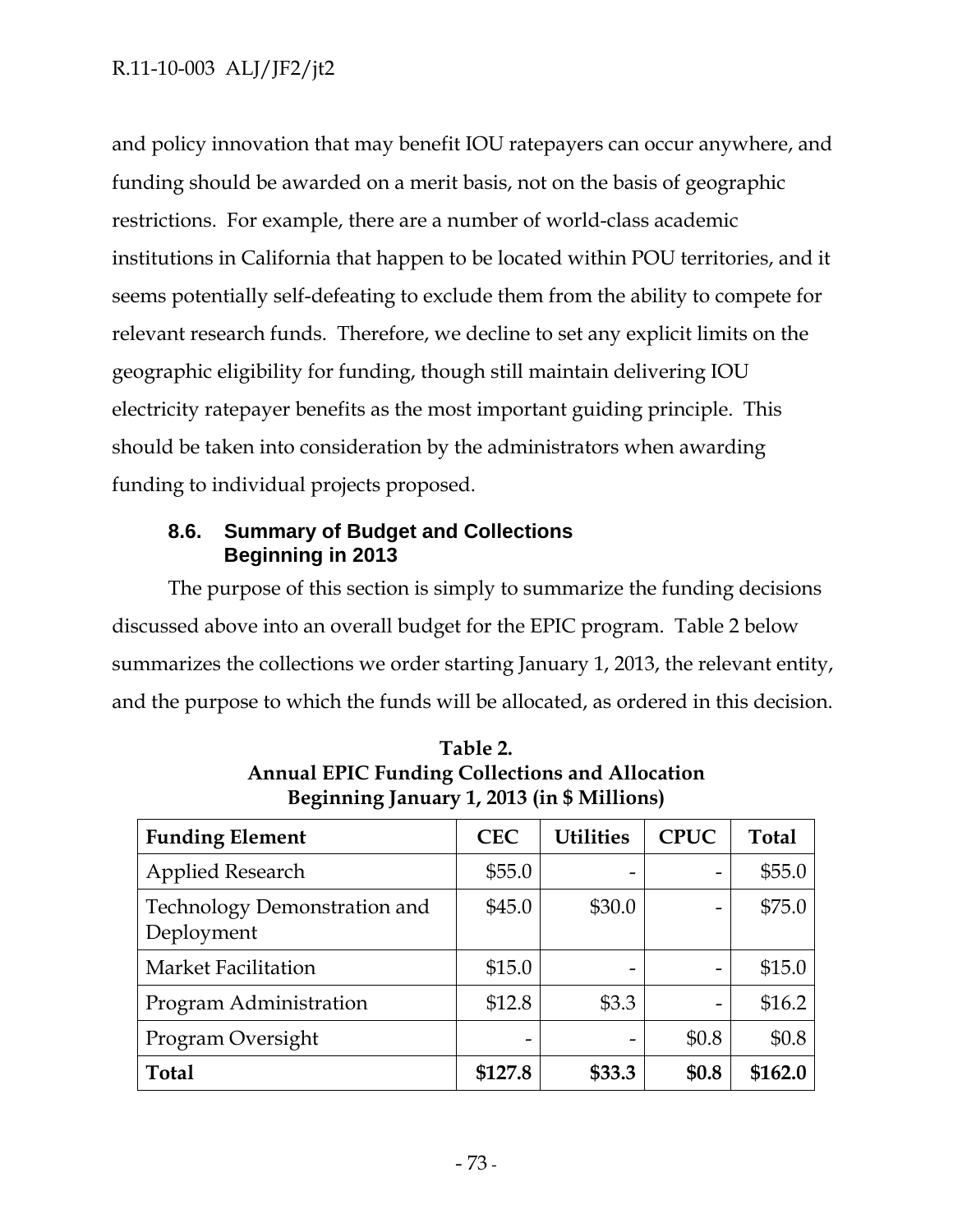We also clarify that the funding authorized already in D.11-12-035 for collection in 2012 should be included in the budget for the 2012-2014 investment plans and should be allocated in the same proportions as the amounts in Table 2 above.

## **9. Other Issues**

# **9.1. Stakeholder Consultation**

The staff proposal included a recommendation that the EPIC administrator(s) be required to conduct scoping workshops and consult with key stakeholders to provide strategic and technical advice and feedback on the investment plans and their implementation, and any other aspects of the program. More specifically, staff recommended that stakeholder consultation be convened by the administrator(s) periodically, no less than twice a year.

The staff proposal listed a number of key stakeholders, including:

- Members of the Legislature, to the extent their participation is not incompatible with their Legislative positions;
- Government, including state and local agency representatives;
- Utilities;
- Investors;
- California Independent System Operator;
- Consumer groups;
- Environmental organizations; and
- Academics

# **9.1.1. Parties' Comments**

Many parties included additional suggestions, in their comments, for types of stakeholders who should be specifically consulted. AEE suggests consultation with the clean energy industry, university research institutions,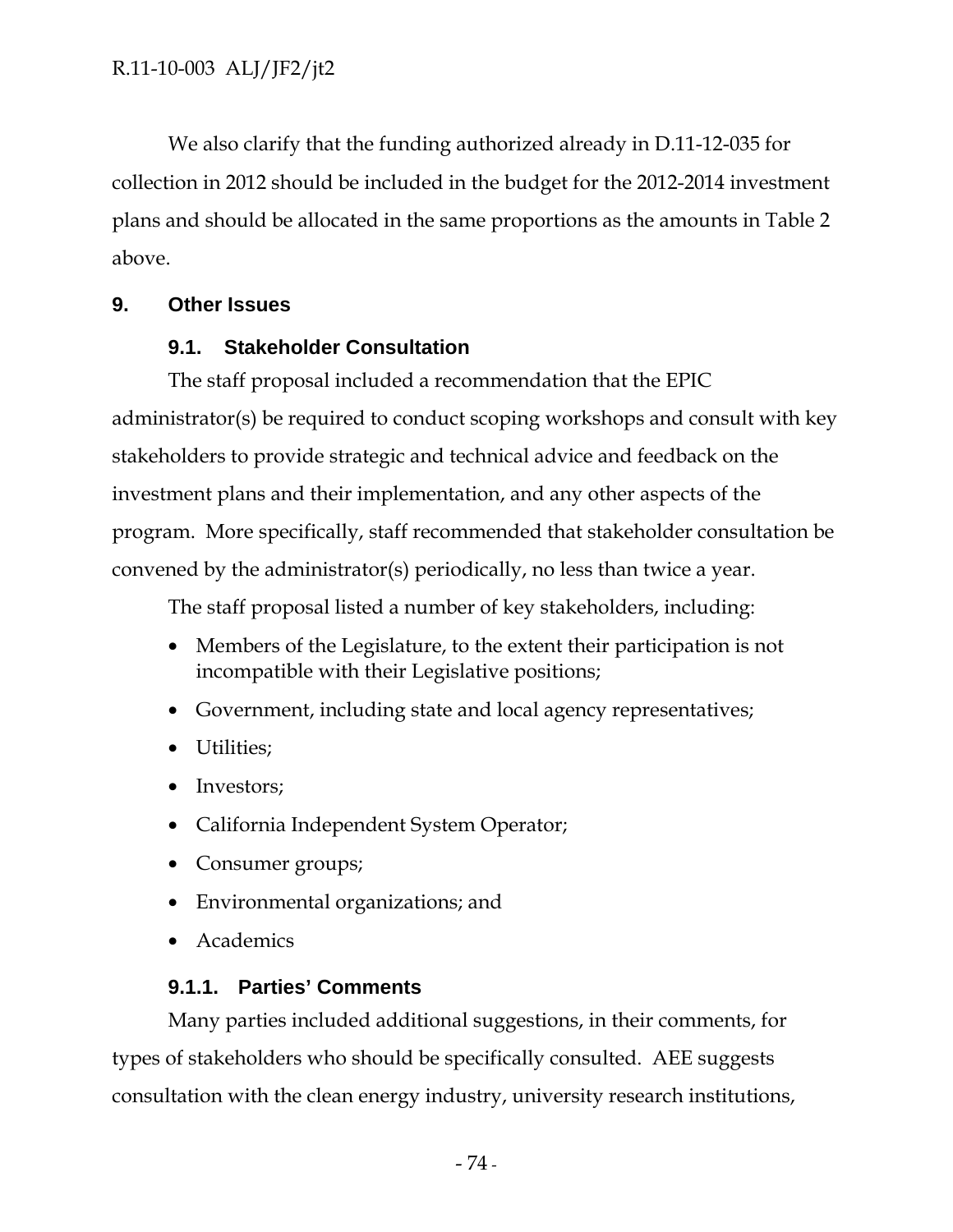industry associations, and the investor community. They also recommend the Commission designate a formal advisory committee.

The Efficiency Council supports formal and informal stakeholder consultation, and would like to have the energy efficiency industry included in the list of stakeholders. CEU suggests including members of the business community. CCEJ and CALSTART also suggest including clean energy businesses and/or associations.

The utilities all reiterate their desire to control the EPIC funds and emphasize that the IOUs and their customers need to have a strong voice in selecting and overseeing the program. SCE believes that any program administered by a third party should include an authoritative governing board. SDG&E, on the other hand, suggests a coordinating council made up of IOU members and CEC members. They also suggest technical program area committees.

CFBF and CBD are concerned that there is not enough emphasis on public involvement and transparency in the investment plan process and that it is not clear if there will be opportunities for stakeholders to make formal comments on the investment plans.

### **9.1.2. Discussion**

Some parties' comments indicated confusion about the type of stakeholder consultation and structure suggested by the staff proposal. We clarify that we expect the investment plan consideration by the Commission will be conducted in an application process and will include all of the opportunities for stakeholder input that a normal Commission proceeding would entail. This may include workshops and comments, and any other options deemed necessary by the

- 75 -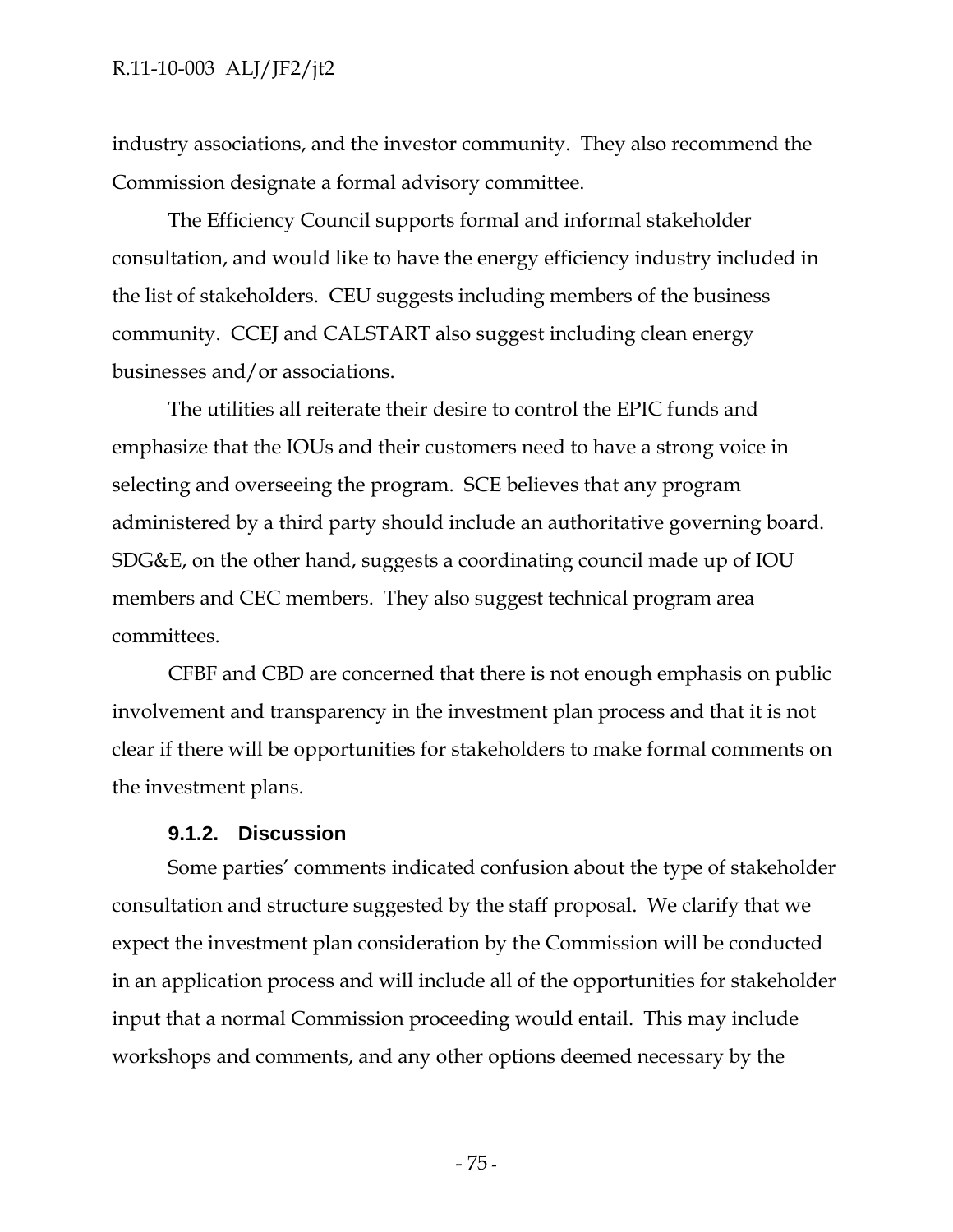presiding commissioner and administrative law judge at the time the investment plans are under consideration.

The list of stakeholders to be consulted that was included in the staff proposal was intended as an illustrative list of input during the informal consultation process to be conducted by the administrators. We agree with many parties' comments that input should be sought from a wide variety of perspectives, including all of those listed in the staff proposal plus those suggested by commenters. In comments on the proposed decision, Sustainable Conservation requests that we add agricultural interests to the list; we agree.

To ensure that our intent is clear, we include here again the list of the types of stakeholders whom we expect to be consulted by the administrators:

- a. Members of the Legislature, to the extent their participation is not incompatible with their legislative positions;
- b. Government, including state and local agency representatives;
- c. Utilities;
- d. Investors;
- e. The California Independent System Operator;
- f. Consumer groups;
- g. Environmental organizations;
- h. Agricultural organizations;
- i. Academics;
- j. The business community;
- k. The energy efficiency community;
- l. The clean energy industry and/or associations; and
- m. Other industry associations.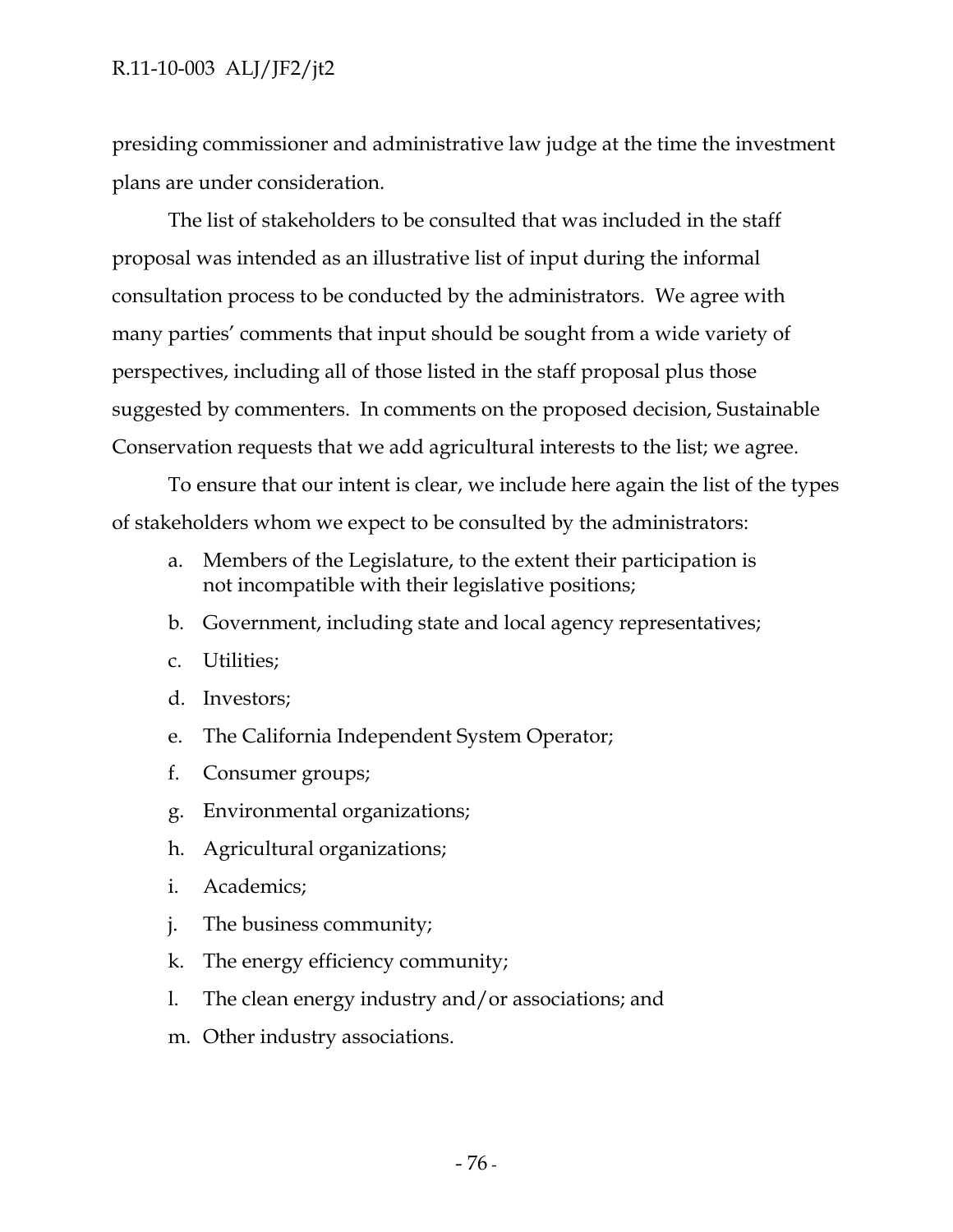However, we are not ordering a formal stakeholder governance structure because to do so would risk delegating the Commission's authority over the EPIC funds and the investment plan process. Instead, that authority will be retained with the Commission, to seek input from stakeholders during a formal proceeding. However, we do require the administrators to establish processes, formal or informal, for seeking stakeholder input and expertise at least twice a year, during the process of developing the investment plans, as well as while the plans are in operation.

In joint comments on the proposed decision, the Black Economic Council, Latino Business Chamber of Greater LA, and the National Asian American Coalition suggested that biennial stakeholder consultation may not be enough. We note that this is a minimum requirement, and we encourage the administrators to consult with stakeholders meaningfully and as frequently as possible with emphasis on active two-way engagement and not simply email service of documents, as the commenters fear.

#### **9.2. Intellectual Property Issues**

The staff proposal recommended that intellectual property rights be held by the entities that develop the intellectual property, except in the case of research that is not related to product development. In that case, the intellectual property would be in the public domain. In addition, the staff proposal recommended that royalties not be required from technologies that are funded through EPIC that ultimately become commercialized.

### **9.2.1. Parties Comments**

Only the University of California supported the recommendations in the staff proposal, agreeing that requiring royalties is extremely problematic and may discourage participation. They request clarification on the idea of publicly

- 77 -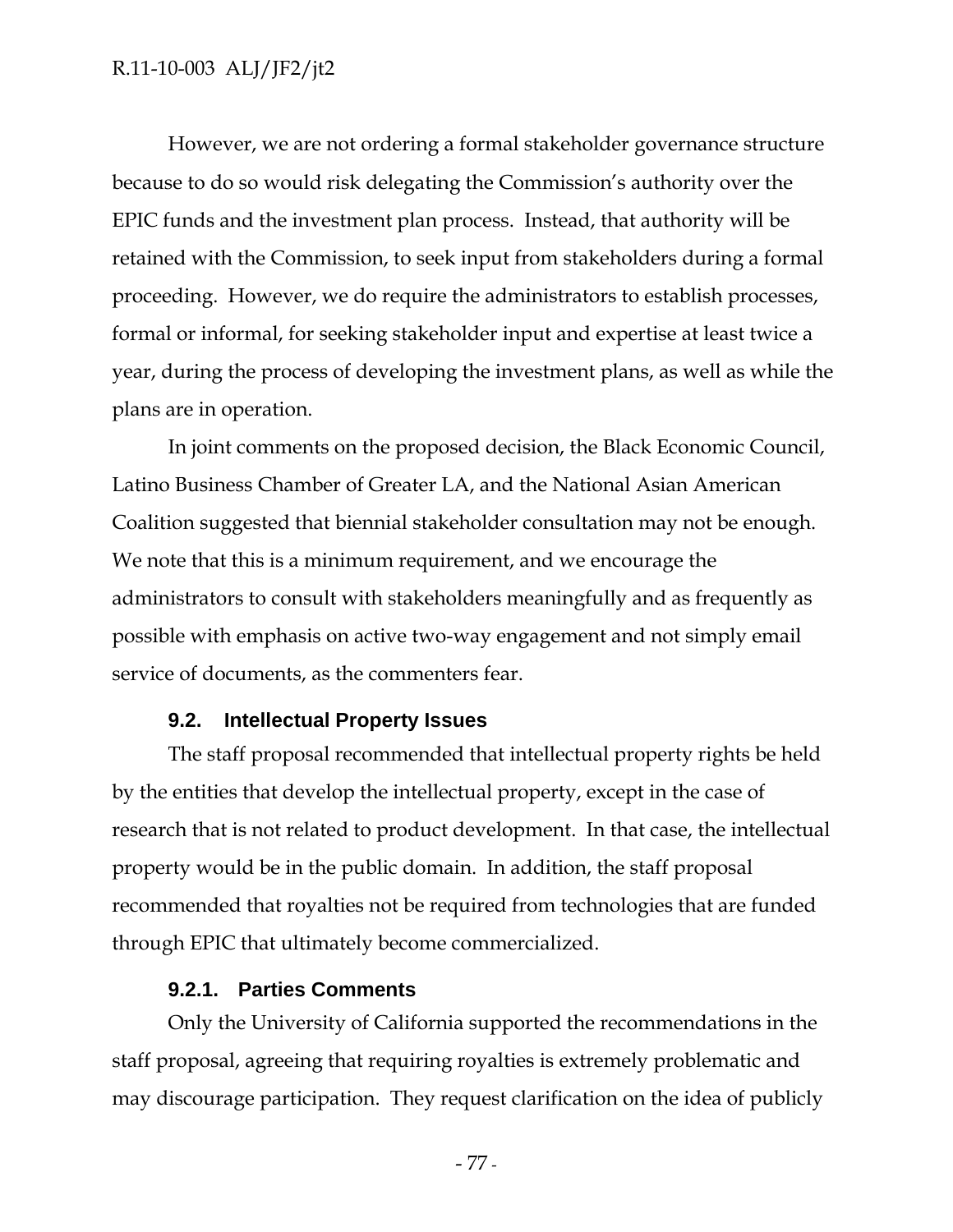disclosing "new knowledge" and suggest that it could be legally problematic. They also recommend utilizing the current contract terms between the CEC and DOE for the EPIC program.

SCE argues that the approach in the staff proposal is inconsistent with the purpose of providing tangible electricity ratepayer benefits. They recommend that intellectual property rights be determined on a case-by-case basis.

PG&E and SDG&E argue that intellectual property developed with the support of ratepayer funds is a "utility asset" within the meaning of § 851, and that the Commission must approve transfer of any such assets. In any case, all utilities argue that the intellectual property rights should not be automatically granted to the funding recipients under EPIC.

TURN also opposes the staff recommendation and recommends that the Commission ensure that ratepayer-funded awards are tied to at least some upside financial potential.

The Joint Environmental Groups recommend that the Commission structure its intellectual property policies to ensure that important research funded by EPIC is shared in an open and transparent manner.

#### **9.2.2. Discussion**

Intellectual property policy is a complex issue area with legal and practical implications. Retaining ownership of intellectual property by the administrators of EPIC, as well as requiring royalty payments from any technologies that are supported by EPIC funds and are ultimately commercialized, may serve to discourage private entities from participating in the EPIC program in the first place. On the other hand, the opposite policies may result in a loss of ratepayer value for contributions made to technology development or other research areas.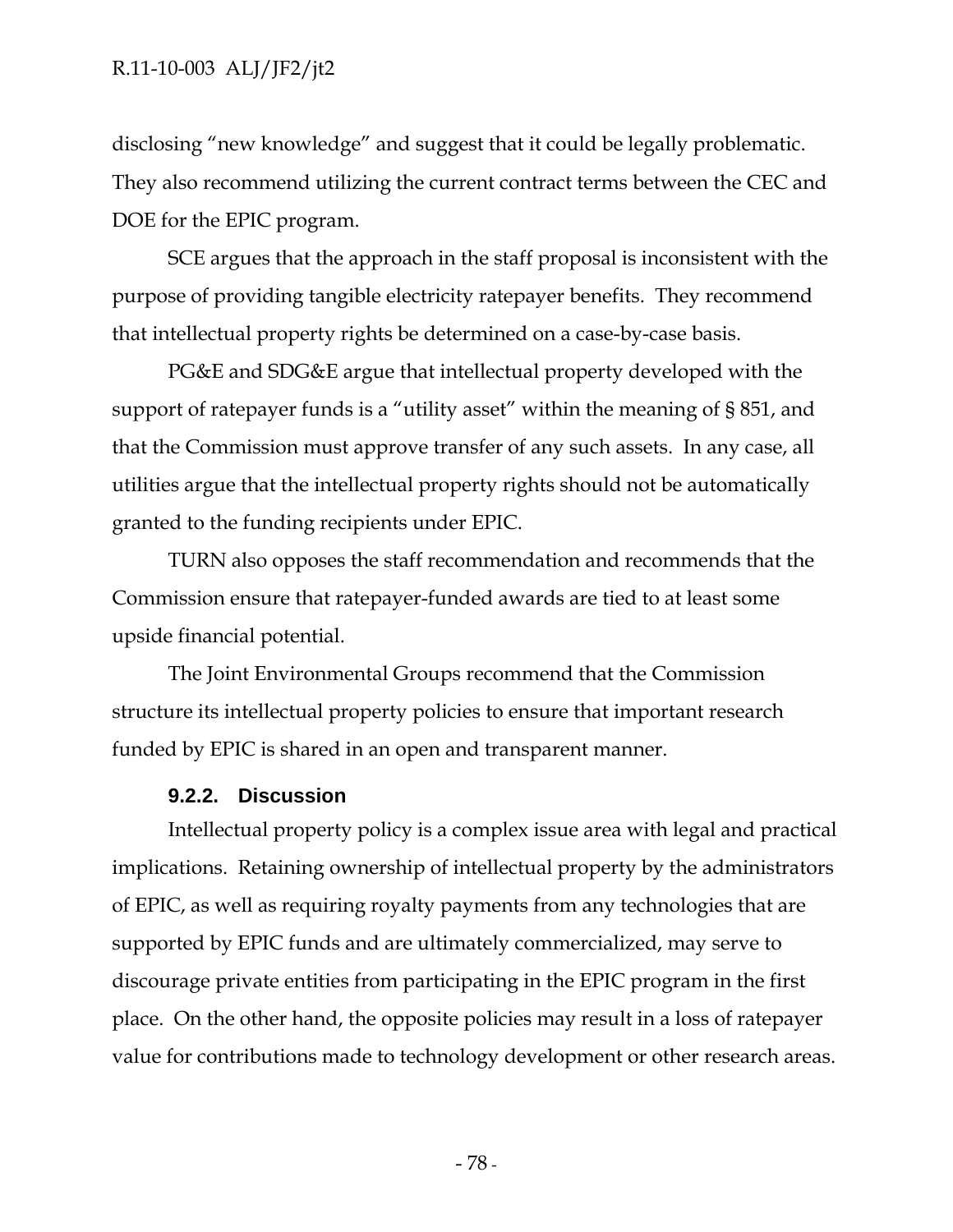It is also the case that intellectual property policy may appropriately differ depending on whether the administrator of the funds is the CEC, conducting public interest RD&D, or whether it is a utility, investing in a technology to serve its customers' needs.

Rather than decide this policy for EPIC overall in this decision, we instead suggest that intellectual property rules are best designed when applied to particular areas of investment. Thus, we ask the administrators to propose, in each investment plan, the treatment of intellectual property rights either in the investment plan as a whole, or for particular areas of investment within the investment plan. The administrators should include a rationale for the intellectual property treatment they propose. They should also strive to be consistent with the current statutory requirements regarding intellectual property treatment for other state RD&D programs, as suggested by the Joint Environmental Groups.40 Other parties will have an opportunity to comment on those proposals prior to the Commission adopting further policy in this area.

## **10. Other Process and Procedural Issues**

## **10.1. Parties' Comments**

 $\overline{a}$ 

Several parties' comments indicate that they would have preferred a longer process to evaluate Phase 2 options in this proceeding. CFC suggests that the time allowed for review and stakeholder feedback on the staff proposal was too short and more time is needed to develop specific approaches and to evaluate and review the program proposals.

<sup>40</sup> Joint Environmental Groups' opening comments on proposed decision, May 14, 2012, at 14.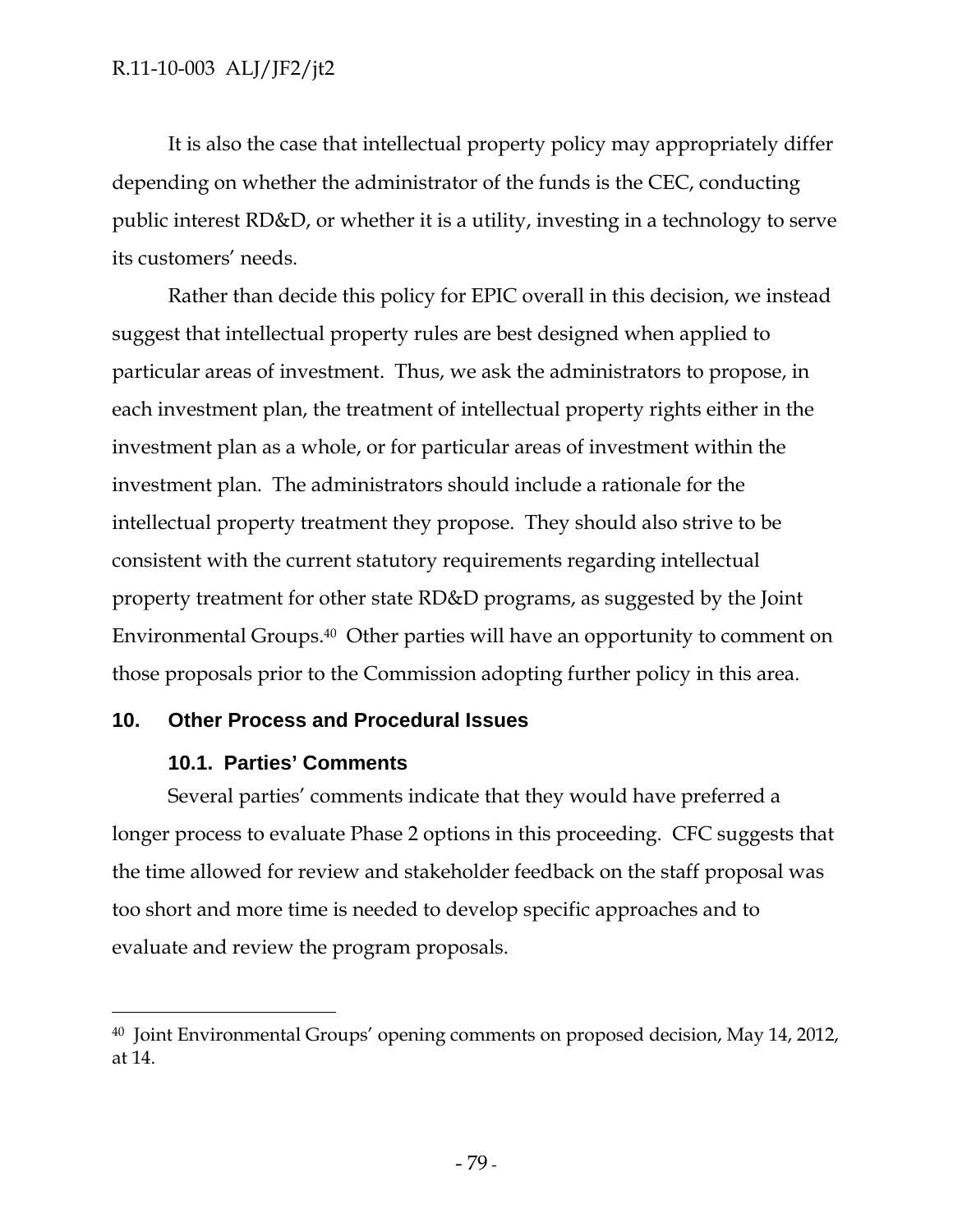PG&E and SDG&E suggest holding at least one workshop, with SDG&E suggesting that workshops discuss "what do we want EPIC to accomplish and how can those goals best benefit customers who pay for it?"41

DRA requests a prehearing conference and a series of potential workshops related to: areas of investment; governance issues, specifically the method of actual project selection and funding; administrative costs; schedule of investment plan and coordination with IOU R&D efforts; intellectual property issues and ratepayer "payback;" and IOU R&D activities.

Finally SCE agrees that workshops would be useful and further argues that § 729 requires the Commission to hold a hearing to allow parties to vet the program proposal. However, SCE did not specifically request hearings in any documents or assert that there are any disputed issues of fact, stating in their reply comments that "the Commission should also set a schedule that allows parties to request hearings if disputed issues of fact remain after the workshops."42

## **10.2. Discussion**

We appreciate that the timetable for decision making in this entire proceeding has been short. However, the staff proposal itself was extensive and 27 individual or joint parties submitted a lengthy set of comments and reply comments in response. Thus, we have a robust record in Phase 2.

The purpose of Phase 2 in general, and this decision in particular, is to set a framework for how the EPIC program will be overseen and designed. As

-

<sup>41</sup> SDG&E comments, March 7, 2012, at 4.

<sup>42</sup> SCE reply comments, March 16, 2012, footnote 9 at 4.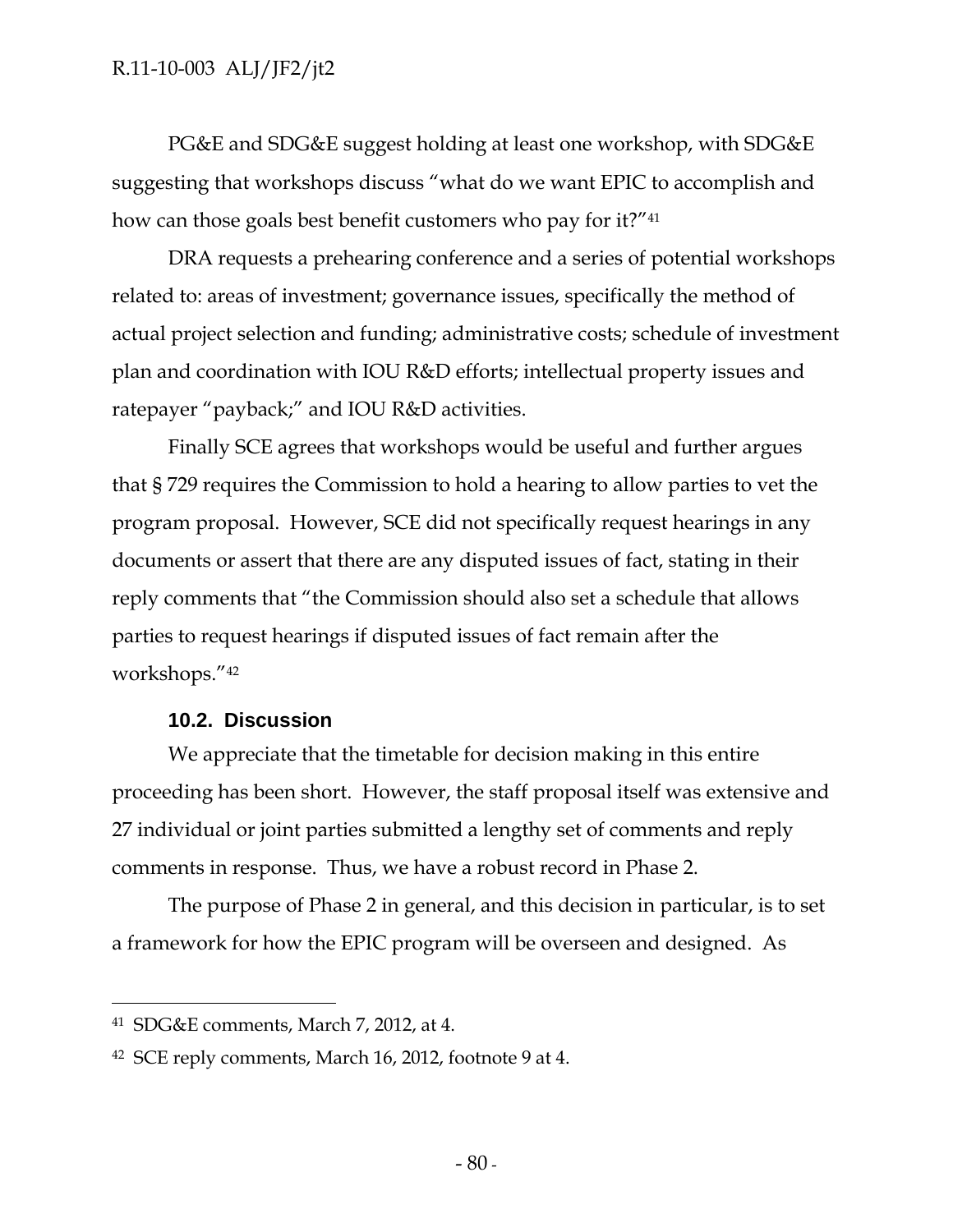described herein, there will be a separate process every three years, starting this year, to evaluate individual investment plans developed and submitted by the administrators for deployment of EPIC funds. Those investment plans will have much more detailed information about planned investments, as well as criteria for selecting and evaluating proposals. Thus, many of the types of workshops and processes requested above by parties will be conducted during the process of evaluating the investment plans, and need not be done in phase 2 of this proceeding.

In addition, in response to SCE's argument that we are required to conduct a hearing in Phase 2, we have met this requirement by allowing parties to file comments on the staff proposal. As stated above, SCE did not specifically assert in its comments in either Phase 1 or Phase 2 of this proceeding that there are disputed issues of fact that require hearings; rather they only commented that there may be. SCE also did not request hearings. Further comment opportunities and workshops are likely as we consider the investment plans required to be filed November 1, 2012.

#### **11. Comments on Proposed Decision**

The proposed decision of Administrative Law Judge (ALJ) Fitch in this matter was mailed to the parties in accordance with Section 311 of the Public Utilities Code and comments were allowed under Rule 14.3 of the Commission's Rules of Practice and Procedure. Comments were filed on May 14, 2012 by the following parties: Altergy; AECA; Joint comments of the Black Economic Council, National Asian American Coalition, and the Latin Business Chambers of Greater Los Angeles; CBIA; Efficiency Council; CFBF; CCEJ; CALSTART; CFC; Joint Biomass Parties; Joint Environmental Groups; MEA; PFT; PG&E;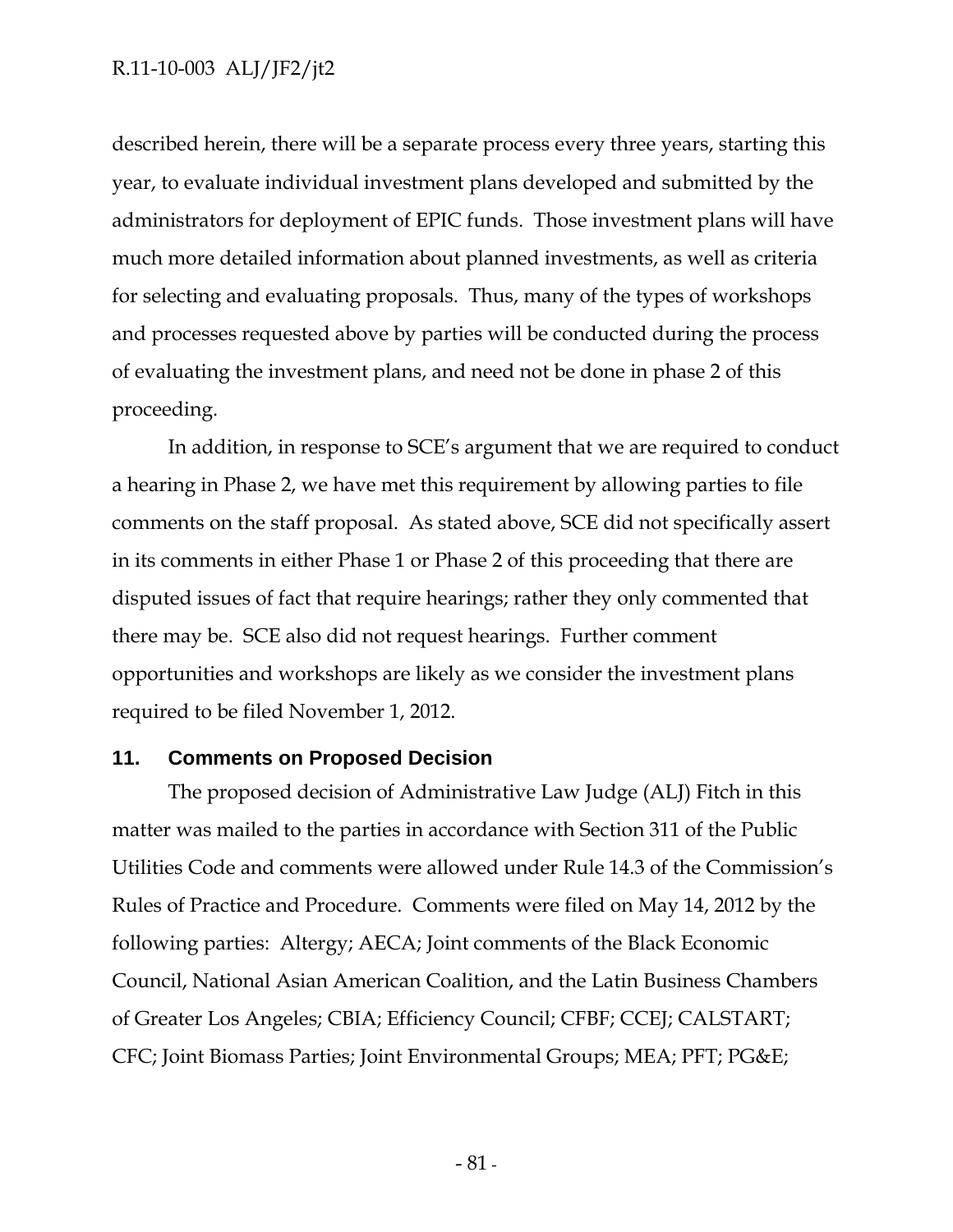$\overline{a}$ 

SDG&E; SVLG; SCE; Sustainable Conservation; TURN; the University of California; and Waste Management.

Reply comments were filed on May 21, 2012 by the Black Economic Council, Latino Business Chamber of Greater LA, and National Asian American Coalition jointly; CEERT; CFC; DRA; Efficiency Council; Joint Biomass Parties; Joint Environmental Groups; MEA; PG&E; SDG&E; and SCE.

In response to these parties' comments and reply comments on the proposed decision, a number of changes and clarifications have been made throughout this decision. In addition, below we explain why we did not make certain changes to the decision in response to a number of the specific comments made by parties where the issues are not otherwise addressed herein.

The joint comments of the Black Economic Council, Latino Business Chamber of Greater LA, and the National Asian American Coalition, suggest that we should increase the amount of annual funding allocated for workforce training from an initial estimate of \$2 million to \$14 million.43 While we do not make this change immediately, we note that the exact funding allocations to various activities will be proposed by the administrators in the triennial investment plans. Should the CEC develop additional activities and plans beyond the initial \$2 million annual allocation, we can consider those proposals in the investment plan.

In addition, we note that although we do not specifically call out the importance of LED lighting technologies in this decision as distinct from the

<sup>43</sup> Black Economic Council, Latino Business Chamber of Greater LA, and the National Asian American Coalition, opening comments on the proposed decision, May 14, 2012, at 4.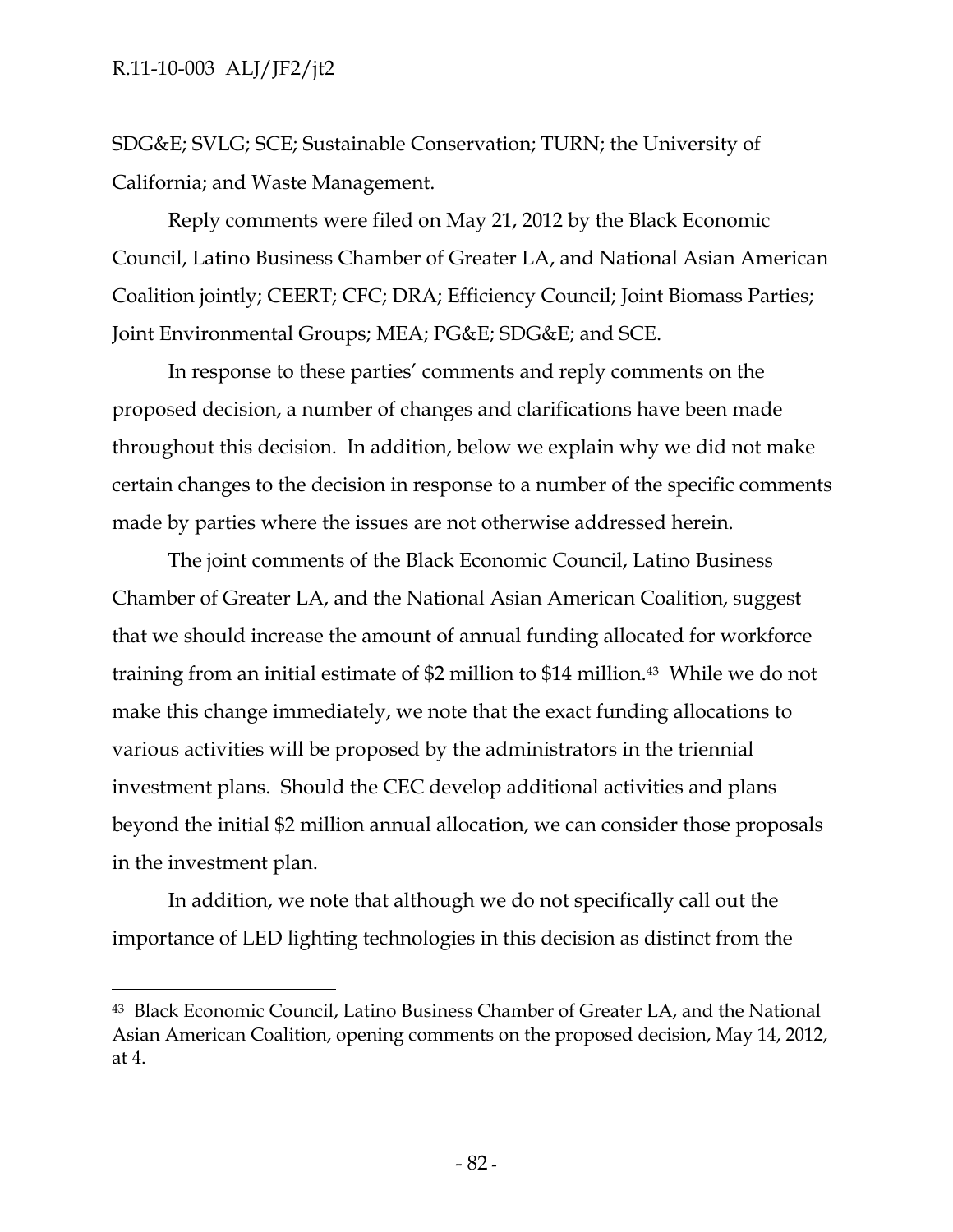many other energy efficiency or clean energy technologies, LEDs remain eligible for funding both here and in the energy efficiency emerging technologies programs authorized in the energy efficiency portfolios of the utilities.

CBIA's comments reiterate the importance of the NSHP and dispute the analysis in the staff proposal, stating that "there are other viable options for continuation of NSHP that do not require taking money from the general market CSI program."44 CBIA does not offer any ideas as to what those options might be, however. Thus, we leave this determination unchanged.

CFC, in its comments on the proposed decision and previously, has requested that the Commission conduct a financial audit "to determine not only if certain programs should continue to be funded but also whether the *amount* of funding is just and reasonable."45 We understand this suggestion conceptually; however, it is unclear how it could be implemented. The previous PGC-funded programs were legislatively mandated (in statute) and not under the control of this Commission. New EPIC funds are being collected, but have yet to be allocated to particular purposes (until this decision). However, the spirit of CFC's suggestion could be met by the CEC sharing publicly an accounting of the costs and estimated benefits of the previous PGC-funded programs. Such reports of various programs should already exist and could be consolidated and shared with parties to this proceeding.

CFC also identifies what it characterizes as a conflict between § 740 and the language of the proposed decision stating that EPIC should be the "primary

 $\overline{a}$ 

<sup>44</sup> CBIA opening comments on proposed decision, May 14, 2012, at 3.

<sup>45</sup> CFC opening comments on proposed decision, May 14, 2012, at 9.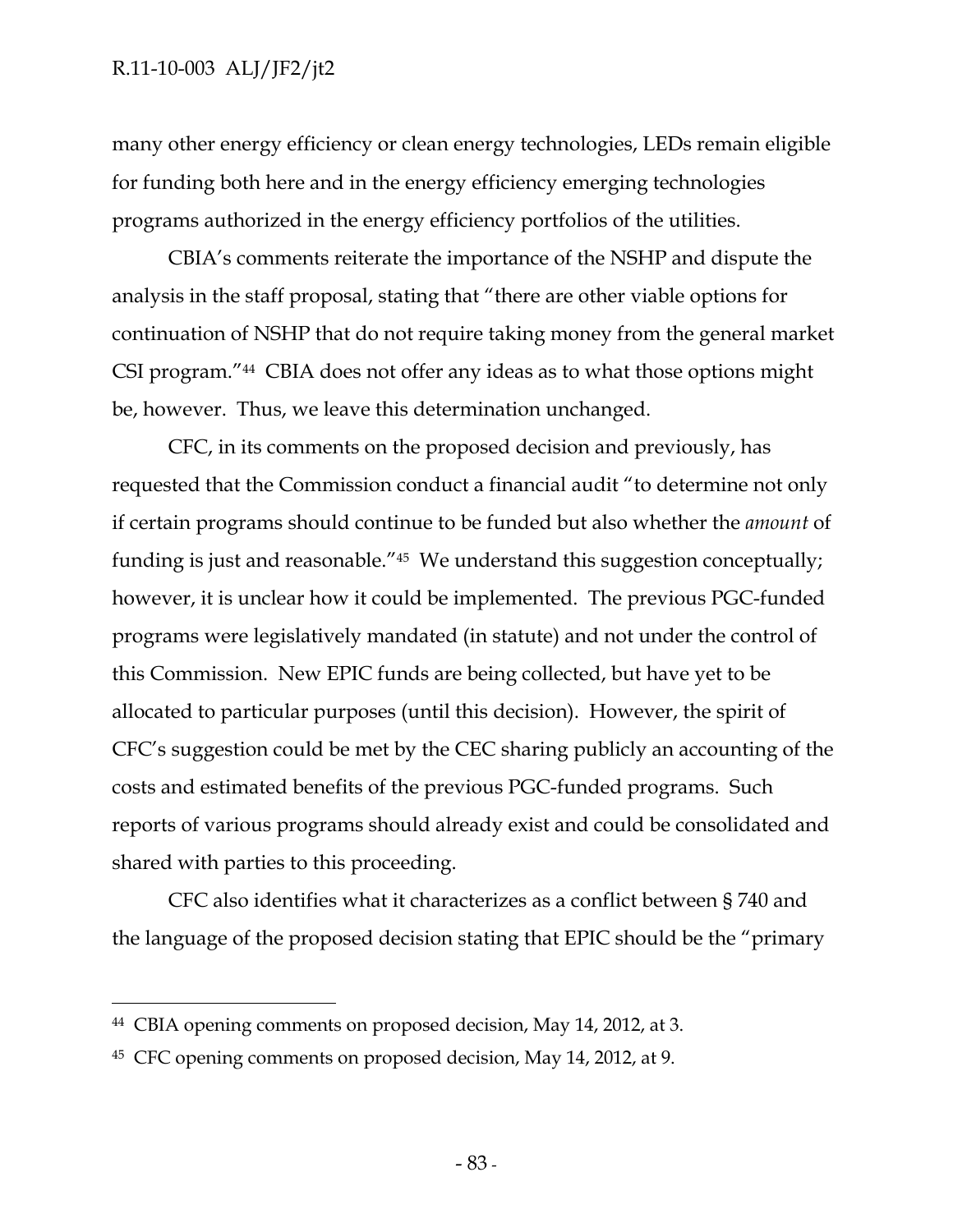vehicle" for utility RD&D proposals.46 However, we see no conflict. Section 740 does not specify the procedural vehicle by which the Commission may "allow the inclusion of expenses for research and development" in rates. The EPIC proceedings are just as valid a venue for consideration of these expenses as GRCs or any other type of proceeding. PG&E comments that this decision should clarify that it does not impact the natural gas public purpose program RD&D expenditures and activities.<sup>47</sup> PG&E is correct; this decision does not impact natural gas public purpose program RD&D expenditures. However, it is possible that in the future the Commission may want to consolidate the electricity and natural gas RD&D activities into one venue for consideration.

PG&E also suggests that the proposed decision should be revised to have EPIC funding be disbursed via a contract between the IOUs and the CEC which they term a "utility-Energy Commission commercial partnership arrangement,"48 asserting that this would prevent appropriation of the funds by the Legislature. However, it is unclear how this approach protects the funds any better that the approach adopted in the decision, unless PG&E proposes to the take the additional step suggested by  $SDG\&E,49$  to allow EPIC funding transfer to the CEC only after costs have been incurred. While it is true that SDG&E's proposal would further protect funds, it is also administratively unworkable for the CEC. Thus, we continue to order the hybrid approach in this decision, where

-

<sup>46</sup> *Ibid*. at 10.

<sup>47</sup> PG&E opening comments on proposed decision, May 14, 2012, at 4-5.

<sup>48</sup> PG&E opening comments on proposed decision, May 14, 2012, at 6-7.

<sup>49</sup> SDG&E opening comments on proposed decision, May 14, 2012, at 16.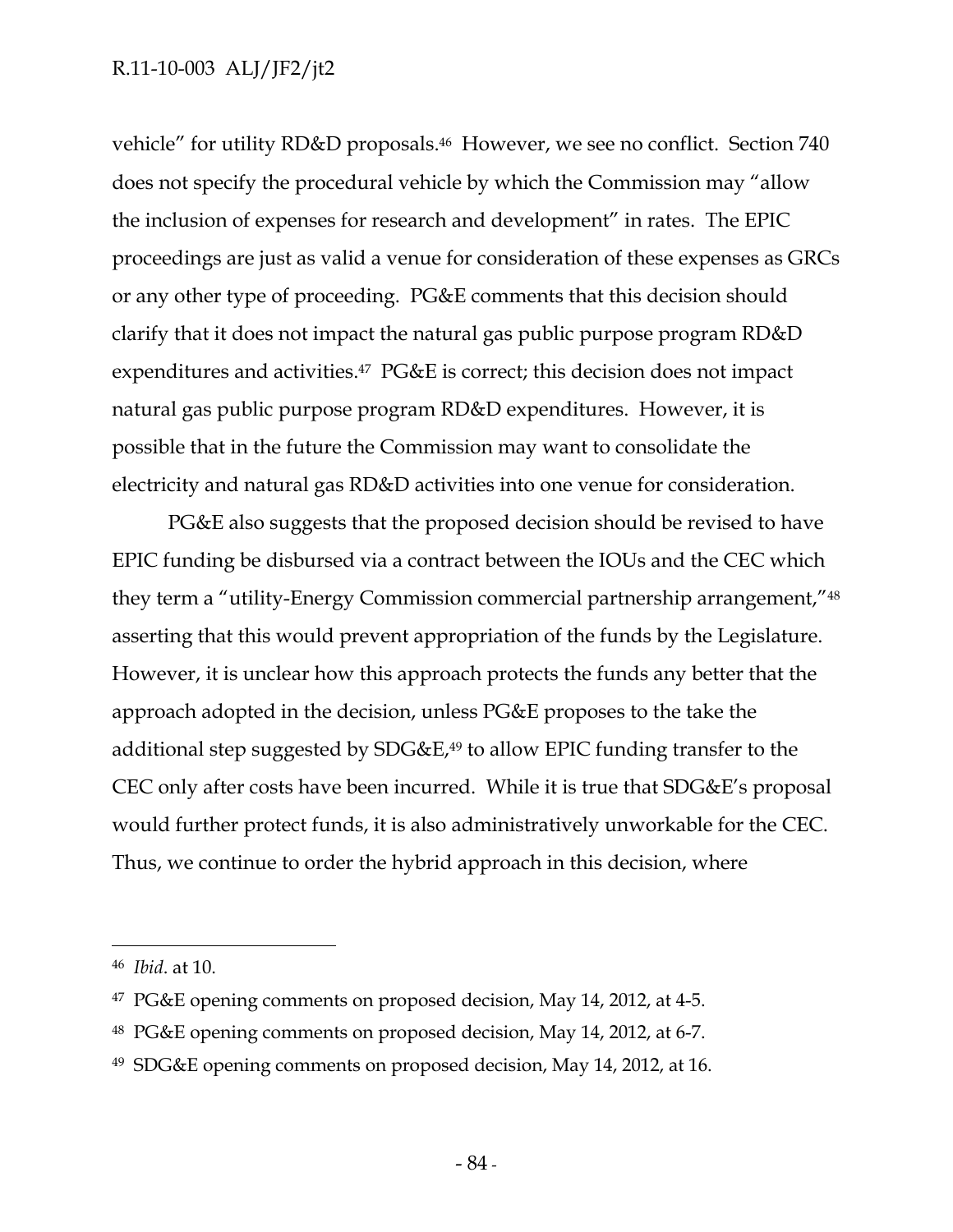$\overline{a}$ 

administrative funds are transferred quarterly and programmatic funds are transferred once they have been encumbered.

Sustainable Conservation filed comments enthusiastically in support of biogas projects, and arguing that the proposed decision was logically inconsistent in singling out the NSHP program for policy support while not developing a similar market support program for biogas.50 In response, we simply point out that the singling out of rooftop solar on new homes is not necessarily a statement of a Commission policy preference, but rather it is statutory; the Legislature previously expressed its preference for supporting solar on new homes when it adopted the CSI program in law.

AECA is similarly enthusiastic about developing market support programs for biogas, pointing out that biogas projects can provide substantial benefits to ratepayers through methane destruction.<sup>51</sup> We note that agricultural projects already have the ability to capture those benefits via the Livestock Project Offset Protocol adopted by the California Air Resources Board under AB 32.52

On the issue of assignment of intellectual property rights, TURN and SDG&E suggest that this decision include at least a presumption that projects funded by EPIC should create financial benefits for ratepayers.53 We decline to create that presumption, however, because we are concerned about discouraging

<sup>50</sup> Sustainable Conservation opening comments on proposed decision, May 14, 2012, at 5.

<sup>51</sup> AECA opening comments on proposed decision, May 14, 2012, at 2.

<sup>52</sup> *See* http://www.arb.ca.gov/cc/capandtrade/offsets/offsets.htm.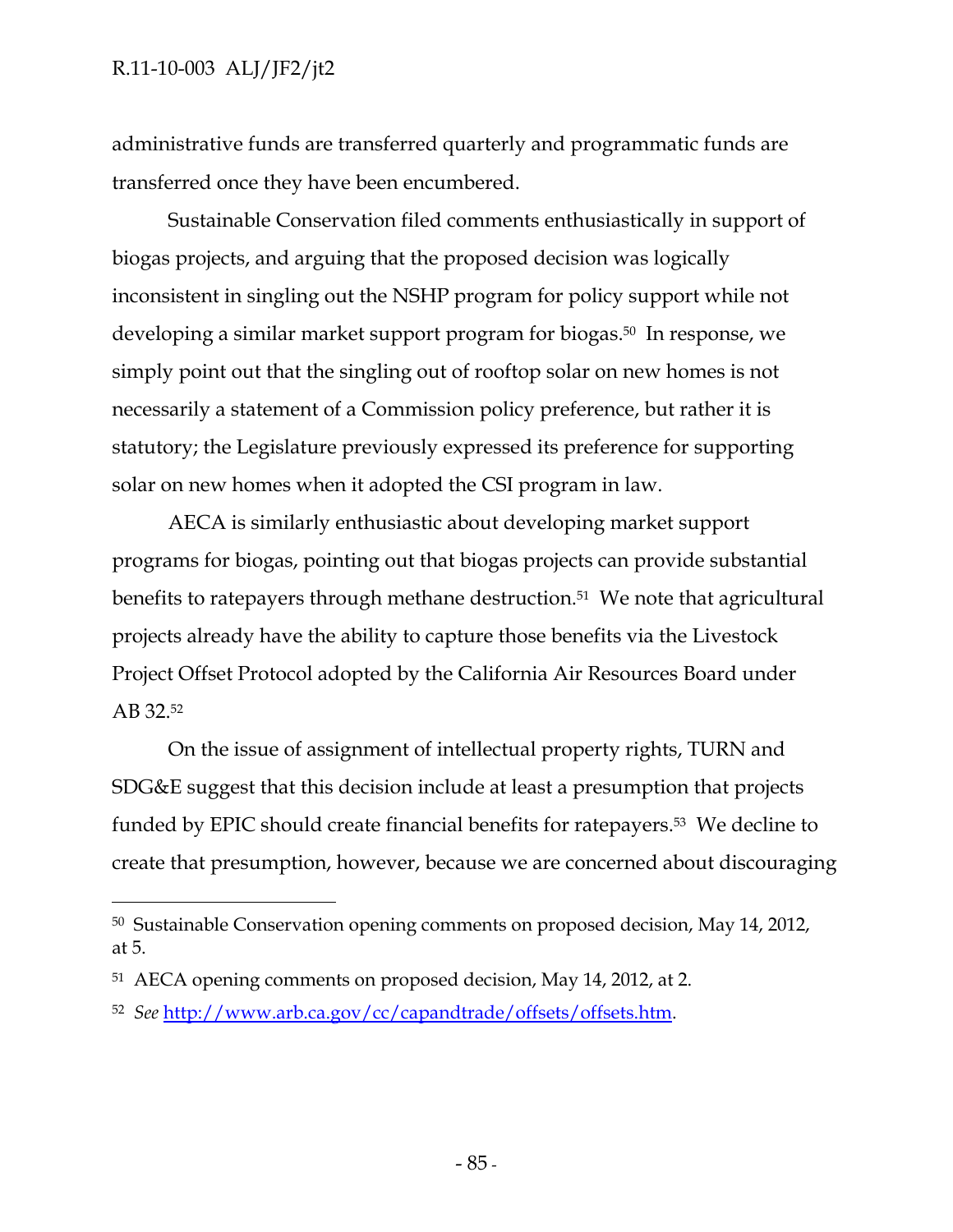otherwise worthy projects from seeking EPIC funding. Creating such a presumption would seem to misunderstand the basic proposition of offering ratepayer (or other public) funding to early-stage projects. As pointed out by the Efficiency Council, "individual project failures are [a] normal and acceptable part of cutting-edge research."54 In many cases, the reason projects are seeking public or ratepayer funding is because they cannot yet demonstrate enough experience to qualify for private financing. Creating a presumption that projects must deliver ratepayer financial benefits may thus be self-defeating. In addition to expecting some failures, we also do not want to create too high a burden for projects across the board to deliver ratepayer financial gains before they are ready. Ratepayer financial benefits may be feasible in some cases, and we encourage the administrators to pursue such opportunities. This is the reason for leaving open the determination of intellectual property treatment until more specifics are proposed as to the purposes and potential recipients of funding during the investment plan process.

Several parties commented on the size of the overall EPIC annual budgets authorized in the decision. Some parties complain that the budget constitutes a reduction in authorized expenditures compared to 2011 and earlier.<sup>55</sup> Others say that it constitutes a rate increase that is not justified.56

 <sup>53</sup> SDG&E opening comments on proposed decision, May 14, 2012, at 19, and TURN opening comments on proposed decision, May 14, 2012, at 2.

<sup>&</sup>lt;sup>54</sup> Efficiency Council opening comments on proposed decision, May 14, 2012, at 2.

<sup>55</sup> CCEJ opening comments on proposed decision, May 14, 2012, at 6, and Joint Environmental Groups' opening comments on proposed decision, May 14, 2012, at 8.

<sup>56</sup> SDG&E opening comments on proposed decision, May 14, 2012, at 7, and CFC opening comments on proposed decision May 14, 2012, at 3.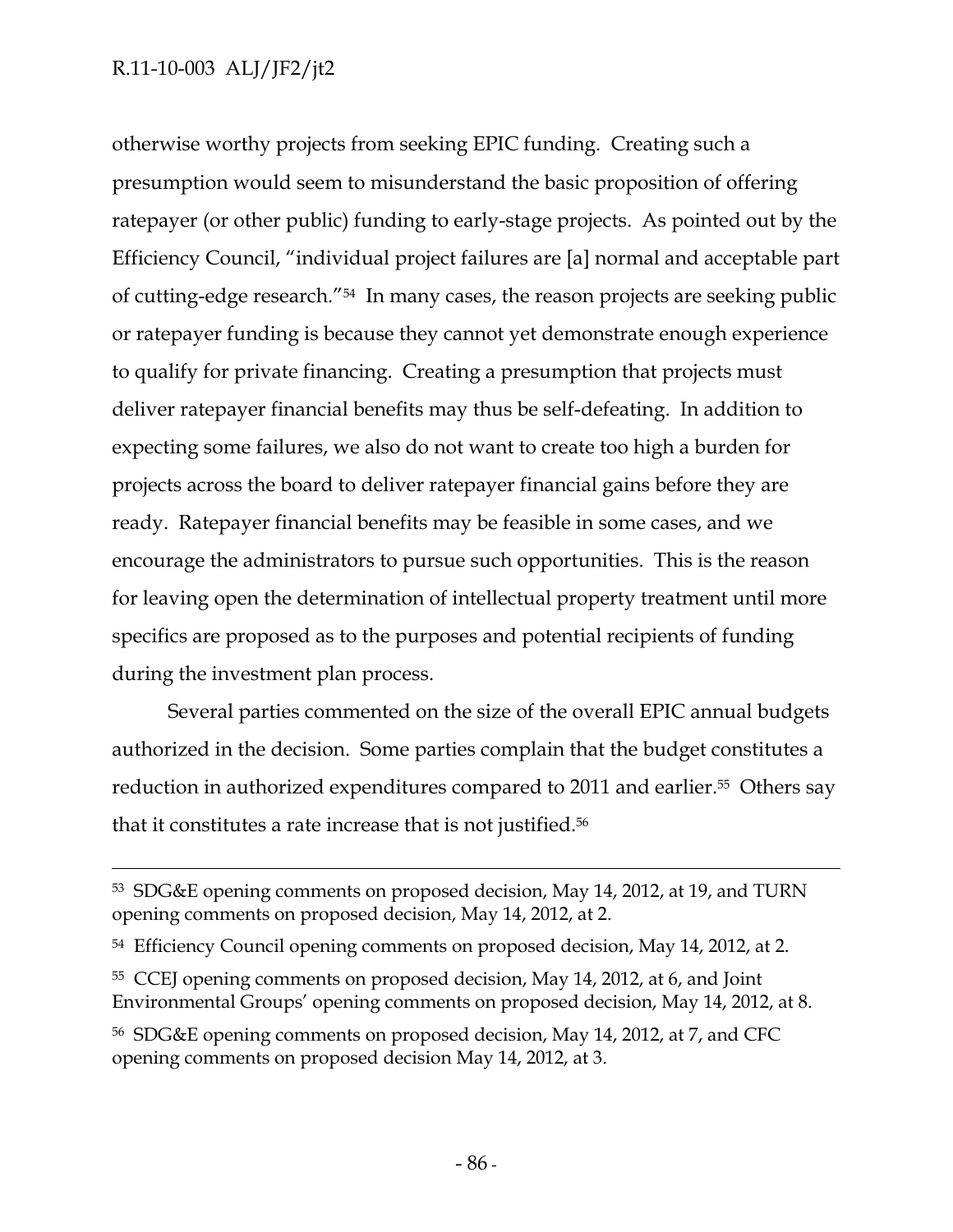Both of these interpretations are incorrect. The EPIC annual budget authorized in this decision is expressly designed to represent neither an increase nor a decrease compared to prior expenditure levels. It is intentionally revenue neutral and rate neutral. The appropriate comparison is between the annual budget authorized in this decision and the prior level of PGC expenditures plus utility RD&D expenditures, including allowing for the possibility that the Legislature may reauthorize additional expenditures on the NSHP as part of EPIC.

As discussed in the February 10, 2012 staff proposal, Commission staff estimate that prior annual PGC collections were approximately \$146 million, with an additional approximately \$40 million per year or more being authorized in various proceedings allowing utility cost recovery for RD&D projects. \$162 million, plus an anticipated approximately \$25 million for the NSHP program, achieves the same approximate total as in the past. Should the Legislature not authorize additional EPIC funding for NSHP, the Commission may choose to reevaluate whether to increase the EPIC total budget, and for what purposes, in the future.

We also note that the reevaluation of appropriate public interest investments of EPIC funds in this decision has resulted in some budget recalibration and, in particular, an increase in support for RD&D (including applied research and development, as well as technology demonstration and deployment) compared to prior levels.

SCE, in its comments on the proposed decision, reiterates most of its legal arguments about the Commission's underlying authority for EPIC. Most of SCE's arguments contained in its comments on the proposed decision were raised in its January 19, 2012, application for rehearing of the Phase 1 decision

- 87 -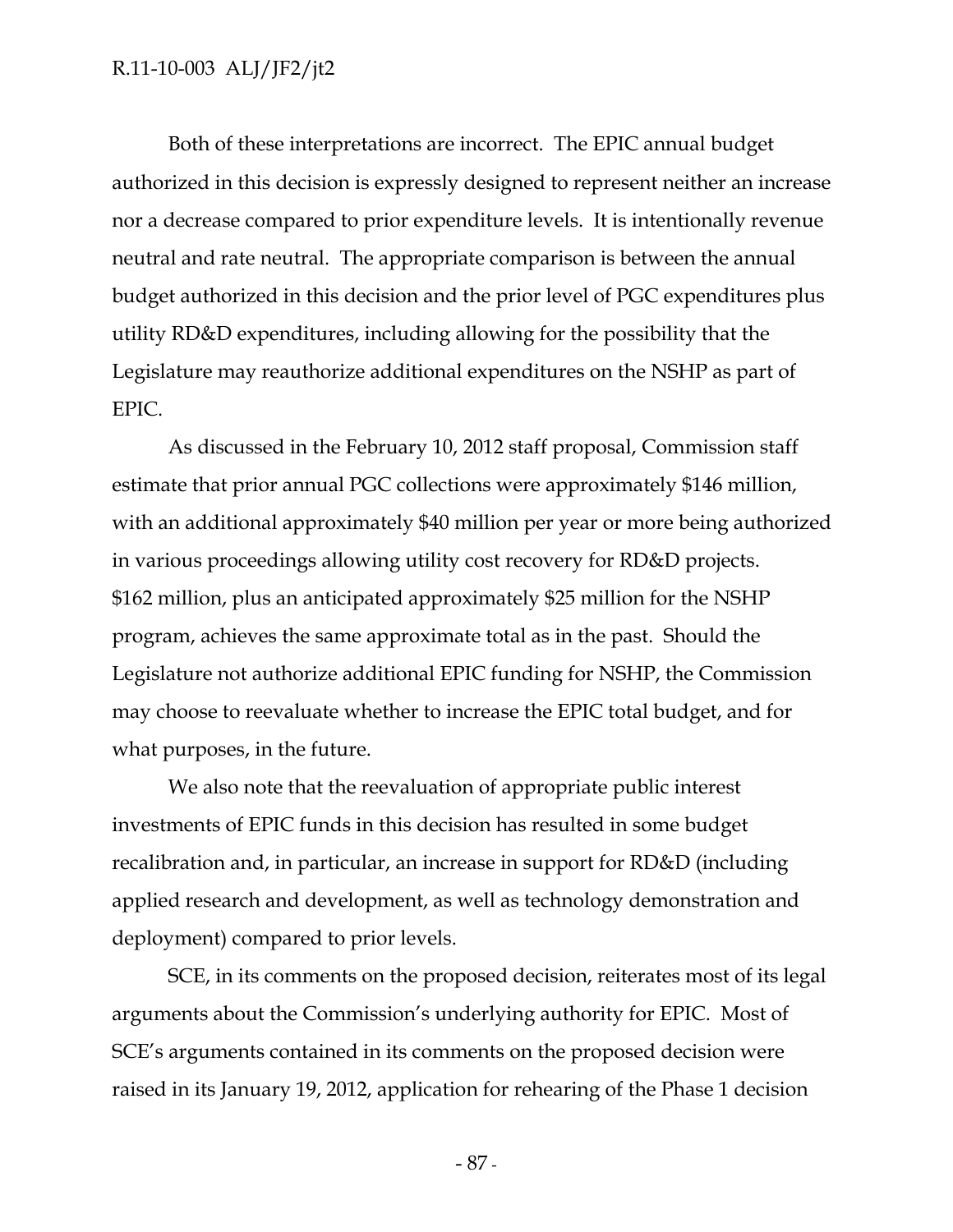in this proceeding (D.11-12-035): the EPIC is fundamentally the PGC by another name (SCE Application for Rehearing at 11-14); the Commission lacks authority to collect funds from ratepayers to fund a "state-run" RD&D program (*id*. at 14-20); the EPIC framework and use of the CEC as administrator make the EPIC an unlawful tax (*id.* at 20-22); the Commission's implementation of the EPIC surcharge violates the requirements of Section 454 and the requirements for customer notice and opportunity to be heard (*id*. at 15-16); the Commission's implementation of the EPIC surcharge violates Section 451 because the Commission has not established that the EPIC program is just and reasonable (*id.* at 15-16); the Commission unlawfully has transformed a permissive statutory scheme into a mandatory one (substantively the same argument as that raised in *id.* at 11-15); and the Commission has unlawfully delegated its discretionary power over ratepayer funds to another agency (*id.* at 22-25).

Today's decision is not intended to address or prejudge the issues raised in SCE's pending application for rehearing of D.11-12-035, which will be disposed of in a subsequent Commission decision. For the present purposes of addressing SCE's comments, we note that most of SCE's arguments speak to the Commission's underlying authority for the EPIC program, which was the subject of the Phase 1 decision, and most of SCE's comments reiterate arguments made in its application for rehearing. For the arguments identified above, SCE provides no new or justifiable reason for revisiting those arguments here. Accordingly, these arguments previously raised by SCE in its application for rehearing of D.11-12-035 are not appropriately reargued in its comments on the Phase 2 proposed decision.

SCE makes additional arguments on the Phase 2 decision about the justness and reasonableness of the funding amounts, funding allocations,

- 88 -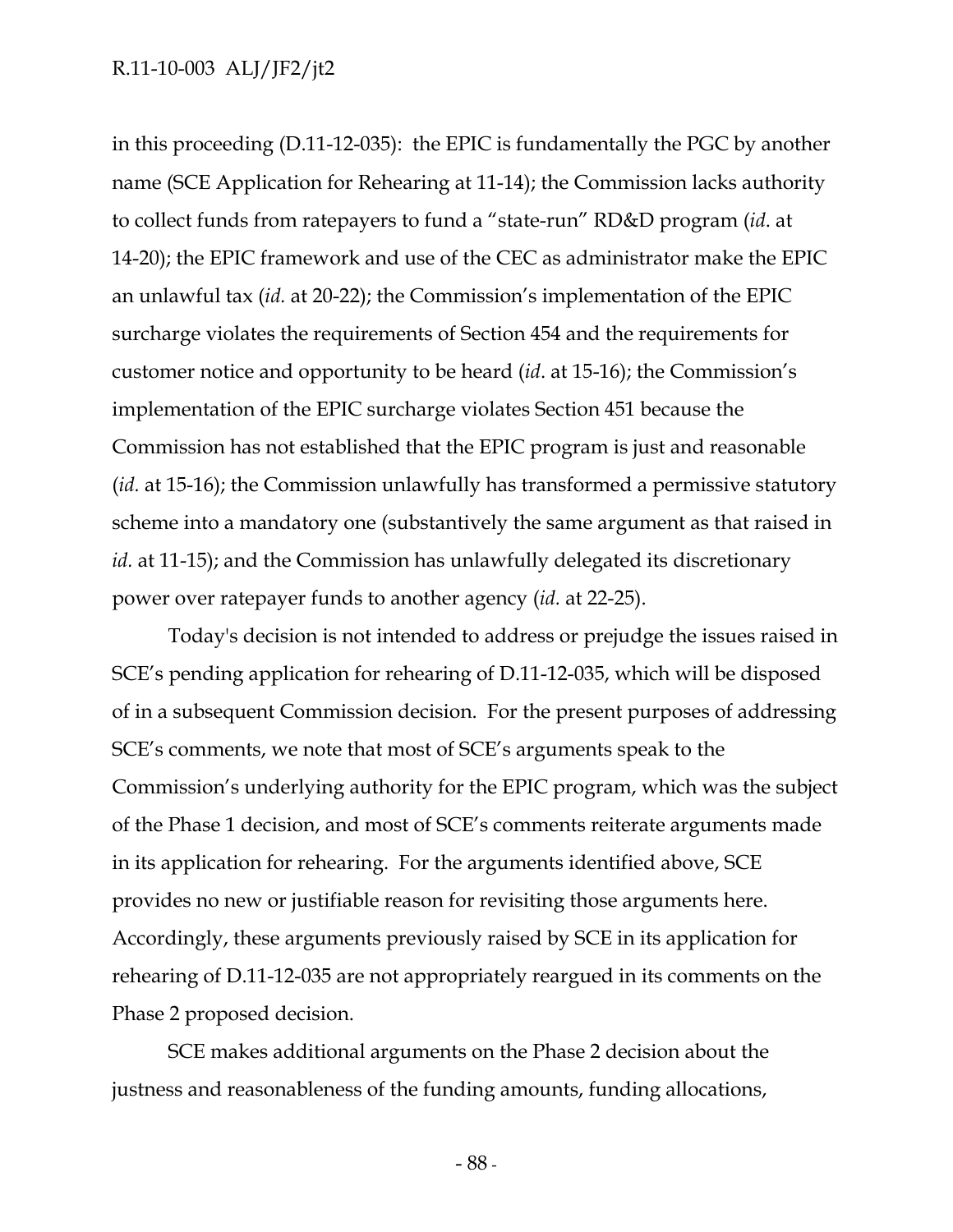program administration, and ability of IOUs to engage in applied research and development. As discussed throughout this decision, we find that the funding activities, funding amounts, funding allocations, and program administration are just and reasonable in light of the record and are supported by evidence in the record of this proceeding. We do not absolutely foreclose the IOUs from pursuing activities outside of their investment plans, although we require the IOUs to explain why such expenditures should not be considered within the EPIC program.

The single new argument SCE raised in its comments is that the proposed decision violates Article IV, Section 12 of the California Constitution, which prevents the Legislature from sending and the Governor from signing a budget bill that appropriates from the General Fund an amount in excess of the General Fund revenues for the year. SCE's argument is misplaced and without merit. The EPIC program will be funded by ratepayers and as such is specially funded. There is nothing in the record to indicate that the EPIC program funds will be deposited in the General Fund Assignment of Proceeding.

#### **12. Assignment of Proceeding**

Michael R. Peevey is the assigned Commissioner and Julie A. Fitch is the assigned ALJ in this proceeding.

#### **Findings of Fact**

1. Demonstrating the potential to produce electricity ratepayer benefits, defined as promoting greater reliability, lower costs, and increased safety, should be a mandatory and primary guiding principle for expenditure of EPIC funds.

2. The following guiding principles for EPIC expenditures, while complements to the principle of electricity ratepayer benefits, are also reasonable:

- 89 -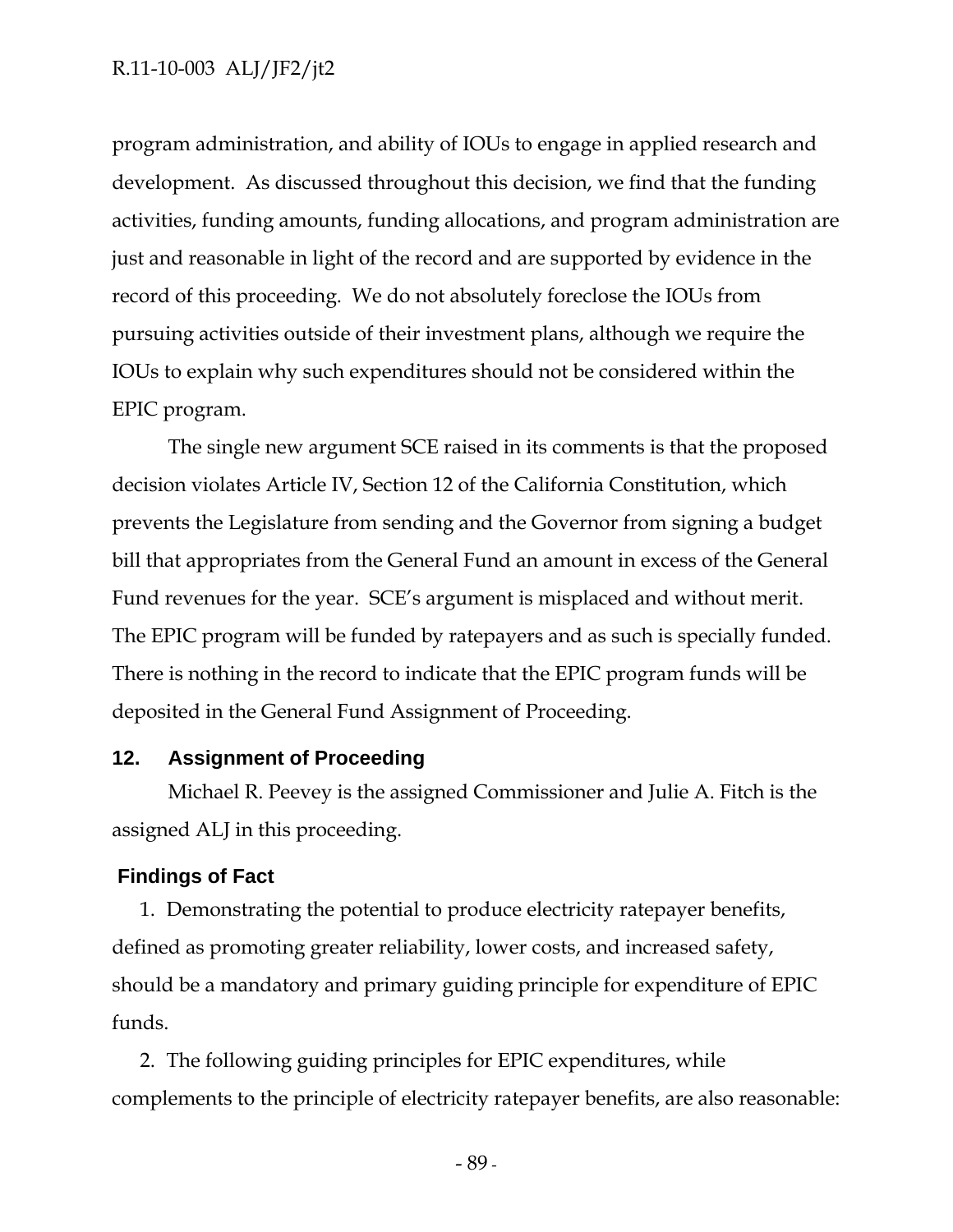societal benefits; GHG emissions reductions in the electricity sector at the lowest possible cost; the loading order; low-emission vehicles and transportation; economic development; and efficient use of ratepayer monies.

3. For purposes of the EPIC program, applied research and development should be defined as activities supporting pre-commercial technologies and approaches that are designed to solve specific problems in the electricity sector.

4. For purposes of the EPIC program, technology demonstration and deployment should be defined as the installation and operation of pre-commercial technologies or strategies at a scale sufficiently large and in conditions sufficiently reflective of anticipated actual operating environments to enable appraisal of the operational and performance characteristics and the financial risks.

5. For purposes of the EPIC program, market support should be defined as programs that seek to enhance the competitive position of certain preferred, commercially-proven technologies and approaches relative to incumbent technologies and approaches.

6. For purposes of the EPIC program, market facilitation should be defined as a range of activities including program tracking, market research, education and outreach, regulatory assistance and streamlining, and workforce development to support clean energy technology and strategy deployment.

7. The EPIC program is not similar in scope or structure to the CICS, established in D.08-04-039 and subsequently vacated by D.08-11-060.

8. The EPIC program should be administered 80% by the CEC and 20% by the utilities, with utility administration authorized only in the area of technology demonstration and deployment.

 $-90-$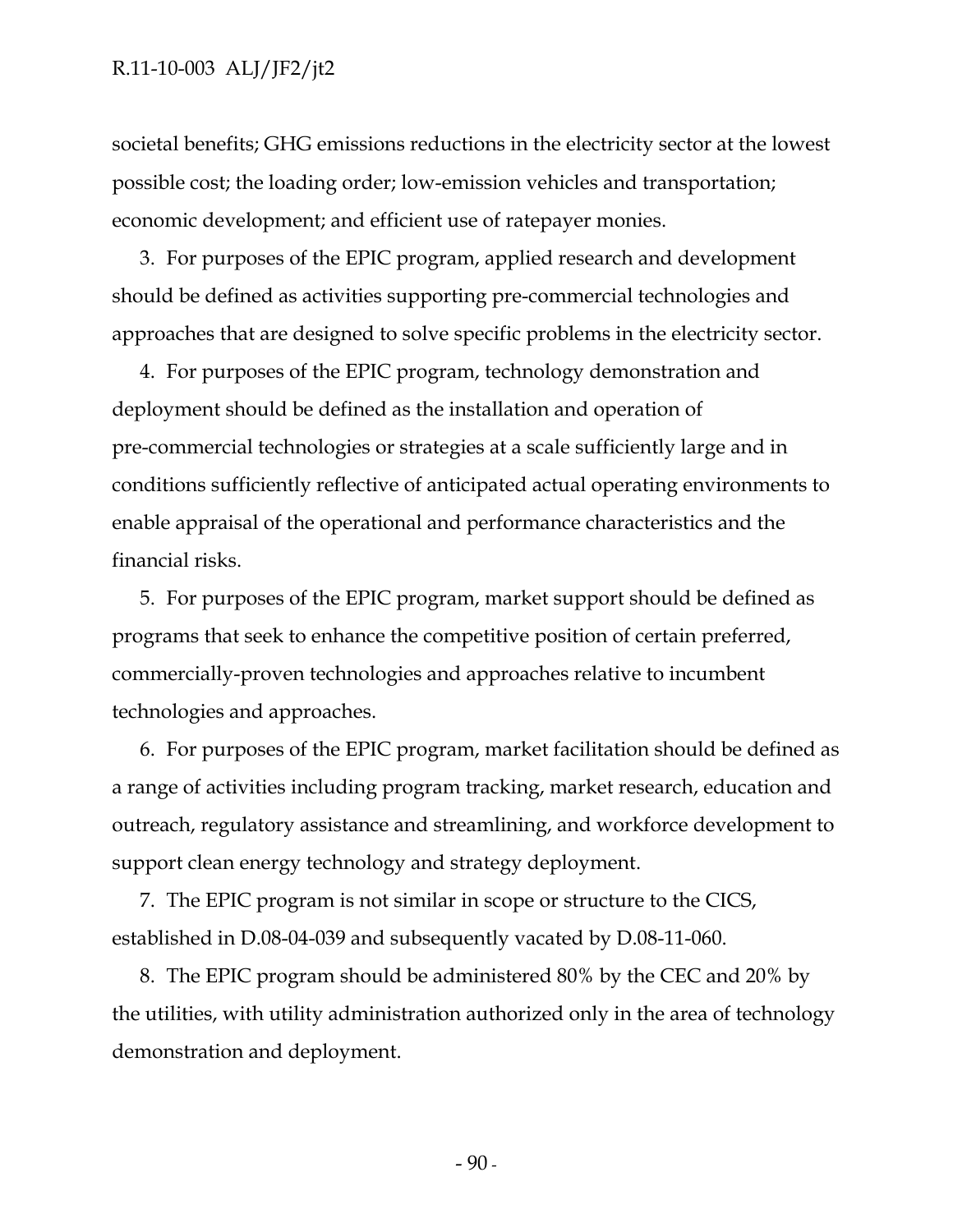9. The CEC and the utilities should offer a coordinated approach to clean energy RD&D through Commission consideration of triennial investment plans from each administrator for 2012-2014, 2015-2017, and 2018-2020.

10. The triennial investment plan by each utility should be the primary venue for consideration of utility electric RD&D expenditures other than RD&D proposed by the utilities as part of their budget applications for energy efficiency and demand response; proposals for electric RD&D in general rate cases and/or in separate proceedings should be discontinued once the Commission renders decisions in any proceedings involving RD&D expenditures currently pending.

11. The CEC's triennial investment plans must be very detailed to support the Commission's grant to the CEC to administer the Commission's EPIC program.

12. An independent evaluation of the EPIC program should be conducted by a consultant under contract to the Commission in 2016.

13. EPIC funding should be authorized to be expended in the areas of: applied research and development, technology demonstration and deployment, and market facilitation.

14. Applied research and development should include activities that address environmental and public health impacts of electricity-related activities, support building codes and appliance standards, as well as clean transportation with a linkage to electricity sector ratepayer benefits.

15. EPIC funding should not be authorized to be expended for market support activities.

16. All clean energy technologies and approaches/methods should be eligible for EPIC funding, on both the supply side and demand side.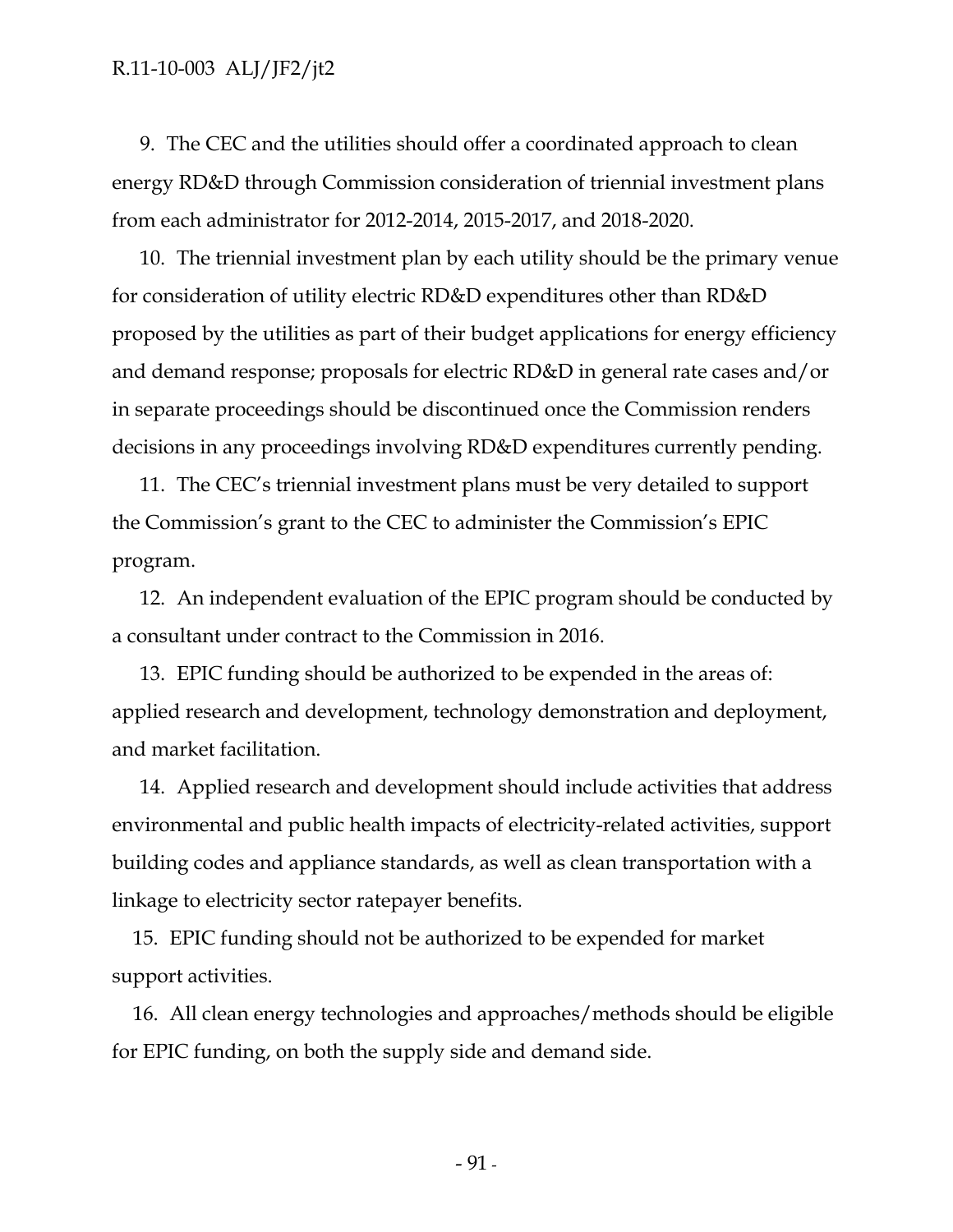17. Activities that include collaboration with and leverage of closely related RD&D projects should be eligible for EPIC funding.

18. Projects should be selected for award of EPIC funding on a competitive basis unless the administrators have specifically detailed and justified exceptions to this in their approved investment plans.

19. The administrators may propose in each investment plan to expend technology demonstration and deployment funds either on a grant basis or on a pay-for-performance basis, depending on the types of investments proposed.

20. It is reasonable to set aside 20% of the technology demonstration and deployment funds for 2012-2014 being administered by the CEC to fund bioenergy projects or activities. This percentage should be re-evaluated in the second triennial investment plans.

21. Technologies previously eligible for the ERP should be immediately eligible for the SGIP consistent with the determination in D.11-09-015.

22. Consolidating the ERP and SGIP programs now is preferable to perpetuating two competing programs that serve the same types of technologies and policy purposes.

23. EPIC funds should not be used to subsidize output from existing facilities indefinitely and thus the ERFP program should be discontinued.

24. Commercialized bioenergy technologies offer the potential for benefits to the state of California that are beyond of the scope of electricity ratepayer benefits. Electricity ratepayer funds alone should not be used to pay for those non-electricity benefits.

25. Bioenergy generating technologies are eligible to participate today in the RPS program, the Renewable Auction Mechanism, and the feed-in tariff.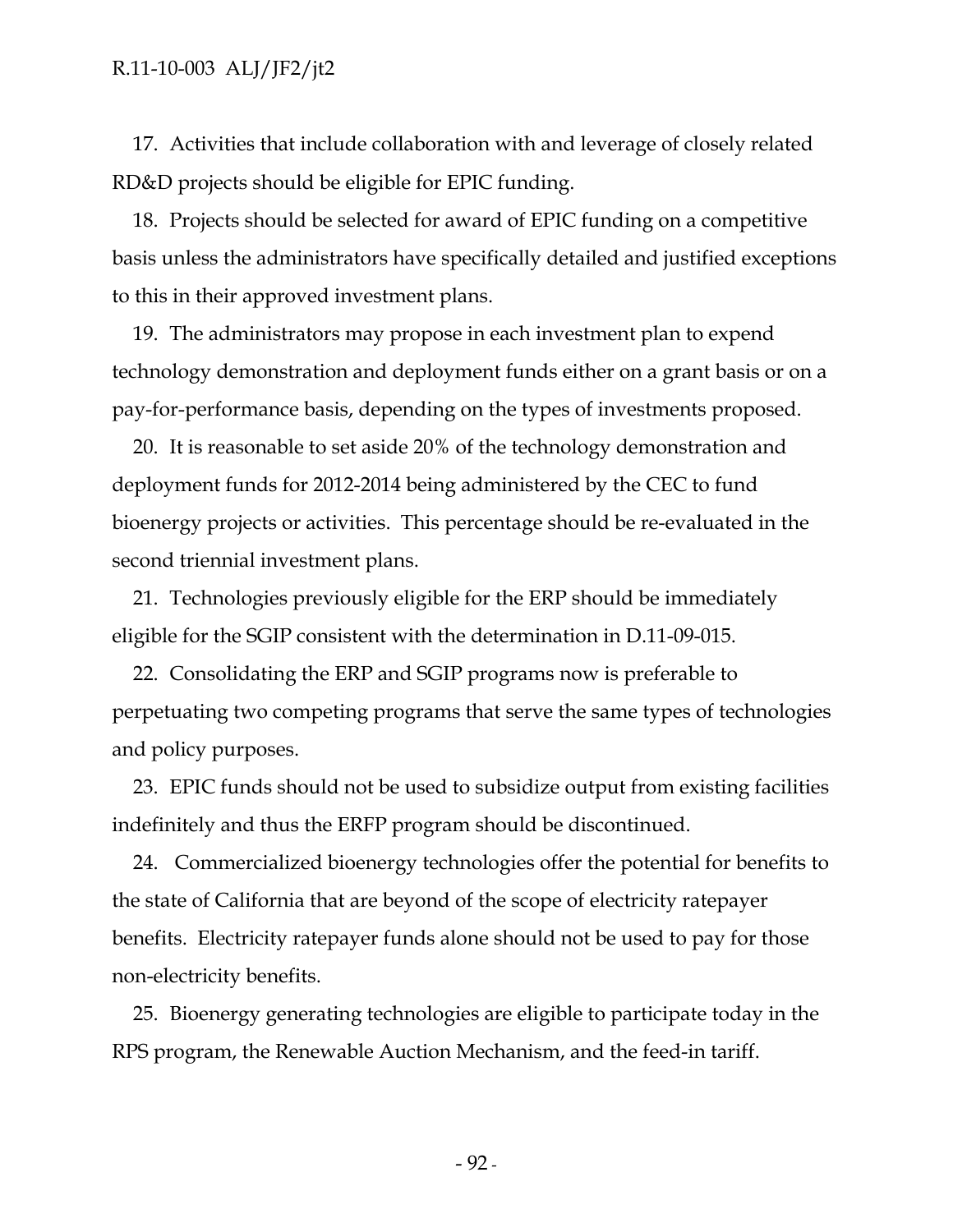26. There is a strong policy rationale for continuing to fund the NSHP because it supports the state's goals for zero net energy new housing by 2020 and solar on new homes.

27. EPIC funding should not be used to fund generalized outreach and education on the basic value of renewables.

28. Market facilitation activities should not necessarily be limited to renewables, but may also include any other clean energy technologies and/or approaches.

29. EPIC funding collections should be authorized for January 1, 2013 through December 31, 2020 to coincide with the timeframe for completion of RPS and AB 32 requirements.

30. Collection amounts should be adjusted on January 1, 2015 and January 1, 2018 by the amount of the change in the average consumer price index, specifically the Consumer Price Index for Urban Wage Earners and Clerical Workers (CPI-W) for the third quarter, over the previous three-year period.

31. The Commission may modify the exact budgets for each year with the adoption of the investment plans.

32. The EPIC funding amounts collected in rates are the default budgets for the EPIC program in each investment plan. These are guidelines that may be proposed to be adjusted by the program administrators in each investment plan to be considered by the Commission. Amounts that are uncommitted at the end of a triennial investment funding period should be used to offset future program funding requirements.

33. It is reasonable to allow the administrators to shift up to 5% of the budget for each category of expenses approved in an investment plan to another authorized category.

- 93 -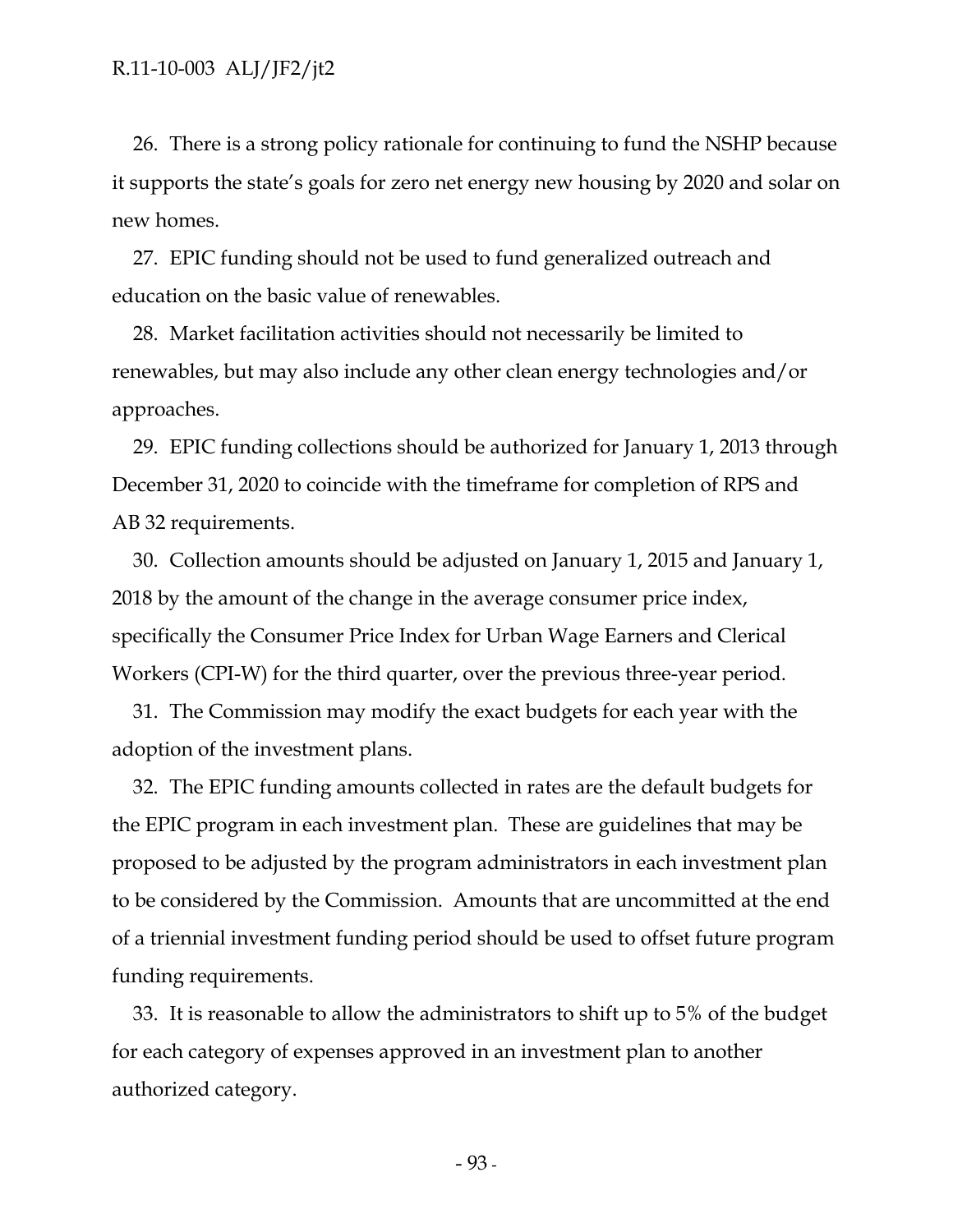34. The Commission should require the utilities to remit from their EPIC balancing accounts administrative funding to the CEC on a quarterly basis and oversight funding to the Commission on an annual basis beginning July 1, 2012.

35. The Commission should require the utilities to remit programmatic funding from their EPIC balancing accounts to the CEC at the time that the funding is encumbered by the CEC.

36. The CEC and utilities should collaborate as soon as possible to agree on the logistics for funding remittance from the utilities to the CEC.

37. The EPIC authorized budget should be funded by each IOU in the following percentages: PG&E 50.1%; SDG&E 8.8%; and SCE 41.1%.

38. Funding authorized in D.11-12-035 for calendar year 2012 should be allocated to the first investment plan for 2012-2014 in the same proportion as the funding authorized beginning January 1, 2013.

39. The Commission should require the administrators to consult with a wide variety of stakeholders no less than twice a year to seek input on EPIC direction and progress.

40. The administrators should be required to make specific proposals for intellectual property rights in each investment plan where the specific types of projects proposed will be provided in more detail.

## **Conclusions of Law**

1. The principles articulated in law in § 740.1 and § 8360 offer useful guidance for the EPIC program. The administrators should be required to address in their investment plans how these statutory principles are applied.

2. The 2008 budget bill AB 1338 does not prohibit EPIC expenditures on a program of ratepayer-benefit-focused investments related to reductions of GHG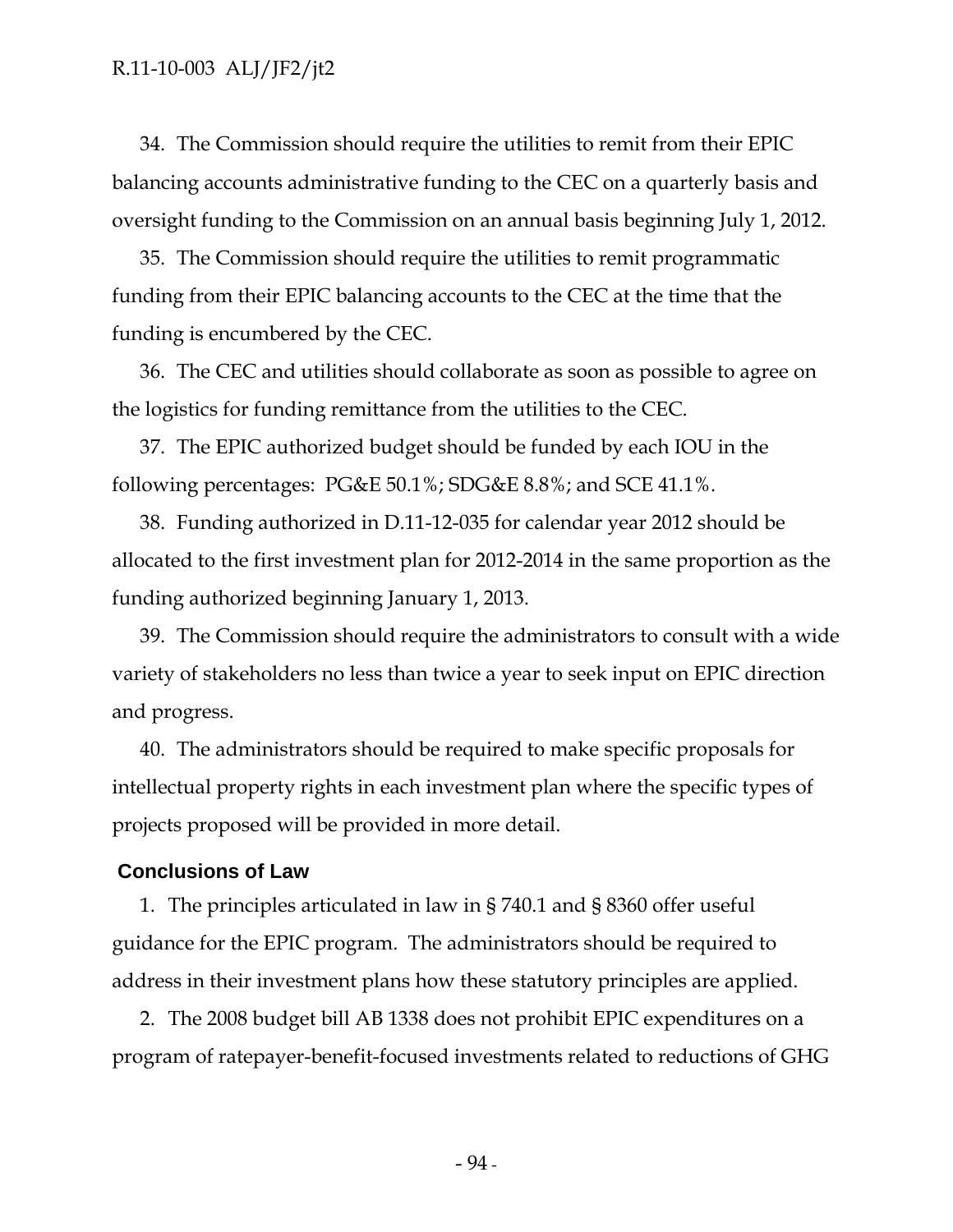in the electricity sector and reducing costs to ratepayers of compliance with GHG emissions reduction regulations.

3. The Commission should retain policy oversight over all EPIC electric ratepayer funds.

4. Once approved, the CEC's triennial investment plans will, for all intents and purposes, be a grant from the Commission to the CEC of ratepayer funds, with rules adopted governing sub-grants or awards by the CEC to other entities.

5. In each investment plan, the administrators should propose metrics and criteria for awarding EPIC funding in individual areas.

6. A budget of \$55 million annually is just and reasonable to be allocated for applied research and development activities.

7. A budget of \$75 million annually is just and reasonable to be allocated for technology demonstration and deployment activities, with 40% set aside for utility activities and the balance to be administered by the CEC.

8. The \$75 million budget for technology demonstration and deployment activities is just and reasonable and should be in addition to budgets authorized separately for utilities to support energy efficiency and demand response emerging technologies.

9. A budget of \$15 million annually is just and reasonable to be allocated for market facilitation activities.

10. The administrative budget for EPIC should be limited to a maximum of 10% of the funding, not including evaluation costs, unless the Commission approves a higher amount after considering the investment plans.

11. A budget amount of 0.5% should be reimbursed to the Commission by the utilities to fund program oversight, which represents a new activity for the Commission that is not currently budgeted.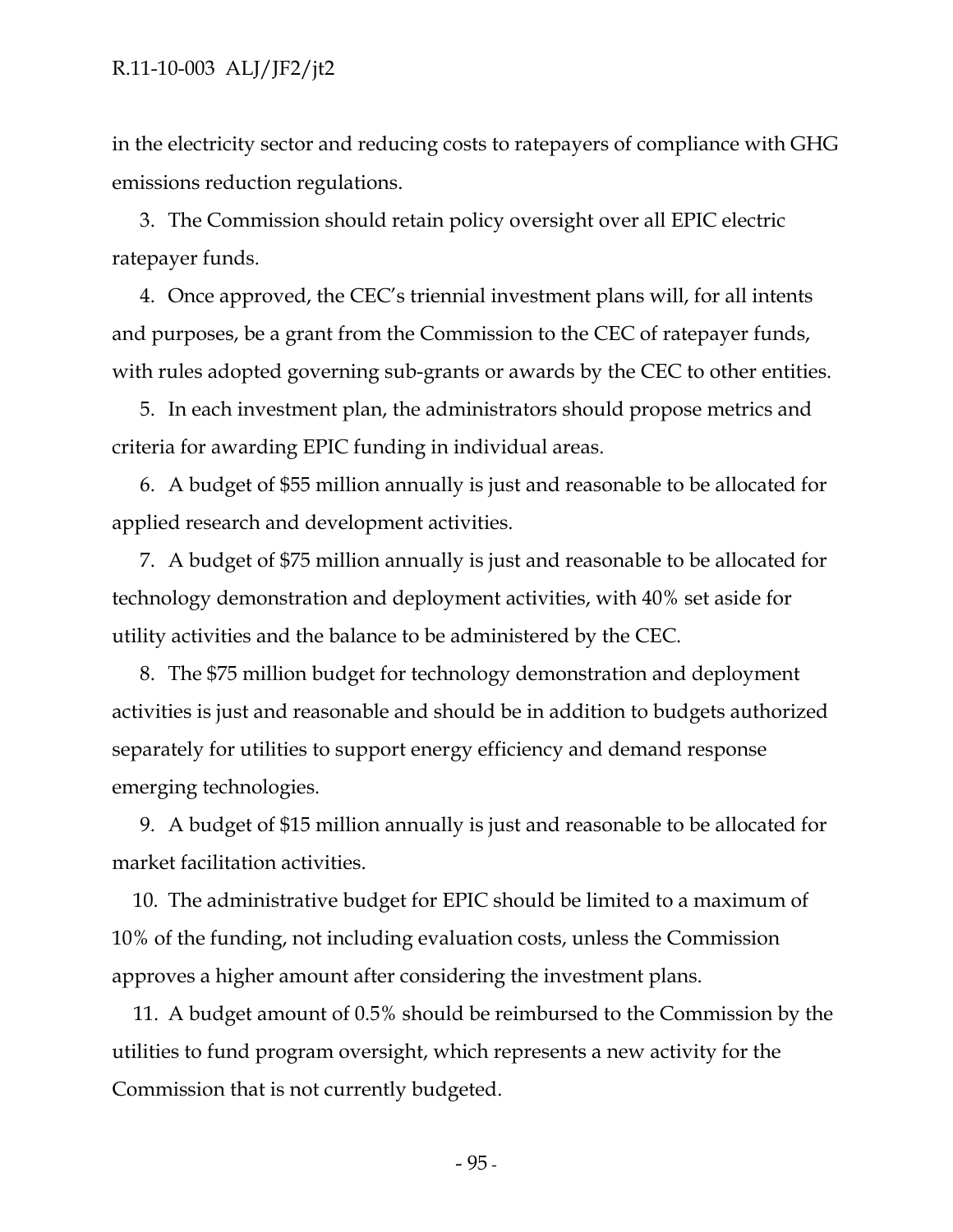12. Overall, the framework adopted herein for EPIC oversight and funding is just and reasonable in light of the whole record.

13. EPIC funds should not be used by utility administrators to fund electricitygeneration-only demonstration or deployment projects.

14. Utilities should be authorized to propose generation-only projects in their triennial investment plans utilizing non-EPIC funding.

15. The EPIC program should be the primary vehicle for utility electric RD&D proposals other than the proposals submitted by the utilities for demand response and energy efficiency RD&D projects, and such investments should be removed in the future from the GRC proceedings and requests, unless specifically authorized in an EPIC-related proceeding. If utilities propose any additional RD&D funding outside of EPIC, they will face a burden to show why a proposal outside of the EPIC process should be considered immediately and not simply included in the next cycle for EPIC funding consideration by the Commission. RD&D funding requests outside of the EPIC process should also be required to explain how they meet the objectives and metrics of EPIC as outlined in this decision.

16. The appropriate venue for changes to the program design of either the CSI or SGIP is R.10-05-004 or its successor and not this proceeding.

17. The Commission should support Legislative action in 2012 to augment the SGIP budget to accommodate additional projects that were previously eligible for the ERP.

18. Bioenergy technologies represent significant potential benefits to California that are not necessarily exclusively electricity-related. The Commission should support multi-agency action on bioenergy development and explore alternative funding sources beyond electricity rates.

 $-96$  -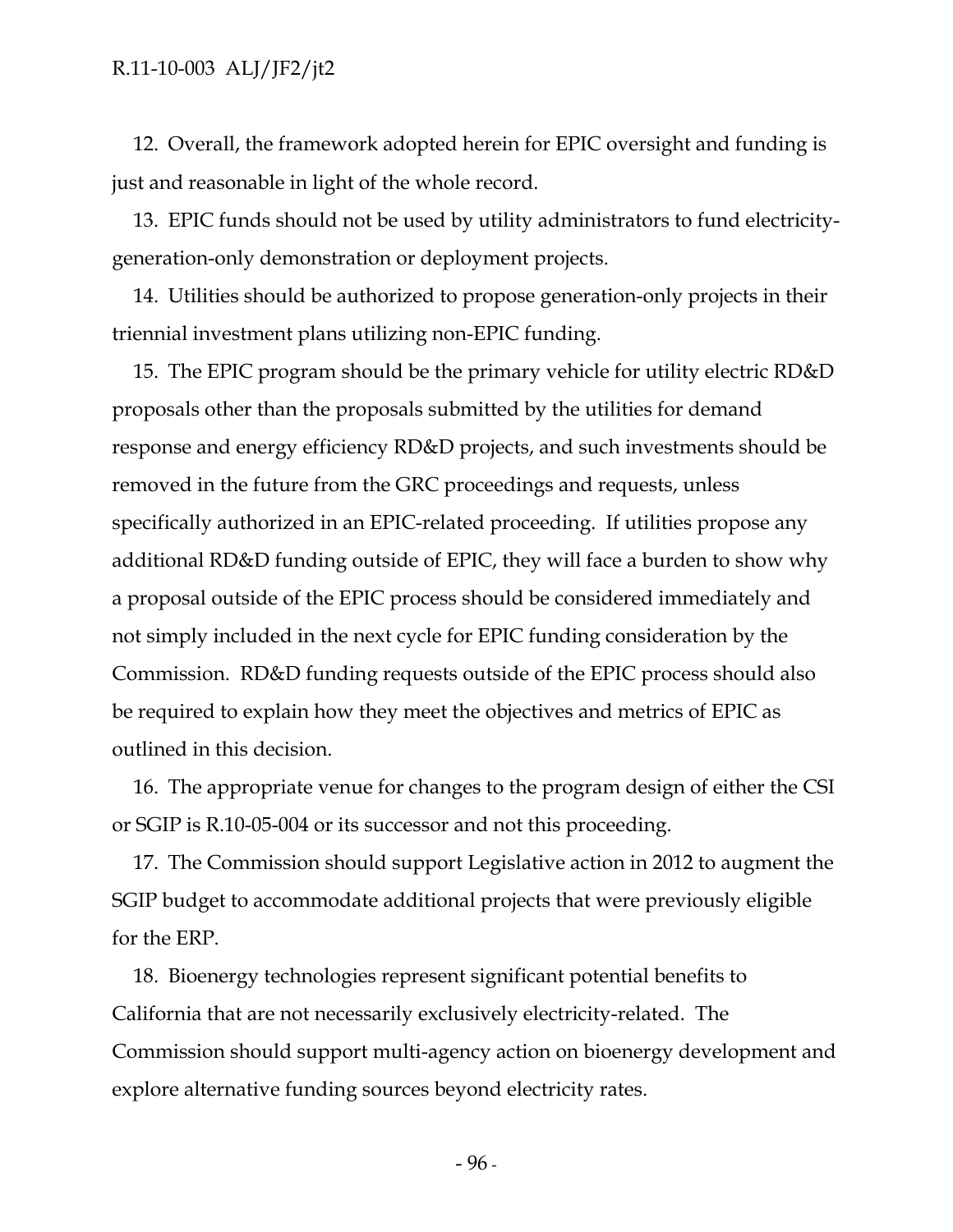19. Section 2851(e)(1) limits the Commission's ability to utilize EPIC funding, or any other electric ratepayer funding, to support continued investment in the NSHP because it caps the total budget available to the Commission to fund the CSI and activities related to furthering its goals.

20. The Commission should support Legislative action in 2012 to authorize funding for the NSHP or otherwise remove the CSI budget cap that currently limits general market program and NSHP funding.

21. The Legislature should return any funding borrowed from the CEC's PGC accounts to fund the NSHP and obviate the need for collection of additional ratepayer funding for this purpose.

22. If an administrator wishes to shift more than 5% of the budget for a given category of expenditure authorized in an investment plan, or to fund a new category of expenditure, the administrator should be required to apply to the Commission to approve such a change.

23. The Commission should protect EPIC funding from potential diversion by having the utilities remit funding to the CEC on a quarterly basis for administrative funding and when the funding is encumbered for programmatic purposes.

24. Eligibility to receive EPIC funding should not exclude entities located in POU service territories, so long as their activity can be demonstrated to provide the potential for IOU electricity ratepayer benefits.

25. The Commission should consider the investment plans by the administrators in a public proceeding.

26. The Commission should not set up a formal advisory committee structure for EPIC because it risks inappropriate delegation of authority that rests with the Commission itself.

- 97 -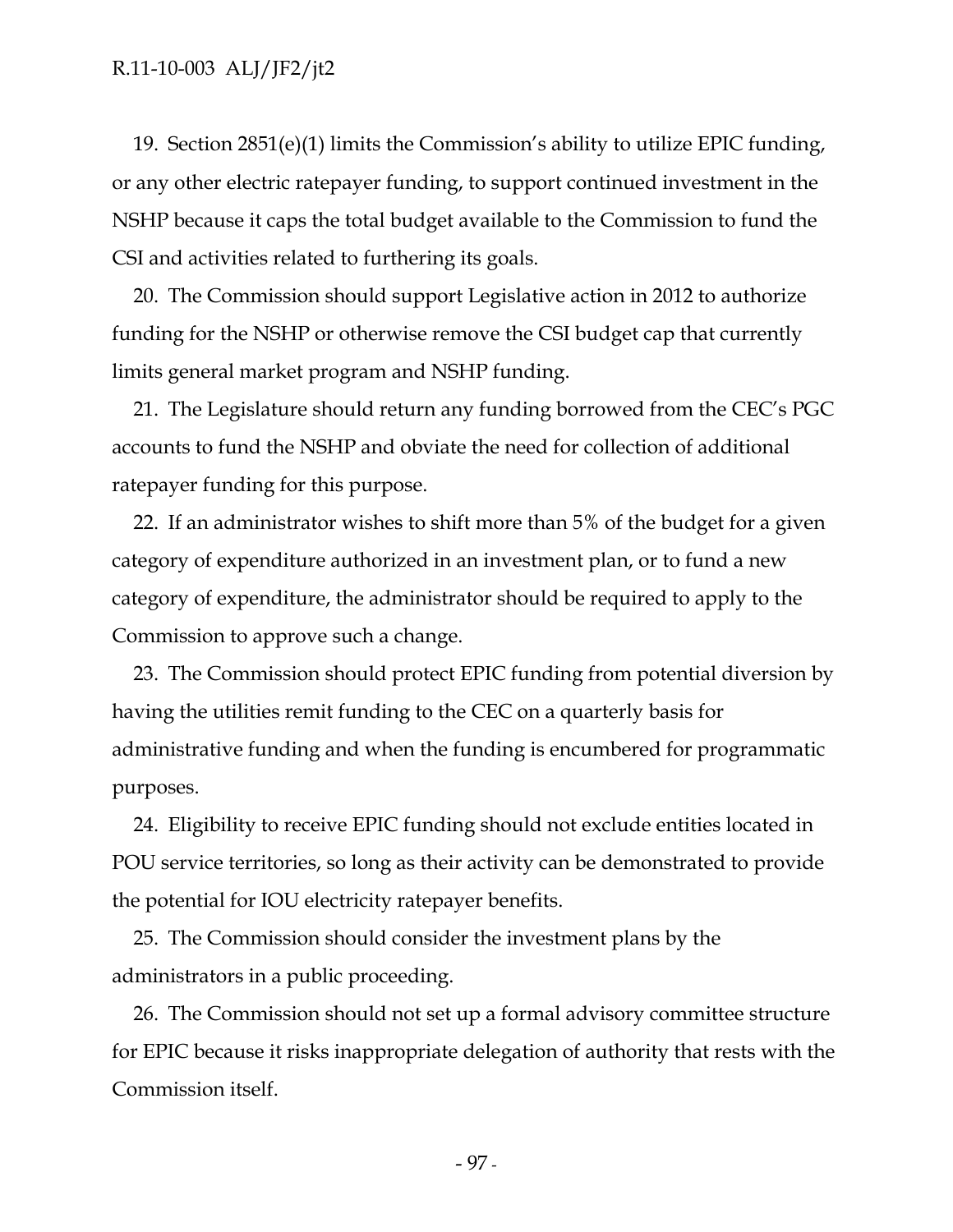27. The Commission should require the administrators of EPIC to consult with interested stakeholders no less than twice a year, both during the development of each investment plan and during its execution. The following types of stakeholders shall be consulted, at a minimum:

- a. Members of the Legislature, to the extent their participation is not incompatible with their legislative positions;
- b. Government, including state and local agency representatives;
- c. Utilities;
- d. Investors;
- e. The California Independent System Operator;
- f. Consumer groups;
- g. Environmental organizations;
- h. Agricultural organizations;
- i. Academics;
- j. The business community;
- k. The energy efficiency community;
- l. The clean energy industry and/or associations; and

m. Other industry associations.

28. Intellectual property rules should be tailored to the specific types of projects proposed.

29. The Commission should decline to adopt an overall policy on intellectual property rights at this time.

30. The staff proposal and parties' comments and reply comments on it constitute a "hearing" before the Commission with respect to the requirements of § 729.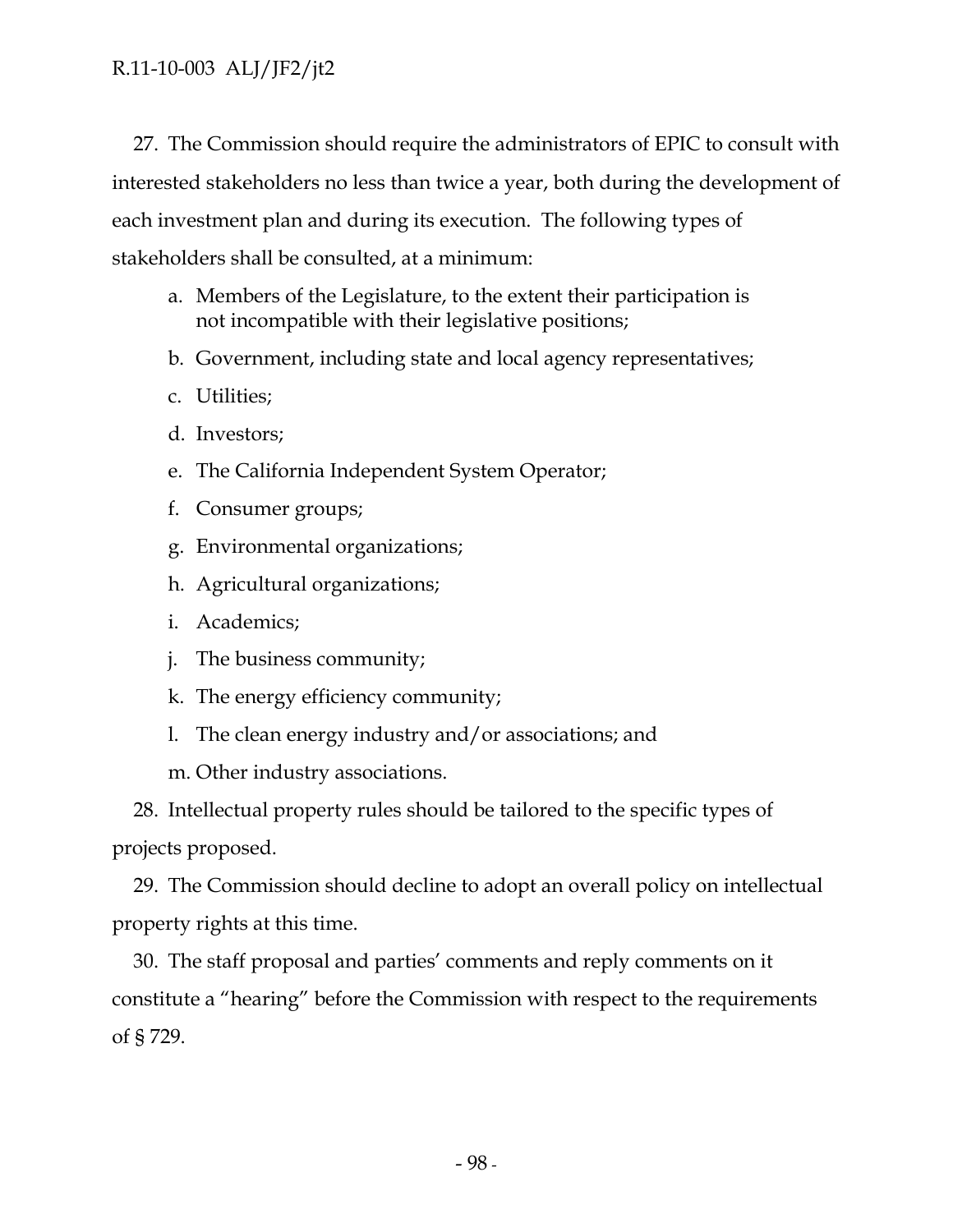# **ORDER**

# **IT IS ORDERED** that:

1. Consistent with Decision 11-12-035 which established the Electric Program Investment Charge (EPIC) program on an interim basis in 2012, the Commission establishes the EPIC program to continue from 2013 through 2020, for the purpose of funding electric public interest investments in applied research and development, technology demonstration and deployment, market support, and market facilitation of clean energy technologies and approaches, for the benefit of electricity ratepayers of Pacific Gas and Electric Company, San Diego Gas & Electric Company, and Southern California Edison Company.

2. The primary and mandatory guiding principle of the Electric Program Investment Charge shall be to provide electricity ratepayer benefits, defined as promoting greater reliability, lower costs, and increased safety, with the following complementary guiding principles:

- a. Societal benefits;
- b. Greenhouse gas emissions mitigation and adaptation in the electricity sector at the lowest possible cost;
- c. The loading order;
- d. Low-emission vehicles/transportation;
- e. Economic development; and
- f. Efficient use of ratepayer monies.

3. The Electric Program Investment Charge program shall fund investments in the following defined areas:

a. Applied research and development. Activities supporting pre-commercial technologies and approaches that are designed to solve specific problems in the electricity sector.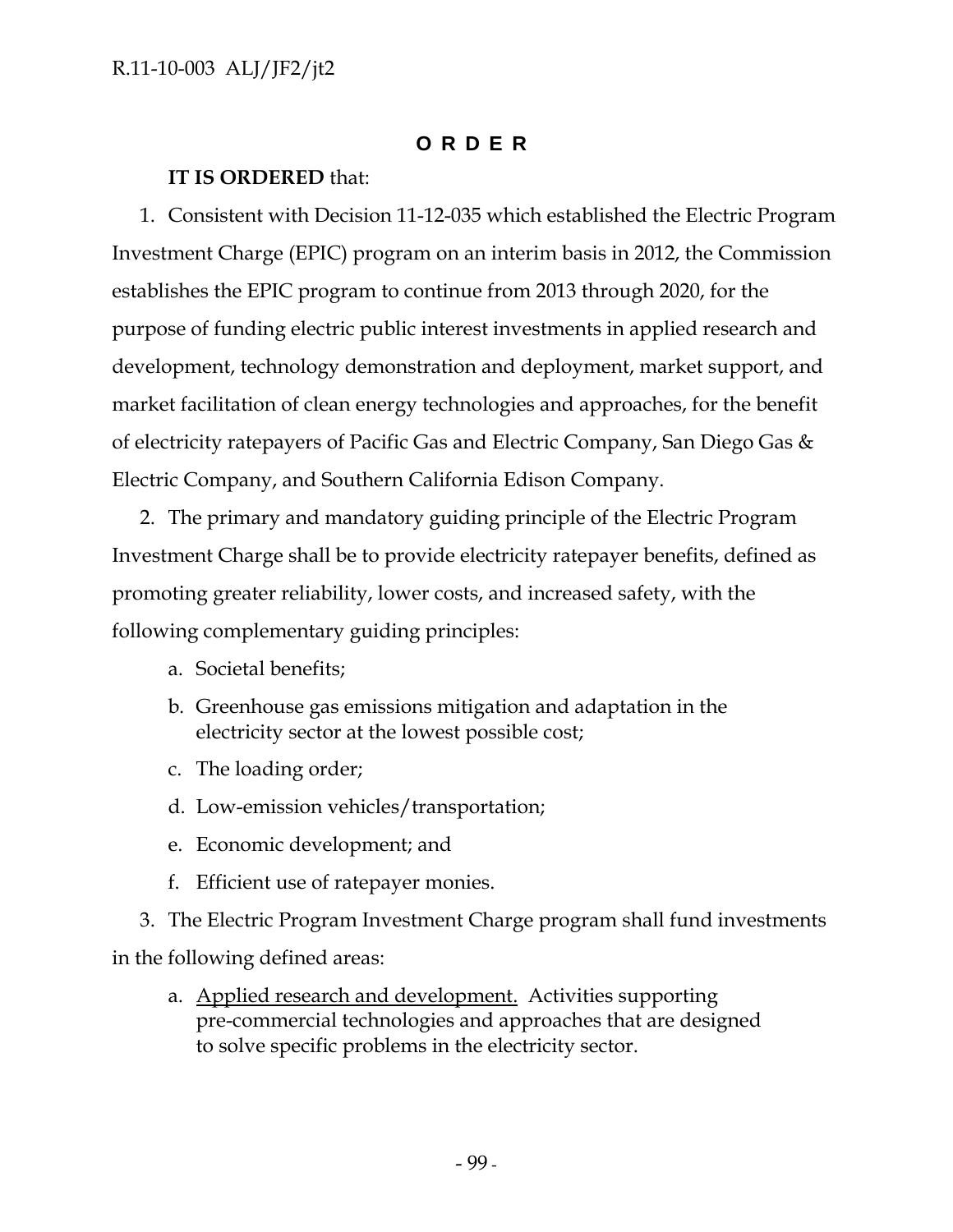- b. Technology demonstration and deployment. The installation and operation of pre-commercial technologies or strategies at a scale sufficiently large and in conditions sufficiently reflective of anticipated actual operating environments to enable appraisal of the operational and performance characteristics and the financial risks.
- c. Market facilitation. A range of activities including program tracking, market research, education and outreach, regulatory assistance and streamlining, and workforce development to support clean energy technology and strategy deployment.

4. The Electric Program Investment Charge shall not fund investments in the following defined area, unless the Commission subsequently modifies this requirement during its consideration of an investment plan:

a. Market support. Programs that seek to enhance the competitive position of certain preferred, commercially-proven technologies or approaches relative to incumbent technologies or approaches.

5. The California Energy Commission (CEC) shall administer its portion of the Electric Program Investment Charge (EPIC) program as a grant from the Commission in accordance with Ordering Paragraph 2 through 8, 11, 12, and 14 through 16, and in accordance with Commission-approved investment plans. The CEC shall be designated as the administrator for 80% of the EPIC funds, with 20% of the program funding reserved for Pacific Gas and Electric Company, San Diego Gas & Electric Company, and Southern California Edison Company, collectively, to administer on behalf of their customers in the area of technology demonstration and deployment. Administrative expenses shall be capped at no more than 10% of the total budget, not including evaluation expenses. Program oversight expenses for the Commission shall be capped at no more than 0.5% of the total budget.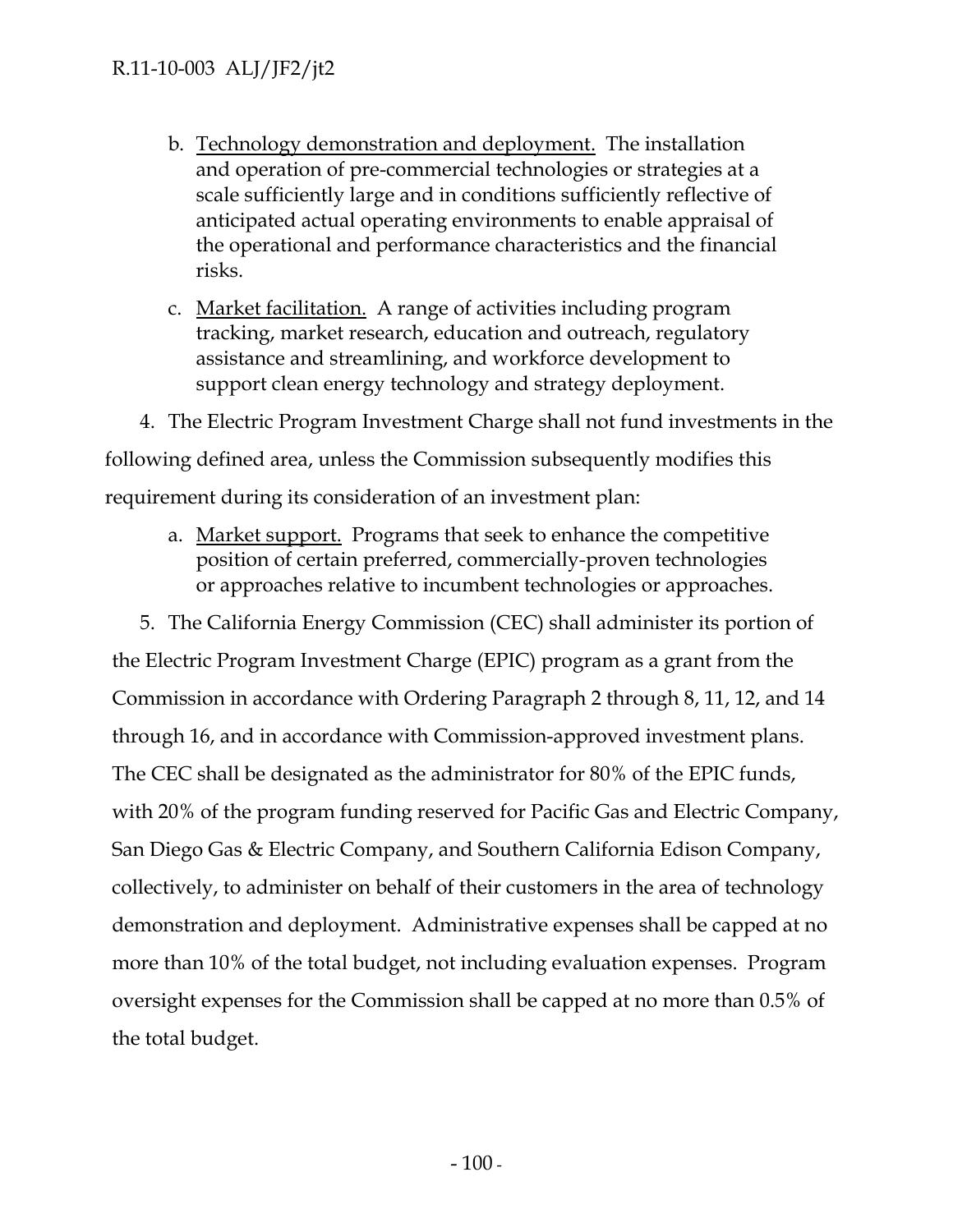6. Twenty percent of the total Electric Program Investment Charge funding authorized for technology demonstration and deployment to be administered by the California Energy Commission shall be set aside during the first investment plan period (2012-2014) to fund investments in pre-commercial bioenergy technologies and strategies.

7. Pacific Gas and Electric Company (PG&E), San Diego Gas & Electric Company (SDG&E), and Southern California Edison Company (SCE) shall collect funding for the Electric Program Investment Charge (EPIC) in the total amount of \$162.0 million annually beginning January 1, 2013 and continuing through December 31, 2020, unless otherwise ordered or adjusted in the future by the Commission. The total collection amount shall be adjusted on January 1, 2015 and January 1, 2018 commensurate with the average change in the Consumer Price Index, specifically the Consumer Price Index for Urban Wage Earners and Clerical Workers for the third quarter, for the previous three years. Responsibility for collection of the funding for the EPIC shall be allocated to the utilities in the following percentages: PG&E 50.1%; SDG&E 8.8%; and SCE 41.1%. No later than 30 days after the effective date of this decision, PG&E, SDG&E, and SCE shall each file a Tier 1 Advice Letter modifying their tariff sheets to reflect the EPIC surcharge in accordance with this decision and to authorize them to record authorized EPIC budgets and expenditures and to collect the EPIC funds through December 31, 2020 or as otherwise authorized by the Commission.

8. Funding for the Electric Program Investment Charge (EPIC) collected in 2012 as required by Decision 11-12-035 shall be allocated to the 2012-2014 EPIC program cycle in the same proportion as funding for 2013-2020.

- 101 -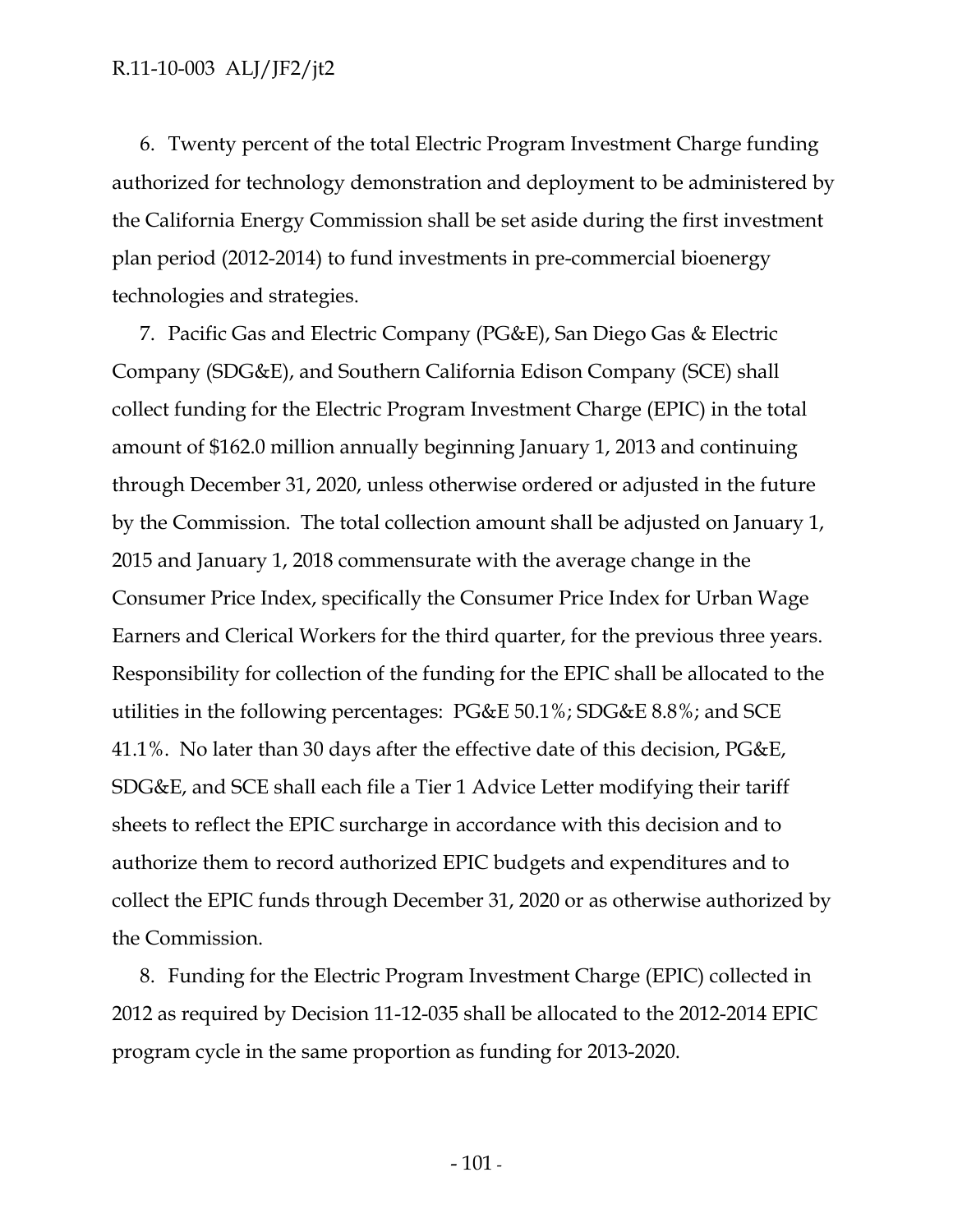9. Pacific Gas and Electric Company, San Diego Gas & Electric Company, and Southern California Edison Company shall remit one-quarter of the annual administrative budget for the California Energy Commission (CEC) to the CEC quarterly beginning July 1, 2012 from their Electric Program Investment Charge (EPIC) balancing accounts. Programmatic funding shall be transferred periodically to the CEC from the EPIC balancing accounts when funds are encumbered by the CEC.

10. Pacific Gas and Electric Company, San Diego Gas & Electric Company, and Southern California Edison Company shall remit the annual oversight budget to the Commission by July 1 each year, beginning July 1, 2012.

11. By no later than November 1, 2012, the administrators of the Electric Program Investment Charge program (the California Energy Commission, Pacific Gas and Electric Company, San Diego Gas & Electric Company, and Southern California Edison Company) shall file coordinated triennial investment plans in applications covering 2012-2014 to the Commission for consideration. The applications shall be served on the service list for this proceeding and the service lists for each utility's pending or most recent general rate case.

12. In their applications for the triennial investment plan for the Electric Program Investment Charge, the administrators (the California Energy Commission, Pacific Gas and Electric Company, San Diego Gas & Electric Company, and Southern California Edison Company) shall include the following elements:

- a. A mapping of the planned investments to the electricity system value chain, which includes:
	- i. Grid operations/market design;
	- ii. Generation;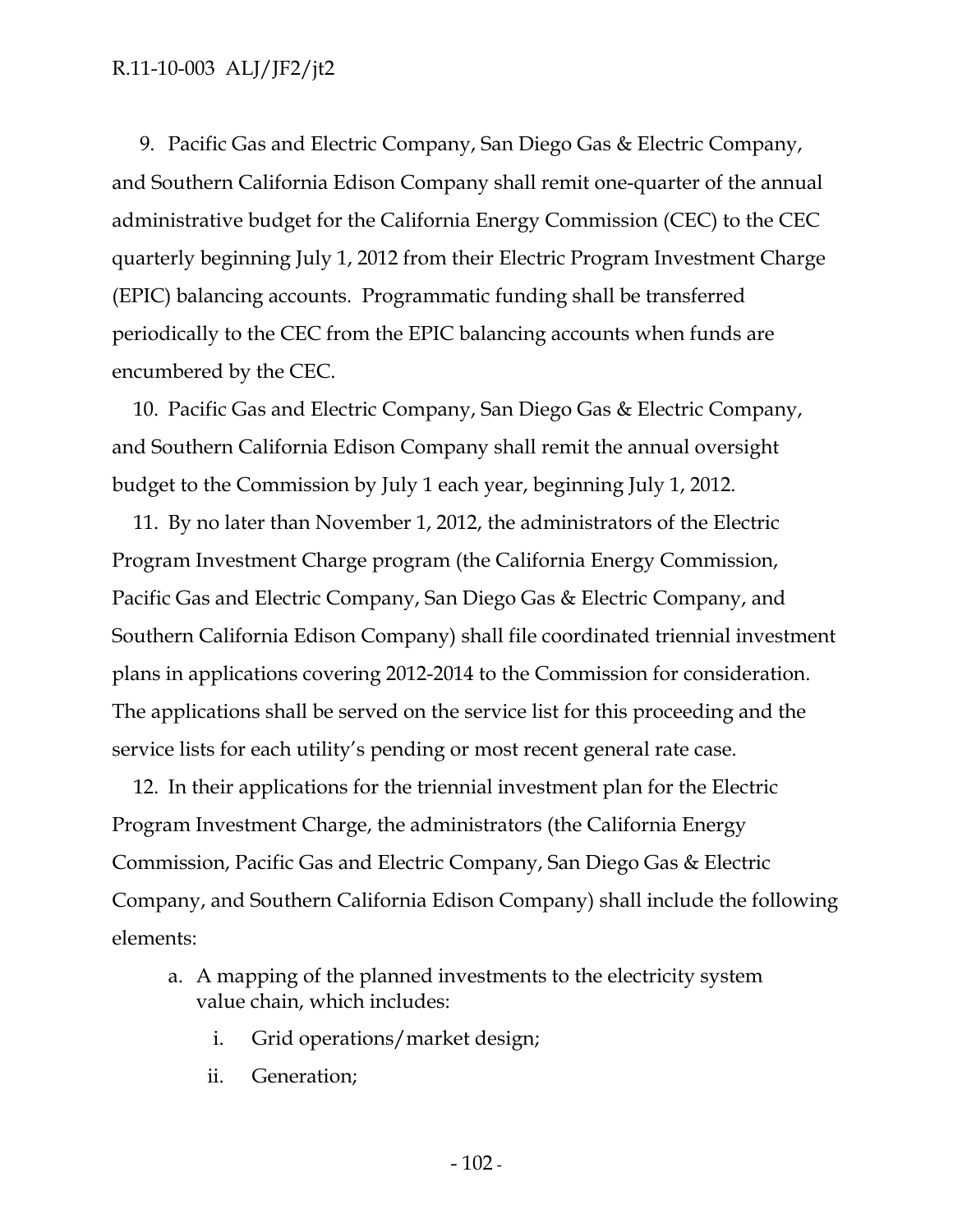- iii. Transmission;
- iv. Distribution; and
- v. Demand-side management.
- b. Identification of at least the following elements:
	- i. The amount of funds to be devoted to particular program areas (applied research and development, technology demonstration and deployment, and market facilitation);
	- ii. Policy justification for the funding allocation proposed;
	- iii. For the utilities: an informational summary of the research, development, and demonstration activities they are undertaking as part of their approved energy efficiency and demand response portfolios.
	- iv. The type of funding mechanisms (grants, loans, pay-foroutput, etc.) to be used for each investment area;
	- v. Eligibility criteria for award of funds in particular areas;
	- vi. Any suggested limitations for funding (per-project, per-awardee, matching funding requirements, etc.);
	- vii. Other eligibility requirements (technologies, approaches, program area, etc.); and
	- viii. A summary of stakeholder comments received during the development of the investment plan and the administrator's response to the comments.
- c. Metrics against which the investment plan's success should be judged, including at least the following:
	- i. Quantification of estimated benefits to ratepayers and to the state, such as:
		- Potential energy and cost savings;
		- Job creation;
		- Economic benefits;
		- Environmental benefits; and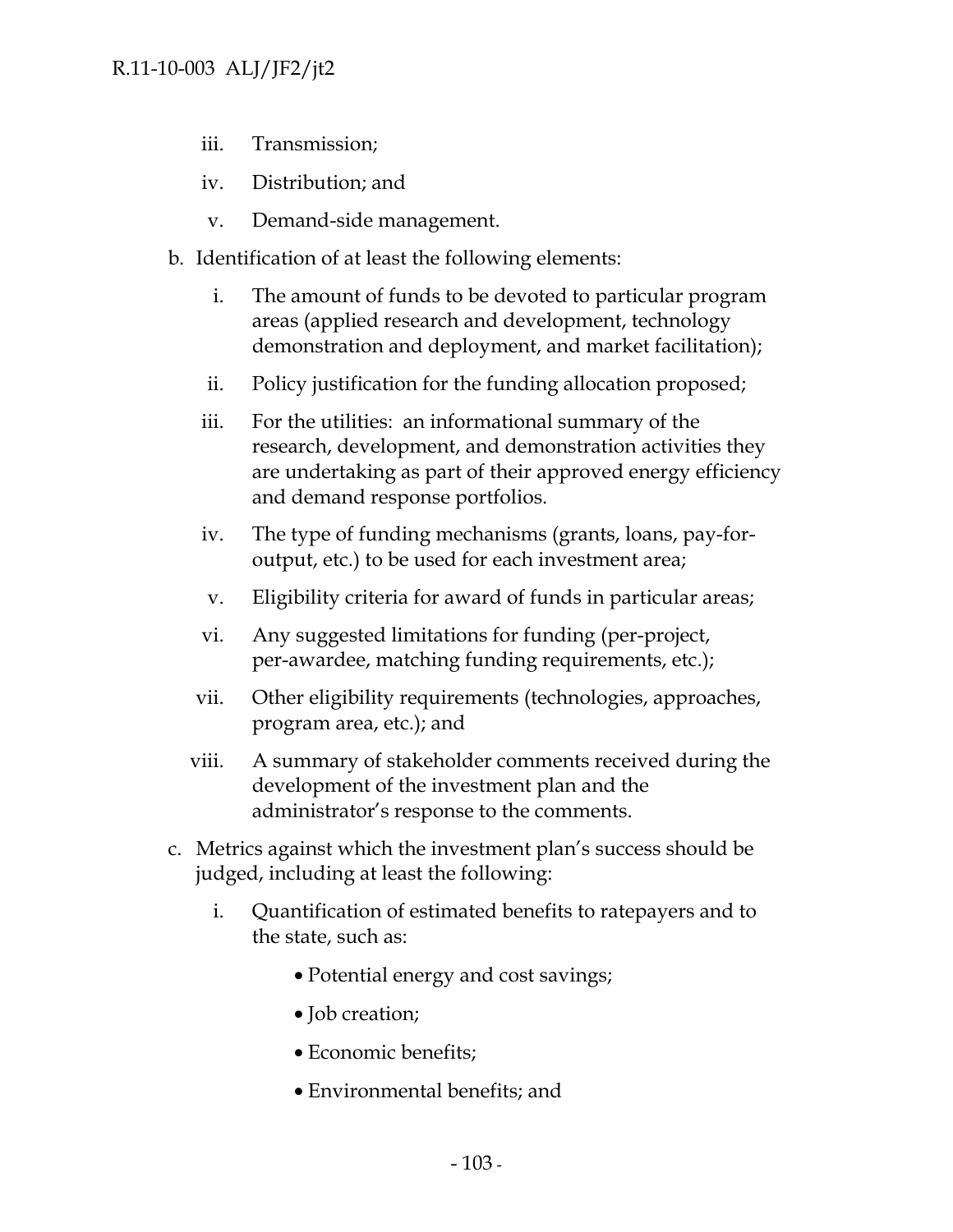• Other benefits.

- ii. Identification of barriers or issues resolved that prevented widespread deployment of technology or strategy.
- iii. Effectiveness of information dissemination.
- iv. Adoption of technology, strategy, and research data by others.
- v. Funding support from other entities for EPIC-funded research on technologies or strategies.
- d. A recommended approach to intellectual property rights depending on the specific types of projects and funding proposed.
- e. How the investment plan addresses the principles articulated in Public Utilities Code Sections 740.1 and 8360.

13. Pacific Gas and Electric Company, San Diego Gas & Electric Company, and Southern California Edison Company may include in their triennial investment plan applications for the Electric Program Investment Charge (EPIC), any proposals to fund electricity generation-only projects, including for bioenergy projects, that utilize another appropriate non-EPIC funding source that is not collected from all distribution customers. EPIC funds may not be used to fund generation-only projects, except by the California Energy Commission.

14. The administrators of the Electric Program Investment Charge (the California Energy Commission, Pacific Gas and Electric Company, San Diego Gas & Electric Company, and Southern California Edison Company) shall be authorized to shift up to 5% of funds in each authorized funding category without additional Commission approval. Any additional fund shifting beyond 5% or to new categories of funding must be approved separately by the Commission.

15. The administrators of the Electric Program Investment Charge (the California Energy Commission, Pacific Gas and Electric Company, San Diego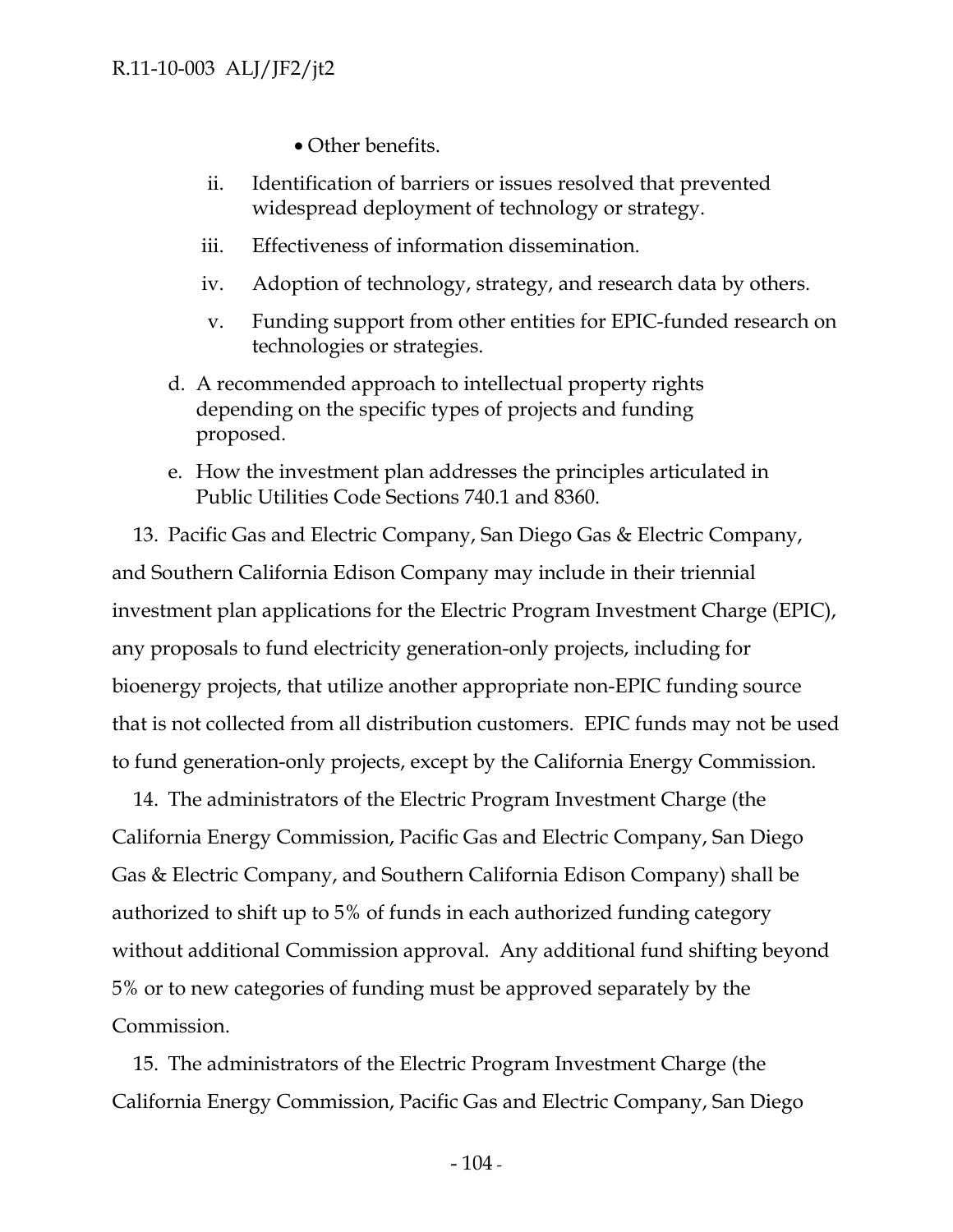Gas & Electric Company, and Southern California Edison Company) shall consult with interested stakeholders no less than twice a year, both during the development of each investment plan and during its execution. The following types of stakeholders shall be consulted, at a minimum, and a notice shall be provided to the parties on the service list of this proceeding and any subsequent related proceedings:

- a. Members of the Legislature, to the extent their participation is not incompatible with their legislative positions;
- b. Government, including state and local agency representatives;
- c. Utilities;
- d. Investors;
- e. The California Independent System Operator;
- f. Consumer groups;
- g. Environmental organizations;
- h. Agricultural organizations;
- i. Academics;
- j. The business community;
- k. The energy efficiency community;
- l. The clean energy industry and/or associations; and
- m. Other industry associations.

16. The administrators of the Electric Program Investment Charge (EPIC) (the California Energy Commission, Pacific Gas and Electric Company, San Diego Gas & Electric Company, and Southern California Edison Company) shall file annual reports annually on February 28, 2013 through February 28, 2020 with the Director of the Commission's Energy Division. Annual reports shall be served on all parties in the most recent EPIC proceeding, all parties to the most recent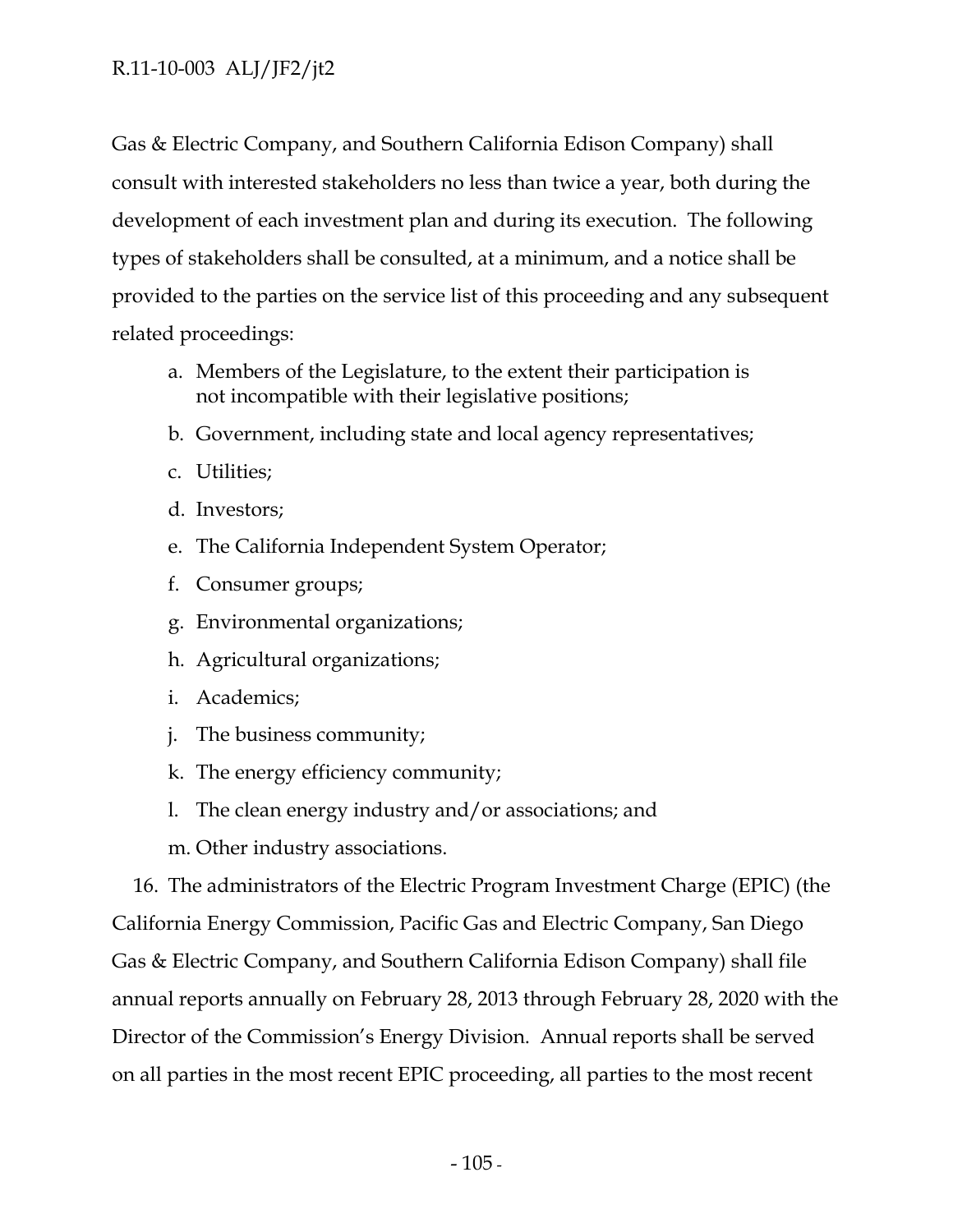general rate case of each electricity utility named above, and each successful and unsuccessful applicant for an EPIC funding award during the previous calendar year.

17. Pacific Gas and Electric Company (PG&E), San Diego Gas & Electric Company (SDG&E), and Southern California Edison Company (SCE) shall no longer include technology demonstration and deployment expenditures in their general rate cases (GRCs) unless specifically directed by the Commission to do so in a proceeding related to the Electric Program Investment Charge (EPIC). The investment plans for the EPIC program shall become the primary vehicle for considering utility proposals for electric research, development, and deployment (RD&D) purposes. PG&E, SDG&E, and SCE may continue to request separate funding for electric RD&D in their energy efficiency and demand response budget applications. If PG&E, SDG&E, or SCE propose other such expenditures outside of the EPIC investment plans, the utility will face a burden to explain why such expenditures could not have been considered within the EPIC program. Any such requests should explain how they meet objectives and metrics of the EPIC program. Any such applications shall be filed on the service list of the most recent EPIC proceeding and the most recent GRC proceeding of the relevant utility.

18. Pacific Gas and Electric Company, San Diego Gas & Electric Company, and Southern California Edison Company shall record the authorized 2012-2014 Electric Program Investment Charge (EPIC) budget to their EPIC balancing accounts, which will track actual program expenditures to the authorized budget, as authorized in Decision 11-12-035 and by this decision.